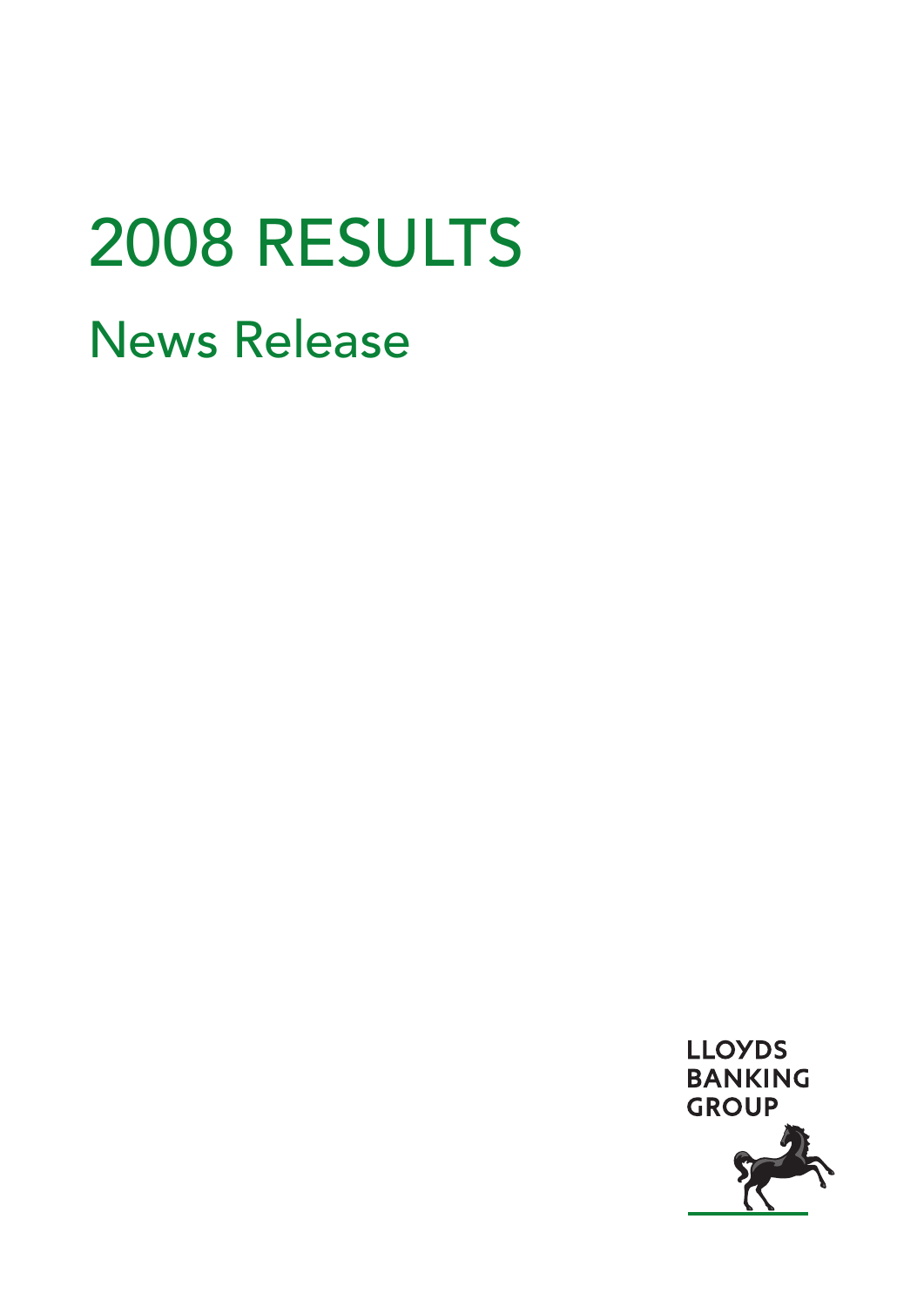#### **BASIS OF PRESENTATION**

These results are the results of Lloyds TSB Group plc for the year ended 31 December 2008. Lloyds TSB Group plc was subsequently renamed Lloyds Banking Group plc following the completion of the acquisition of HBOS plc on 16 January 2009.

In order to provide a clearer representation of the Group's underlying business performance, the results have been presented on a continuing businesses basis. This excludes the following items:

- insurance and policyholder interests volatility (page 50, note 8)
- a provision in respect of certain historic US dollar payments (page 46, note 6)
- a provision in respect of the Financial Services Compensation Scheme levy (page 12)
- impairment charge in respect of goodwill (page 12), and in 2007:
- the results of discontinued businesses (page 59, note 19)
- profit on sale of businesses (page 46, note 5), and
- the settlement of overdraft claims.

A reconciliation of this basis of presentation to the statutory profit before tax is shown on page 7.

Unless otherwise stated income statement commentaries throughout this document compare the year ended 31 December 2008 to the year ended 31 December 2007, and the balance sheet analysis reflects the Group balance sheet at 31 December 2008.

# **FORWARD LOOKING STATEMENTS**

This announcement contains forward looking statements with respect to the business, strategy and plans of the Lloyds Banking Group, its current goals and expectations relating to its future financial condition and performance. By their nature, forward looking statements involve risk and uncertainty because they relate to events and depend on circumstances that will occur in the future. The Group's actual future results may differ materially from the results expressed or implied in these forward looking statements as a result of a variety of factors, including UK domestic and global economic and business conditions, the ability to derive cost savings and other benefits as well as to mitigate exposures from the acquisition and integration of HBOS, risks concerning borrower credit quality, market related trends and developments, changing demographic trends, changes in customer preferences, changes to regulation, the policies and actions of Governmental and regulatory authorities in the UK or jurisdictions outside the UK, including other European countries and the US, exposure to regulatory scrutiny, legal proceedings or complaints, competition and other factors. Please refer to the latest Annual Report on Form 20-F filed with the US Securities and Exchange Commission for a discussion of such factors. The forward looking statements contained in this announcement are made as at the date of this announcement, and the Group undertakes no obligation to update any of its forward looking statements.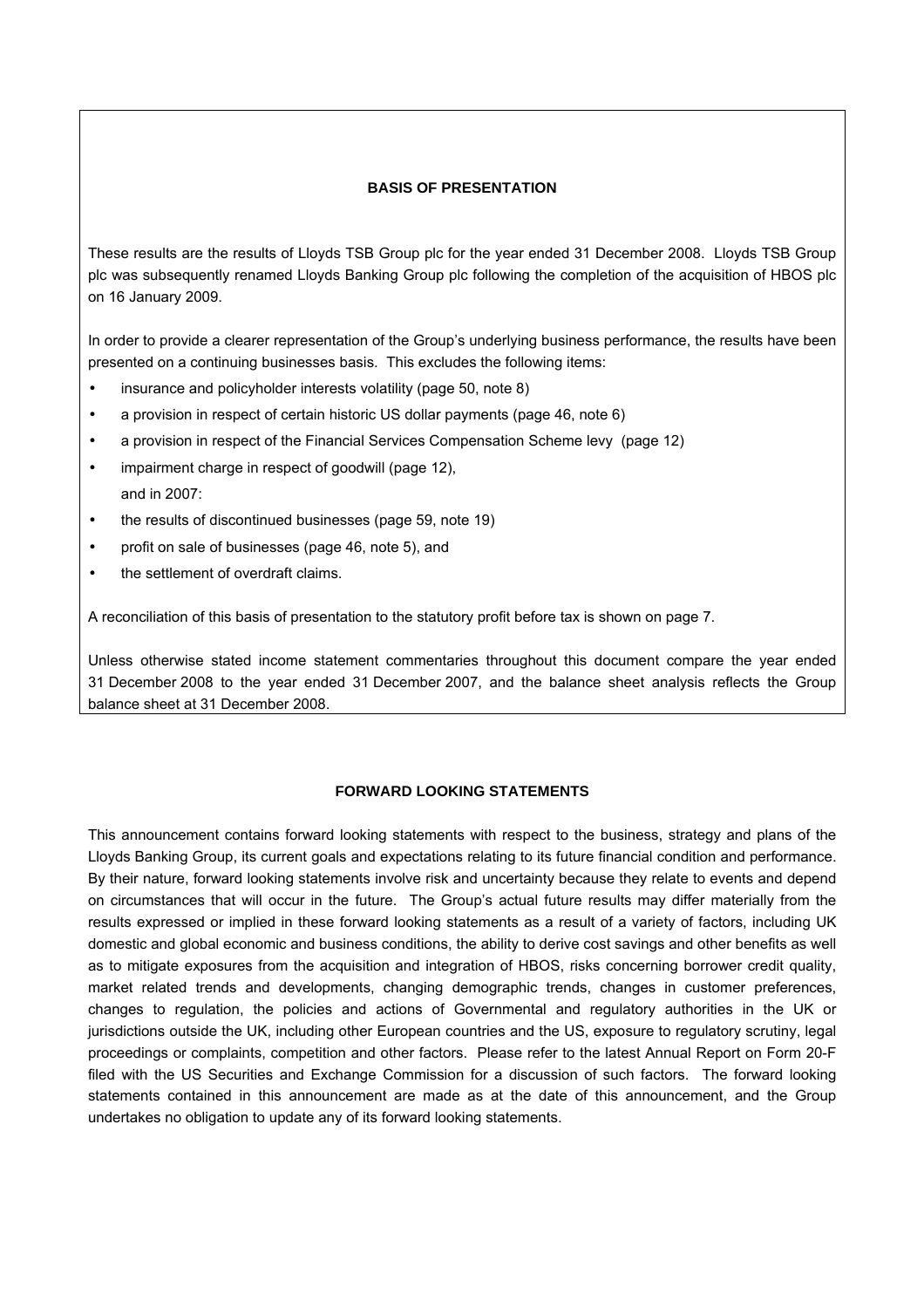# **CONTENTS**

|                                                          | Page           |
|----------------------------------------------------------|----------------|
| Key highlights                                           | 1              |
| Group Chief Executive's statement                        | $\overline{2}$ |
| Summary of results                                       | 6              |
| Profit analysis by division                              | $\overline{7}$ |
| Key balance sheet measures                               | 8              |
| Group Finance Director's review of financial performance | 9              |
| Summarised segmental analysis                            | 15             |
| Divisional performance:                                  |                |
| • UK Retail Banking                                      | 17             |
| • Insurance and Investments                              | 21             |
| • Wholesale and International Banking                    | 28             |
| Consolidated income statement                            | 33             |
| Consolidated balance sheet                               | 34             |
| Consolidated statement of changes in equity              | 35             |
| Consolidated cash flow statement                         | 36             |
| <b>Notes</b>                                             | 37             |
| Proforma disclosures                                     | 68             |
| Contacts                                                 | 77             |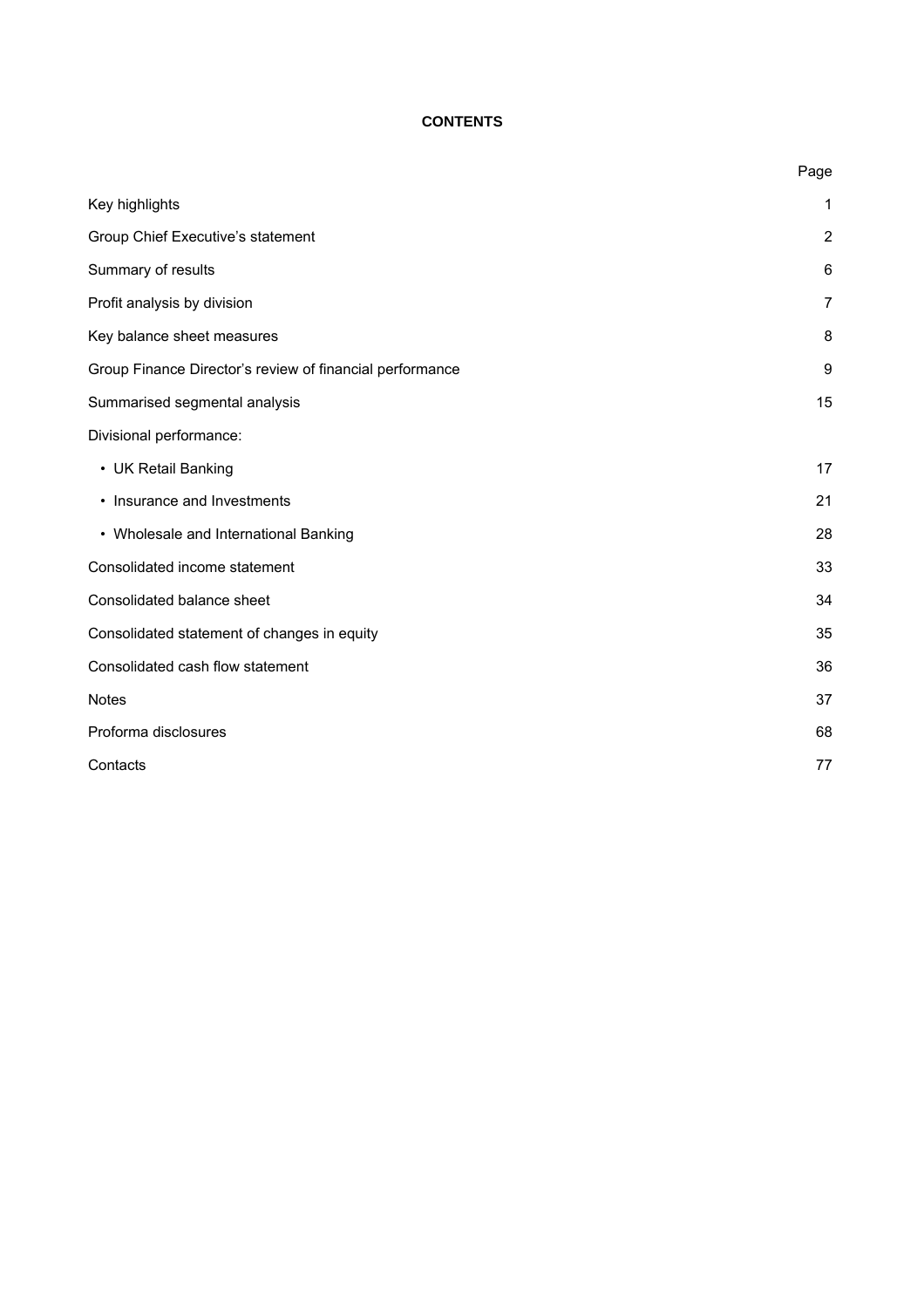#### **KEY HIGHLIGHTS**

"'*We know the short-term outlook for the enlarged group is challenging. Whenever economic conditions do begin to normalise, however, we believe we will be in a very strong position to reap the benefits. Our strong franchise across the whole range of product lines will enable us to do just that. In the meantime, our imperative is to manage the business as effectively as possible during these challenging times, and we have the team to do this."* 

#### **Sir Victor Blank Chairman**

- **Statutory profit before tax reduced** by 80 per cent to £807 million. A resilient underlying business performance was offset by the impact of market dislocation (page 9) and adverse volatility relating to the Group's insurance businesses.
- **A resilient business performance.** Profit before tax, on a continuing businesses basis, totalled £2,426 million, a decrease of 35 per cent which reflected the impact of £1,270 million of market dislocation and higher impairment levels.
- **Robust income performance.** Income, excluding market dislocation, grew by 9 per cent reflecting strong revenue growth from the Group's relationship banking businesses. On a statutory basis, income was 8 per cent lower at £9,872 million.
- **Excellent cost management.** The Group's cost:income ratio, excluding market dislocation, improved by 1.1 percentage points to 47.0 per cent.
- **In a difficult economic environment, asset quality remains satisfactory.** Impairment losses increased by 68 per cent to £3,012 million, reflecting the impact of market dislocation, the slowdown in the UK economic environment and the impact of the falling house price index.
- **Strong liquidity and funding position maintained** throughout the recent turbulence in global financial markets.
- **Robust capital ratios.** Adjusting the year end capital ratios for the Government's recapitalisation of UK banks, completed in January 2009, and the estimated impact of the acquisition of HBOS, the enlarged Lloyds Banking Group's proforma core tier 1 capital ratio stands at 6.4 per cent, the tier 1 ratio at 9.8 per cent and the total capital ratio at 12.5 per cent.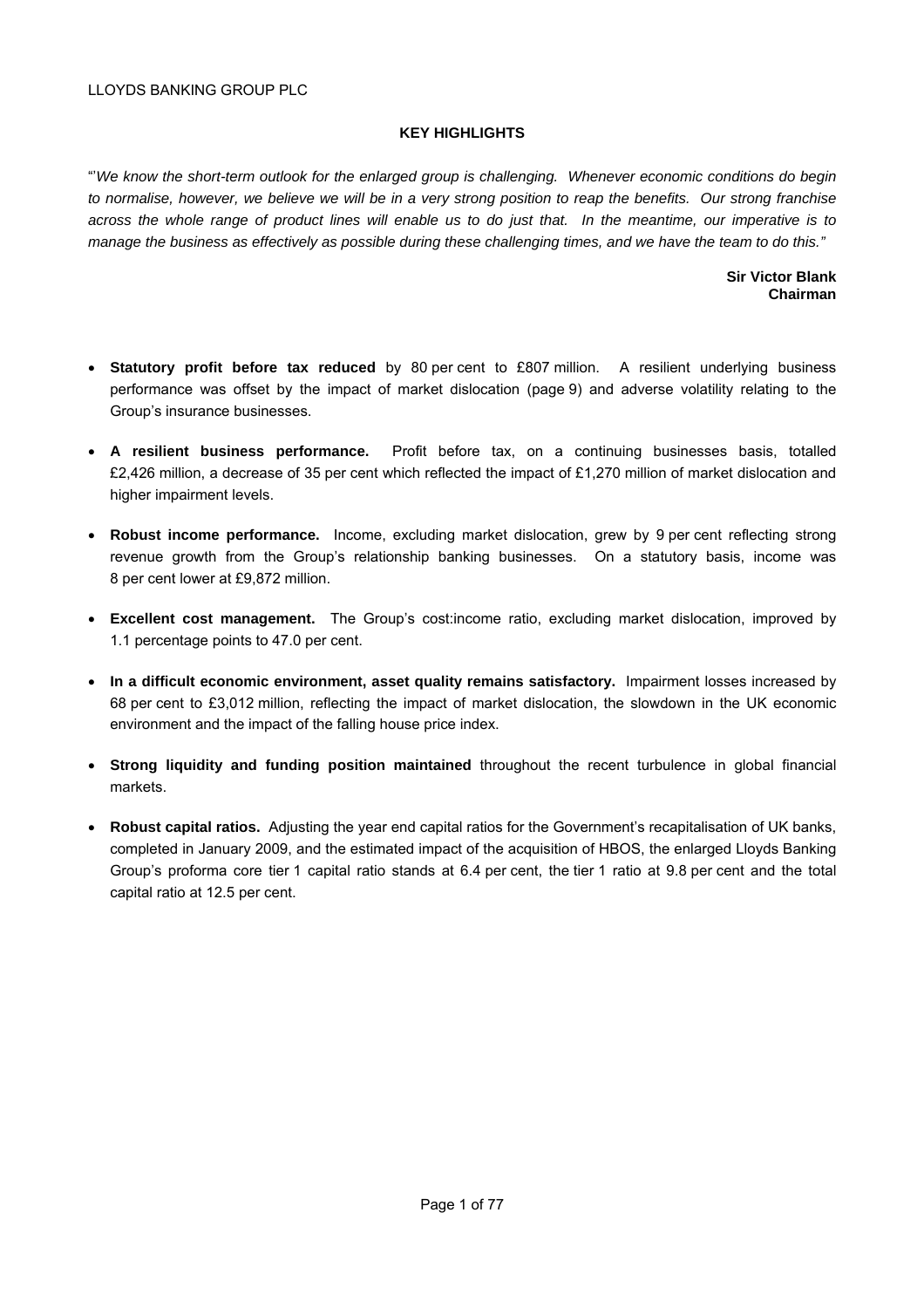#### **GROUP CHIEF EXECUTIVE'S STATEMENT**

This has been an extraordinary year, by any measure, and as many commentators have observed, we are in the most severe global downturn since the 1930s. It was triggered by problems in the US housing market, spread to the financial services industry and has now moved on to the broader economy. The United Kingdom has been profoundly impacted by the crisis and as a bank that primarily does its business in the UK, Lloyds TSB has felt the impact. In a year when many financial institutions declared losses, Lloyds TSB did deliver profits, albeit lower than in previous years and I am very aware that, as with the rest of the industry, there has been a sharp reduction in our share price. The year also brought opportunities, and we began the process to acquire the HBOS business, which is probably the most far reaching event in our 243 year history.

Over the past five years, I have reported on our progress toward the aspiration of building the UK's best bank and our approach to developing deep, long-lasting customer relationships. Banking is fundamentally a risk business, and early on we took the decision to manage risk on a 'through the cycle' basis. This means the business will be less impacted by the extreme points in the cycle and that we can continue to support our customers through the changes in the economic climate. As a result our rate of growth in earnings in prior periods did not always match those of our competitors but the quality of our earnings has been demonstrated in this past year.

In my review this year, I will cover three areas; first, the strategic rationale for the transaction and the benefits it will bring, second, the performance of Lloyds TSB in 2008, and third the outlook for the Lloyds Banking Group.

#### **The HBOS acquisition**

Throughout the year, it became clear that there were a number of institutions facing significant challenges, both here in the UK and overseas. During the summer months there was a further collapse in confidence in the wholesale markets and for all but the strongest, the pressures of funding reached crisis proportions. Lloyds TSB had pursued a very successful relationship-focused strategy that had delivered good results for all our stakeholders, and we were continuing to perform relatively well. However, as the financial crisis gathered pace and a number of competitors recognised that they could not survive on a standalone basis, it became clear that the industry would begin to consolidate around a smaller number of larger players. It was against this backdrop that we decided to revisit our earlier strategic thinking regarding HBOS.

The opportunity to acquire HBOS was considered against our other strategic options, and before deciding to proceed the Board considered a number of alternatives which included continuing with our existing organic growth strategy, acquiring parts of HBOS and alternate acquisitions. After a thorough review, the Board decided that the HBOS acquisition would offer the highest value-creating strategy for our shareholders and we announced the transaction on 18 September 2008.

We are acquiring £17.9 billion of tangible net asset value with consideration valued at £7.7 billion, even taking into account the losses HBOS announced for 2008. All in, we have acquired a franchise that brings extensive distribution, a large customer base, good people and excellent brands. HBOS had developed a number of specialist businesses that brought greater returns at greater risk, and these did not fit the Lloyds TSB risk appetite. We recognised this in our due diligence and this was reflected in the price we agreed to pay. We are buying the business in the down part of the economic cycle, at a significant discount to book value, which increases the likelihood of value creation, and we paid in shares rather than cash which in some part insulated the Lloyds TSB shareholders from market risk.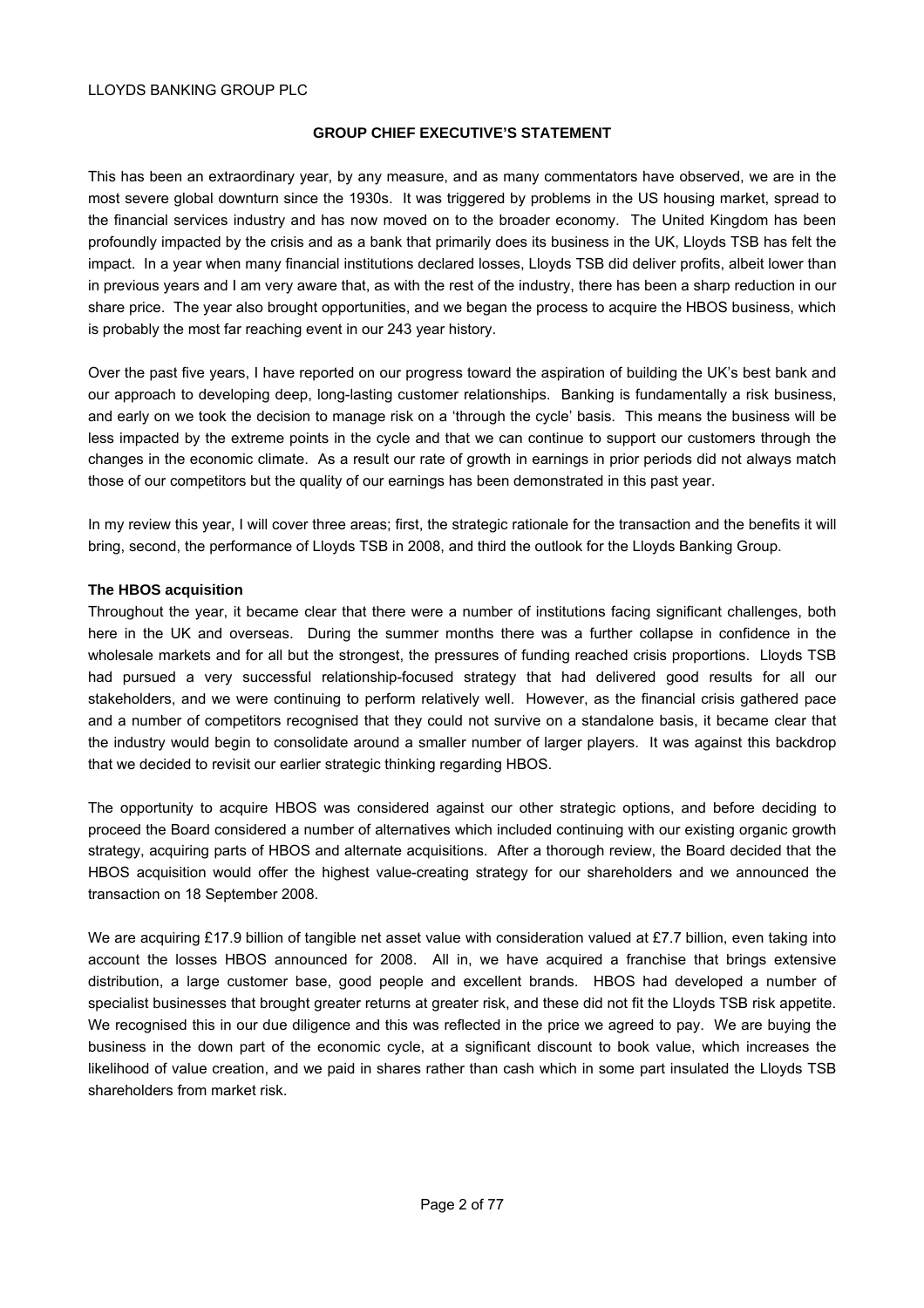The transaction allows us immediately to gain scale in a consolidating market, and it profoundly changes the longterm trajectory for the Group. The acquisition allows us to occupy leading positions in current accounts, retail savings and insurance, mortgages, personal lending and will also provide substantial scale in our corporate and commercial businesses; something that would not have been possible through organic growth alone. There will clearly be revenue synergies arising from the acquisition, as we take the best of the relationship development skills from each business and apply them across the enlarged Group. Whilst these synergies are real, and we will report on them in future periods, they are always more difficult to measure and so we have not included any value for these benefits.

The transaction is essentially an in-market deal, which have historically proven to be amongst the most successful, given they allow greater cost synergies to be captured. We are targeting annualised savings in excess of £1.5 billion in 2011, which represents some 14 per cent of the combined cost base. Work is already underway, with early synergies starting to come from procurement benefits and the more efficient management of the property portfolio. Over £100 million of cost efficiencies have been identified immediately from ceasing projects that will no longer be required in the enlarged Group. Clearly, there will be some staffing reductions resulting from the broad range of programmes we will initiate, but we anticipate that we can accommodate the majority of any reductions through natural staff turnover or limited voluntary redundancy programmes.

The combination of the two businesses provides a strong platform for us to pursue our customer focused growth strategy, built around acquiring relationships and then deepening them. The scale we have now achieved will also allow us to be more efficient and to better leverage future investments.

Whilst it is still relatively early days in terms of the transaction, we have made considerable progress, with the senior 500 executives appointed to run the new Group and we will quickly integrate the businesses. We are identifying those businesses that are priorities for future investment, those where we are adjusting the risk policies to reflect the current environment and those that will require significant change to meet our return hurdles and risk appetite. This is allowing us to focus on developing and growing those core business areas that fit with our relationship-based, lower-risk model, whilst we squarely address the issues that affect the higher-risk portfolios.

In evaluating the HBOS portfolios last year, we had taken a more conservative forecast than the HBOS internal estimates, recognising they were subject to greater volatility in an economic downturn. Once we took control of HBOS in January, we analysed the portfolios in granular detail, updated our diligence and have begun to apply the Lloyds TSB operating model across the enlarged business. As we began to apply our more conservative provisioning methodologies to their portfolios, and took account of the economic deterioration in the final quarter of the year, the expected losses in that final quarter increased and were finally set at a level £1.6 billion higher than our initial estimate of £8 billion. Whilst this figure is higher than our earlier estimates, it does reflect the size and nature of the HBOS portfolios and the scale of the change in the economic environment.

In line with our plans, we have completed substantial further work to analyse the portfolios. We understand the challenges faced by these portfolios and are taking the necessary actions; for instance, we have reviewed the major exposures in key lines, identified the significant concentrations, revised the credit criteria for key products and withdrawn from certain business lines.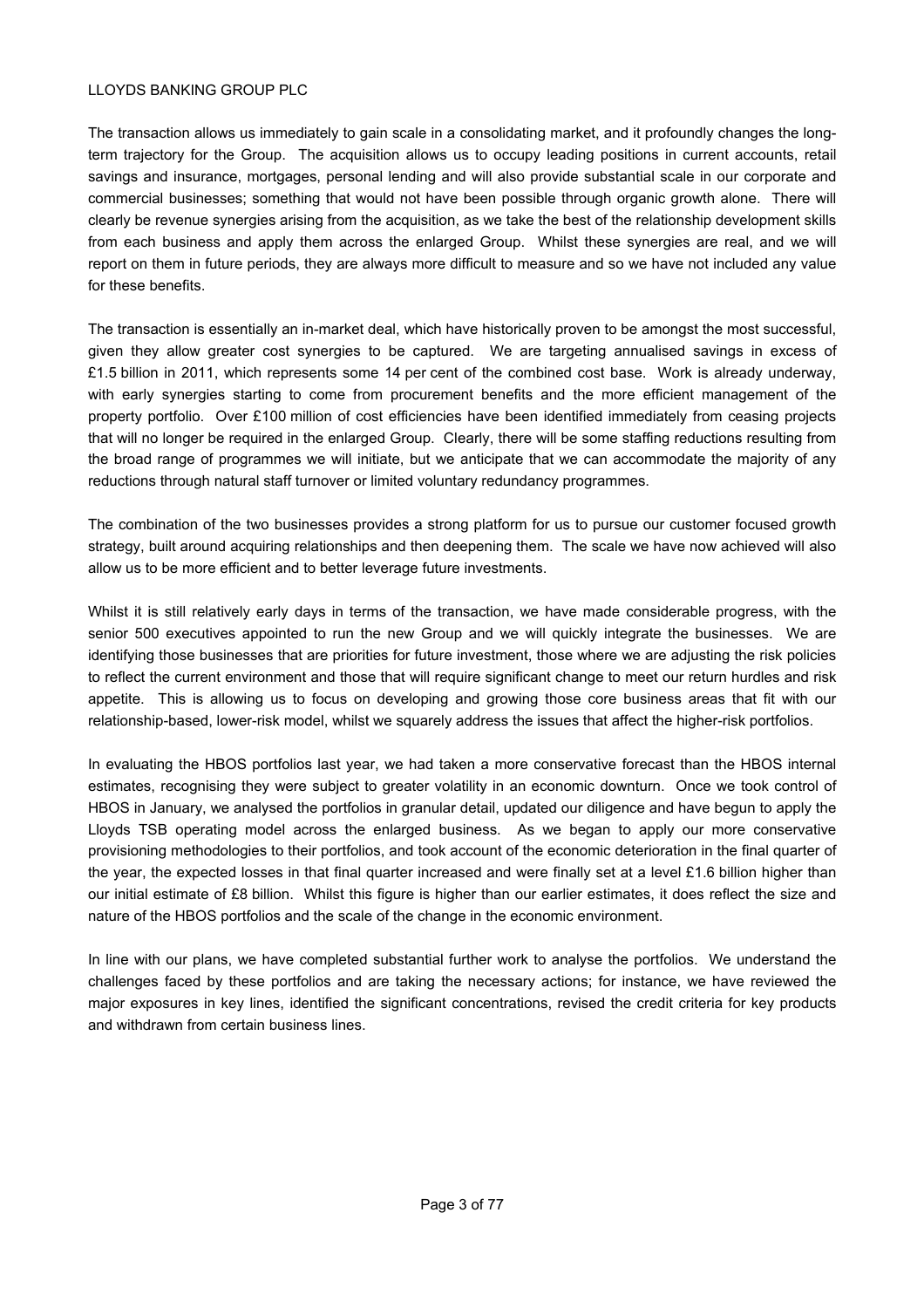We are prudently managing the capital base, as has been a hallmark of Lloyds TSB. The enlarged Group retains a robust capital position, with an adjusted proforma core tier 1 capital ratio of 6.4 per cent as of 31 December 2008, which means we are well placed to withstand the impact of any slowdown in the economy.

#### **The Lloyds TSB Group performance in 2008**

Let me now reflect on the performance of the Lloyds TSB Group in 2008. Whilst all the headlines this past year have been about the economy, the financial crisis and, for us, the HBOS transaction, it is easy to overlook the fact that the Group and our businesses have performed satisfactorily, delivering positive earnings despite the most difficult operating environment in many years.

Our results for the year show a decline in earnings, and on a statutory basis the Group's profit before tax fell by 80 per cent to £807 million. However, I believe a more appropriate way to view the results is to look at our performance on a continuing business basis, and taking this approach the Group profit before tax was £2,426 million, a reduction of 35 per cent.

On a continuing business basis we saw income rise by 2 per cent, as the ongoing market dislocation impacted on an otherwise good performance. Costs rose by 5 per cent, reflecting good cost control in our day-to-day operations which allowed us to further invest in our plans to support the growth of the franchise, with additional relationship staff and improvements to our systems and product range. Impairments were up 68 per cent, reflecting the general slowdown in the economy and a number of specific losses related to the financial crisis and economic downturn.

I would have liked to have delivered an even stronger performance for our shareholders, but in the context of the environment and when many organisations will be reporting losses, I do feel this is a reasonable out-turn. We again used the year well, strengthening the overall business franchise, with an improvement in efficiency, increases in market share, higher customer advocacy scores and we also added to the depth and experience of the management team. Our focus on developing strong franchises continues to offer a strong and sustainable platform for our future growth.

In building our business model, over this period, we have used a balanced scorecard approach throughout the organisation to measure our progress. The balanced scorecard contains five sections; financial performance, franchise growth, customer satisfaction, risk management and people development. As a result of managing each section of the scorecard assiduously, and focusing on a balanced approach to growth, your company was well positioned as the financial crisis struck the industry.

# **Dividend**

As part of the HM Treasury recapitalisation scheme, the Group was required to suspend the payment of cash dividends to ordinary shareholders until the HM Treasury Preference Shares issued as part of the scheme are repaid. In the meantime however, as we indicated in our shareholder circular last year, the Board has approved a capitalisation issue of 1 for 40 ordinary shares held.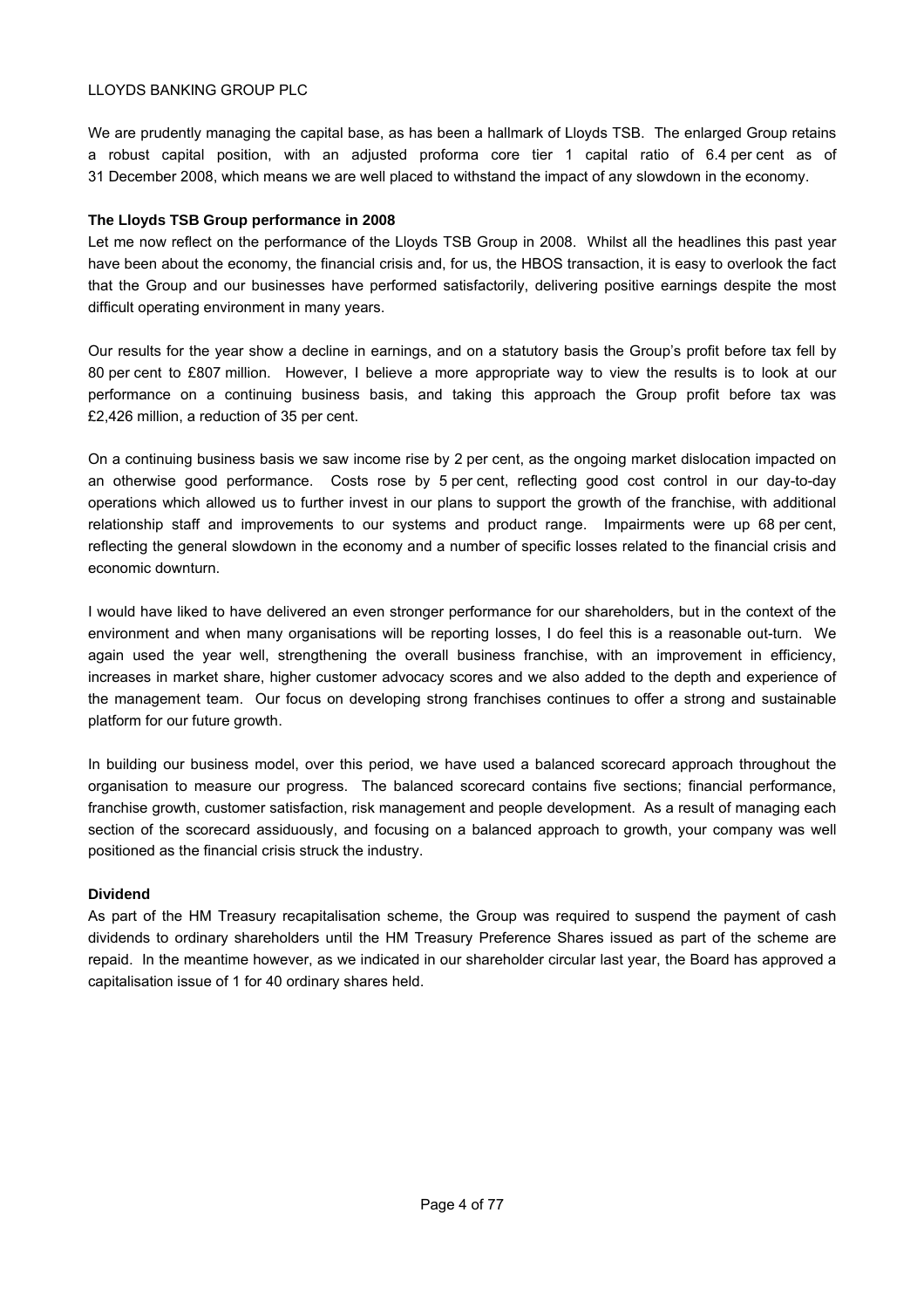## **Supporting our customers**

There has been considerable comment about the performance of the financial services sector this last year and, in particular, support for customers seeking mortgages and the owners of small businesses. I am very proud of the way your company has maintained its support to customers, in line with our relationship-based strategy. Using Bank of England data for the year to December 2008, our lending to individuals grew by 10.7 per cent against the industry average of 5.4 per cent, whilst our lending to private non-financial corporates grew by 22.2 per cent against the industry average of 3.7 per cent. The commitment to our customers is critical to our business strategy, and will continue to be so in 2009.

# **Outlook**

Against a backdrop of recession and an ongoing global financial crisis, we expect 2009 to be another challenging year. Our revenues will be less impacted than many other institutions, as we have a much lower reliance on transactional income, but we will nevertheless be affected by factors such as lower margins driven by lower interest rates and the accounting impact of replacing our single premium payment protection insurance product with a new monthly premium product, as well as the general slowdown in the economy.

We will continue to manage expenses tightly, as you have come to expect of us, but we will incur some additional costs in order to realise the synergies we have announced. Impairments will continue to run at high levels, especially in the higher risk parts of the legacy HBOS portfolios.

Despite the outlook for 2009 being tough, we will use this year to make significant progress in our strategy and to build the UK's leading financial services company. Given the relationship nature of our business, the markets in which we operate, the focus on what I describe as the fundamentals of banking and the return to the more appropriate pricing of risk all play to our strengths and will support our longer-term growth. We are now focused on the integration of the two businesses, which will allow us to offer unparalleled choice and service to our customers, create the platform for the next stage of our growth and provide long-term value for our shareholders.

#### **Summary**

Our key businesses have continued to grow, attracting new customers, improving the service to our customers and building our market share. As the crisis continued to impact the UK banking industry, we acquired HBOS in a deal that brought greater stability to the UK banking system and which has allowed Lloyds TSB to rapidly advance its strategic priorities.

The success of this organisation is built on the wonderful contributions of our thousands of staff, and I am very grateful for all they have achieved this last year in serving our customers and executing our plans. It is this consistent level of performance over the last few years, which left us so well placed. The next year will be challenging but I am very confident we will make further substantial progress in building our business, as we begin to establish the UK's leading financial services company.

J Eric Daniels *Group Chief Executive*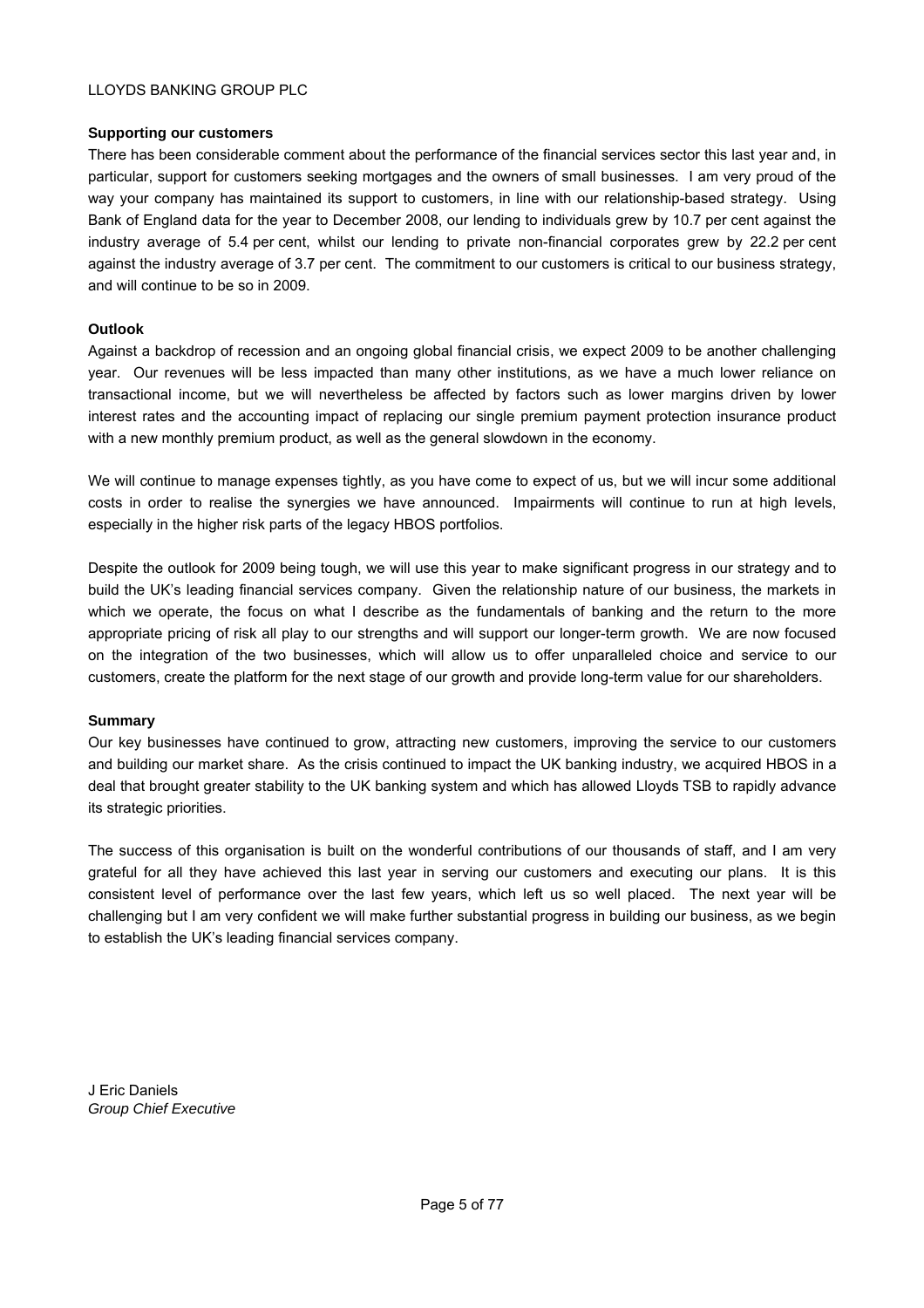# **SUMMARY OF RESULTS**

|                                                             | 2008<br>£m | 2007<br>£m | <b>Change</b><br>℅ |
|-------------------------------------------------------------|------------|------------|--------------------|
|                                                             |            |            |                    |
| <b>Results – statutory</b>                                  |            |            |                    |
| Total income, net of insurance claims                       | 9,872      | 10,706     | (8)                |
| Operating expenses                                          | 6,053      | 5,567      | (9)                |
| Trading surplus                                             | 3,819      | 5,139      | (26)               |
| Impairment                                                  | 3,012      | 1,796      | (68)               |
| Profit before tax                                           | 807        | 4,000      | (80)               |
| Profit attributable to equity shareholders                  | 819        | 3,289      | (75)               |
| Economic profit (page 60, note 20)                          | (172)      | 2,238      |                    |
| Earnings per share (page 60, note 21)                       | 14.3p      | 58.3p      | (75)               |
| Post-tax return on average shareholders' equity             | 7.4%       | 28.2%      |                    |
| Results - continuing businesses basis                       |            |            |                    |
| Total income, net of insurance claims                       | 11,089     | 10,882     | $\mathbf{2}$       |
| Operating expenses                                          | 5,651      | 5,330      | (6)                |
| Operating expenses, excluding insurance grossing adjustment | 5,582      | 5,317      | (5)                |
| Trading surplus                                             | 5.438      | 5,552      | (2)                |
| Impairment                                                  | 3,012      | 1,796      | (68)               |
| Profit before tax                                           | 2,426      | 3,756      | (35)               |
| Profit attributable to equity shareholders                  | 1,705      | 2,739      | (38)               |
| Economic profit                                             | 731        | 1,725      | (58)               |
| Earnings per share                                          | 29.7p      | 48.6p      | (39)               |
| Post-tax return on average shareholders' equity             | 15.8%      | 24.3%      |                    |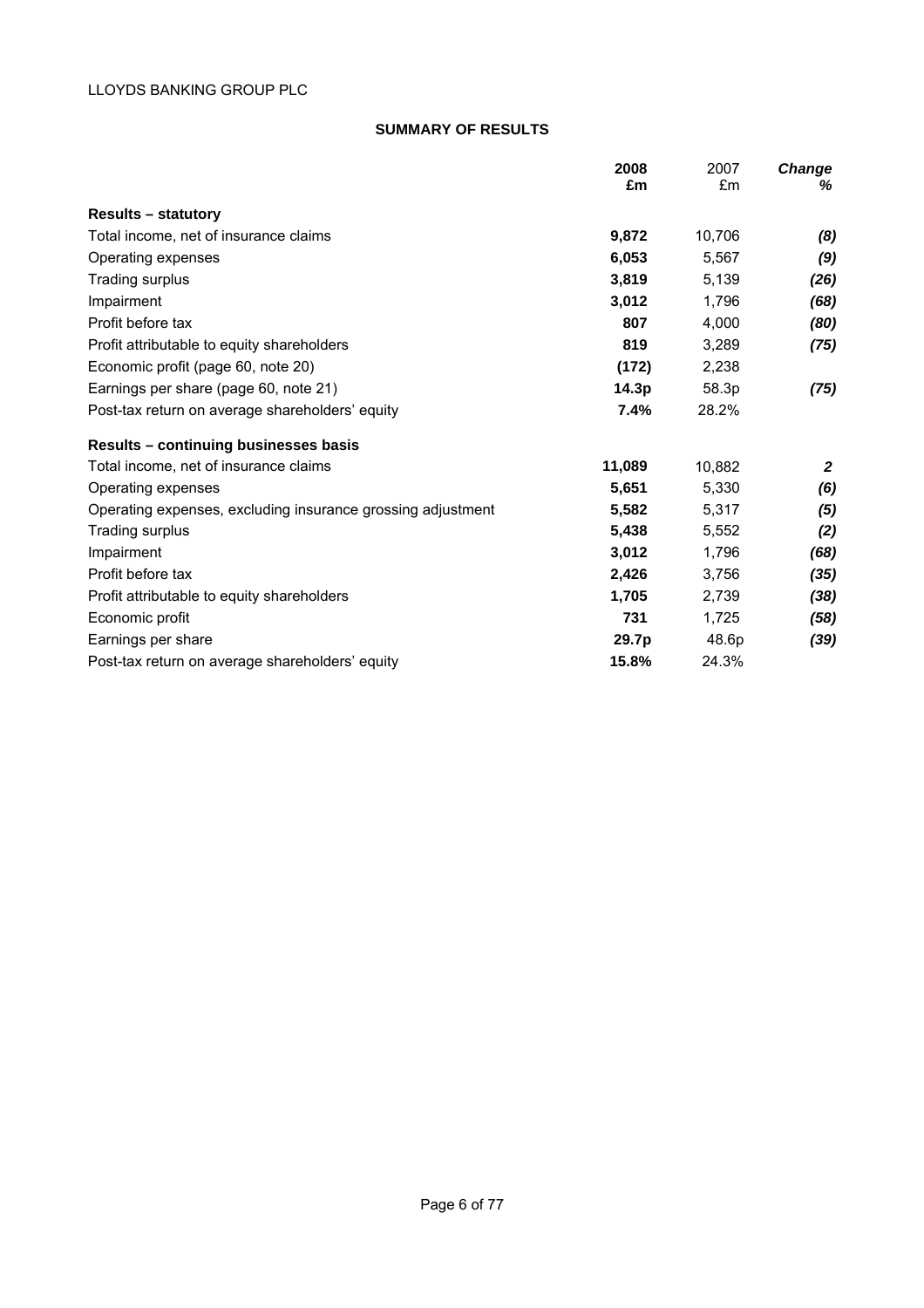# **PROFIT ANALYSIS BY DIVISION**

|                                                             | 2008  | $2007^{\dagger}$ | <b>Change</b> |
|-------------------------------------------------------------|-------|------------------|---------------|
|                                                             | £m    | £m               | ℅             |
| <b>UK Retail Banking (page 17)</b>                          | 1,793 | 1,720            | 4             |
| Insurance and Investments (page 21)                         | 911   | 748              | 22            |
| Wholesale and International Banking (page 28)               | 274   | 1,300            | (79)          |
| Central group items (page 15)                               | (552) | (12)             |               |
| Profit before tax - continuing businesses                   | 2,426 | 3,756            | (35)          |
| Volatility (page 50, note 8)                                |       |                  |               |
| - Insurance                                                 | (746) | (277)            |               |
| - Policyholder interests                                    | (471) | (222)            |               |
| Discontinued businesses (page 59, note 19)                  |       | 162              |               |
| Profit on sale of businesses (page 46, note 5)              |       | 657              |               |
| Provision in respect of certain historic US dollar payments | (180) |                  |               |
| Provision for Financial Services Compensation Scheme levy   | (122) |                  |               |
| Goodwill impairment                                         | (100) |                  |               |
| Settlement of overdraft claims                              |       | (76)             |               |
| Profit before tax - statutory                               | 807   | 4,000            | (80)          |
| Taxation (page 49, note 7)                                  | 38    | (679)            |               |
| Profit for the year                                         | 845   | 3,321            | (75)          |
| Profit attributable to minority interests                   | 26    | 32               |               |
| Profit attributable to equity shareholders                  | 819   | 3,289            | (75)          |
| Earnings per share (page 60, note 21)                       | 14.3p | 58.3p            | (75)          |

† Segmental analyses for 2007 have been restated as explained in note 2.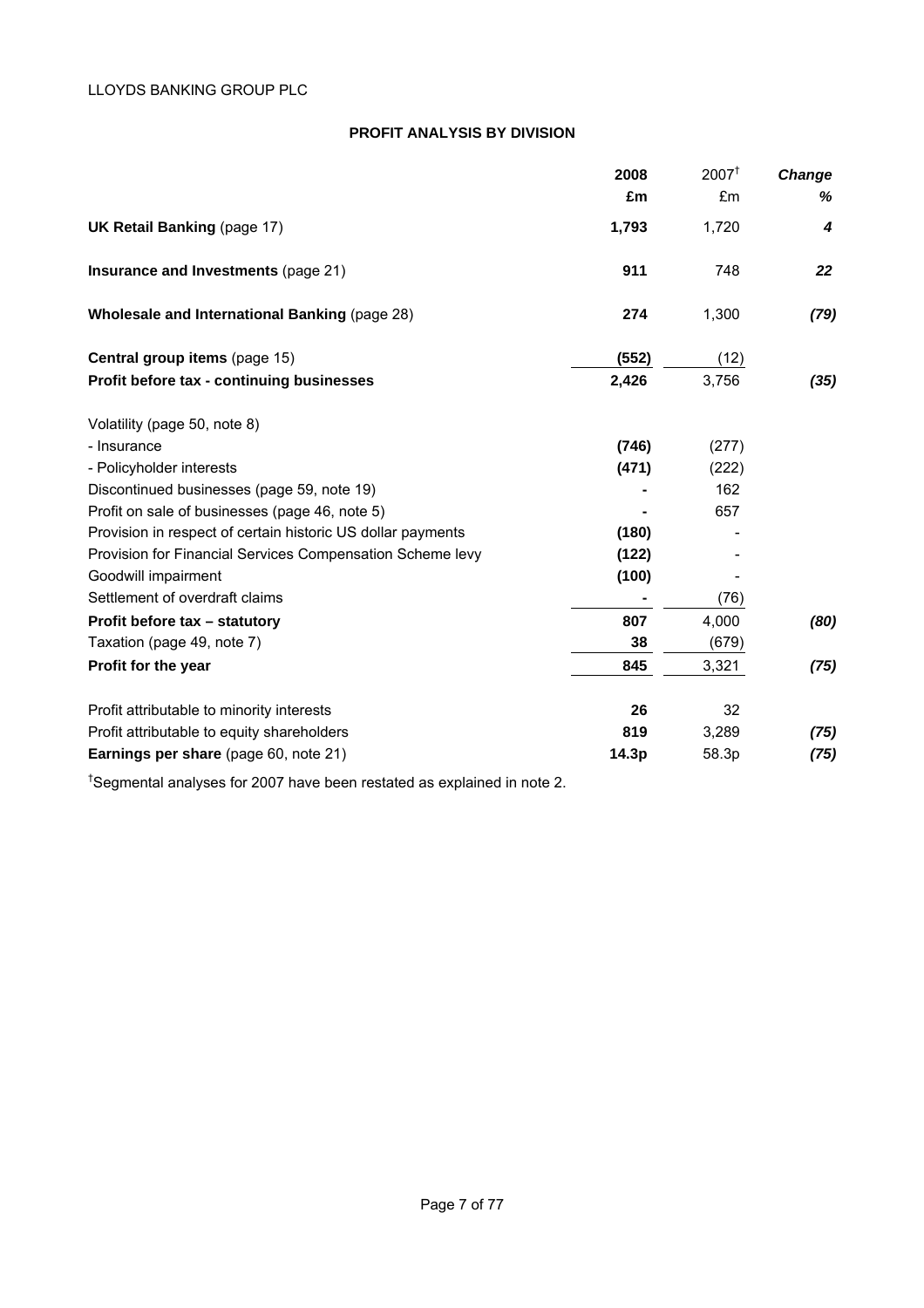# **KEY BALANCE SHEET MEASURES**

|                                 | 31 December 31 December |         |               |
|---------------------------------|-------------------------|---------|---------------|
|                                 | 2008                    | 2007    | <b>Change</b> |
|                                 | £m                      | £m      | %             |
| <b>Balance sheet</b>            |                         |         |               |
| Shareholders' equity            | 9,393                   | 12,141  | (23)          |
| Net assets per share            | 155p                    | 212p    | (27)          |
| Total assets                    | 436,033                 | 353,346 | 23            |
| Risk-weighted assets            | 170,490                 | 142,567 | 20            |
| Loans and advances to customers | 242,735                 | 209,814 | 16            |
| Customer deposits               | 170,938                 | 156,555 | 9             |
| Loans to deposits ratio         | 142%                    | 134%    |               |
| <b>Risk asset ratios</b>        |                         |         |               |
| Total capital                   | 11.2%                   | 11.0%   |               |
| Tier 1 capital                  | 8.0%                    | 9.5%    |               |
| Core tier 1 capital             | 5.6%                    | 7.4%    |               |
| Risk asset ratios*              |                         |         |               |
| Total capital                   | 12.5%                   | n/a     |               |
| Tier 1 capital                  | 9.8%                    | n/a     |               |
| Core tier 1 capital             | 6.4%                    | n/a     |               |

\*31 December 2008, enlarged Group proforma adjusted for capital raisings completed in January 2009 and the acquisition of HBOS plc.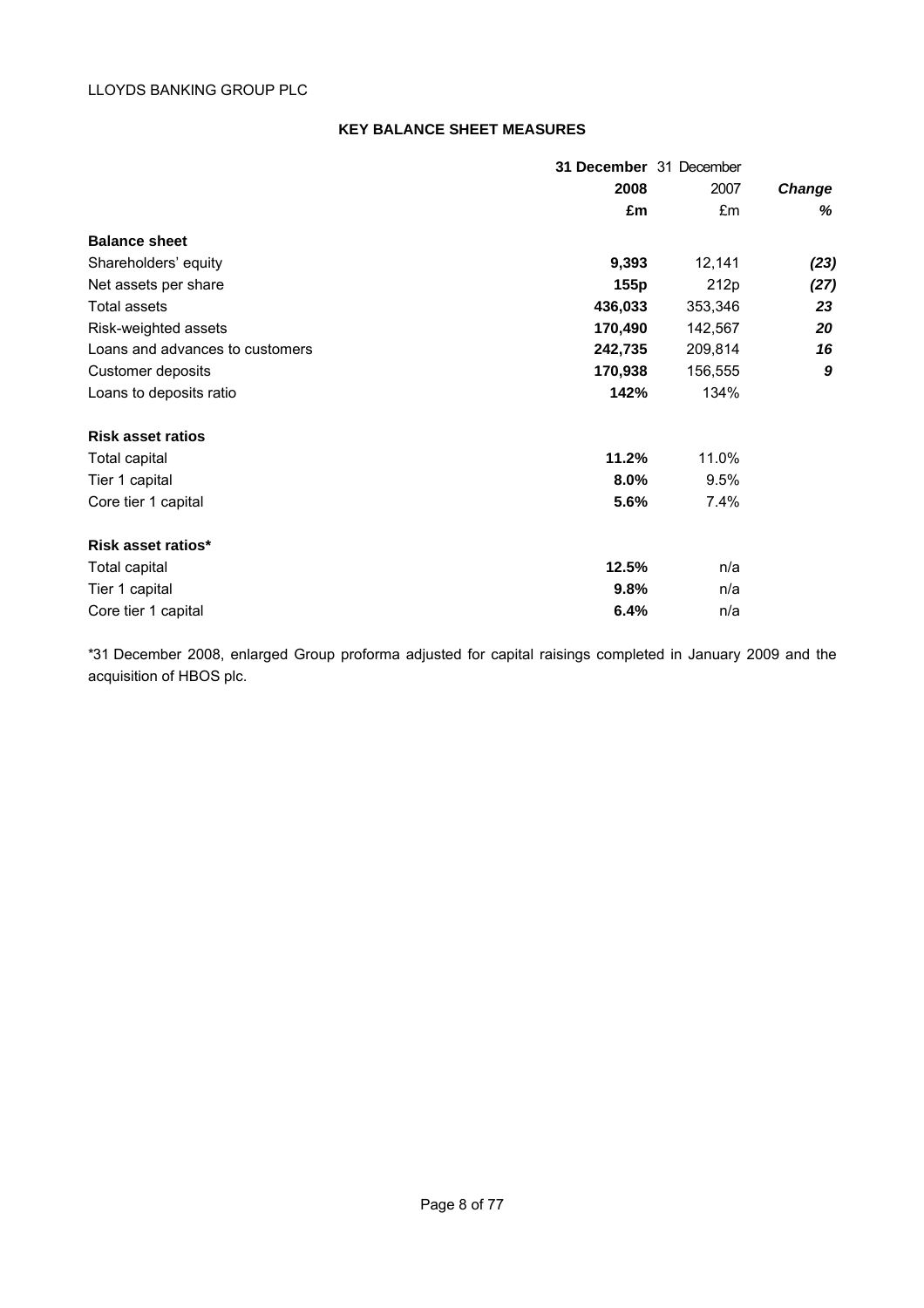# **GROUP FINANCE DIRECTOR'S REVIEW OF FINANCIAL PERFORMANCE**

During 2008 the Group delivered a resilient core business performance against the backdrop of significant turbulence in global financial markets and a marked slowdown in the UK economic environment. Statutory profit attributable to equity shareholders however decreased by 75 per cent to £819 million and earnings per share decreased by 75 per cent to 14.3p, reflecting the impact of market dislocation, insurance volatility, caused by lower equity markets and wider credit spreads in fixed income markets, and a significant increase in impairment levels. Profit before tax fell by 80 per cent to £807 million.

To enable meaningful comparisons to be made with 2007, the income statement commentaries below are on a continuing businesses basis (see 'basis of presentation').

## **Building strong customer relationships**

The Group's strategy is to build strong customer franchises and we have continued to extend the reach and depth of our customer relationships, achieving good sales growth, whilst also improving productivity and efficiency. As a result, the Group's core relationship businesses have continued to perform well, growing market share in many key areas.

Like many other financial institutions, the Group's Corporate Markets business has been significantly affected by the ongoing impact of market dislocation; however, the relationship focus of our strategy and conservative risk management approach has meant that the impact on the Group's profit before tax was limited to £1,270 million during 2008 (£925 million reduction in income; £345 million increase in impairment) (page 42, note 4). In the extremely challenging and turbulent operating environment in global financial markets, this compares favourably to the impact on many other major financial services companies. The market dislocation largely reflects the impact of continuing mark-to-market adjustments in certain legacy trading portfolios, resulting from the marketwide repricing of liquidity and credit, together with the write-down of a number of Asset Backed Securities. Notably, even after fully absorbing this impact, the Wholesale and International Banking division delivered profit before tax of £274 million.

The Group continues to maintain a strong funding and liquidity profile and has continued to obtain funding at market leading rates, with the overall margin impact of funding the Group's balance sheet remaining broadly unchanged. The Group has benefited from improvements in a number of individual product margins, particularly in new mortgages and corporate lending, however the lower interest rate environment in the second half of the year has led to increased pressure on deposit spreads.

#### **Continued momentum throughout the business**

Profit before tax, excluding the impact of market dislocation, decreased by £340 million, or 8 per cent, to £3,696 million, as good relationship banking and insurance business momentum was offset by a significant increase in levels of impairment. On this basis and adjusting for insurance grossing (page 15), revenue growth of 8 per cent exceeded cost growth of 5 per cent.

#### **Good income growth**

Overall income growth of 8 per cent, excluding the impact of market dislocation and insurance grossing adjustments, reflected continued good progress in delivering our divisional strategies. We have increased income from both new and existing customers, with strong growth in both assets and liabilities leading to higher net interest income, as well as an increase in fee-related income.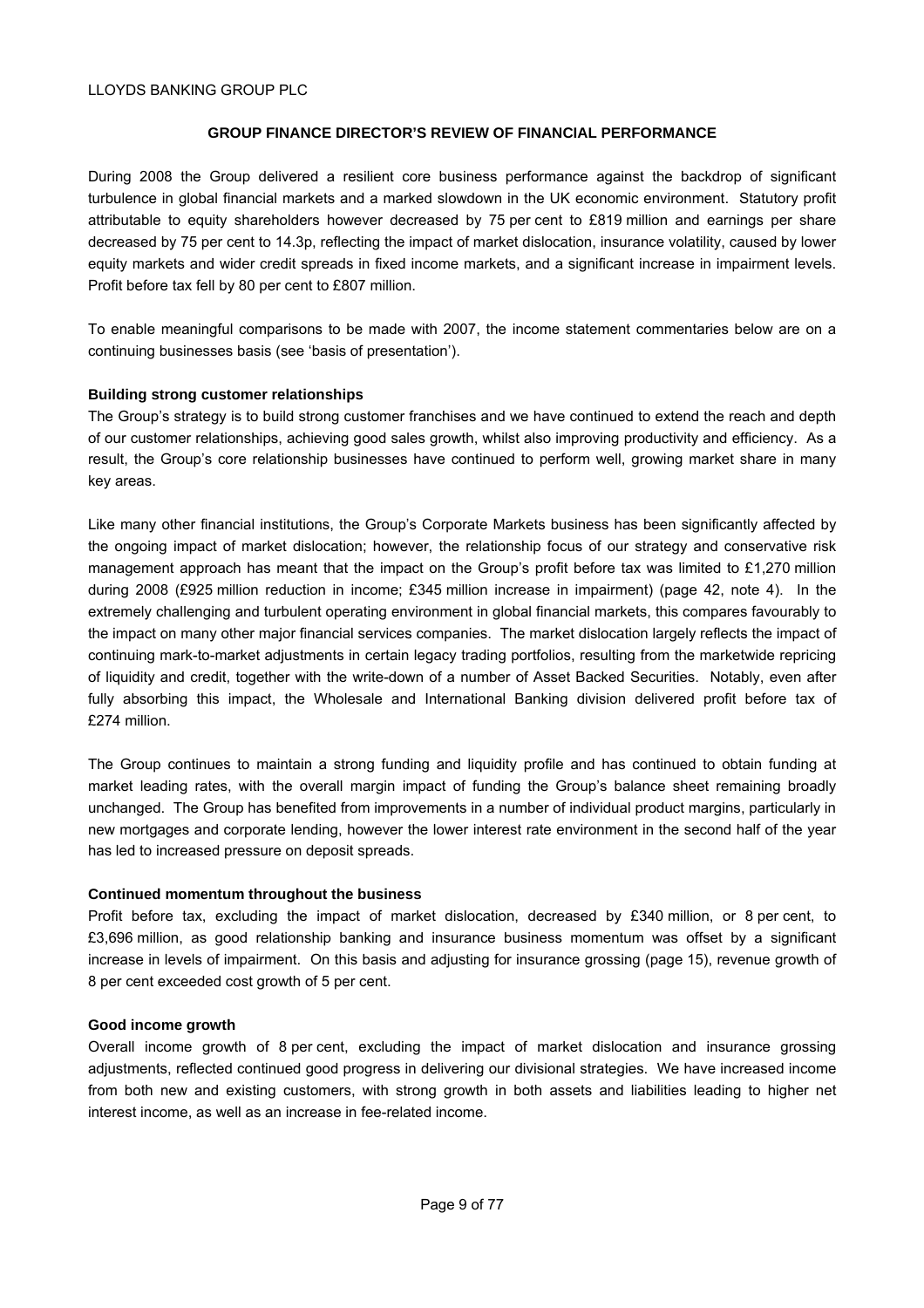Group net interest income, excluding insurance grossing (page 15), increased by £1,457 million, or 26 per cent, to £7,058 million. Over the last 12 months, total assets increased by 23 per cent to £436 billion, with a 16 per cent increase in loans and advances to customers, reflecting strong levels of customer lending growth in Commercial Banking, Corporate Markets and mortgages. Customer deposits increased by 9 per cent to £171 billion, supported by good growth in savings balances in the retail bank, where bank savings increased by 12 per cent and wealth management balances by 20 per cent. Customer deposits in our Corporate Markets, Commercial and International businesses increased by 15 per cent.

The net interest margin from our banking businesses (page 52, note 10) was unchanged at 2.78 per cent, as improved product margins offset an adverse mix effect. Overall product margins were 12 basis points higher, reflecting stronger new business product margins in the mortgage and corporate businesses. Stronger growth in finer margin corporate and mortgage lending than in the wider margin unsecured consumer lending contributed to the negative mix effect which offset the increase in product margins.

Other income, net of insurance claims and excluding insurance grossing, decreased by £1,290 million, or 25 per cent, to £3,952 million, largely reflecting the impact of market dislocation. In the retail bank, higher fees and commissions receivable as a result of good growth in added value current accounts and card services were offset by lower creditor insurance commissions and the impact of changes in product design leading to a greater proportion of earnings being recognised as net interest income rather than fee income. In addition, good levels of growth were achieved in fee based product sales to commercial banking customers.

## **Strong cost management**

The Group continues to invest in improving processing efficiency, resulting in continued tight control over day-today operating costs. During 2008, operating expenses increased by 5 per cent to £5,582 million excluding the insurance grossing adjustment. Over the last 12 months, staff numbers increased by 678 (1 per cent) to 58,756, as investment in higher levels of customer facing staff more than offset further efficiency improvements in back-office processing centres. These improvements in operational effectiveness have resulted in a further reduction in the Group cost:income ratio, excluding market dislocation, from 48.1 per cent to 47.0 per cent. The Group's programme of productivity initiatives has continued to deliver significant benefits, improving underlying cost efficiency and creating greater headroom for further investment in the business. During 2008 the Group exceeded its expected net cost benefits target of £250 million in 2008 by delivering a total of £311 million net cost benefits from the programme.

# **Asset quality**

In UK Retail Banking, impairment losses increased by £248 million, or 20 per cent, to £1,472 million, particularly reflecting the impact of lower house prices on the mortgage impairment charge. In terms of unsecured lending, our asset quality remains satisfactory. However, in the context of the uncertain UK economic environment and the potential for increased consumer arrears and insolvencies, we are continuing to enhance our underwriting, collections and fraud prevention procedures.

Mortgage credit quality remains good although the slowdown in economic activity and rising unemployment in the UK has led to arrears rising by 44 per cent over the last 12 months, a trend that is expected to continue. The fall in the house price index during the year has led to an increase of approximately £150 million in the secured impairment charge. Looking forward, our view is for a further fall of similar magnitude in house prices during 2009.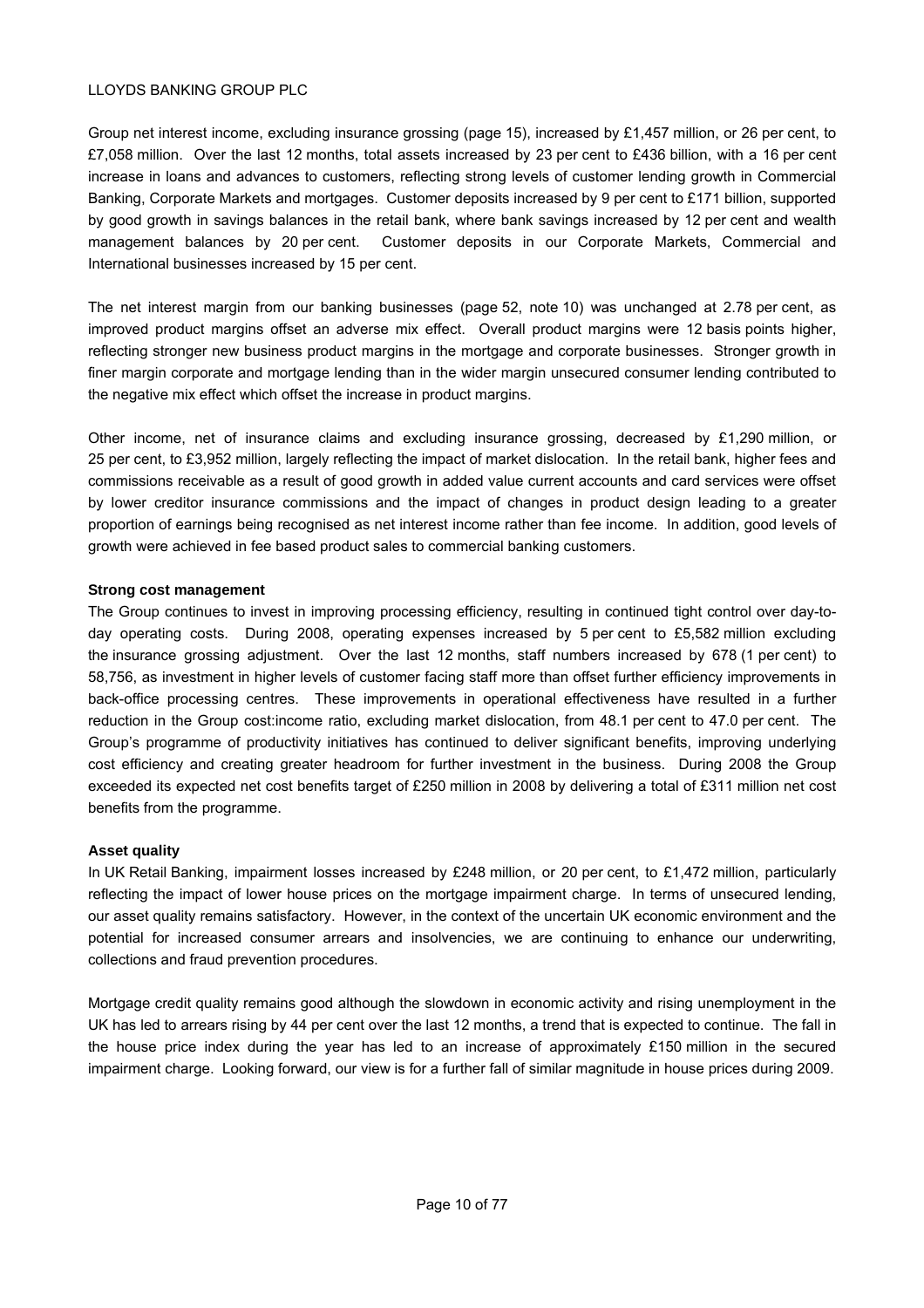The Wholesale and International Banking charge for impairment losses increased significantly by £936 million to £1,508 million, including a £345 million impairment charge relating to the impact of market dislocation during 2008. The remaining charge reflects an increase in the level of impairments as a result of the economic slowdown in the UK and the impact of a number of high profile financial services company collapses.

Overall, impairment losses increased by 68 per cent to £3,012 million. Our impairment charge on loans and advances expressed as a percentage of average lending was 1.13 per cent, excluding the impact of market dislocation, compared to 0.82 per cent in 2007 (also excluding the impact of the 2007 Finance Act) (page 55, note 14). Impaired assets increased by 64 per cent to £8,700 million and now represent 3.5 per cent of total lending, up from 2.5 per cent at 31 December 2007.

## **Exposure to assets affected by current capital markets uncertainties**

The Group's relationship focused business model means our Corporate Markets business has limited exposure to assets affected by current capital markets uncertainties (page 42, note 4). During 2008 the Group has successfully taken steps to reduce and restructure these exposures and the related risk and it is anticipated that this process will continue in 2009.

Following the amendment to IAS 39 the Group has reclassified certain assets for which there is no longer an active market and which are now being managed as lending. Assets totalling £2,993 million previously classified as held for trading (measured at fair value through profit and loss) were transferred to loans and advances with effect from 1 July 2008 and a further £437 million of assets previously classified as available for sale (measured at fair value with changes taken to equity) were transferred to loans and advances with effect from 1 November 2008. If these reclassifications had not been made, the Group's income statement for 2008 would have included additional losses of £406 million.

# **Insurance volatility**

A large proportion of the investments held by the Group's insurance business are invested in assets which are expected to be held on a long-term basis and which are inherently subject to short-term investment market fluctuations. Whilst it is expected that those investments will provide enhanced returns over the longer term, the single year impact of investment market volatility can be significant. In 2008, a decline in equity and property markets and a widening of credit spreads in fixed income markets contributed to adverse volatility of £746 million, after adjusting for the effect of illiquidity premia within the annuity business (page 50, note 8). This principally reflects a reduction in the market consistent valuation of the annuity portfolio, driven by the continued widening of corporate bond spreads in 2008, and lower expected future shareholder income from contracts where the underlying policyholder investments are in equities.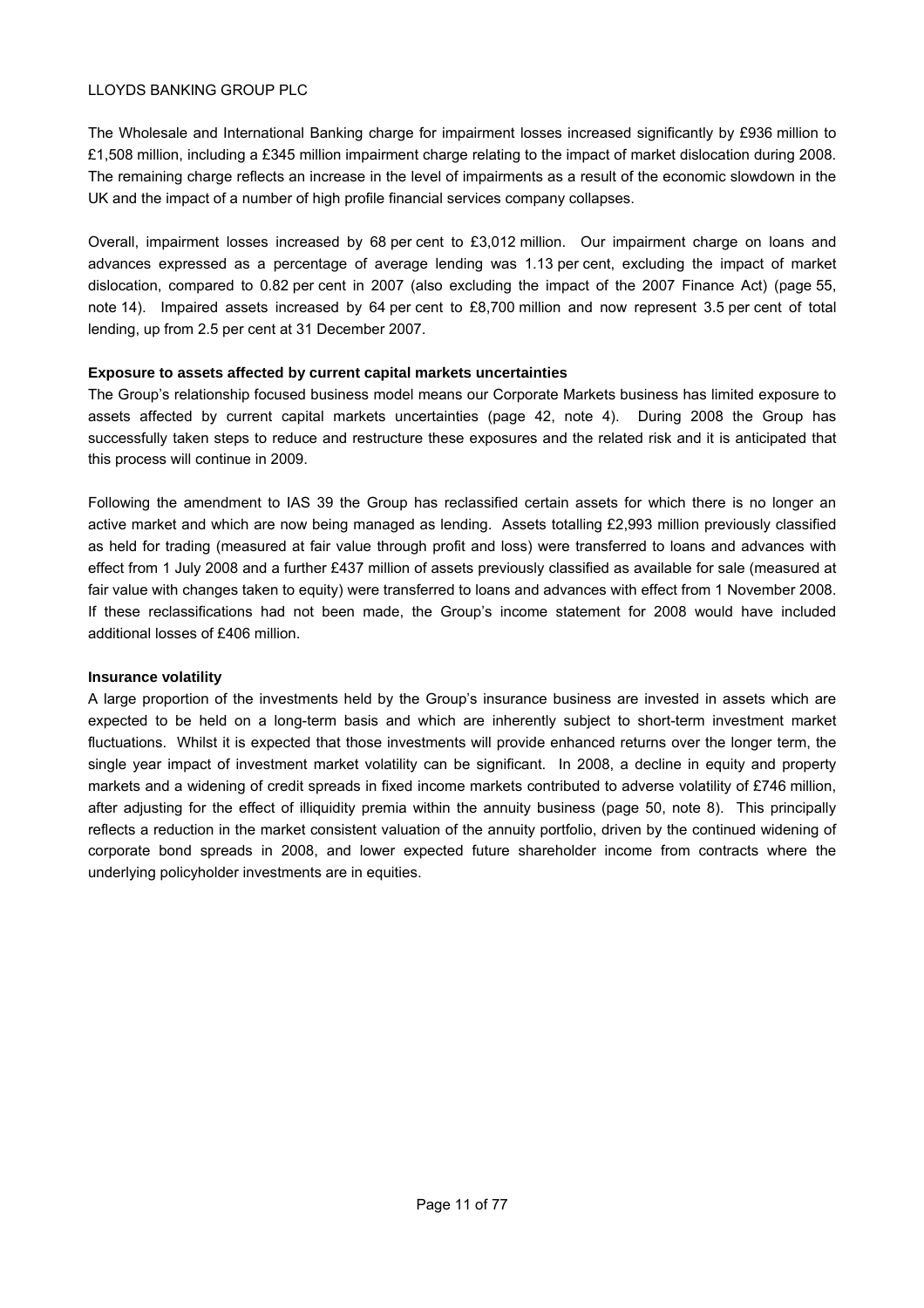#### **Provision relating to certain historic US dollar payments**

In January 2009, the Group announced that it had reached a settlement with both the US Department of Justice and the New York County District Attorney's Office in relation to a previously disclosed investigation involving those agencies into certain historic US dollar payment practices by Lloyds TSB. The Group disclosed in its interim results for the first half of 2008 that it was in discussions regarding a resolution of the investigation and that it had provided £180 million in respect of this matter. The provision was hedged into US dollars at the time and fully covers the settlement amount announced in January 2009. The Group is continuing discussions with the Office of Foreign Assets Control (OFAC) regarding the terms of the resolution of its investigation. OFAC has confirmed to the Group that the amount paid to the US Department of Justice and the New York County District Attorney's Office will be credited towards satisfying any penalty it imposes. The Group does not currently believe that any additional liability requiring provision will arise following the conclusion of the discussions with OFAC. The Group does not anticipate any further enforcement actions as to these issues.

## **Provision for Financial Services Compensation Scheme levy**

The recent arrangements put in place to protect the depositors of Bradford & Bingley and other failed deposit taking institutions involving the Financial Services Compensation Scheme (FSCS) will result in a significant increase in the levies made by the FSCS on the industry. The Group has made a provision of £122 million in its 2008 accounts in respect of its current obligation for the estimated interest cost on the FSCS borrowings. Going forward further provisions in respect of these costs are likely to be necessary until the borrowings are repaid. The ultimate cost to the industry, which will also include the cost of any compensation payments made by the FSCS and if necessary the cost of meeting any shortfall after recoveries on the borrowings entered into by the FSCS, remains uncertain although it may be significant.

#### **Goodwill impairment**

During the year, the basis of goodwill allocation in parts of our Asset Finance business has been changed to treat the consumer finance business as a single cash generating unit encompassing the motor and personal finance operations which provide direct and point of sale finance. The markets in which these units operate have been affected by the UK economic downturn, which has been characterised by falling demand and increasing arrears at this point of the cycle. This, together with uncertainties over the likely short term macroeconomic environment, has resulted in a reassessment of the carrying value of the consumer finance cash generating unit and the recognition of a goodwill impairment charge of £100 million at 31 December 2008.

#### **Taxation**

The Group's tax for 2008 was a credit of £38 million. This primarily reflects a significant policyholder interests related tax credit offsetting in full the charge for policyholder interests included in the Group's profit before tax (page 49, note 7).

# **Robust capital position**

At the end of December 2008, the Group's capital ratios remained robust with a total capital ratio on a Basel II basis of 11.2 per cent, a tier 1 ratio of 8.0 per cent and a core tier 1 ratio of 5.6 per cent (page 58, note 17). In September 2008, the Group completed the placing of 284.4 million ordinary shares at a price of 270 pence per share, raising approximately £760 million. Over the last twelve months, risk-weighted assets increased by 20 per cent to £170 billion, reflecting the growth in our Corporate Markets and mortgage businesses, as well as the impact of exchange rate movements which represented 8 percentage points of the increase.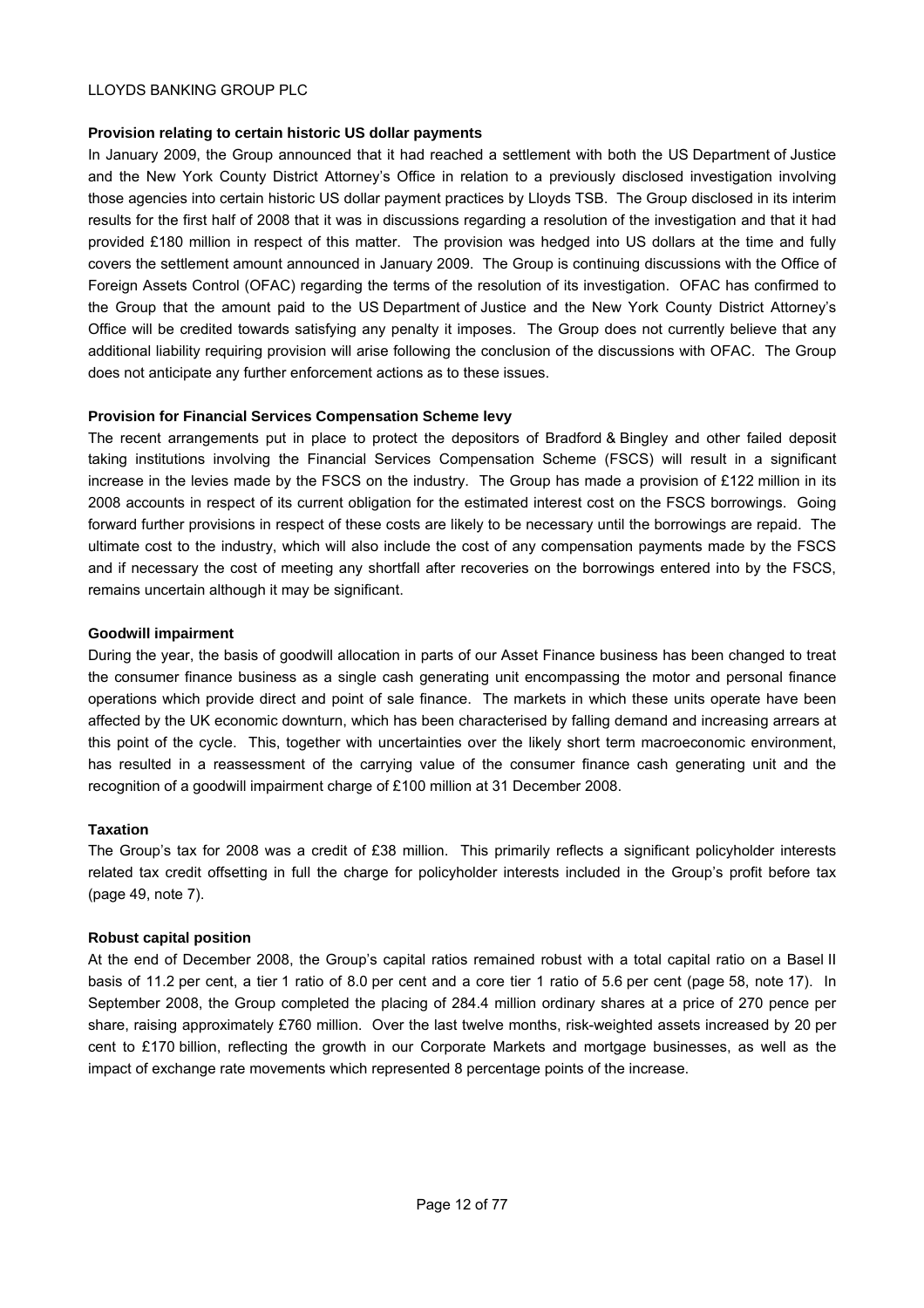Scottish Widows remains strongly capitalised and, at the end of December 2008, the working capital ratio of the Scottish Widows Long Term Fund was an estimated 21.6 per cent (page 61, note 22). During 2008 a regular dividend of £0.2 billion was paid to the Group, bringing the total capital repatriation since the beginning of 2005 to over £3.8 billion. As at 31 December 2008, the estimated Insurance Groups Directive (IGD) capital surplus was £0.8 billion, with additional surplus within the Long Term fund totalling an estimated £1.5 billion. This IGD surplus would be unchanged in the event of a 40 per cent reduction in equity markets from the 31 December 2008 position.

# **Maintaining a strong liquidity and funding position**

The current turbulence in global capital markets has been a severe examination of the banking system's capacity to absorb sudden significant changes in the funding and liquidity environment, and individual institutions have faced varying, but significant, degrees of stress. Throughout this period, the Group has maintained a strong liquidity position which is supported by our strong and stable retail and corporate deposit base. Both retail and corporate deposit inflows have been robust and the Group continues to benefit from its diversity of funding sources. The Group's wholesale funding base has proved to be resilient, supporting the Group's balance sheet growth with an increased level of longer term funding (greater than 1 year).

New initiatives introduced during the course of 2008 by The Bank of England and HM Treasury to facilitate banks' access to senior funding include the Special Liquidity Scheme and Credit Guarantee Scheme, respectively. The Group welcomed these initiatives and, like many of its peers, continues to make use of them for term funding. Going forward, where markets permit and it is economic to do so, the Group expects to reduce this utilisation and further develop and diversify its unguaranteed funding programmes.

Following completion of the HBOS acquisition in January 2009, all of the major rating agencies have updated their ratings for the enlarged Group. Each agency has issued the Group the highest possible short-term rating, and a long-term deposit rating in the 'double A' range. This provides the Group with a strong overall suite of credit ratings.

# **Acquisition of HBOS**

In September 2008, Lloyds TSB and HBOS announced that they had reached agreement on the terms of a recommended acquisition by Lloyds TSB of HBOS, creating a compelling opportunity to accelerate Lloyds TSB's strategy and create the UK's leading financial services group. In October 2008, both Lloyds TSB and HBOS announced that they intended to participate in a co-ordinated package of capital and funding measures for the UK banking sector being implemented by HM Treasury. This led to Lloyds TSB's participation in the raising of £5.5 billion new capital (consisting of £4.5 billion in ordinary shares and £1 billion in preference shares). In addition, HBOS participated in the raising of £11.5 billion (consisting of £8.5 billion in ordinary shares and £3 billion in preference shares). Both of these capital raisings and the HBOS acquisition were completed in January 2009. The Group's board believes that its participation in the Government funding proposal provided the capital necessary to complete the acquisition in a timely fashion, with certainty and on terms that were the best available in current market conditions. The board believes that HM Treasury, which is now a 43.4 per cent shareholder of the Group, will act as a value-oriented shareholder with regard to the strategic development of the Group.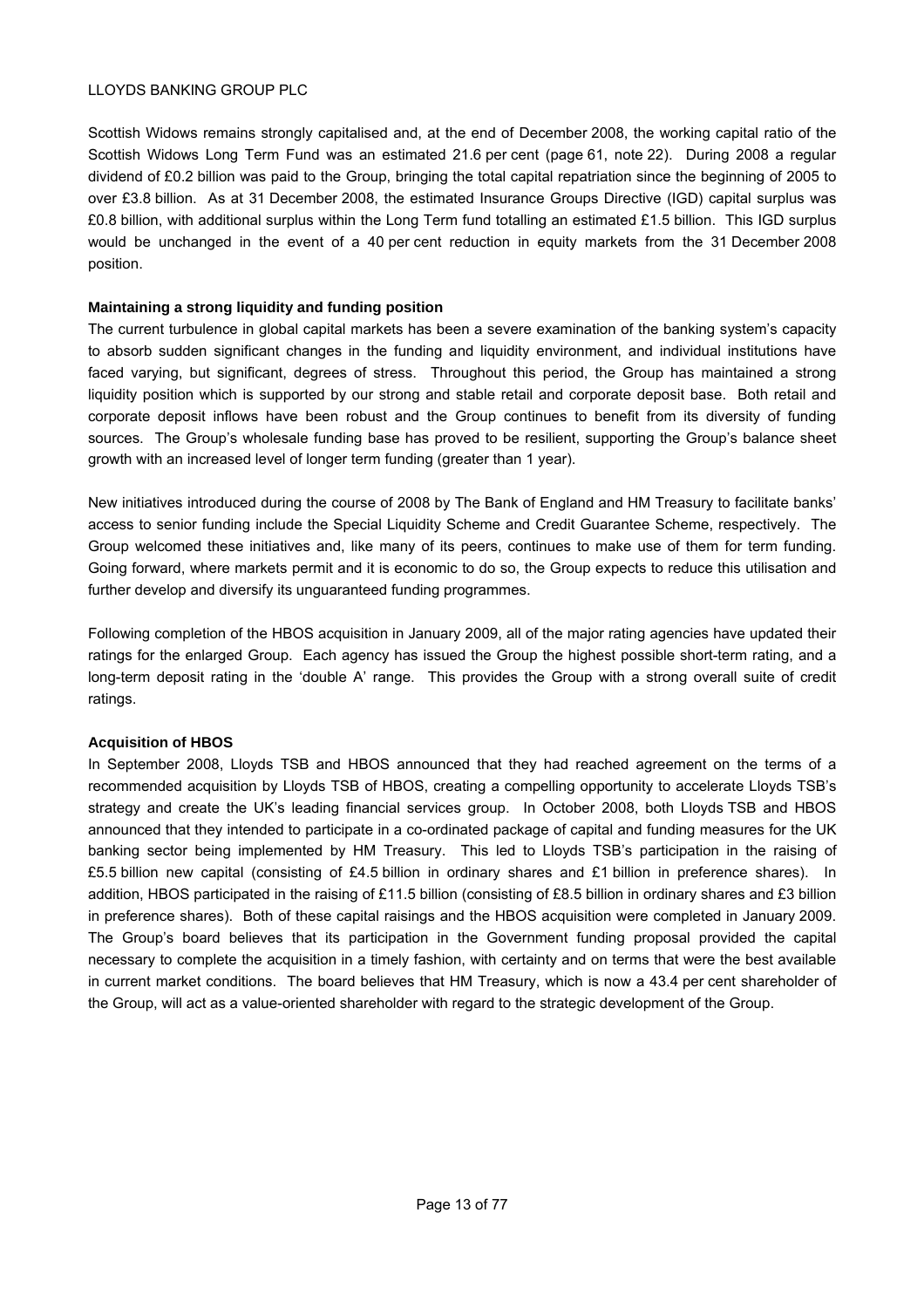Following the completion of the acquisition and the capital raisings in January 2009, the proforma adjusted capital ratios for Lloyds Banking Group, at 31 December 2008 were 6.4 per cent for core tier 1, 9.8 per cent for tier 1 capital and 12.5 per cent for total capital. The proforma adjusted net tangible asset value of the enlarged Group totalled an estimated £29.5 billion, equivalent to 179p per share (see proforma disclosures on pages 68-76).

# **A challenging outlook**

2008 has been an immensely challenging period for all banks, and the assets on the enlarged Group's balance sheet have shown increasing signs of stress during the year. Whilst our risk management and business support culture is strong, the continuing economic deterioration in the UK will make 2009 another difficult year. We currently expect retail impairment levels to rise significantly in 2009, largely reflecting the expected increase in unemployment levels in the UK and the impact of further house price falls. Corporate impairment levels are expected to remain at the high levels seen during 2008, whilst Treasury asset and investment portfolio writedowns are expected to be significantly lower. Overall, before the recognition of negative goodwill, we expect the enlarged Group to report a loss for 2009.

Tim Tookey *Group Finance Director*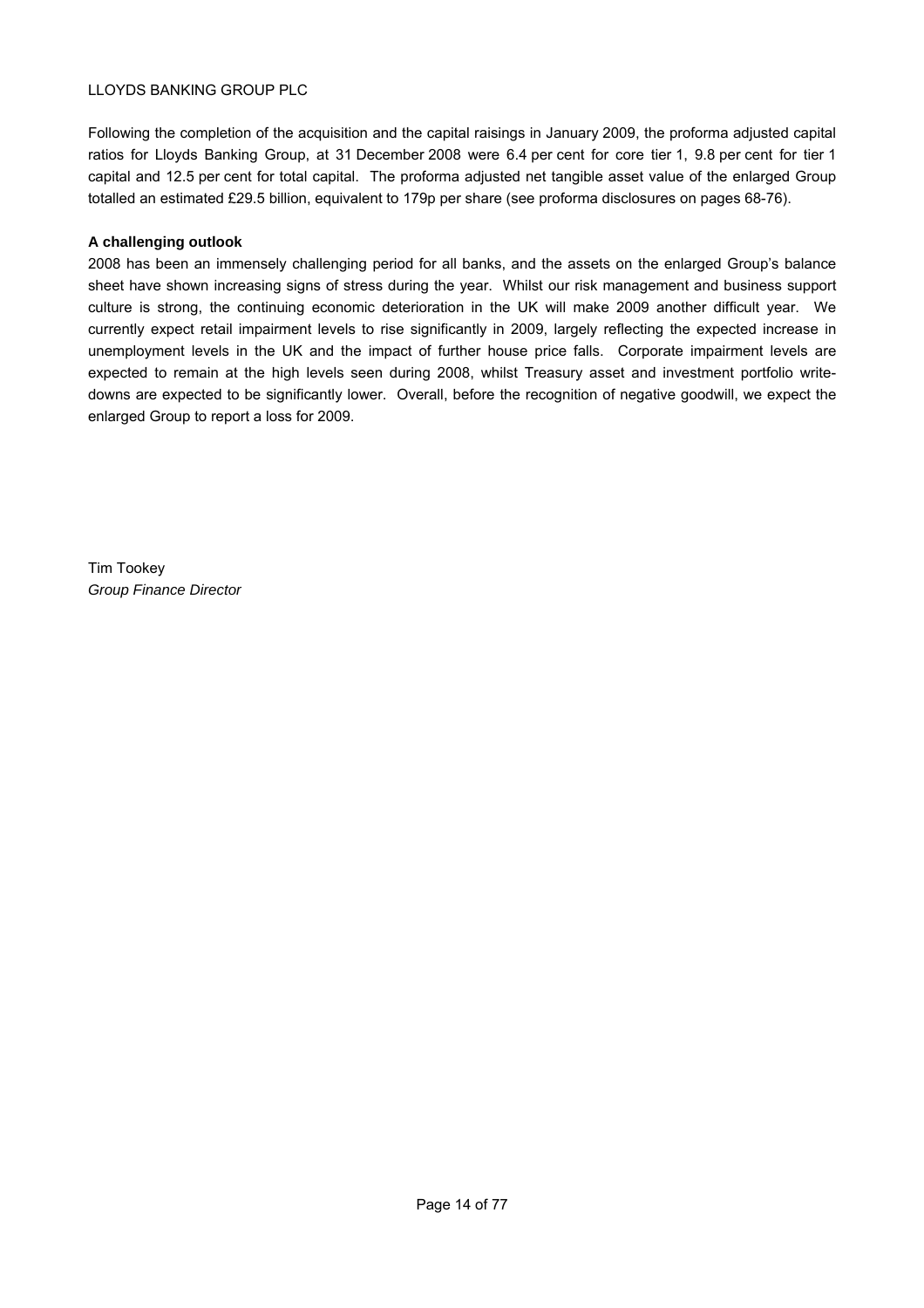#### **SUMMARISED SEGMENTAL ANALYSIS**

| 2008                                    |                                 |                      | Wholesale                              |                | Group                 |                                |         |
|-----------------------------------------|---------------------------------|----------------------|----------------------------------------|----------------|-----------------------|--------------------------------|---------|
|                                         | <b>UK</b>                       | <b>Insurance</b>     | and                                    | <b>Central</b> | excluding             |                                |         |
|                                         | <b>Retail</b><br><b>Banking</b> | and<br>Investments** | <b>International</b><br><b>Banking</b> | group<br>items | insurance<br>gross up | <b>Insurance</b><br>gross up** | Group   |
|                                         | £m                              | £m                   | £m                                     | £m             | £m                    | £m                             | £m      |
| Net interest income                     | 4,110                           |                      | 3,303                                  |                | 7,058                 | 651                            | 7,709   |
|                                         |                                 | (62)                 |                                        | (293)          |                       |                                |         |
| Other income                            | 1,766                           | 1,749                | 829                                    | (199)          | 4,145                 | (3,624)                        | 521     |
| Total income                            | 5,876                           | 1,687                | 4,132                                  | (492)          | 11,203                | (2, 973)                       | 8,230   |
| Insurance claims                        |                                 | (193)                |                                        |                | (193)                 | 3,052                          | 2,859   |
| Total income, net of                    |                                 |                      |                                        |                |                       |                                |         |
| insurance claims                        | 5,876                           | 1,494                | 4,132                                  | (492)          | 11,010                | 79                             | 11,089  |
| Operating expenses                      | (2,611)                         | (591)                | (2, 350)                               | (30)           | (5, 582)              | (69)                           | (5,651) |
| Trading surplus (deficit)               | 3,265                           | 903                  | 1,782                                  | (522)          | 5,428                 | 10                             | 5,438   |
| Impairment                              | (1,472)                         | (2)                  | (1,508)                                | (30)           | (3,012)               |                                | (3,012) |
| Profit (loss) before tax*               | 1,793                           | 901                  | 274                                    | (552)          | 2,416                 | 10                             | 2,426   |
| Volatility                              |                                 |                      |                                        |                |                       |                                |         |
| - Insurance                             |                                 | (746)                |                                        |                | (746)                 |                                | (746)   |
| - Policyholder interests                |                                 |                      |                                        |                |                       | (471)                          | (471)   |
| Provision in respect of certain         |                                 |                      |                                        |                |                       |                                |         |
| historic US dollar payments             |                                 | ۰                    | (180)                                  |                | (180)                 |                                | (180)   |
| <b>Provision for Financial Services</b> |                                 |                      |                                        |                |                       |                                |         |
| <b>Compensation Scheme levy</b>         | (119)                           | (3)                  |                                        |                | (122)                 |                                | (122)   |
| Goodwill impairment                     |                                 |                      | (100)                                  |                | (100)                 |                                | (100)   |
| Profit (loss) before tax                | 1,674                           | 152                  | (6)                                    | (552)          | 1,268                 | (461)                          | 807     |

\*Excluding volatility, a provision in respect of certain historic US dollar payments, the Financial Services Compensation Scheme levy and goodwill impairment.

\*\*The Group's income statement includes income and expenditure which are attributable to the policyholders of the Group's long-term assurance funds. These items have no impact upon the profit attributable to equity shareholders. In order to provide a clearer representation of the underlying trends within the Insurance and Investments segment, these items are shown within a separate column in the segmental analysis above.

In the year ended 31 December 2008 the contribution from Central group items was a negative £552 million compared to a negative contribution of £12 million in 2007. The result in 2008 has been significantly affected by the impact of yield curve volatility on the fair value of derivatives entered into for risk management purposes, after taking into account the effect of hedge accounting adjustments. In addition, there were increased central costs that were not recharged to the divisions in connection with professional advice received during the year and an impairment charge in respect of an available-for-sale investment.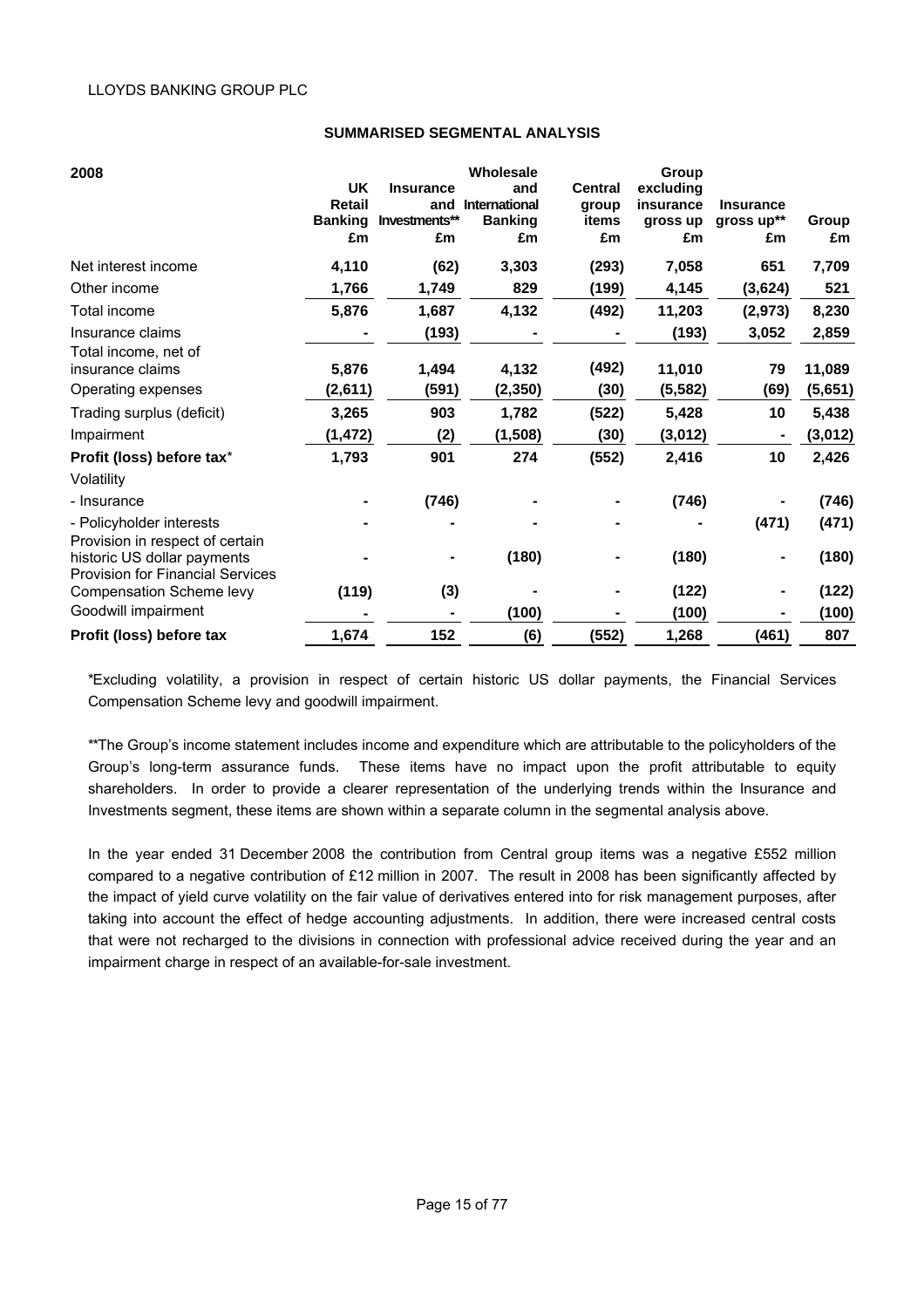| 2007 <sup>†</sup>                        | UK<br>Retail<br>Banking<br>£m | Insurance<br>and<br>Investments**<br>£m | Wholesale<br>and<br>International<br>Banking<br>£m | Central<br>group<br>items<br>£m | Group<br>excluding<br>insurance<br>gross up<br>£m | Insurance<br>gross up**<br>£m | Group<br>£m |
|------------------------------------------|-------------------------------|-----------------------------------------|----------------------------------------------------|---------------------------------|---------------------------------------------------|-------------------------------|-------------|
| Net interest income                      | 3,695                         | (106)                                   | 2,380                                              | (368)                           | 5,601                                             | 421                           | 6,022       |
| Other income                             | 1,797                         | 1,741                                   | 1,644                                              | 362                             | 5,544                                             | 6,233                         | 11,777      |
| Total income                             | 5,492                         | 1,635                                   | 4,024                                              | (6)                             | 11,145                                            | 6,654                         | 17,799      |
| Insurance claims                         |                               | (302)                                   |                                                    |                                 | (302)                                             | (6, 615)                      | (6, 917)    |
| Total income, net of<br>insurance claims | 5,492                         | 1,333                                   | 4,024                                              | (6)                             | 10,843                                            | 39                            | 10,882      |
| Operating expenses                       | (2, 548)                      | (611)                                   | (2, 152)                                           | (6)                             | (5,317)                                           | (13)                          | (5, 330)    |
| Trading surplus (deficit)                | 2,944                         | 722                                     | 1,872                                              | (12)                            | 5,526                                             | 26                            | 5,552       |
| Impairment                               | (1, 224)                      |                                         | (572)                                              |                                 | (1,796)                                           |                               | (1,796)     |
| Profit (loss) before tax*                | 1,720                         | 722                                     | 1,300                                              | (12)                            | 3,730                                             | 26                            | 3,756       |
| Volatility                               |                               |                                         |                                                    |                                 |                                                   |                               |             |
| - Insurance                              |                               | (277)                                   |                                                    |                                 | (277)                                             |                               | (277)       |
| - Policyholder interests                 |                               |                                         |                                                    |                                 |                                                   | (222)                         | (222)       |
| Discontinued businesses                  |                               | 145                                     | 28                                                 |                                 | 173                                               | (11)                          | 162         |
| Profit on sale of businesses             |                               | 272                                     | 385                                                |                                 | 657                                               |                               | 657         |
| Settlement of overdraft                  |                               |                                         |                                                    |                                 |                                                   |                               |             |
| claims                                   | (76)                          |                                         |                                                    |                                 | (76)                                              |                               | (76)        |
| Profit (loss) before tax                 | 1,644                         | 862                                     | 1,713                                              | (12)                            | 4,207                                             | (207)                         | 4,000       |

#### **SUMMARISED SEGMENTAL ANALYSIS** (continued)

\*Excluding volatility, results of discontinued businesses, profit on sale of businesses and the settlement of overdraft claims.

\*\*The Group's income statement includes income and expenditure which are attributable to the policyholders of the Group's long-term assurance funds. These items have no impact upon the profit attributable to equity shareholders. In order to provide a clearer representation of the underlying trends within the Insurance and Investments segment, these items are shown within a separate column in the segmental analysis above.

† Segmental analyses for 2007 have been restated as explained in note 2.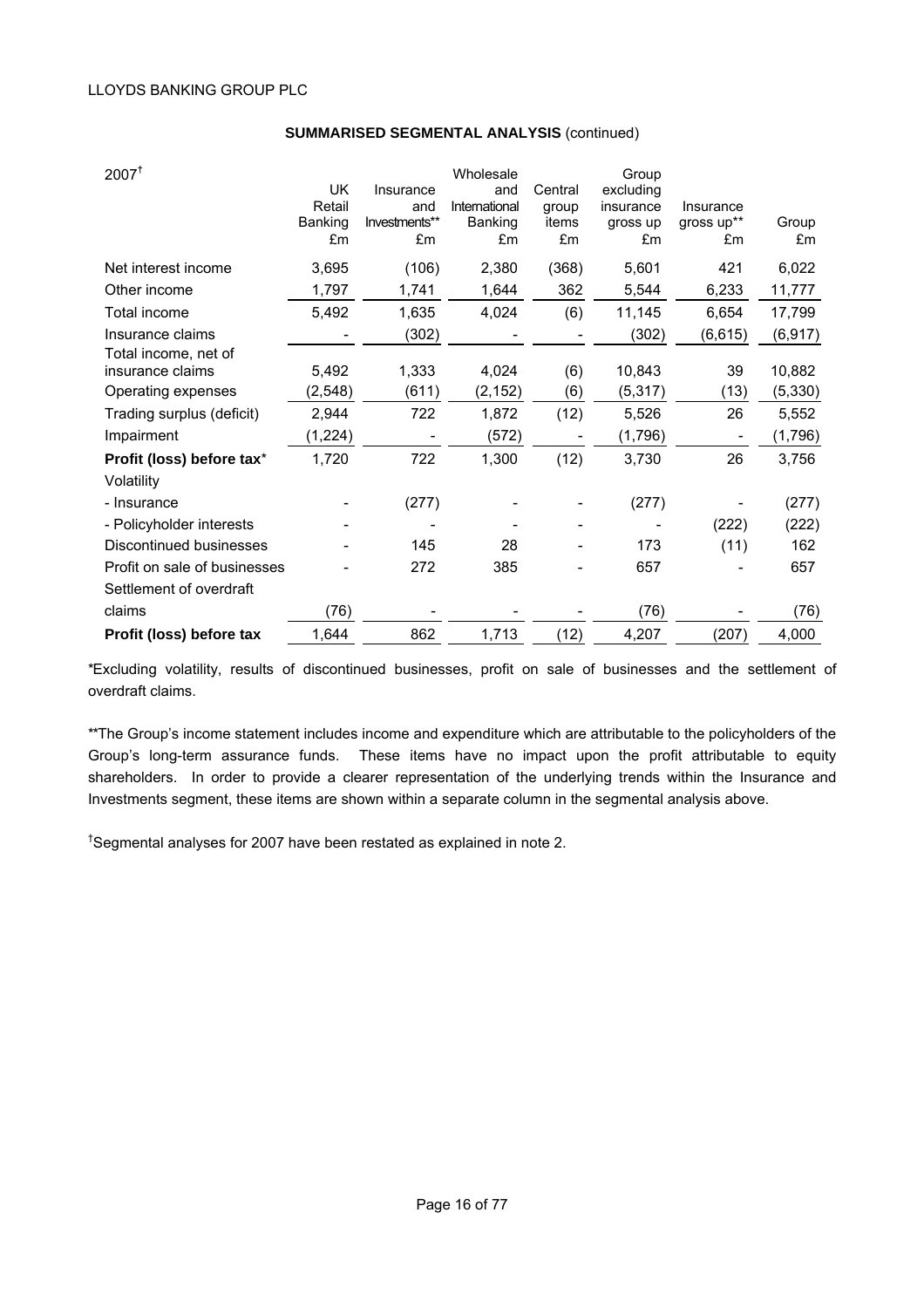## **DIVISIONAL PERFORMANCE**

#### **UK RETAIL BANKING**

| <b>Continuing businesses</b>       | 2008     | $2007^{\dagger}$ | Change |
|------------------------------------|----------|------------------|--------|
|                                    | £m       | £m               | %      |
| Net interest income                | 4,110    | 3,695            | 11     |
| Other income                       | 1,766    | 1,797            | (2)    |
| Total income                       | 5,876    | 5,492            | 7      |
| Operating expenses                 | (2,611)  | (2, 548)         | (2)    |
| Trading surplus                    | 3,265    | 2,944            | 11     |
| Impairment                         | (1, 472) | (1,224)          | (20)   |
| Profit before tax                  | 1,793    | 1,720            | 4      |
| Cost: income ratio                 | 44.4%    | 46.4%            |        |
| Total assets                       | £127.5bn | £115.0bn         | 11     |
| Risk-weighted assets               | £49.6bn  | £44.8bn          | 11     |
| Customer deposits                  | £85.9bn  | £82.1bn          | 5      |
| <sup>†</sup> Restated, see note 2. |          |                  |        |

# **Key highlights**

- **Good profit performance, against a backdrop of slowing economic activity.** Profit before tax increased by 4 per cent to £1,793 million.
- **Strong income momentum maintained,** up 7 per cent, supported by overall sales growth of 7 per cent.
- **Good growth in deposits** resulted in a 5 per cent increase in overall deposit balances, with 12 per cent growth in bank savings, and 20 per cent growth in wealth management deposits.
- **Excellent market share of net new mortgage lending,** at 27.5 per cent. Mortgage balances outstanding increased by 11 per cent to £112.9 billion.
- **Improved net interest margin,** 9 basis points higher than in 2007, reflecting improved key product margins, particularly in unsecured personal lending and new mortgages.
- **Continued effective cost management,** with a clear focus on investing to improve service quality and processing efficiency. Operating expenses increased by only 2 per cent and there was an improvement in the cost:income ratio to 44.4 per cent.
- **Strong trading surplus performance,** up 11 per cent to £3,265 million.
- **The quality of new lending continues to be good,** reflecting continued strong credit criteria, although the fall in the house price index over the last twelve months has led to an increase of approximately £150 million in the secured impairment charge during the year. We currently expect retail impairment levels to rise significantly in 2009, largely reflecting the expected increase in unemployment levels in the UK and the impact of further house price falls.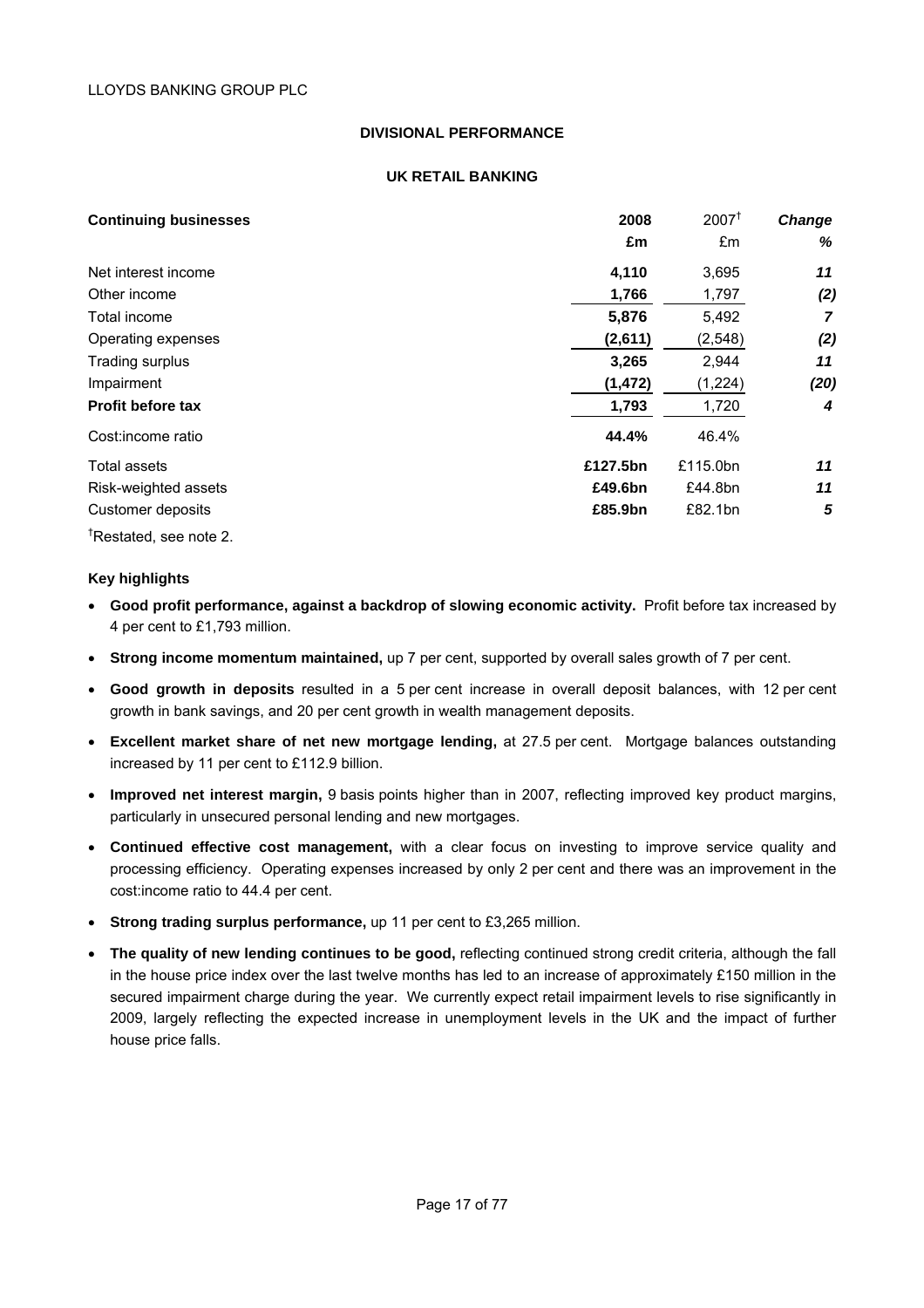#### **UK RETAIL BANKING** (continued)

By making its customers central to its strategy, UK Retail Banking continued to make substantial progress in each of its key strategic priorities: growing income from its existing customer base; expanding its customer franchise; and improving productivity and efficiency. In each of these areas, a key focus has been on sales of recurring income products, such as current accounts and savings products which, combined with higher lending related income, has supported the strong rate of revenue growth. This has been achieved whilst continuing to operate our lending principles in a responsible manner; by maintaining lending criteria appropriate to the position in the economic cycle, by working with our customers who are experiencing financial difficulties and by ensuring we pass on base rate cuts to our Standard Variable Rate mortgage customers.

Profit before tax from UK Retail Banking increased by £73 million, or 4 per cent, to £1,793 million, reflecting strong levels of franchise growth and effective cost management which offset the higher impairment charge. Total income increased by £384 million, or 7 per cent, whilst operating expenses remained well controlled, increasing by 2 per cent. The trading surplus increased by 11 per cent to £3,265 million.

#### **Growing income from the customer base**

The retail bank has continued to make good progress, delivering strong product sales growth and revenue momentum, notwithstanding the challenging UK economic environment. Overall sales increased by 7 per cent, with improvements over a broad range of products and through our wide variety of distribution channels. Both the internet and telephone banking channels performed strongly with sales growth of 29 per cent and 19 per cent respectively. Our continued good sales growth has been driven by strong sales of personal loans, bank savings and wealth management products. Our market share of new business in these key product areas has continued to increase, as the retail bank has successfully leveraged the benefit of the Group's strong brand and balance sheet to support increasing customer sales.

Customer deposits have increased by 5 per cent during the year, with particularly strong progress in growing our relationship focused bank savings and wealth management deposit balances, with increases of 12 per cent and 20 per cent respectively. The retail bank opened over two million new savings accounts during 2008.

|                                             | 2008   | 31 December 31 December<br>2007 | <b>Change</b> |
|---------------------------------------------|--------|---------------------------------|---------------|
| <b>Current account and savings balances</b> | £m     | £m                              | ℅             |
| Bank savings                                | 46.941 | 41.976                          | 12            |
| C&G deposits                                | 12.433 | 14.861                          | (16)          |
| Wealth management                           | 5,910  | 4,939                           | 20            |
| UK Retail Banking savings                   | 65.284 | 61.776                          | 6             |
| Current accounts                            | 20,642 | 20,305                          | 2             |
| Total customer deposits                     | 85.926 | 82,081                          | 5             |

Over the last 12 months, the Group has made significant progress in building its mortgage business, in a mortgage market that has slowed considerably. The Group continues to focus on those segments of the prime mortgage market where value can be created whilst taking a conservative approach to credit risk. The Group continues to manage for value, targeting growth in profitable new business rather than overall market share. This approach, together with a recent uplift in interest spreads, has led to new business net interest margins strengthening over the last twelve months.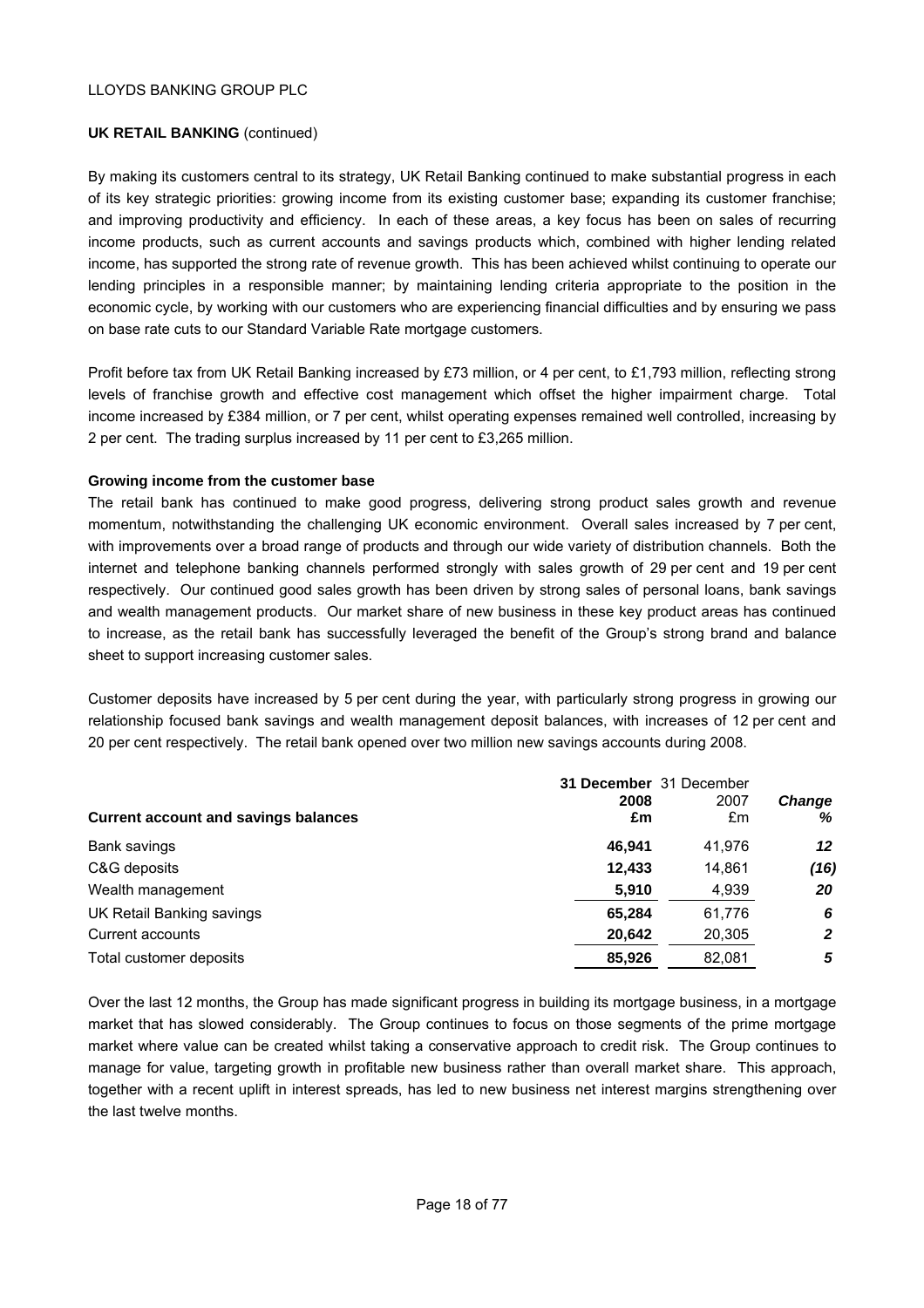#### **UK RETAIL BANKING** (continued)

## **Expanding the customer franchise**

In addition to the strong growth in product sales from existing customers, the Group has continued to make progress in expanding its customer franchise. The retail bank opened over one million new current accounts during the year, with a strong performance from the Group's range of added value current accounts with enhanced product features.

Despite tightened credit criteria and a slowdown in consumer demand, we have maintained our market leading position in personal loans, growing our market share of the unsecured personal loans market whilst remaining primarily focused on lending to our current account customer base. Unsecured consumer credit balances increased by 6 per cent, with personal loan balances outstanding at 31 December 2008 up 9 per cent at £12.2 billion, whilst credit card balances were stable at £6.6 billion.

The demand for the Lloyds TSB Airmiles Duo credit card account has continued to be strong, with 1.4 million customers now signed up to use the account. Duo customers tend to be higher quality, more transactional customers. As a result, Lloyds TSB has maintained its position as a UK market leader in new credit card issuance during 2008, and has maintained an estimated new business market share of 13 per cent. In addition, Lloyds TSB was the leading consumer debit card issuer in the UK during the year.

The Group's market share of gross new mortgage lending increased to 10.8 per cent (2007: 8.1 per cent), as the Group continued to maintain its substantial presence in the UK mortgage market. Overall new lending in the UK mortgage market fell by 29 per cent to £258 billion (2007: £363 billion) however the Group's gross new mortgage lending in 2008 fell by only 5 per cent to £27.8 billion (2007: £29.4 billion). The higher market share of gross mortgage lending, in conjunction with a reduction in the Group's share of mortgage redemptions, has led to a significant increase in our market share of net new lending to 27.5 per cent, which partly reflects the withdrawal of a number of competitors from the UK mortgage market. Group mortgage balances outstanding increased by 11 per cent to £112.9 billion.

Wealth management continues to make good progress with its expansion plans to deliver an enhanced wealth management offer comprising private banking, open architecture portfolio management, retirement planning, insurance and estate planning services. New funds under management increased by 22 per cent, Investment Portfolio cases grew by 16 per cent and wealth management banking deposits increased by 20 per cent. During a period when the FTSE 100 index fell by 31 per cent, Investment Portfolio funds under management decreased by 11 per cent and this led to an overall reduction of 3 per cent in total customer assets.

# **Improving productivity and efficiency**

We have continued to benefit from the recent investment in reducing the levels of administration and processing work carried out in branches. This has enabled us to further increase our focus on meeting the needs of our customers and has supported improved productivity in the branch network sales effort. These improvements have supported a further improvement in the retail banking cost:income ratio to 44.4 per cent, from 46.4 per cent last year. Average sales by staff in the branch network have shown good growth on the levels achieved in 2007.

Telephone banking has continued to improve the quality of the service which it provides to customers, allowing us to focus on better meeting the needs of our customers whilst also improving efficiency.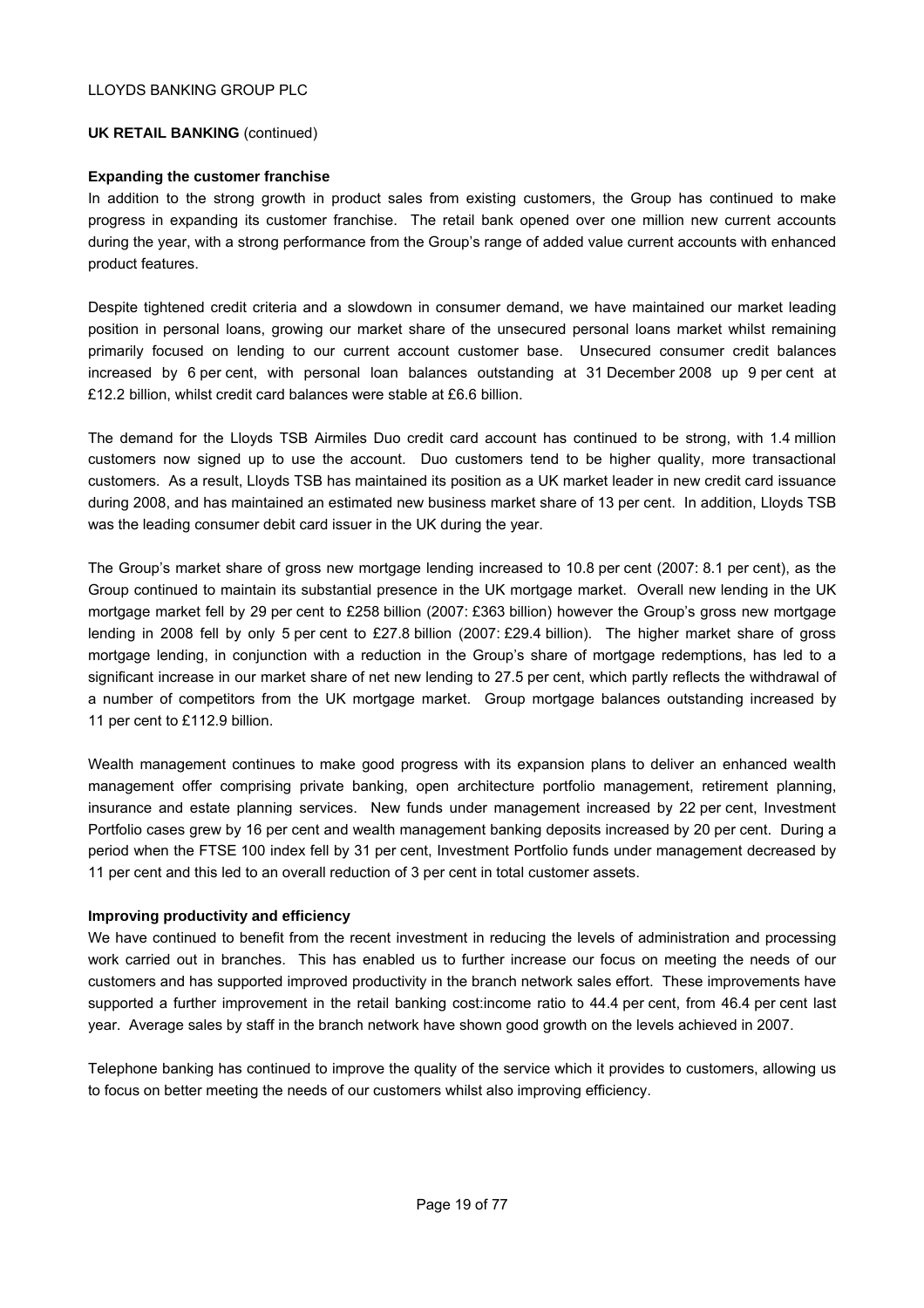#### **UK RETAIL BANKING** (continued)

#### **Arrears performance remains satisfactory**

Impairment losses on loans and advances were 20 per cent higher at £1,472 million, particularly reflecting the impact of lower house values on the mortgage impairment charge. The impairment charge as a percentage of average lending was higher at 1.22 per cent, compared to 1.10 per cent in 2007. Over 99 per cent of new personal loans and 90 per cent of new credit cards sold during 2008 were to existing customers. The level of arrears in the credit card and personal loan portfolios increased by 26 per cent and 15 per cent respectively reflecting the impact of the slowdown in the UK economic environment.

In terms of unsecured lending, our arrears performance remains satisfactory. However, in the context of the uncertain UK economic environment and the potential for increased consumer arrears and insolvencies, we are continuing to enhance our underwriting, collections and fraud prevention procedures. We currently expect retail impairment levels to rise significantly in 2009, largely reflecting the expected increase in unemployment levels in the UK and the impact of further house price falls.

Mortgage credit quality remains good although the slowdown in economic activity and rising unemployment in the UK has led to arrears rising by 44 per cent over the last twelve months. This compares to a rise of 72 per cent in Council of Mortgage Lenders (CML) industry averages in the twelve months to 31 December 2008. The fall in the house price index over the last twelve months has however led to an increase of approximately £150 million in the secured impairment charge during the year. Looking forward, our view is for a further fall of similar magnitude in house price indices during 2009.

In Cheltenham & Gloucester, the average indexed loan-to-value ratio on the mortgage portfolio was 56 per cent, and the average loan-to-value ratio for new mortgages and further advances written during 2008 was 63 per cent. At 31 December 2008, 15 per cent of balances had an indexed loan-to-value ratio in excess of 100 per cent reflecting the significant fall in house prices during the year. Compared to the CML industry averages at 31 December 2008, UK Retail Banking had less than half the industry average for properties in possession and new repossessions as a percentage of total cases in 2008. In addition, arrears in the Group's buy-to-let portfolio represent only a small fraction of our prime portfolio and CML industry averages. We extensively stress-test our lending to changes in macroeconomic conditions and we remain confident in the quality of our mortgage portfolio.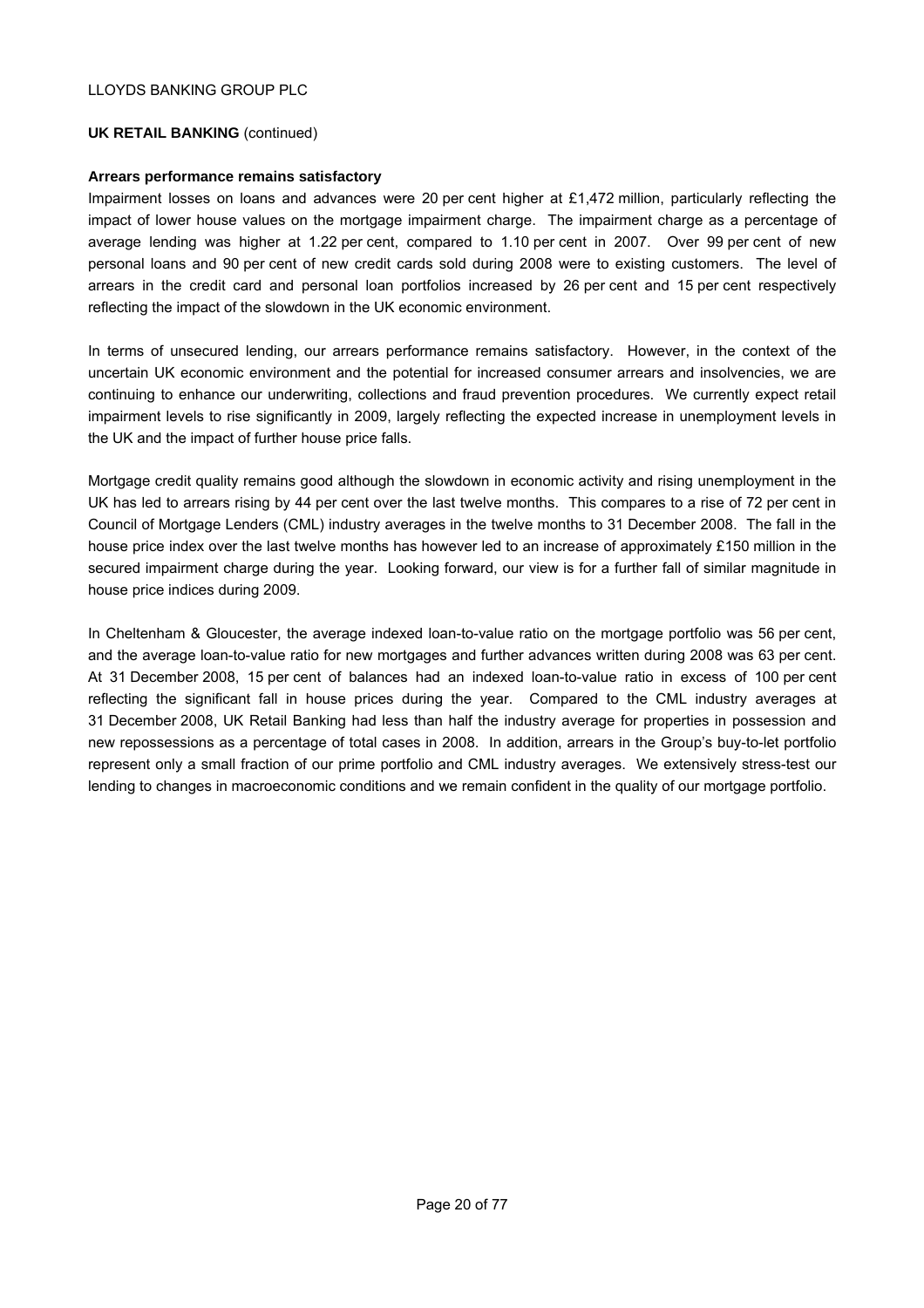#### **INSURANCE AND INVESTMENTS**

|                                                                 | 2008   | $2007^{\dagger}$ | Change         |
|-----------------------------------------------------------------|--------|------------------|----------------|
| <b>Continuing businesses</b>                                    | £m     | £m               | ℅              |
| Net interest income                                             | (62)   | (106)            | 42             |
| Other income                                                    | 1,749  | 1,741            |                |
| Total income                                                    | 1,687  | 1,635            | 3              |
| Insurance claims                                                | (193)  | (302)            | 36             |
| Total income, net of insurance claims                           | 1,494  | 1,333            | 12             |
| Operating expenses                                              | (591)  | (611)            | 3              |
| Impairment                                                      | (2)    |                  |                |
| Profit before tax, excluding insurance grossing                 | 901    | 722              | 25             |
| Insurance grossing adjustment (page 15)                         | 10     | 26               | (62)           |
| <b>Profit before tax</b>                                        | 911    | 748              | 22             |
| Profit before tax analysis                                      |        |                  |                |
| Life, pensions and OEICs                                        |        |                  |                |
| New business profit – life and pensions                         | 238    | 163              | 46             |
| New business loss - OEICs                                       | (16)   | (22)             | 27             |
| <b>Existing business</b>                                        | 363    | 411              | (12)           |
| Expected return on shareholders' net assets                     | 50     | 45               | 11             |
|                                                                 | 635    | 597              | 6              |
| General insurance                                               | 234    | 110              | 113            |
| Scottish Widows Investment Partnership                          | 42     | 41               | $\overline{2}$ |
| <b>Profit before tax</b>                                        | 911    | 748              | 22             |
| Present value of new business premiums (PVNBP)                  | 10,094 | 10,424           | $(3)$          |
| PVNBP new business margin (EEV basis) L&P                       | 3.6%   | 3.5%             |                |
| PVNBP new business margin (EEV basis) OEICs                     | 1.3%   | 2.0%             |                |
| PVNBP new business margin (EEV basis) Total                     | 2.9%   | 3.1%             |                |
| Post-tax return on embedded value (EEV basis, page 62, note 23) | 11.4%  | 10.7%            |                |
| <sup>†</sup> Restated, see note 2.                              |        |                  |                |

#### **Key highlights**

- **Strong profit performance**. Profit before tax increased by 22 per cent to £911 million.
- **Good income growth and strong cost management**. Income increased by 3 per cent, whilst operating expenses decreased by 3 per cent.
- **Robust sales performance,** in a challenging market environment resulting in an increase in estimated market share. Scottish Widows' bancassurance sales increased by 4 per cent, whilst sales through the IFA distribution channel decreased by 8 per cent.
- **Continued high returns**. On an EEV basis, the post-tax return on embedded value remained high at 11.4 per cent. New business margins remained resilient at 2.9 per cent.
- **Strong profit performance in General insurance**. Profits more than doubled in 2008 reflecting the absence of the severe weather related claims in 2007, good increases in home insurance income and more efficient claims processing.
- **Resilient performance by Scottish Widows Investment Partnership**, as profit before tax increased against the backdrop of a significant reduction in equity market levels.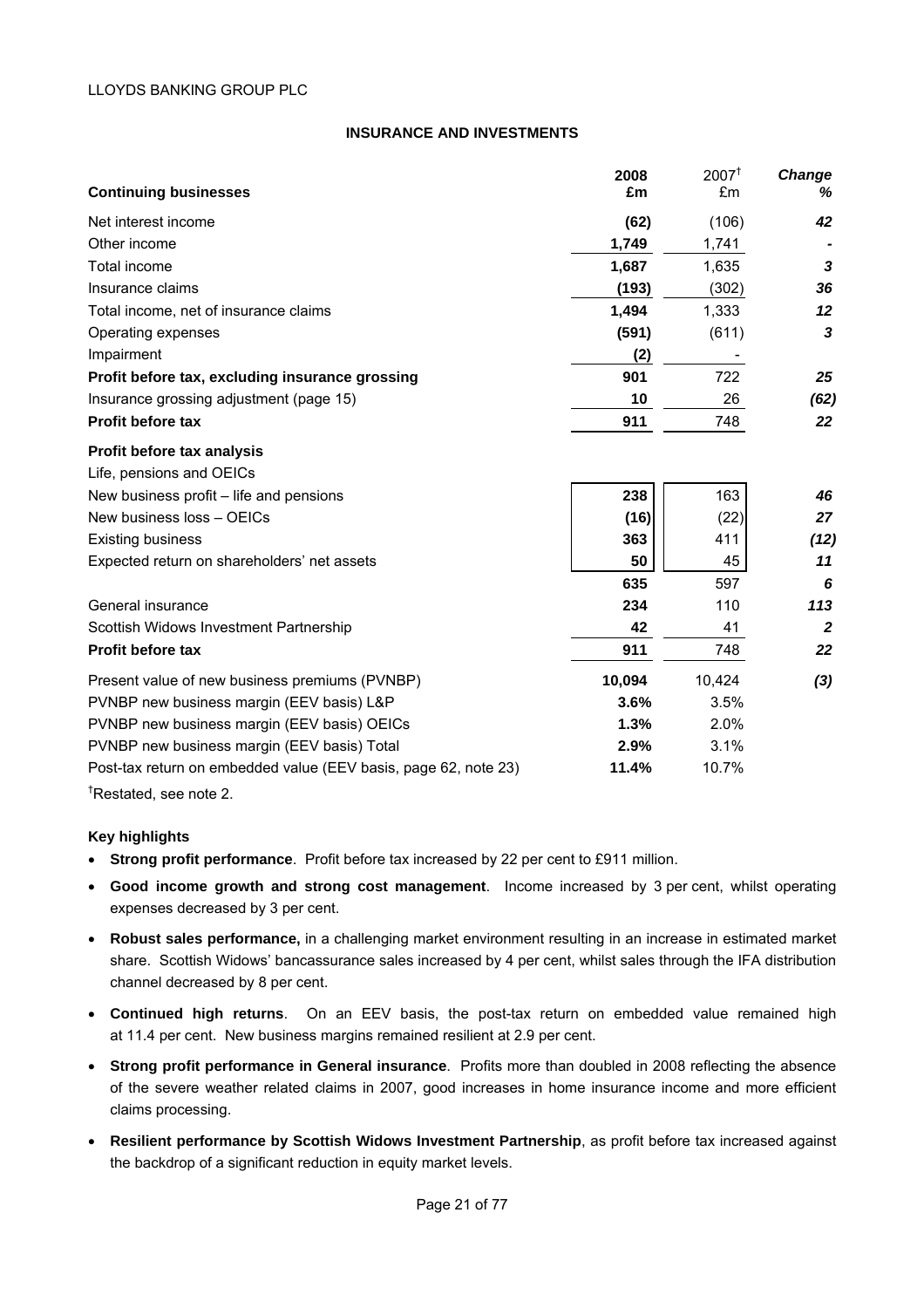# **INSURANCE AND INVESTMENTS** (continued)

## **Scottish Widows life, pensions and OEICs**

Profit before tax, excluding volatility, increased by £38 million, or 6 per cent, to £635 million.

Life and pensions new business profit, on an IFRS basis and excluding volatility, increased by 46 per cent to £238 million, reflecting a higher volume of protection business and the development of an investment bond product which has resulted in a higher proportion of the new business written containing insurance features, which is therefore accounted for on an embedded value basis. Existing business profit decreased by 12 per cent, to £363 million, as an increase in expected profits from the existing business was more than offset by the adverse impact of changes in assumptions, principally reflecting an increase in long-term lapse assumptions.

During 2008, Scottish Widows has continued to make good progress in its key business priorities: to maximise bancassurance success; to profitably grow IFA sales; to improve service and operational efficiency; and to optimise capital management.

## **Maximising bancassurance success**

During 2008, the value of Scottish Widows' bancassurance new business premiums increased by 4 per cent, building on the success of the simplified product range for distribution through the Lloyds TSB branch network, Commercial Banking and wealth management channels. Sales of OEICs through the wealth segment were particularly strong offsetting a reduction in volumes through the mass market segment, where a reduction in the sales of equity-backed OEICs has been partly offset by strong sales of capital protected savings products. Sales of protection products also increased significantly reflecting the benefit of product enhancements during the year.

#### **IFA sales**

Sales through the IFA distribution channel decreased by 8 per cent, reflecting the general contraction in sales in the IFA market. Scottish Widows' participation in the IFA market remains focused on achieving financial returns which meet the company's internal targets. Sales performance was strong in corporate pensions where an increase in volumes of 19 per cent was achieved whilst maintaining satisfactory margins and returns. Within individual pensions, sales of the Retirement Account, a capital efficient product with a more transparent charging structure, increased by 75 per cent benefiting from product enhancements introduced during the year. Sales of investment bonds reduced by 56 per cent, partly driven by changes in Capital Gains Tax regulations, but also reflecting the company's unwillingness to participate in markets which do not generate an economic return.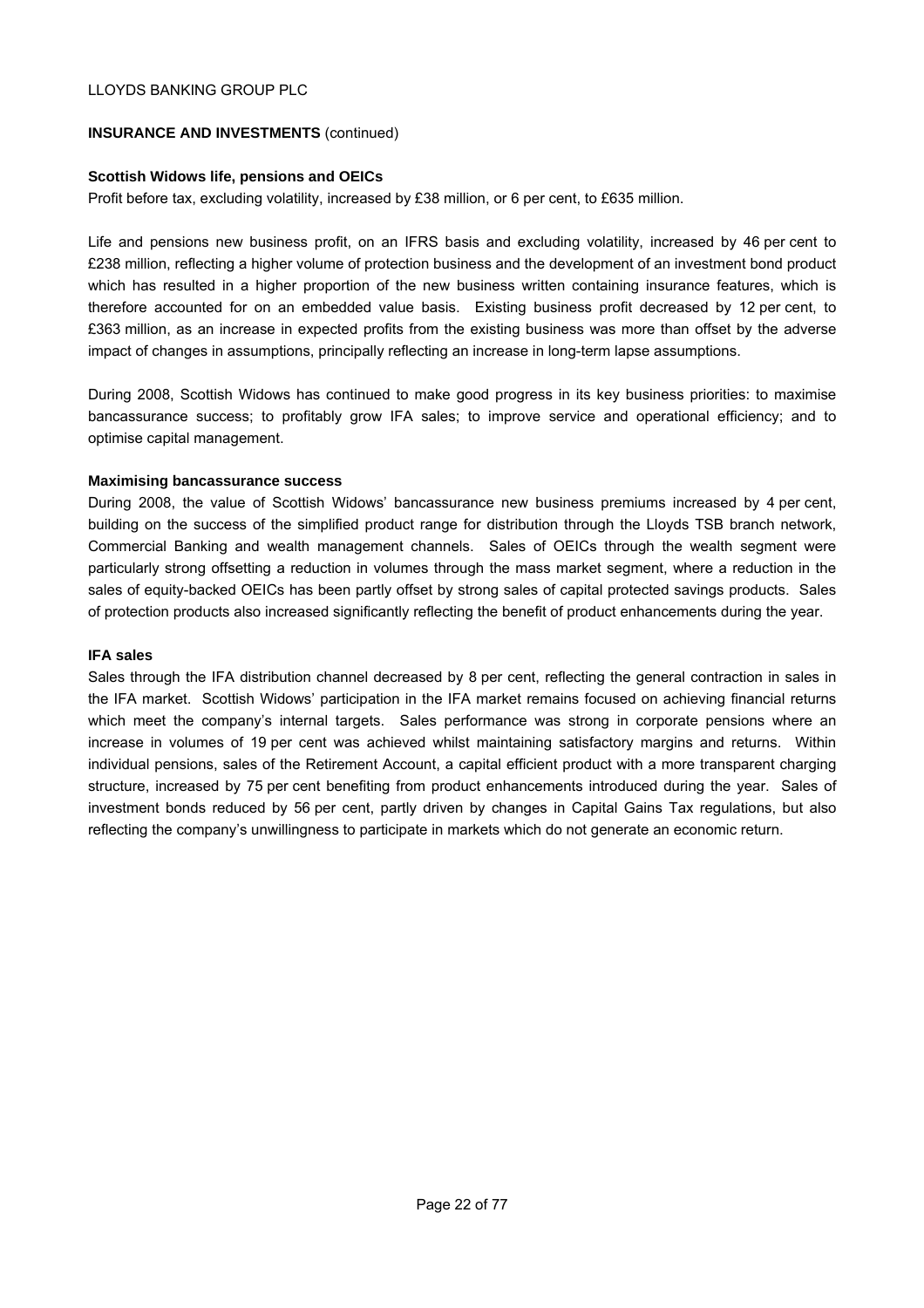# **INSURANCE AND INVESTMENTS** (continued)

|                                                | 2008<br>£m | 2007   | Change<br>℅ |
|------------------------------------------------|------------|--------|-------------|
| Present value of new business premiums (PVNBP) |            | £m     |             |
| Life and pensions:                             |            |        |             |
| Protection                                     | 317        | 275    | 15          |
| Creditor                                       | 680        | 685    | (1)         |
| Savings and Investments                        | 437        | 913    | (52)        |
| Individual pensions                            | 2,125      | 2,073  | 3           |
| Corporate and other pensions                   | 2,482      | 2,141  | 16          |
| Retirement income                              | 939        | 1,044  | (10)        |
| Managed fund business                          | 217        | 486    | (55)        |
| Life and pensions                              | 7,197      | 7,617  | (6)         |
| <b>OEICs</b>                                   | 2,897      | 2,807  | 3           |
| Life, pensions and OEICs                       | 10,094     | 10,424 | (3)         |
| Single premium business                        | 7,346      | 8,375  | (12)        |
| Regular premium business                       | 2,748      | 2,049  | 34          |
| Life, pensions and OEICs                       | 10,094     | 10,424 | (3)         |
| <b>Bancassurance</b>                           | 4,247      | 4,096  | 4           |
| Independent financial advisers                 | 5,367      | 5,817  | (8)         |
| <b>Direct</b>                                  | 480        | 511    | (6)         |
| Life, pensions and OEICs                       | 10,094     | 10,424 | (3)         |

#### **Improving service and operational efficiency**

The business has made further improvements in service and operational efficiencies, and the benefits can be seen in a further reduction of 3 per cent in operating expenses, notwithstanding ongoing investment in product and distribution enhancements. In addition, the strength of Scottish Widows' product and service proposition was recognised through an increased number of industry awards and ratings in 2008; the company was voted best personal pensions provider, achieved two '5 star' service awards and was rated highly for its strong e-commerce platform.

# **Optimising capital management**

The capital position of Scottish Widows has remained robust despite recent market turbulence. Scottish Widows' approach to capital management, including its investments and hedging strategy, has been successful in mitigating the impact of market shocks on its current capital base. Additionally Scottish Widows' capital management strategy is designed to generate sufficient free cash flow to fund new business and maintain dividend flow to the Group. Accordingly, Scottish Widows continues to focus on improving the capital efficiency of its products and identifying further opportunities to improve its capital position. The post-tax return on embedded value, on an EEV basis, increased to 11.4 per cent, partly reflecting a lower value of in-force business resulting from recent falls in investment markets. During 2008, £0.2 billion of capital was paid to the Group via the regular annual dividend payment, giving a total capital repatriation of over £3.8 billion since the beginning of 2005.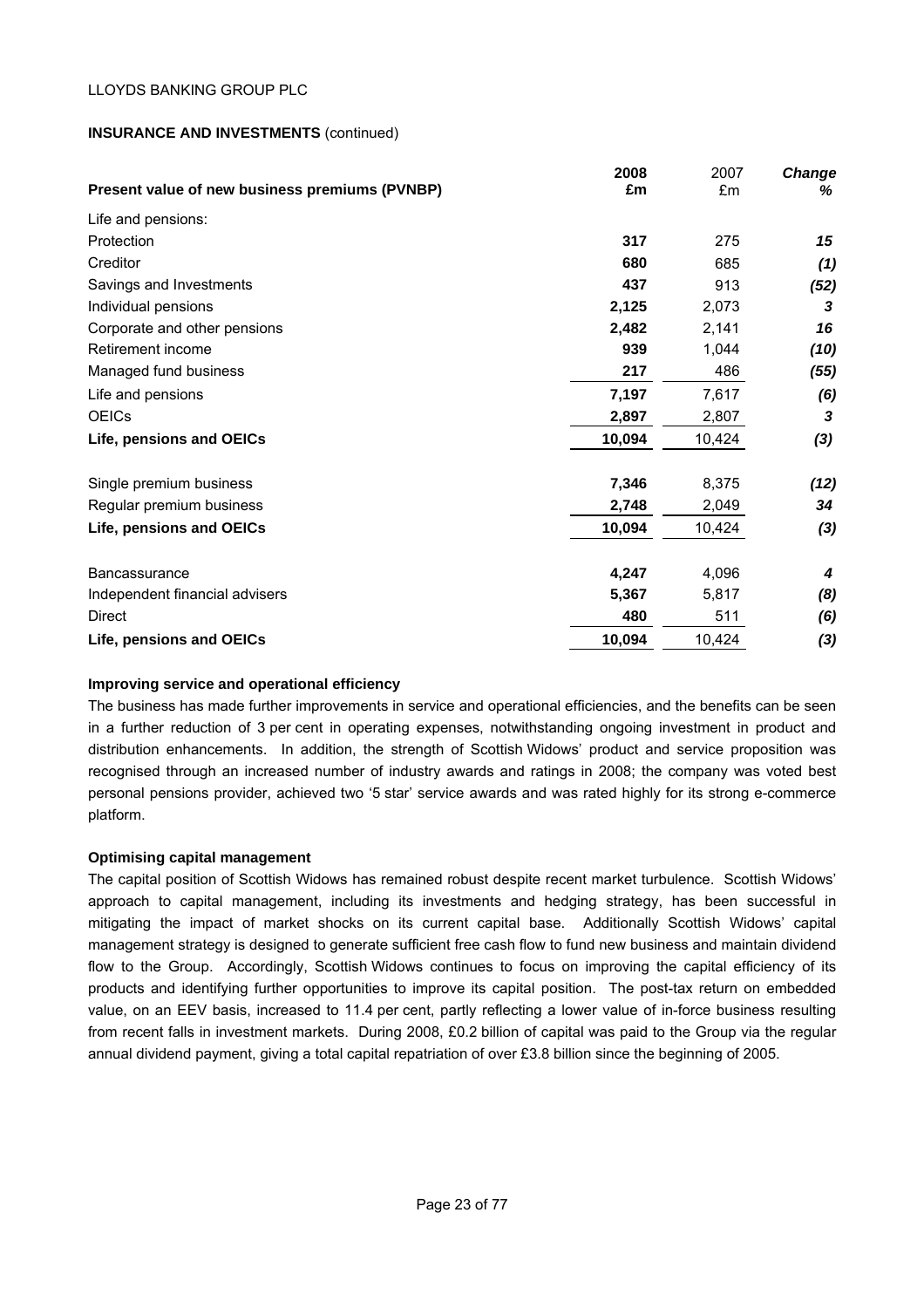# **INSURANCE AND INVESTMENTS** (continued)

# **Results on a European Embedded Value (EEV) basis**

In addition to reporting under IFRS, the Group, as in previous reporting periods, provides supplementary financial reporting for Scottish Widows on an EEV basis.

| <b>Continuing businesses*</b>                         | 2008<br>Life,<br>pensions<br>and OEICs<br>£m | 2007<br>Life,<br>pensions<br>and OEICs<br>£m | <b>Change</b><br>% |
|-------------------------------------------------------|----------------------------------------------|----------------------------------------------|--------------------|
| New business profit                                   | 295                                          | 326                                          | (10)               |
| <b>Existing business</b>                              |                                              |                                              |                    |
| - Expected return                                     | 321                                          | 296                                          |                    |
| - Experience variances                                | 52                                           | 41                                           |                    |
| - Assumption changes                                  | 4                                            | (32)                                         |                    |
|                                                       | 377                                          | 305                                          | 24                 |
| Expected return on shareholders' net assets           | 146                                          | 166                                          | (12)               |
| Profit before tax, adjusted for capital repatriation* | 818                                          | 797                                          | 3                  |
| Impact of capital repatriation to Group               |                                              | 21                                           |                    |
| Profit before tax*                                    | 818                                          | 818                                          |                    |
| New business margin (PVNBP)                           | 2.9%                                         | 3.1%                                         |                    |
| Embedded value (period end) – continuing businesses   | £4,932m                                      | £5,365m                                      |                    |
| Post-tax return on embedded value*                    | 11.4%                                        | 10.7%                                        |                    |

*\**Excluding volatility and other items (page 62, note 23).

Adjusting for the impact of capital repatriation to Group, EEV profit before tax from the Group's life, pensions and OEICs business increased by 3 per cent to £818 million in challenging market conditions.

New business profit fell by £31 million, or 10 per cent, to £295 million and the overall new business margin reduced to 2.9 per cent, from 3.1 per cent last year, primarily reflecting higher commission payable on OEIC products. In difficult trading conditions, life and pensions new business profit remained satisfactory with a continued focus on improving product profitability resulting in the new business margin increasing to 3.6 per cent (page 62, note 23).

Existing business profit increased by 24 per cent to £377 million. Expected return increased to £321 million driven by an increase in expected income from our annuity portfolio. The net impact of experience variances in both years is broadly comparable and reflects adverse lapse experience being more than offset by other favourable experience. The net impact of assumption changes in the current year is not significant and reflects a charge from more pessimistic lapse assumptions in life and pensions business which is broadly offset by favourable lapse assumptions in OEICs and other modelling changes. The expected return on shareholders' net assets decreased by £20 million as a result of a lower volume of free assets, driven by lower investment markets.

Overall the post-tax return on embedded value increased to 11.4 per cent.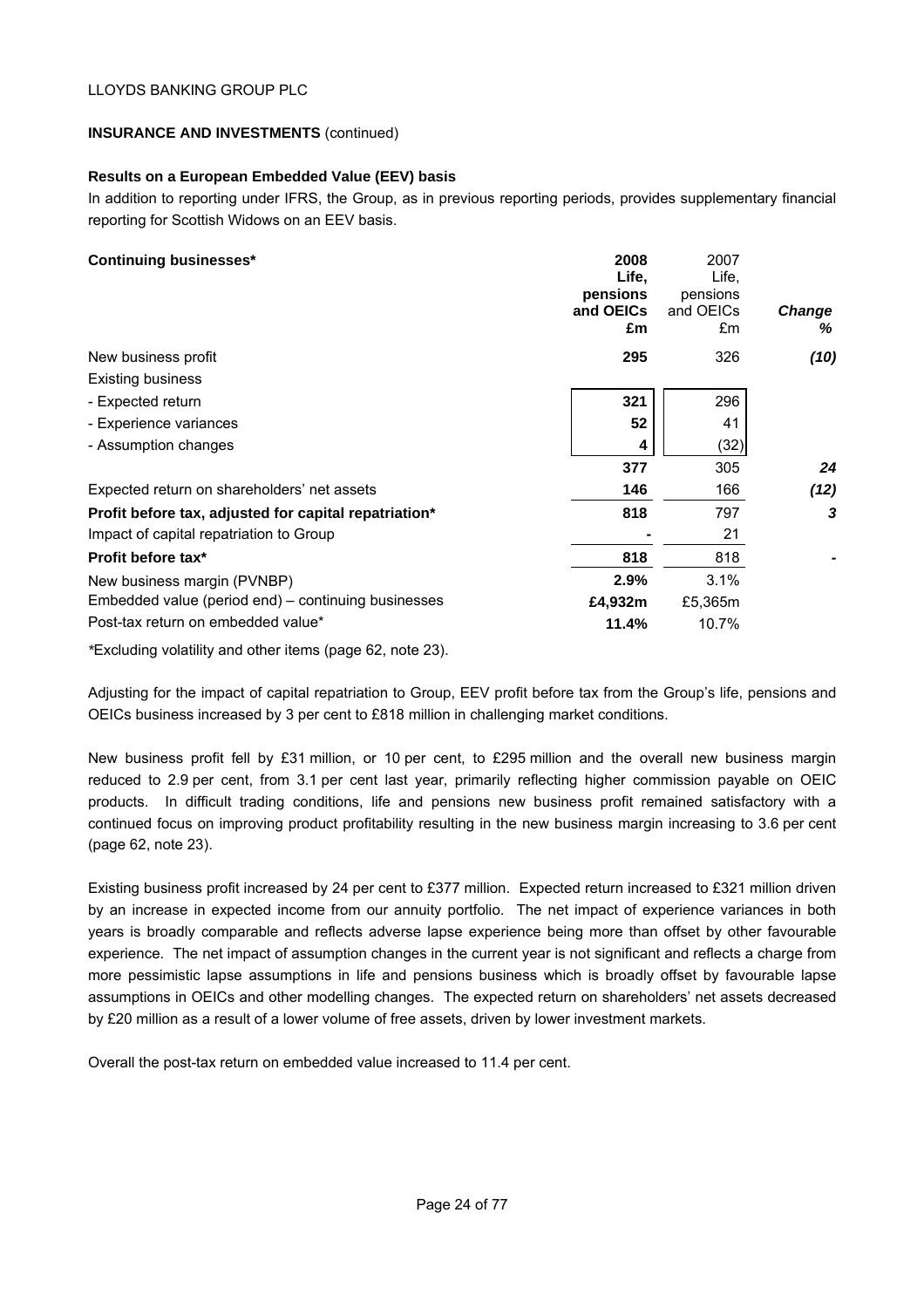# **INSURANCE AND INVESTMENTS** (continued)

# **Scottish Widows Investment Partnership**

Profit before tax from Scottish Widows Investment Partnership (SWIP) increased to £42 million (2007: £41 million). The adverse impact on income of volatile equity and bond markets was more than offset by strong cost management. With the FTSE All-Share Index falling to levels not seen since 2003, SWIP's assets under management decreased by £14.6 billion to £83.0 billion.

## **Movements in funds under management**

The following table highlights the movement in retail and institutional funds under management.

|                                            | 2008<br>£bn | 2007<br>£bn |
|--------------------------------------------|-------------|-------------|
| Opening funds under management             | 102.7       | 105.7       |
| <b>Movement in Retail Funds</b>            |             |             |
| Premiums                                   | 11.2        | 11.7        |
| Claims                                     | (4.3)       | (4.8)       |
| Surrenders                                 | (5.7)       | (6.4)       |
| Net inflow of business                     | 1.2         | 0.5         |
| Investment return, expenses and commission | (12.5)      | 2.4         |
| Net movement                               | (11.3)      | 2.9         |
| <b>Movement in Institutional Funds</b>     |             |             |
| Lloyds TSB pension schemes                 |             | (5.7)       |
| Other institutional funds                  | (0.8)       | (0.6)       |
| Investment return, expenses and commission | (2.5)       | 1.3         |
| Net movement                               | (3.3)       | (5.0)       |
| Proceeds from sale of Abbey Life           |             | 1.0         |
| Dividends and surplus capital repatriation | (0.2)       | (1.9)       |
| <b>Closing funds under management</b>      | 87.9        | 102.7       |
| Managed by SWIP                            | 83.0        | 97.6        |
| Managed by third parties                   | 4.9         | 5.1         |
| <b>Closing funds under management</b>      | 87.9        | 102.7       |

Including assets under management within our UK Wealth Management and International Private Banking businesses, Groupwide funds under management decreased by 10 per cent to £109 billion.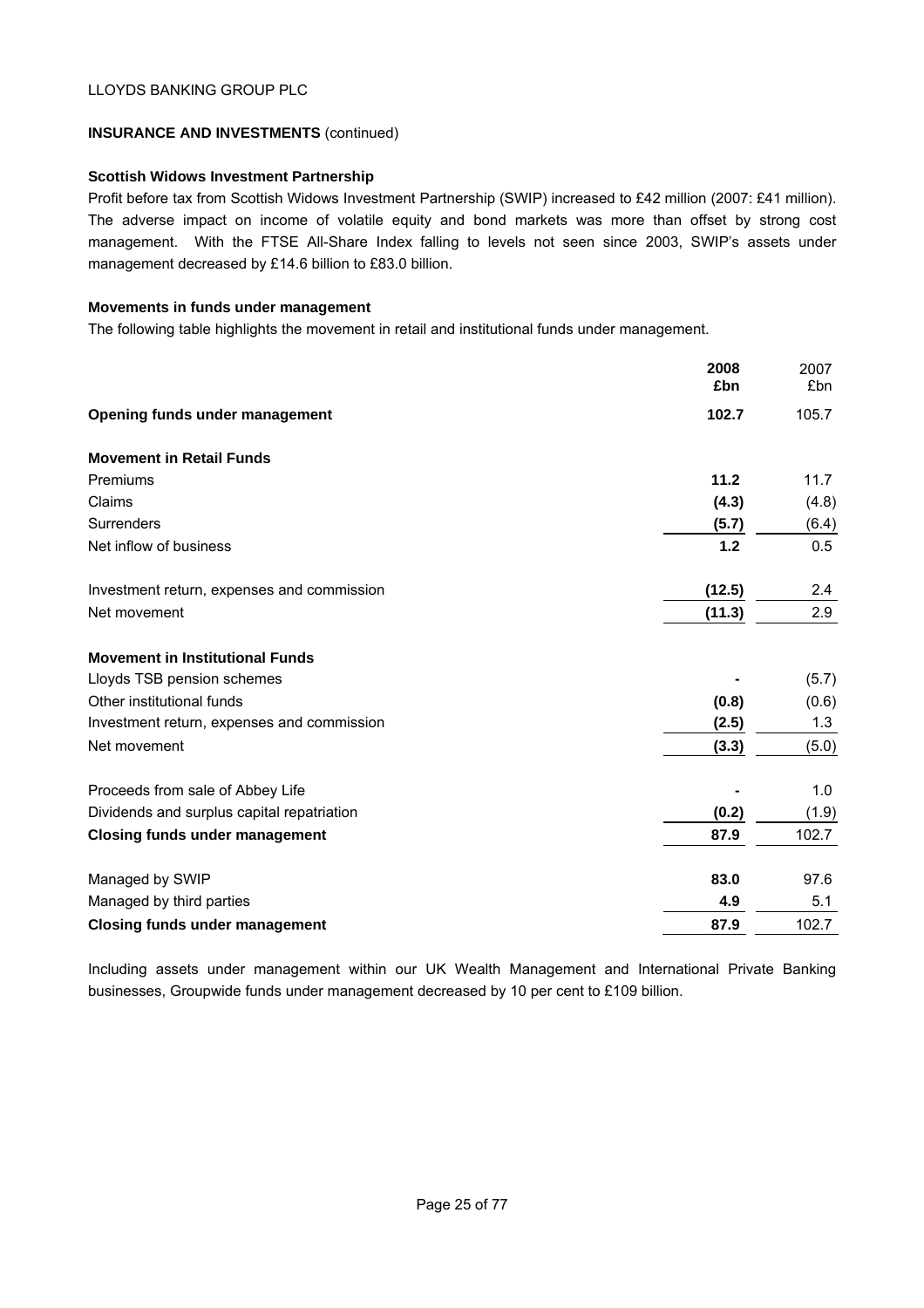# **INSURANCE AND INVESTMENTS** (continued)

#### **General Insurance**

|                                                         | 2008  | $2007^{\dagger}$ | Change |
|---------------------------------------------------------|-------|------------------|--------|
|                                                         | £m    | £m               | %      |
| <b>Home insurance</b>                                   |       |                  |        |
| Underwriting income (net of reinsurance)                | 441   | 418              | 6      |
| Commission receivable                                   | 50    | 50               |        |
| Commission payable                                      | (78)  | (77)             | (1)    |
|                                                         | 413   | 391              | 6      |
| <b>Creditor insurance</b>                               |       |                  |        |
| Underwriting income (net of reinsurance)                | 163   | 164              | (1)    |
| Commission receivable                                   | 428   | 510              | (16)   |
| Commission payable                                      | (494) | (574)            | 14     |
|                                                         | 97    | 100              | (3)    |
| Other                                                   |       |                  |        |
| Underwriting income (net of reinsurance)                | 8     | $9\,$            | (11)   |
| Commission receivable                                   | 71    | 88               | (19)   |
| Commission payable                                      | (33)  | (41)             | 20     |
| Other                                                   | 32    | 19               | 68     |
|                                                         | 78    | 75               | 4      |
| Net operating income                                    | 588   | 566              | 4      |
| Claims paid on insurance contracts (net of reinsurance) | (193) | (302)            | 36     |
| Operating income, net of claims                         | 395   | 264              | 50     |
| Operating expenses                                      | (161) | (154)            | (5)    |
| <b>Profit before tax</b>                                | 234   | 110              | 113    |
| Claims ratio                                            | 30%   | 49%              |        |
| Combined ratio                                          | 76%   | 93%              |        |

<sup>†</sup>Restated, see note 2. Within the above analysis, profit share receivable has been allocated across product groups, whereas it was previously allocated to other. Comparative figures have been restated accordingly.

Profit before tax from our general insurance operations increased by £124 million, to £234 million, reflecting a £109 million reduction in claims due to the absence of the severe weather related claims experienced in 2007 and the continued benefits from ongoing investment in our claims processes.

Net operating income increased by £22 million, reflecting good increases in new and renewal home insurance premium income. New business premium income increased by 9 per cent and continued investment in our pricing and business retention capabilities delivered 4 per cent growth in renewal earned premiums.

Claims were £109 million lower, principally reflecting the absence of severe weather related claims experienced last year, which more than offset an increase of £15 million in payment protection insurance unemployment claims. Adjusting for the severe weather related claims, the claims ratio improved from 31 per cent to 30 per cent, reflecting continued benefits from ongoing investment in our claims processes and further efficiencies from improved process management.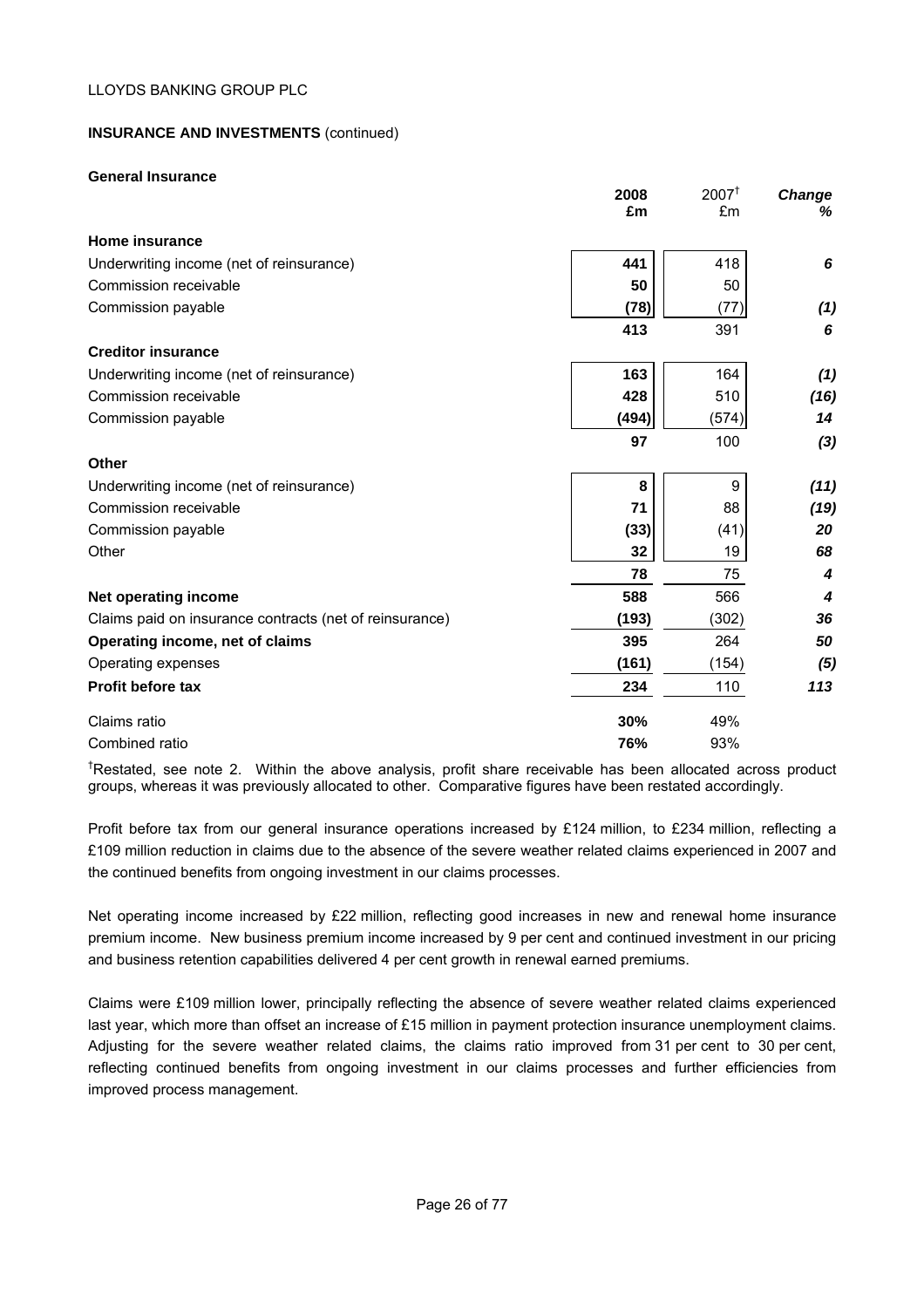# **INSURANCE AND INVESTMENTS** (continued)

General Insurance continues to make good progress against its key strategic initiatives:

## **Growing share in our chosen customer segments**

Growth in total home insurance sales developed good momentum during 2008, with sales through the branch network increasing by 9 per cent, supported by a positive customer reaction to our 5 Star Defaqto Rated home insurance product and strong claims service proposition.

#### **Developing key insurance partnerships**

General Insurance continues to invest in the development of its Corporate Partnership distribution arrangements. New partnerships with Resolution Life, Readers Digest, Budget and Post Office Financial Services are expected to underpin further profit delivery over future years.

## **Improving efficiency and service**

Investment in our claims processes continues to deliver improved service and efficiency, with a reduction in property claims ratios and recognition of our customer service teams at the European Call Centre Awards.

An ongoing review of our advertising expenditure and the introduction of further improvements to the targeting of promotional activity have led to further efficiencies, and the cost per product sale improving by 13 per cent.

We have also continued to focus on making our key processes easier for our customers to use. For the second year in succession our website lloydstsbinsurance.co.uk has been ranked as the best home insurance website by worldwide benchmarking organisation, Global Reviews. In addition, in October 2008 Defaqto recognised LloydsTSBCompare.com as the best car insurance price comparison site.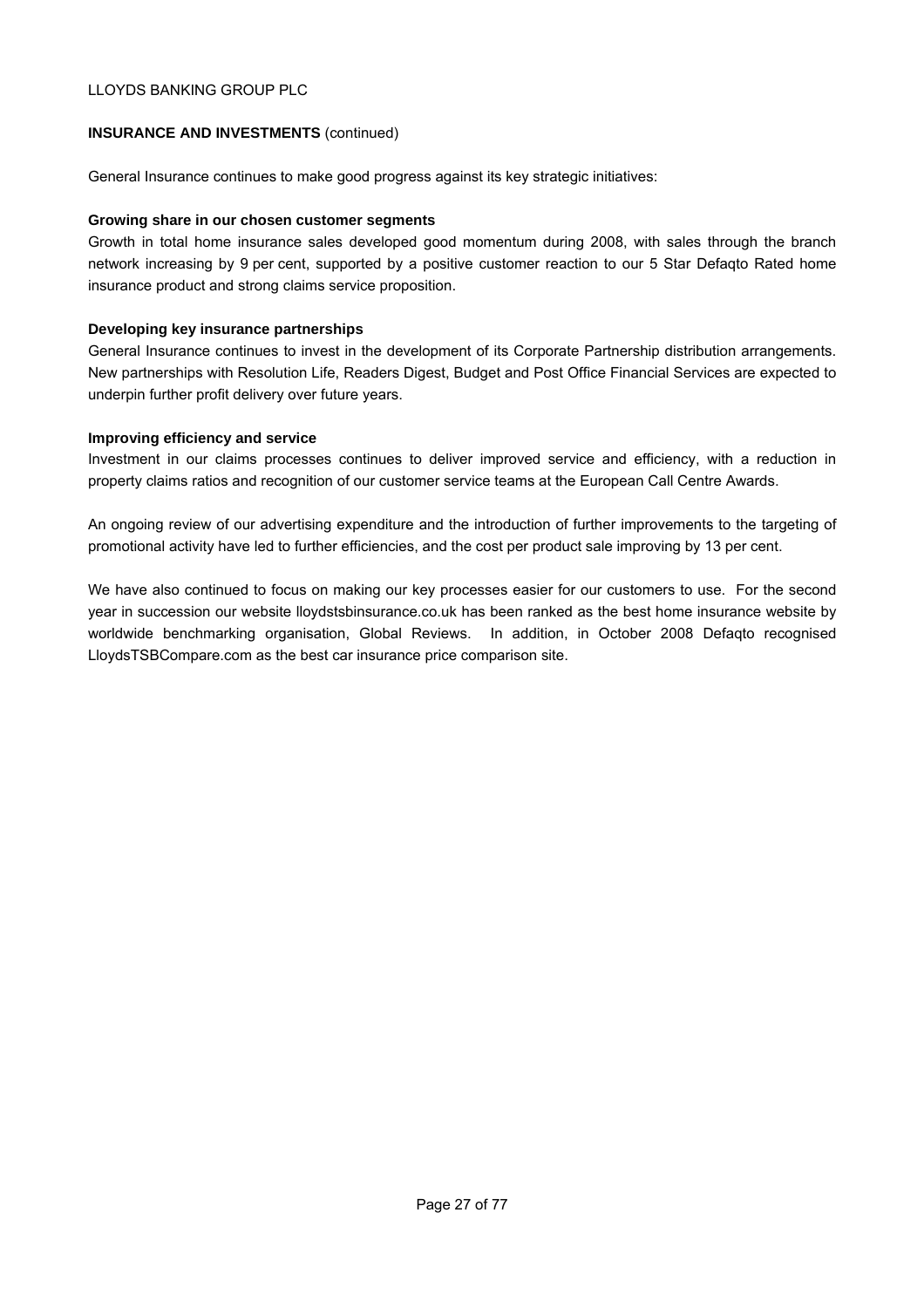#### **WHOLESALE AND INTERNATIONAL BANKING**

| <b>Continuing businesses</b>                     | 2008     | $2007^+$ | <b>Change</b> |
|--------------------------------------------------|----------|----------|---------------|
|                                                  | £m       | £m       | %             |
| Net interest income                              | 3,303    | 2,380    | 39            |
| Other income                                     | 829      | 1,644    | (50)          |
| Total income                                     | 4,132    | 4,024    | 3             |
| Operating expenses                               | (2, 350) | (2, 152) | (9)           |
| Trading surplus                                  | 1,782    | 1,872    | (5)           |
| Impairment                                       | (1,508)  | (572)    |               |
| <b>Profit before tax</b>                         | 274      | 1,300    | (79)          |
| <sup>T</sup> Restated, see note 2.               |          |          |               |
| Cost: income ratio                               | 56.9%    | 53.5%    |               |
| Cost: income ratio, excluding market dislocation | 46.5%    | 51.1%    |               |
| Post-tax return on average risk-weighted assets  | 0.16%    | 1.14%    |               |
| Total assets                                     | £238.8bn | £163.3bn | 46            |
| Risk-weighted assets                             | £115.7bn | £92.8bn  | 25            |
| Customer deposits                                | £82.9bn  | £72.3bn  | 15            |

#### **Key highlights**

- **Resilient profit performance despite the turbulence in global financial markets.** The division remained profitable even after absorbing the increased impact of its exposure to assets affected by current capital markets uncertainties and a significant rise in corporate impairments. The impact of recent market dislocation, however, has been to reduce profit before tax in 2008 by £1,270 million (2007: £280 million), to £274 million.
- **Continued strong relationship banking momentum.** Excluding the impact of market dislocation, profit before tax decreased by 2 per cent, to £1,544 million, reflecting good levels of core business momentum which was largely offset by a significant increase in corporate impairment levels reflecting the challenging economic environment and additional write-offs relating to a number of high profile financial services company collapses.
- **Strong progress in expanding our Corporate Markets franchise,** with a 34 per cent increase in Corporate Markets income, excluding market dislocation, supported by an 85 per cent increase in cross-selling income. This was largely offset however by the significant rise in impairments.
- **Continued investment in our people and infrastructure** in our Corporate Markets business led to an increase of 9 per cent in operating expenses, or 8 per cent excluding the impact of exchange rate movements.
- **Good franchise growth in Commercial Banking,** with a further increase in our market share of higher value customers supporting a 7 per cent growth in income, which was partially offset by an £89 million increase in impairments.
- **Significant lending growth,** as our Corporate Markets and Commercial Banking businesses continued to provide substantial support to our mid-corporate market and SME customers.
- **Our risk management remains strong with satisfactory asset quality,** despite a rise of £936 million in impairment losses, largely as a result of the £253 million year-on-year impact of market dislocation, a number of high profile financial services company collapses and an increase in the level of impairments reflecting the economic slowdown in the UK.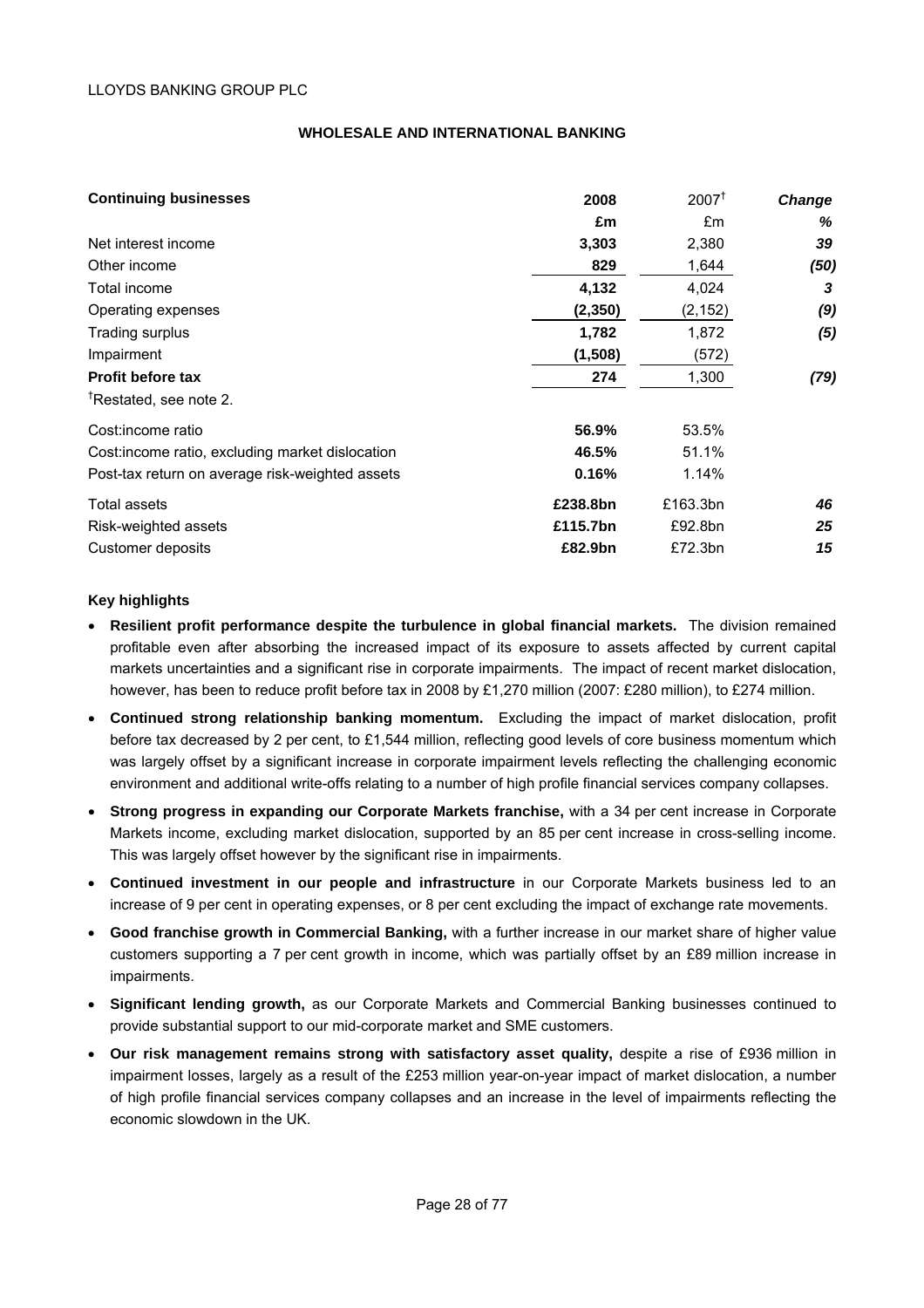#### **WHOLESALE AND INTERNATIONAL BANKING** (continued)

In **Wholesale and International Banking**, the Group has continued to make progress in its strategy to develop the Group's strong corporate and small to medium business customer franchises, however the division has continued to be significantly affected by the impact of market dislocation and the increase in impairments relating to the deteriorating economic environment and a number of high profile financial services company collapses. In Corporate Markets, further good progress has been made in developing our relationship banking franchise supported by a strong cross-selling performance and in Commercial Banking, strong growth in business volumes, further customer franchise improvements and good progress in improving operational efficiency, were offset by the significant increase in impairment levels.

Overall, the division remained profitable, however profit before tax decreased by 79 per cent to £274 million, largely reflecting the £990 million reduction in profits, compared to last year, as a result of market dislocation. A strong revenue performance in our relationship banking businesses contributed to overall income growth, excluding the impact of market dislocation, of 20 per cent, driven by strong Corporate Markets and Commercial Banking income growth of 34 per cent and 7 per cent respectively. This exceeded cost growth of 9 per cent, which largely reflected further investment in building the Corporate Markets business, higher depreciation charges in Asset Finance and the impact of exchange rate movements. The cost:income ratio, excluding the impact of market dislocation, improved to 46.5 per cent, from 51.1 per cent last year.

The charge for impairment losses was £936 million higher at £1,508 million, as a result of an increase of £253 million in the impact of market dislocation, and a significant increase in the level of impairments reflecting the economic slowdown in the UK and the impact of a number of high profile financial services company collapses. Despite this increase in the impairment charge, we believe that we remain relatively well positioned to withstand the economic slowdown as a result of our prudent credit management policy over the last few years.

| Profit before tax by business unit    | 2008<br>£m   | $2007^{\dagger}$<br>£m | <b>Change</b><br>% |
|---------------------------------------|--------------|------------------------|--------------------|
| <b>Corporate Markets</b>              |              |                        |                    |
| - Before impact of market dislocation | 1,002        | 1,010                  | (1)                |
| - Impact of market dislocation        | (1, 270)     | (280)                  |                    |
|                                       | (268)        | 730                    |                    |
| <b>Commercial Banking</b>             | 454          | 469                    | (3)                |
| Asset Finance                         | $\mathbf{2}$ | 39                     | (95)               |
| International Banking                 | 149          | 138                    | 8                  |
| Other                                 | (63)         | (76)                   |                    |
| Profit before tax                     |              |                        |                    |
| - Before market dislocation           | 1,544        | 1,580                  | (2)                |
| - Market dislocation                  | (1, 270)     | (280)                  |                    |
|                                       | 274          | 1,300                  | (79)               |
| <sup>†</sup> Restated, see note 2.    |              |                        |                    |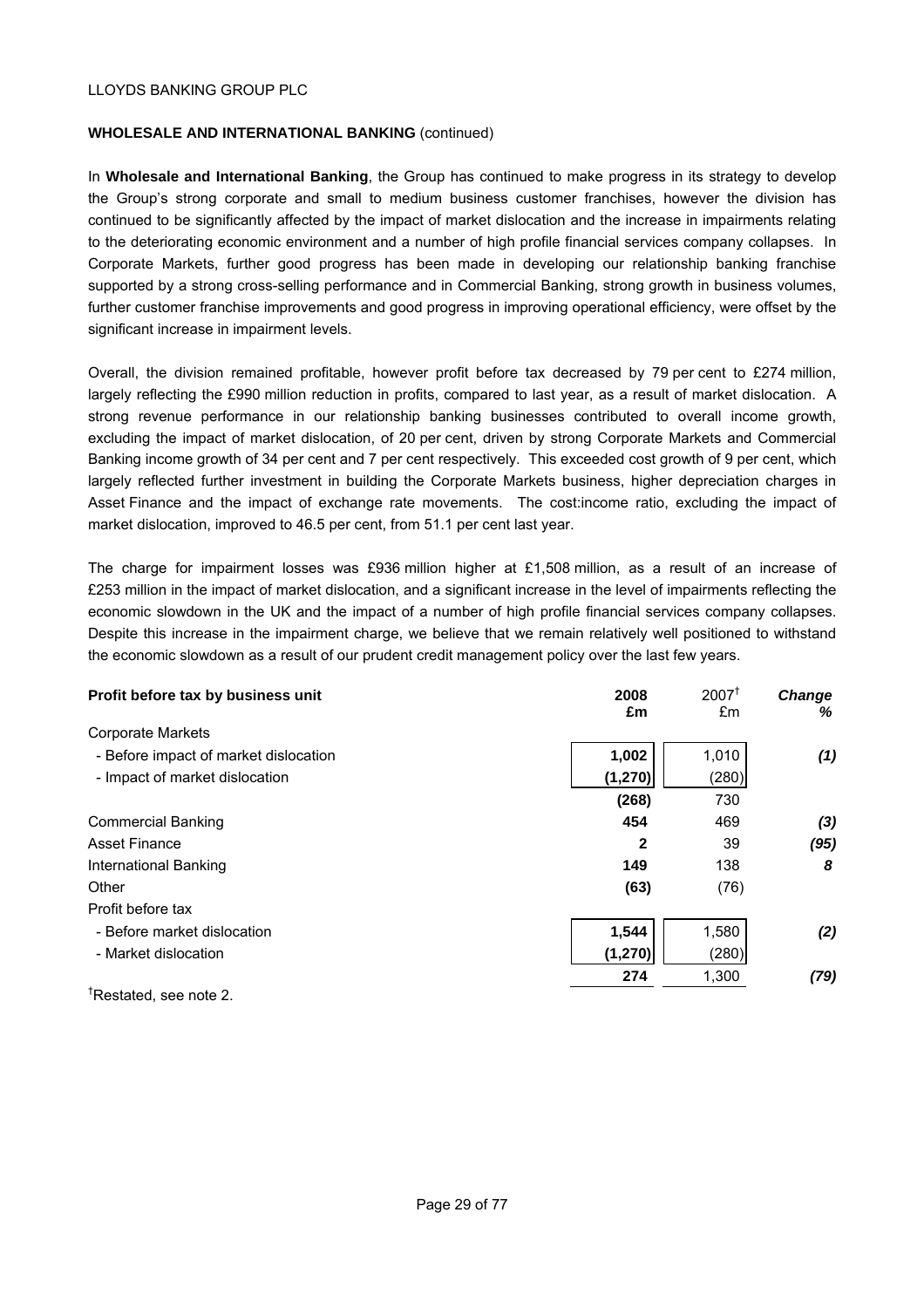# **WHOLESALE AND INTERNATIONAL BANKING** (continued)

# **Corporate Markets**

| Net interest income<br>1,784<br>982<br>(316)<br>620<br>Other income<br>1,468<br>1,602<br>Total income<br>(691)<br>(632)<br>Operating expenses<br>970<br>Trading surplus<br>777<br>Impairment<br>(240)<br>(1,045)<br>Profit before tax<br>(268)<br>730 | 2008<br>£m | $2007^{\mathrm{T}}$<br>£m | Change<br>% |
|-------------------------------------------------------------------------------------------------------------------------------------------------------------------------------------------------------------------------------------------------------|------------|---------------------------|-------------|
|                                                                                                                                                                                                                                                       |            |                           | 82          |
|                                                                                                                                                                                                                                                       |            |                           |             |
|                                                                                                                                                                                                                                                       |            |                           | (8)         |
|                                                                                                                                                                                                                                                       |            |                           | (9)         |
|                                                                                                                                                                                                                                                       |            |                           | (20)        |
|                                                                                                                                                                                                                                                       |            |                           |             |
|                                                                                                                                                                                                                                                       |            |                           |             |

**2008** 2007†

† Restated, see note 2.

In Corporate Markets, profit before tax fell by £998 million, compared to last year, reflecting a combination of the impact of market dislocation and a substantial increase in impairment charge. Excluding the impact of market dislocation, profit before tax decreased by £8 million. On this basis, income increased by 34 per cent, supported by strong growth in corporate lending and an 85 per cent increase in cross-selling income. This growth in crossselling income has continued to be supported by the Group's ability to leverage its strong funding capabilities and obtain funding at market leading rates, which has enabled the Corporate Markets business to continue to grow during a difficult 2008. Throughout this period, Corporate Markets has continued to invest in building its product capabilities and has been fulfilling substantially increased customer demand for interest rate and currency derivative products. This has enabled the business to further deepen its customer relationships, with Corporate Banking the only UK bank lender to have a positive net promoter score (TNS survey) as well as being awarded with 'Real Finance/CBI FDs' Excellence Awards – Corporate Bank of the Year' for the fourth year running.

Operating expenses increased by 9 per cent to £691 million, reflecting significant further investment in people to support the substantial business growth in our Corporate Markets relationship business. The substantial increase in the impairment charge reflects an increase in the level of impairments as a result of the economic slowdown in the UK, market dislocation and the impact of a number of high profile financial services company collapses during the second half of the year.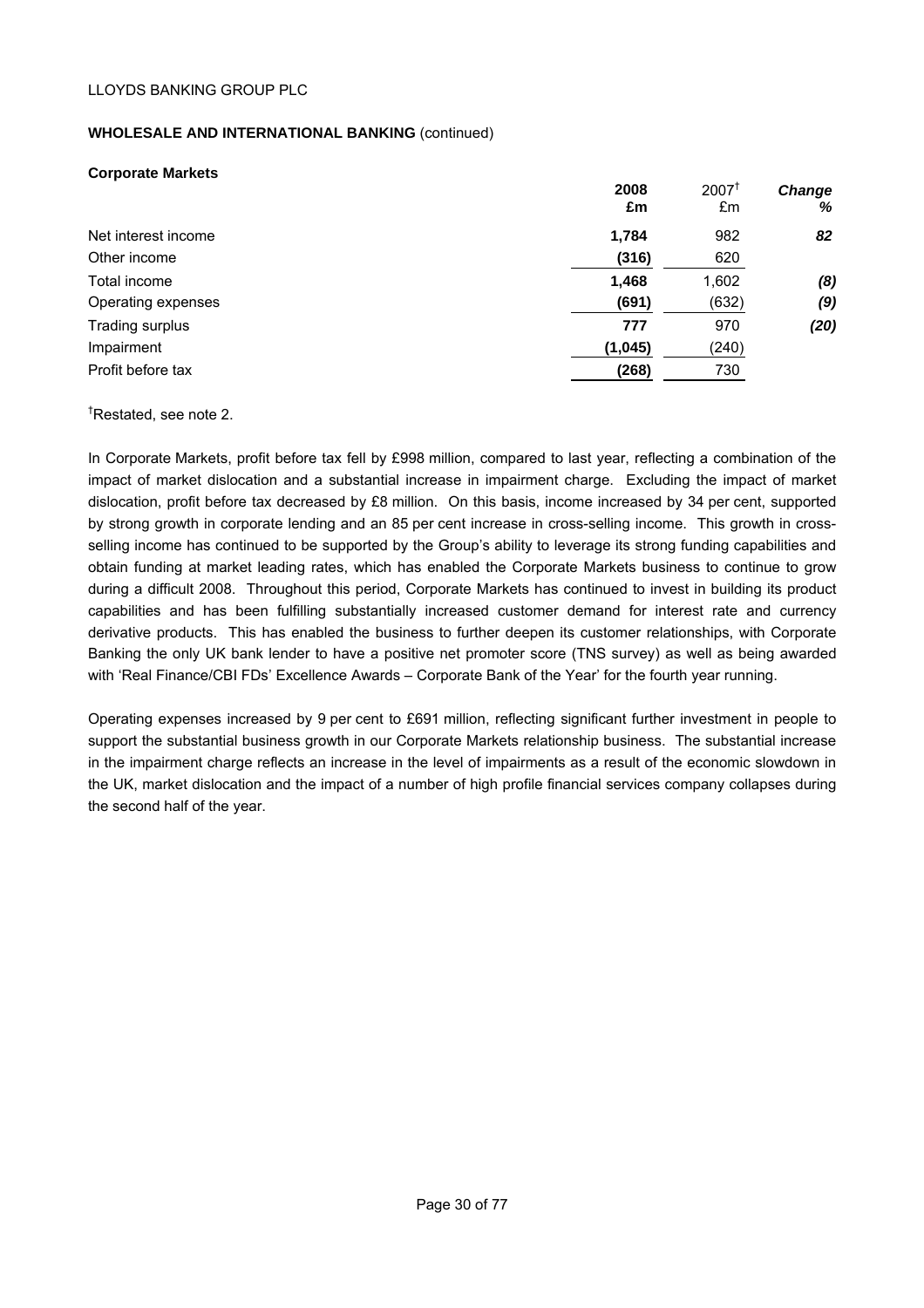# **WHOLESALE AND INTERNATIONAL BANKING** (continued)

| <b>Commercial Banking</b> | 2008<br>£m | $2007^{\dagger}$<br>£m | <b>Change</b><br>% |
|---------------------------|------------|------------------------|--------------------|
| Net interest income       | 968        | 908                    | 7                  |
| Other income              | 463        | 429                    | 8                  |
| Total income              | 1,431      | 1,337                  | 7                  |
| Operating expenses        | (789)      | (769)                  | (3)                |
| Trading surplus           | 642        | 568                    | 13                 |
| Impairment                | (188)      | (99)                   | (90)               |
| <b>Profit before tax</b>  | 454        | 469                    | (3)                |

† Restated, see note 2.

Profit before tax in Commercial Banking fell by £15 million, or 3 per cent, as strong growth in business volumes, growth in the Commercial Banking customer franchise and further improvements in operational efficiency and effectiveness, were more than offset by an £89 million increase in the impairment charge, primarily reflecting the impact of recent deterioration in the UK economy. Income increased by 7 per cent to £1,431 million, reflecting disciplined growth in lending and deposit balances, and an increased focus on the more valuable higher turnover customer relationships which have substantially greater product needs. During 2008, Commercial Banking has continued to extend lending support throughout its customer franchise and, as a result, the Group's lending to SME customers increased by 20 per cent to £20.5 billion. Over the last 12 months, the Group has increased its market share of high value customers in the £0.5 to £2 million turnover range by 2 percentage points to 18 per cent, as a result of continuing to make good progress in attracting customers 'switching' from other financial services providers.

Costs were 3 per cent higher. Cost management remains a priority and the business is now starting to capture significant benefits from recent investments in improved IT infrastructure, allowing further improvement in relationship manager productivity. Asset quality in the Commercial Banking portfolios has remained satisfactory with 90 per cent of the portfolio supported by security, however the impairment charge rose by £89 million partly reflecting the impact of recent deterioration in the UK economy. The impairment charge as a percentage of average lending remained below 1 per cent in 2008.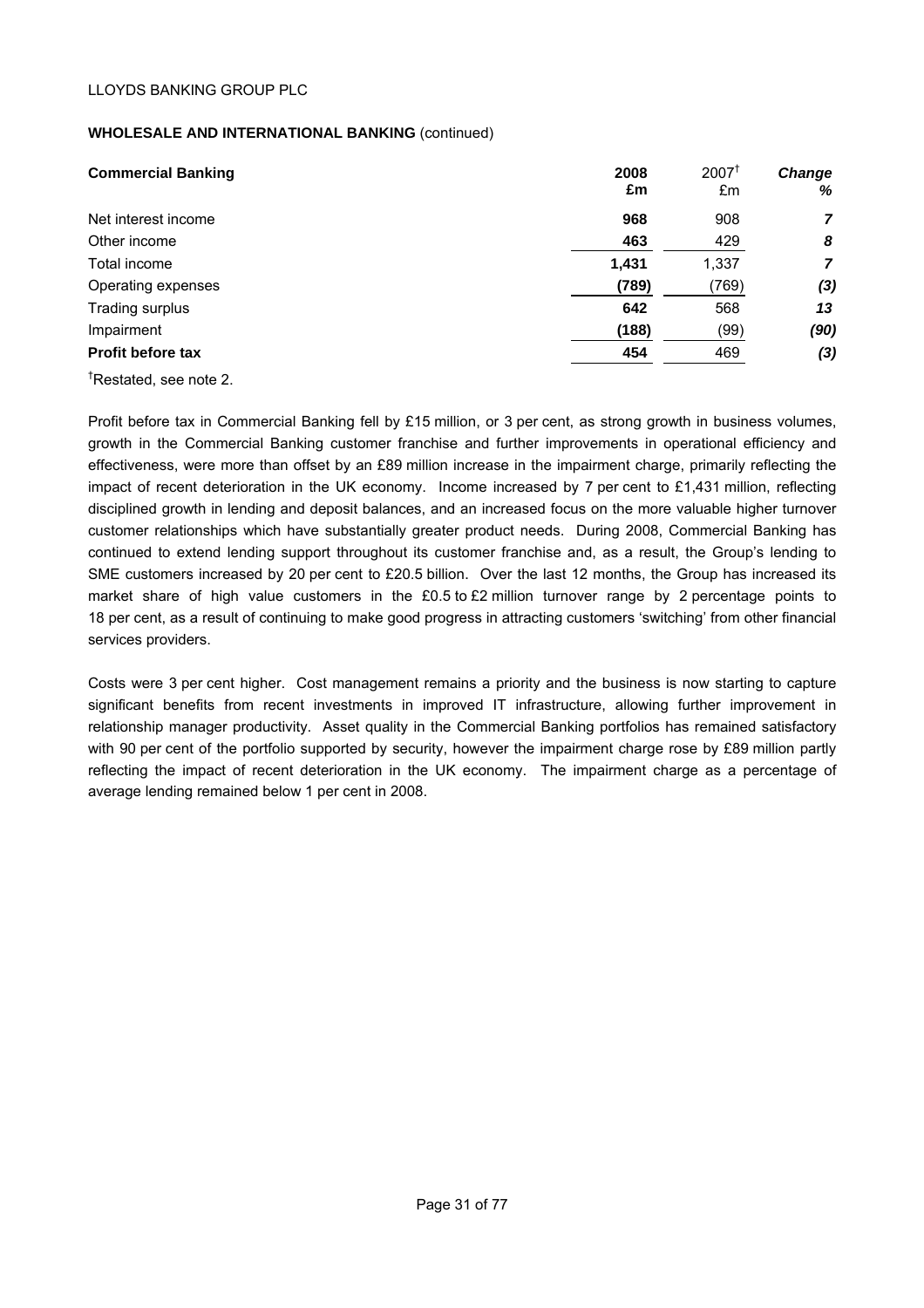# **WHOLESALE AND INTERNATIONAL BANKING** (continued)

| <b>Asset Finance</b>     | 2008<br>£m | $2007^{\dagger}$<br>£m | <b>Change</b><br>% |
|--------------------------|------------|------------------------|--------------------|
| Net interest income      | 305        | 283                    | 8                  |
| Other income             | 463        | 423                    | 9                  |
| Total income             | 768        | 706                    | 9                  |
| Operating expenses       | (496)      | (439)                  | (13)               |
| Trading surplus          | 272        | 267                    | $\overline{2}$     |
| Impairment               | (270)      | (228)                  | (18)               |
| <b>Profit before tax</b> | 2          | 39                     | (95)               |

† Restated, see note 2.

Profit before tax in Asset Finance decreased by 95 per cent to £2 million reflecting the significant combined impacts of higher impairments and lower residual values in response to the deteriorating economic conditions. Income increased by £62 million, or 9 per cent, as a result of continued margin improvement across the Black Horse consumer businesses and growth in Autolease, our contract hire fleet business. Costs increased by £57 million, or 13 per cent, largely reflecting the impact of higher operating lease depreciation on the enlarged Contract Hire Fleet and exceptional residual value losses, but were otherwise flat year-on-year reflecting tight cost management and discipline. The impairment charge increased by £42 million to £270 million reflecting the impact of the economic slowdown in the UK.

| <b>International Banking</b> | 2008<br>£m | $2007^{\dagger}$<br>£m | <b>Change</b><br>% |
|------------------------------|------------|------------------------|--------------------|
| Net interest income          | 245        | 201                    | 22                 |
| Other income                 | 201        | 179                    | 12                 |
| Total income                 | 446        | 380                    | 17                 |
| Operating expenses           | (291)      | (244)                  | (19)               |
| Trading surplus              | 155        | 136                    | 14                 |
| Impairment                   | (6)        | 2                      |                    |
| <b>Profit before tax</b>     | 149        | 138                    | 8                  |

**†** Restated, see note 2.

Profit before tax in International Banking grew by 8 per cent to £149 million reflecting strong income growth from meeting the needs of our customers, as the Group has increased its focus on growing its customer franchise in the increasingly global mobile affluent and high net worth wealth management market. Total income grew to £446 million, up 17 per cent (10 per cent excluding the impact of exchange rate movements), reflecting strong customer franchise growth, improved lending volumes at increased margins and strong growth in customer deposits. Costs increased by 19 per cent (9 per cent excluding the impact of exchange rate movements) reflecting increased investment in our target Private Banking and Expatriate Banking markets, and the trading surplus increased by 14 per cent.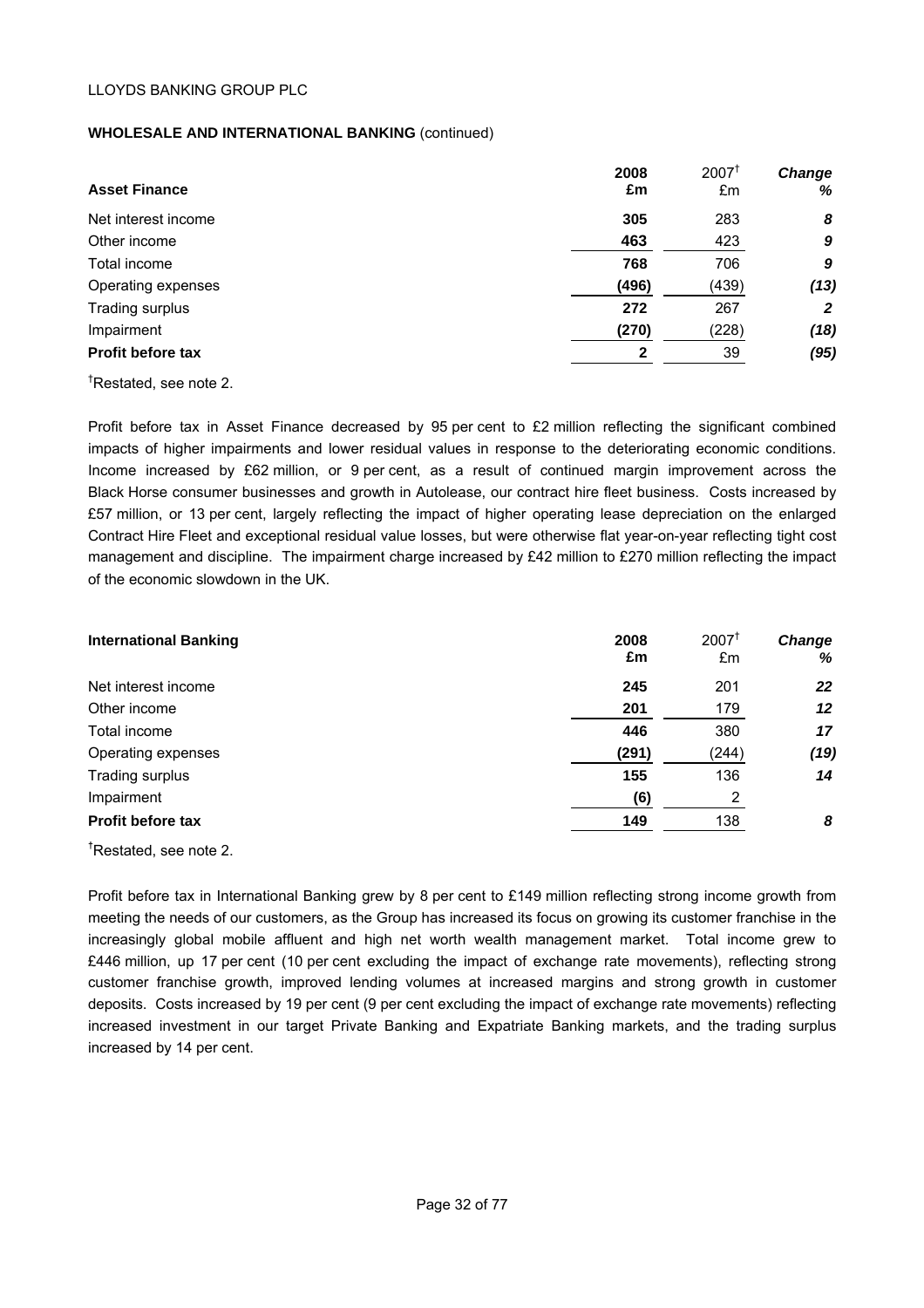# **CONSOLIDATED INCOME STATEMENT – STATUTORY**

|                                            | 2008     | 2007      |
|--------------------------------------------|----------|-----------|
|                                            | £m       | £m        |
| Interest and similar income                | 17,569   | 16,874    |
| Interest and similar expense               | (9, 851) | (10, 775) |
| Net interest income                        | 7,718    | 6,099     |
| Fee and commission income                  | 3,231    | 3,224     |
| Fee and commission expense                 | (694)    | (600)     |
| Net fee and commission income              | 2,537    | 2,624     |
| Net trading income                         | (9, 186) | 3,123     |
| Insurance premium income                   | 5,412    | 5,430     |
| Other operating income                     | 532      | 952       |
| Other income                               | (705)    | 12,129    |
| <b>Total income</b>                        | 7,013    | 18,228    |
| Insurance claims                           | 2,859    | (7, 522)  |
| Total income, net of insurance claims      | 9,872    | 10,706    |
| Operating expenses                         | (6,053)  | (5, 567)  |
| <b>Trading surplus</b>                     | 3,819    | 5,139     |
| Impairment                                 | (3,012)  | (1,796)   |
| Profit on sale of businesses               |          | 657       |
| <b>Profit before tax</b>                   | 807      | 4,000     |
| Taxation                                   | 38       | (679)     |
| Profit for the year                        | 845      | 3,321     |
| Profit attributable to minority interests  | 26       | 32        |
| Profit attributable to equity shareholders | 819      | 3,289     |
| Profit for the year                        | 845      | 3,321     |
|                                            |          |           |
| <b>Basic earnings per share</b>            | 14.3p    | 58.3p     |
| Diluted earnings per share                 | 14.2p    | 57.9p     |
| Dividend per share for the year*           | 11.4p    | 35.9p     |
| Dividend for the year*                     | £648m    | £2,026m   |

\*The dividend for the year represents the interim dividend for 2008 paid on 1 October 2008 (the dividend shown for 2007 represents the interim and final dividends for 2007 which were paid and accounted for on 3 October 2007 and 7 May 2008 respectively).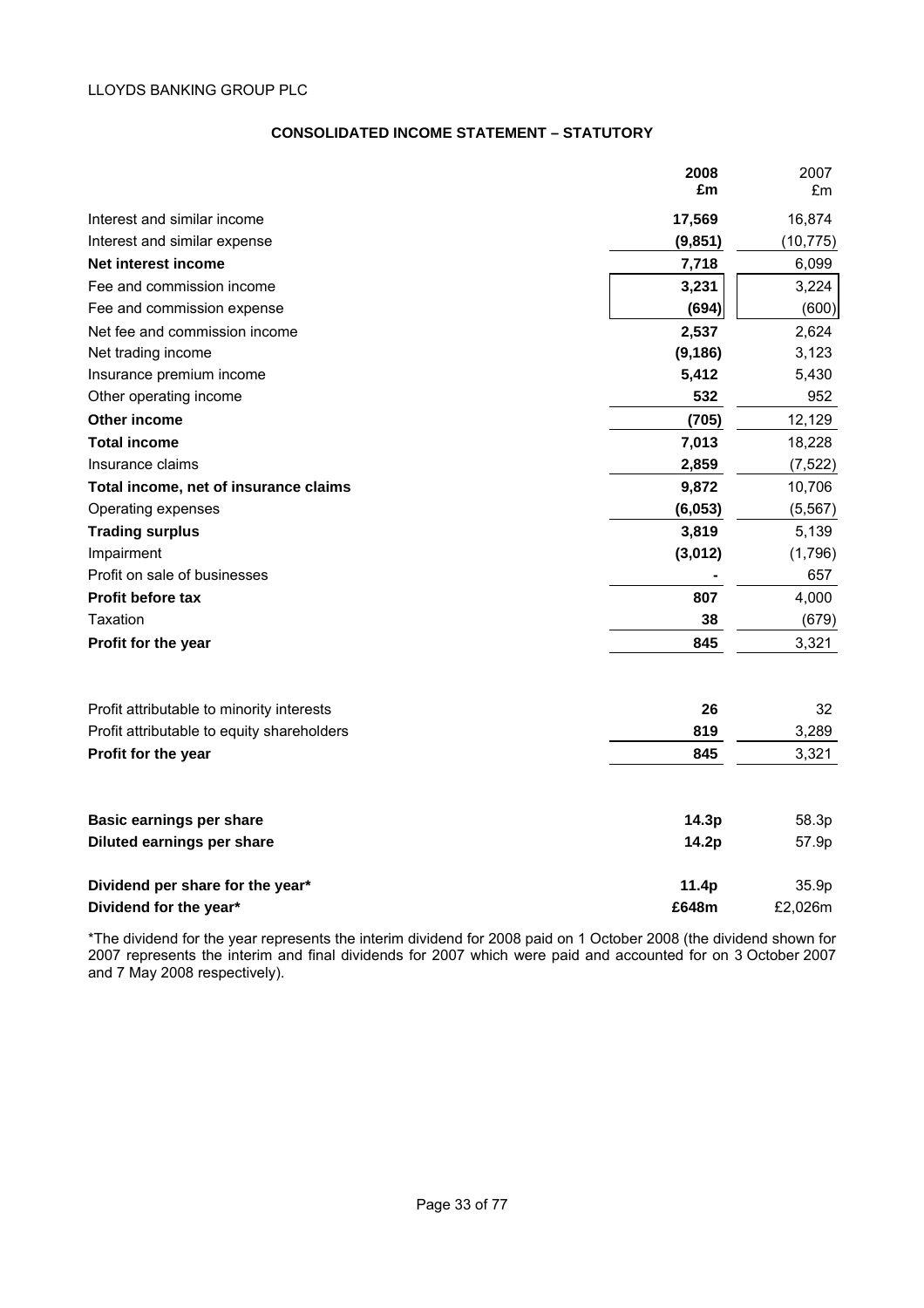## **CONSOLIDATED BALANCE SHEET – STATUTORY**

|                                                                              | 31 December<br>2008 | 31 December<br>2007 |
|------------------------------------------------------------------------------|---------------------|---------------------|
|                                                                              | £m                  | £m                  |
| <b>Assets</b>                                                                |                     |                     |
| Cash and balances at central banks                                           | 5,008               | 4,330               |
| Items in course of collection from banks                                     | 946                 | 1,242               |
| Trading and other financial assets at fair value through profit or loss      | 45,064              | 57,911              |
| Derivative financial instruments                                             | 28,884              | 8,659               |
| Loans and advances to banks                                                  | 40,758              | 34,845              |
| Loans and advances to customers                                              | 242,735             | 209,814             |
| Available-for-sale financial assets                                          | 55,707              | 20,196              |
| Investment property                                                          | 2,631               | 3,722               |
| Goodwill                                                                     | 2,256               | 2,358               |
| Value of in-force business                                                   | 1,893               | 2,218               |
| Other intangible assets                                                      | 197                 | 149                 |
| Tangible fixed assets                                                        | 2,965               | 2,839               |
| Current tax recoverable                                                      | 300                 |                     |
| Deferred tax assets                                                          | 833                 |                     |
| Other assets                                                                 | 5,856               | 5,063               |
| <b>Total assets</b>                                                          | 436,033             | 353,346             |
| <b>Equity and liabilities</b>                                                |                     |                     |
| Deposits from banks                                                          | 66,514              | 39,091              |
| <b>Customer accounts</b>                                                     | 170,938             | 156,555             |
| Items in course of transmission to banks                                     | 508                 | 668                 |
| Trading and other financial liabilities at fair value through profit or loss | 6,754               | 3,206               |
| Derivative financial instruments                                             | 26,892              | 7,582               |
| Debt securities in issue                                                     | 75,710              | 51,572              |
| Liabilities arising from insurance contracts and                             |                     |                     |
| participating investment contracts                                           | 33,792              | 38,063              |
| Liabilities arising from non-participating investment contracts              | 14,243              | 18,197              |
| Unallocated surplus within insurance businesses                              | 270                 | 554                 |
| <b>Other liabilities</b>                                                     | 11,456              | 9,690               |
| Retirement benefit obligations                                               | 1,771               | 2,144               |
| <b>Current tax liabilities</b>                                               |                     | 484                 |
| Deferred tax liabilities                                                     |                     | 948                 |
| Other provisions<br>Subordinated liabilities                                 | 230<br>17,256       | 209<br>11,958       |
| <b>Total liabilities</b>                                                     | 426,334             | 340,921             |
|                                                                              |                     |                     |
| <b>Equity</b>                                                                |                     |                     |
| Share capital                                                                | 1,513               | 1,432               |
| Share premium account<br>Other reserves                                      | 2,096               | 1,298               |
| Retained profits                                                             | (2, 476)<br>8,260   | (60)<br>9,471       |
| Shareholders' equity                                                         | 9,393               | 12,141              |
| Minority interests                                                           | 306                 | 284                 |
| <b>Total equity</b>                                                          | 9,699               | 12,425              |
| <b>Total equity and liabilities</b>                                          | 436,033             | 353,346             |
|                                                                              |                     |                     |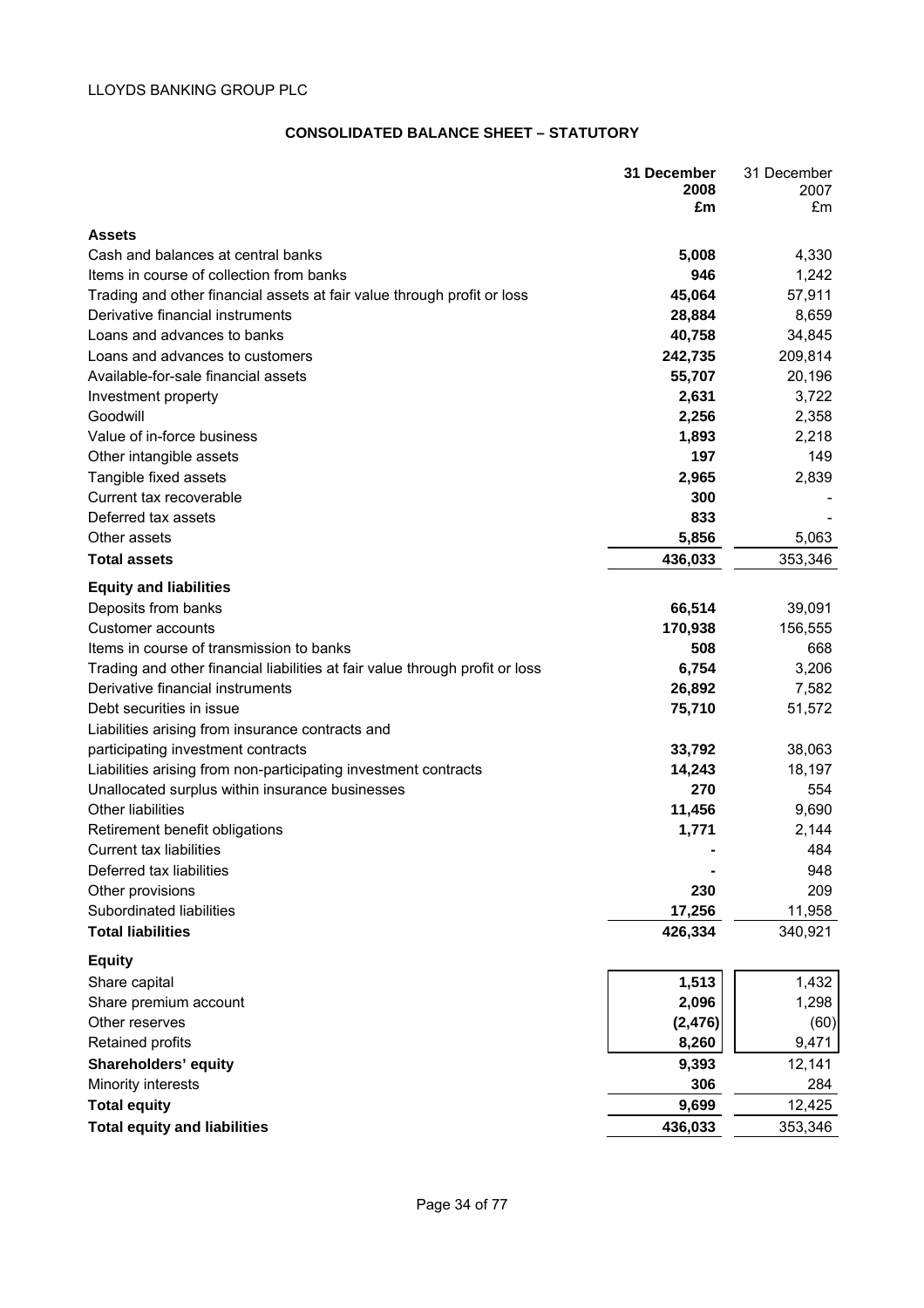# **CONSOLIDATED STATEMENT OF CHANGES IN EQUITY**

|                                                               |               | Attributable to equity shareholders |          |           |          |
|---------------------------------------------------------------|---------------|-------------------------------------|----------|-----------|----------|
|                                                               | Share capital | Other                               | Retained | Minority  |          |
|                                                               | and premium   | reserves                            | profits  | interests | Total    |
|                                                               | £m            | £m                                  | £m       | £m        | £m       |
| <b>Balance at 1 January 2007</b>                              | 2,695         | 336                                 | 8,124    | 352       | 11,507   |
| Movements in available-for-sale                               |               |                                     |          |           |          |
| financial assets, net of tax:                                 |               |                                     |          |           |          |
| - change in fair value                                        |               | (436)                               |          |           | (436)    |
| - transferred to income statement in respect                  |               |                                     |          |           |          |
| of disposals                                                  |               | (5)                                 |          |           | (5)      |
| - transferred to income statement in respect<br>of impairment |               | 49                                  |          |           | 49       |
| - disposal of businesses                                      |               | (6)                                 |          |           | (6)      |
|                                                               |               |                                     |          |           |          |
| Movement in cash flow hedges, net of tax                      |               | (15)                                |          |           | (15)     |
| Currency translation differences                              |               | 17                                  |          | (1)       | 16       |
| Net income recognised directly in equity                      |               | (396)                               |          | (1)       | (397)    |
| Profit for the year                                           |               |                                     | 3,289    | 32        | 3,321    |
| Total recognised income for the year                          |               | (396)                               | 3,289    | 31        | 2,924    |
| <b>Dividends</b>                                              |               |                                     | (1,957)  | (19)      | (1,976)  |
| Purchase/sale of treasury shares                              |               |                                     | (1)      |           | (1)      |
| Employee share option schemes:                                |               |                                     |          |           |          |
| - value of employee services                                  |               |                                     | 16       |           | 16       |
| - proceeds from shares issued                                 | 35            |                                     |          |           | 35       |
| Repayment of capital to minority                              |               |                                     |          |           |          |
| shareholders                                                  |               |                                     |          | (80)      | (80)     |
| <b>Balance at 31 December 2007</b>                            | 2,730         | (60)                                | 9,471    | 284       | 12,425   |
| Movements in available-for-sale                               |               |                                     |          |           |          |
| financial assets, net of tax:                                 |               |                                     |          |           |          |
| - change in fair value                                        |               | (2,059)                             |          | 28        | (2,031)  |
| - transferred to income statement in respect<br>of disposals  |               | (19)                                |          |           | (19)     |
| - transferred to income statement in respect                  |               |                                     |          |           |          |
| of impairment                                                 |               | 102                                 |          |           | 102      |
| - transferred to income statement in respect                  |               |                                     |          |           |          |
| of fair value hedge                                           |               | (66)                                |          |           | (66)     |
| Movement in cash flow hedges, net of tax                      |               | (12)                                |          |           | (12)     |
| <b>Currency translation differences</b>                       |               | (362)                               |          |           | (362)    |
| Net income recognised directly in equity                      |               | (2, 416)                            |          | 28        | (2, 388) |
| Profit for the year                                           |               |                                     | 819      | 26        | 845      |
| Total recognised income for the year                          |               | (2, 416)                            | 819      | 54        | (1, 543) |
| <b>Dividends</b>                                              |               |                                     | (2,042)  | (29)      | (2,071)  |
| Private placement of ordinary shares                          | 760           |                                     |          |           | 760      |
| Purchase/sale of treasury shares                              |               |                                     | 16       |           | 16       |
| Employee share option schemes:                                |               |                                     |          |           |          |
| - value of employee services                                  |               |                                     | (4)      |           | (4)      |
| - proceeds from shares issued                                 | 119           |                                     |          |           | 119      |
| Repayment of capital to minority                              |               |                                     |          |           |          |
| shareholders                                                  |               |                                     |          | (3)       | (3)      |
| Balance at 31 December 2008                                   | 3,609         | (2, 476)                            | 8,260    | 306       | 9,699    |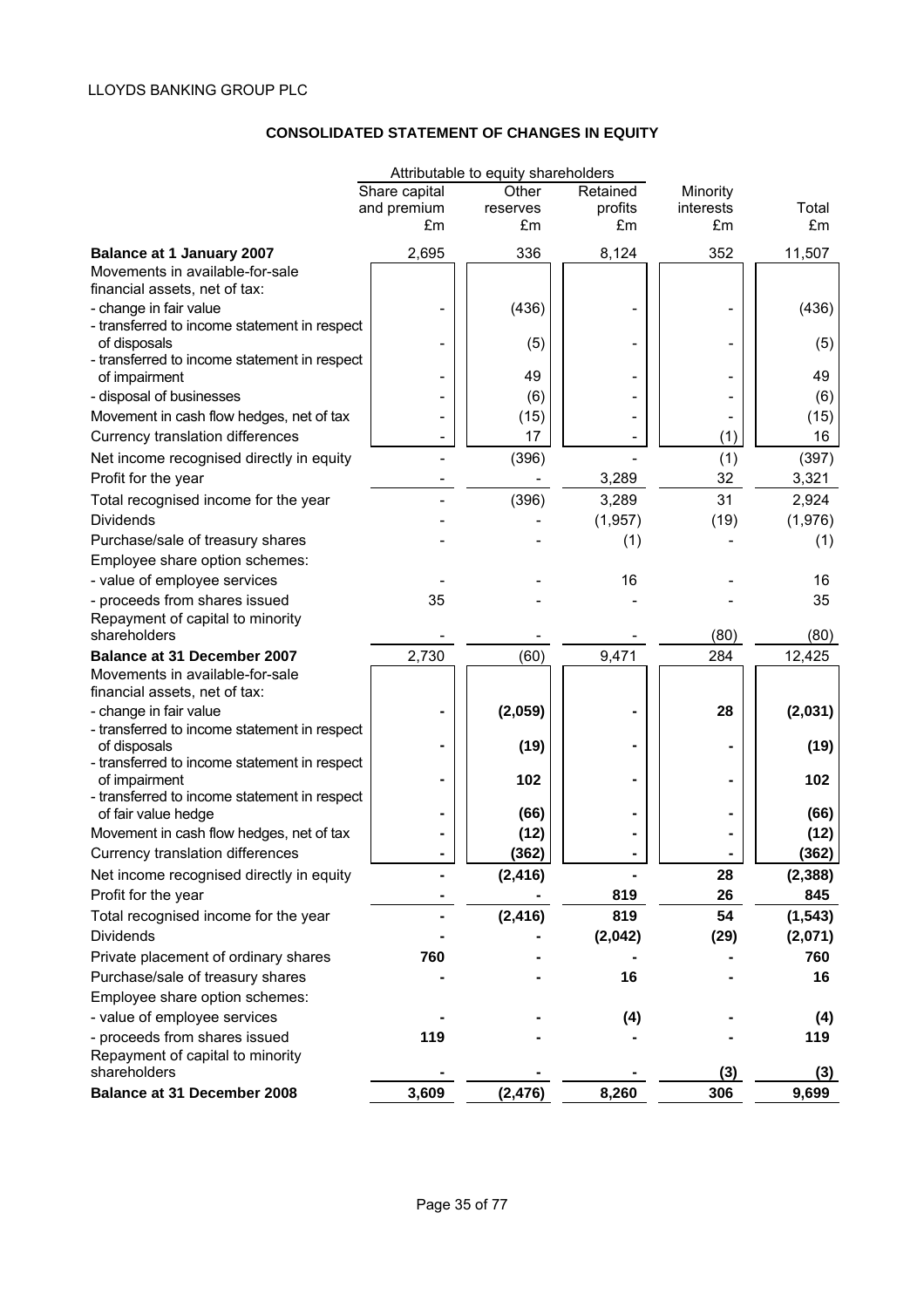## **CONSOLIDATED CASH FLOW STATEMENT – STATUTORY**

|                                           | 2008<br>£m | 2007<br>£m |
|-------------------------------------------|------------|------------|
| <b>Profit before tax</b>                  | 807        | 4,000      |
| Adjustments for:                          |            |            |
| Change in operating assets                | (43, 025)  | (16, 982)  |
| Change in operating liabilities           | 80,933     | 21,541     |
| Non-cash and other items                  | (4,064)    | 2,784      |
| Tax paid                                  | (810)      | (859)      |
| Net cash provided by operating activities | 33,841     | 10,484     |

## **Cash flows from investing activities**

| Cash flows from investing activities                                   |            |          |
|------------------------------------------------------------------------|------------|----------|
| Purchase of available-for-sale financial assets                        | (144, 680) | (21,667) |
| Proceeds from sale and maturity of available-for-sale financial assets | 110,470    | 19,468   |
| Purchase of fixed assets                                               | (1, 436)   | (1, 334) |
| Proceeds from sale of fixed assets                                     | 579        | 982      |
| Acquisition of businesses, net of cash acquired                        | (19)       | (8)      |
| Disposal of businesses, net of cash disposed                           |            | 1,476    |
| Net cash used in investing activities                                  | (35,086)   | (1,083)  |
| Cash flows from financing activities                                   |            |          |
| Dividends paid to equity shareholders                                  | (2,042)    | (1, 957) |
| Dividends paid to minority interests                                   | (29)       | (19)     |
|                                                                        |            |          |

| Dividends paid to minority interests                          | (2J)   | ונייו   |
|---------------------------------------------------------------|--------|---------|
| Interest paid on subordinated liabilities                     | (771)  | (709)   |
| Proceeds from issue of subordinated liabilities               | 3,021  |         |
| Proceeds from issue of ordinary shares                        | 879    | 35      |
| Repayment of subordinated liabilities                         | (381)  | (300)   |
| Repayment of capital to minority shareholders                 | (3)    | (80)    |
| Net cash provided by (used in) financing activities           | 674    | (3,030) |
| Effects of exchange rate changes on cash and cash equivalents | 1,440  | 82      |
| Change in cash and cash equivalents                           | 869    | 6,453   |
| Cash and cash equivalents at beginning of year                | 31,891 | 25,438  |
| Cash and cash equivalents at end of year                      | 32,760 | 31,891  |
|                                                               |        |         |

Cash and cash equivalents comprise cash and balances at central banks (excluding mandatory deposits) and amounts due from banks with a maturity of less than three months.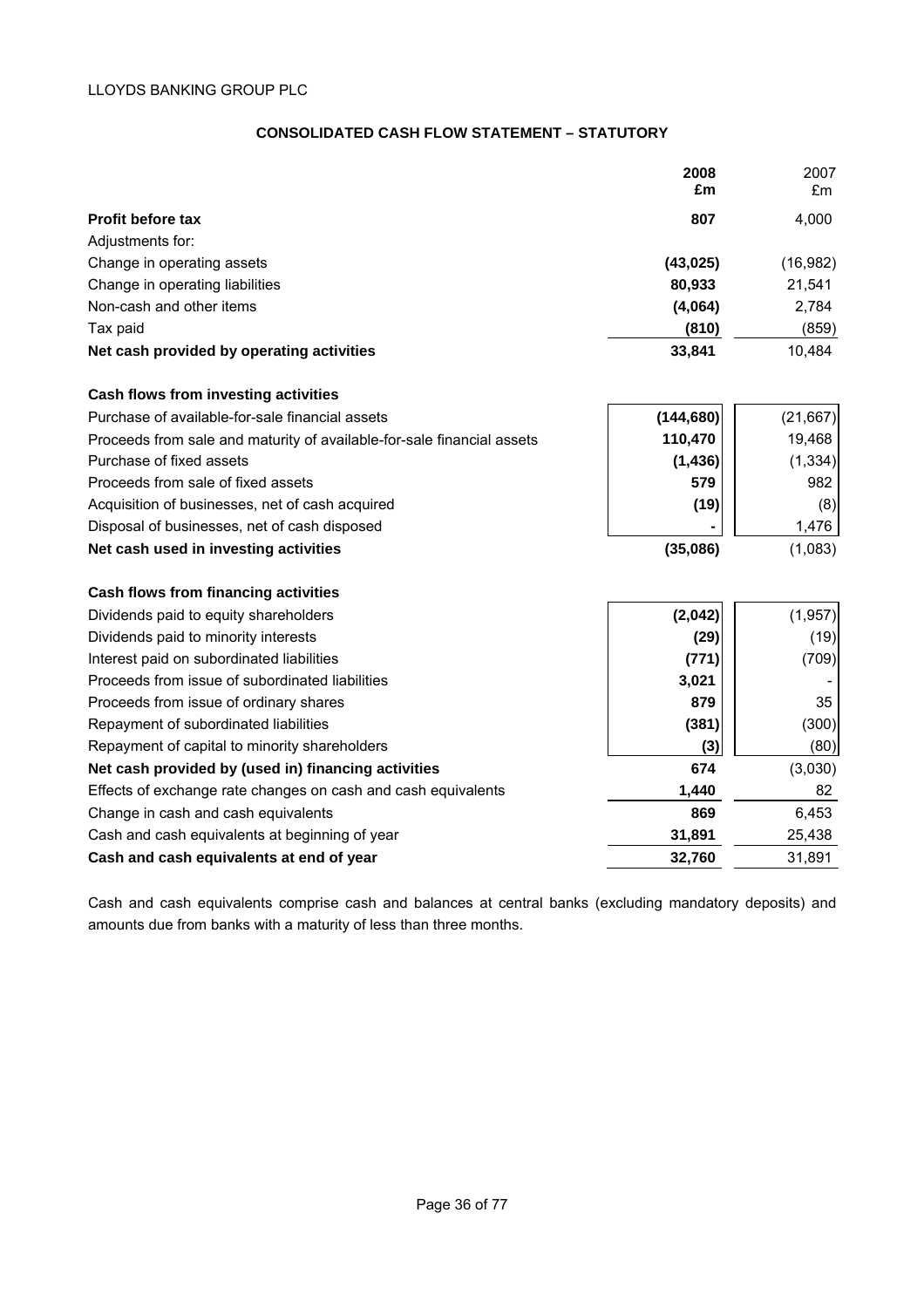## **NOTES**

|                |                                                                                 | Page |
|----------------|---------------------------------------------------------------------------------|------|
| $\mathbf 1$    | Accounting policies, presentation and estimates                                 | 38   |
| $\overline{2}$ | Segmental analysis                                                              | 39   |
| 3              | Balance sheet information                                                       | 41   |
| 4              | Credit market positions in Corporate Markets                                    | 42   |
| 5              | Profit on sale of businesses                                                    | 46   |
| 6              | Legal and regulatory matters                                                    | 46   |
| $\overline{7}$ | Taxation                                                                        | 49   |
| 8              | Volatility                                                                      | 50   |
| 9              | Mortgage lending                                                                | 51   |
| 10             | Group net interest income                                                       | 52   |
| 11             | Other income                                                                    | 53   |
| 12             | Operating expenses                                                              | 54   |
| 13             | Number of employees (full-time equivalent)                                      | 55   |
| 14             | Impairment losses by division                                                   | 55   |
| 15             | Loans and advances to customers                                                 | 56   |
| 16             | Retirement benefit obligations                                                  | 57   |
| 17             | Capital ratios (Basel II)                                                       | 58   |
| 18             | Total assets by division                                                        | 59   |
| 19             | Discontinued businesses                                                         | 59   |
| 20             | Economic profit                                                                 | 60   |
| 21             | Earnings per share                                                              | 60   |
| 22             | Scottish Widows - realistic balance sheet information                           | 61   |
| 23             | European Embedded Value reporting - results for the year ended 31 December 2008 | 62   |
| 24             | Scottish Widows - weighted sales (Annual Premium Equivalent)                    | 67   |
| 25             | Dividend                                                                        | 67   |
| 26             | Capitalisation issue                                                            | 67   |
| 27             | Other information                                                               | 67   |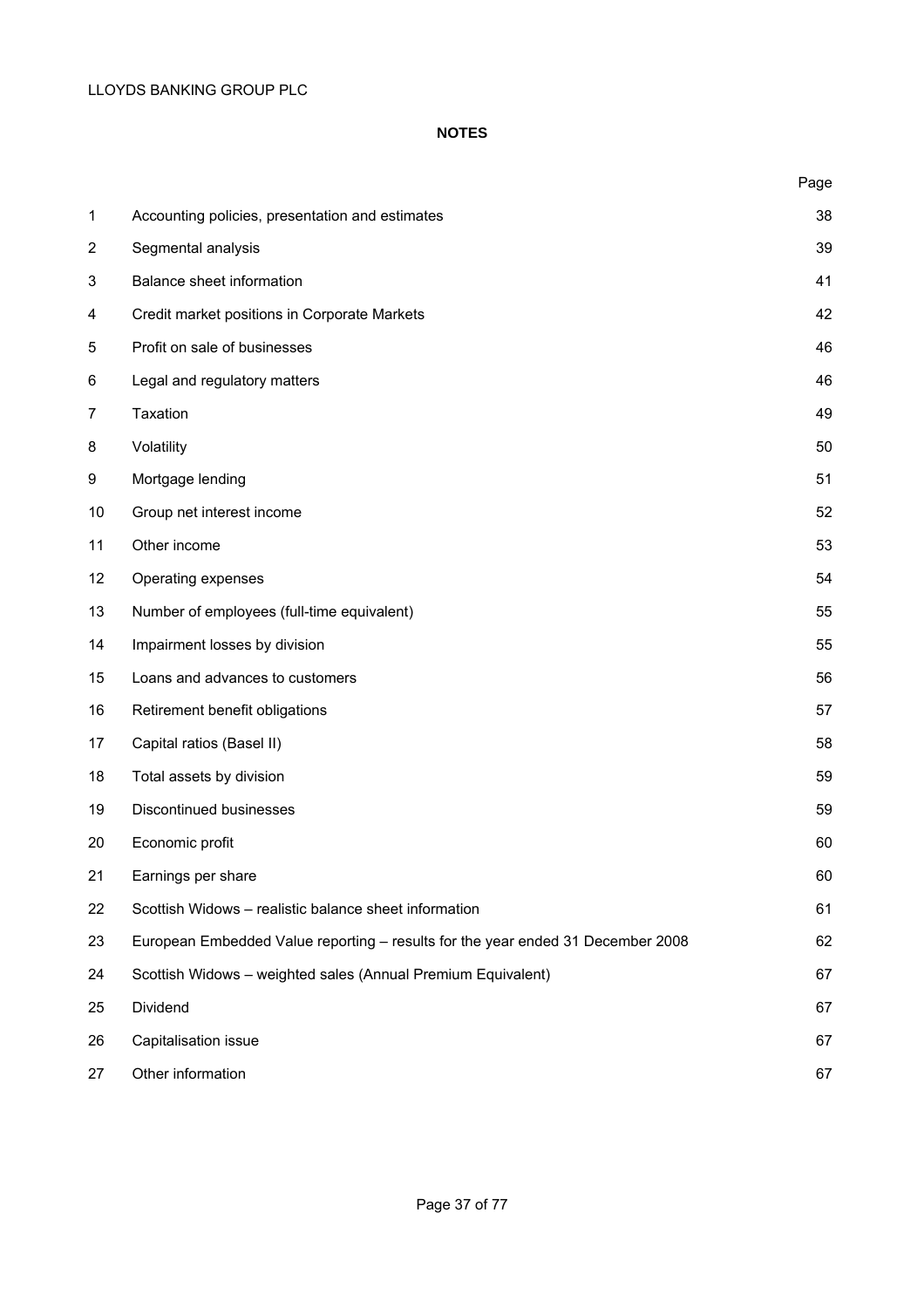## **1. Accounting policies, presentation and estimates**

The 2008 results have been prepared in accordance with International Financial Reporting Standards (IFRS) as adopted by the European Union (EU). The accounting policies adopted in the preparation of these results are unchanged from those disclosed in the Group's consolidated financial statements as at and for the year ended 31 December 2007 ('2007 Annual Report and Accounts') copies of which can be found on the Group's website at [www.lloydsbankinggroup.com/investors/financial\\_performance/company\\_results\\_lbg.asp](http://www.lloydsbankinggroup.com/investors/financial_performance/company_results_lbg.asp) or are available upon request from the Company Secretary's Department, Lloyds Banking Group plc, 25 Gresham Street, London EC2V 7HN.

| Pronouncement                                                                                                                                                                            | Nature of change                                                                                                                                                                                                                                                                                                                                                                                                                               | Effective date                                                                                                                                                                                  |
|------------------------------------------------------------------------------------------------------------------------------------------------------------------------------------------|------------------------------------------------------------------------------------------------------------------------------------------------------------------------------------------------------------------------------------------------------------------------------------------------------------------------------------------------------------------------------------------------------------------------------------------------|-------------------------------------------------------------------------------------------------------------------------------------------------------------------------------------------------|
| IFRIC 11 IFRS 2 - Group<br>and Treasury Share<br>Transactions                                                                                                                            | Clarifies the application of IFRS 2 Share-based<br>Payment to certain share-based payment<br>arrangements involving own equity instruments and<br>arrangements involving equity instruments of a<br>parent entity.                                                                                                                                                                                                                             | Annual periods beginning<br>on or after 1 March 2007.                                                                                                                                           |
| IFRIC 14 IAS 19 - The<br>Limit on a Defined Benefit<br>Asset, Minimum Funding<br>Requirement and their<br>Interaction                                                                    | Provides guidance on assessing the amount of a<br>pension surplus that can be recognised as an asset<br>and explains how a minimum funding requirement<br>might either affect the availability of reductions in<br>future contributions or give rise to a liability.                                                                                                                                                                           | Annual periods beginning<br>on or after 1 January 2008<br>(1 January 2010 in the EU,<br>but can be early adopted).                                                                              |
| Amendments to IAS 39<br>Financial Instruments:<br>Recognition and<br>Measurement and IFRS 7<br>Financial Instruments:<br>Disclosures -<br>Reclassification of<br><b>Financial Assets</b> | The amendment to IAS 39 permits reclassification of<br>certain non-derivative financial assets (other than<br>those designated at fair value through profit or loss at<br>initial recognition) in certain circumstances. The<br>amendment to IFRS 7 requires additional disclosures<br>about any reclassifications made including the effects<br>on the financial statements as if reclassified financial<br>assets had not been reclassified. | For eligible reclassifications<br>made before 1 November<br>2008, these amendments<br>became effective from<br>1 July 2008; otherwise they<br>take effect from the date of<br>reclassification. |

The following pronouncements relevant to the Group are applicable for the year ended 31 December 2008:

The application of IFRIC 11 and IFRIC 14 has not had any impact on amounts recognised in the Group's consolidated financial statements for the year ended 31 December 2008.

The valuation of the Group's annuity business has been affected by the recent upheaval in the capital markets which has caused a significant widening in corporate bond spreads. As a result, in 2008 the value of in-force business for the annuity business has been calculated after taking into account an estimate of the market premium for illiquidity. Further information is provided on page 50.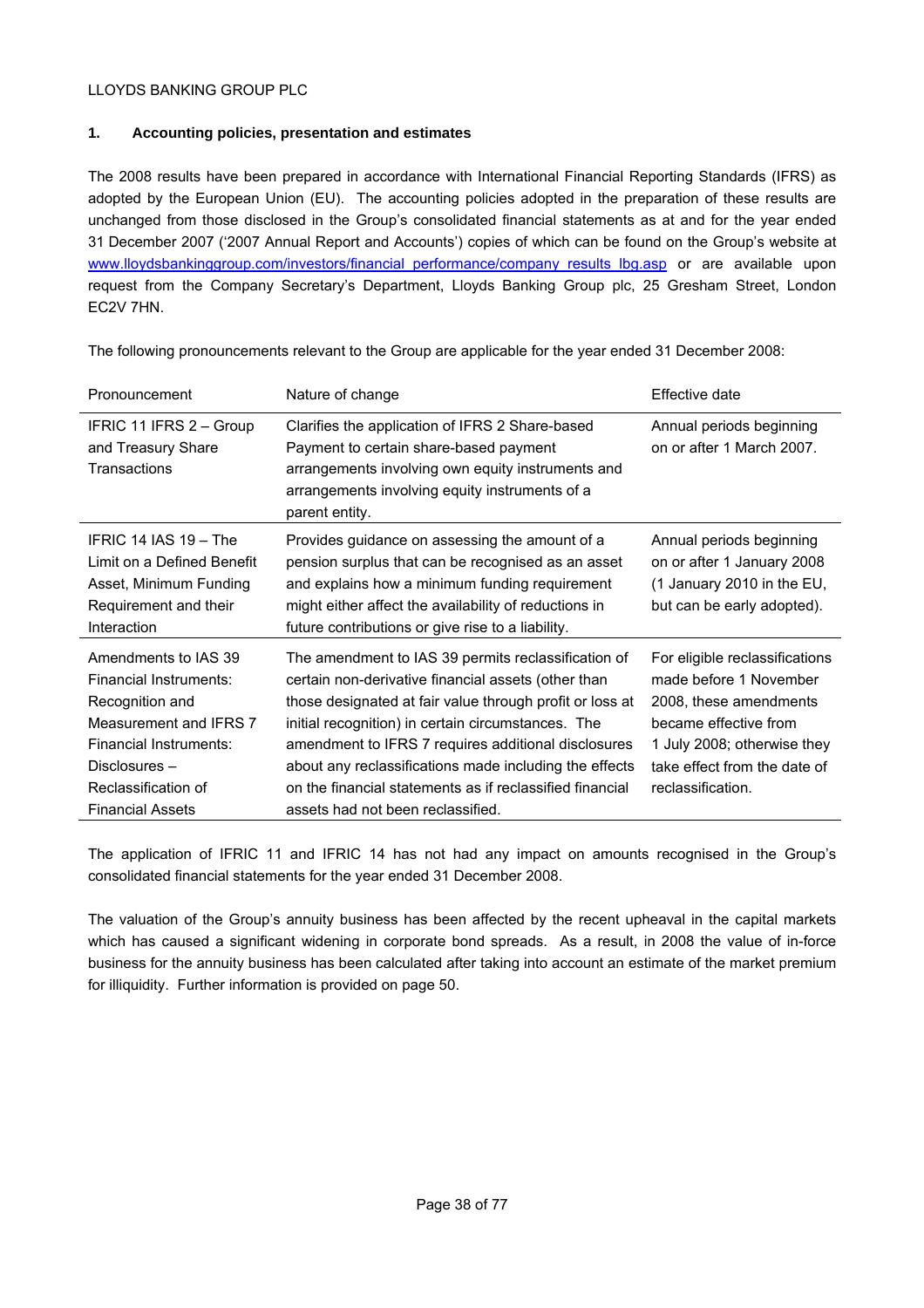## **2. Segmental analysis**

Lloyds Banking Group is a leading UK-based financial services group, providing a wide range of banking and financial services in the UK and in certain locations overseas. The Group's activities in 2008 were organised into three segments: UK Retail Banking, Insurance and Investments and Wholesale and International Banking. Central group items includes the funding cost of certain acquisitions less earnings on capital, central costs and accruals for payment to the Lloyds TSB Foundations.

Services provided by UK Retail Banking encompass the provision of banking and other financial services to personal customers, private banking and mortgages. Insurance and Investments offers life assurance, pensions and savings products, general insurance and asset management services. Wholesale and International Banking provides banking and related services for major UK and multinational companies, banks and financial institutions, and small and medium-sized UK businesses. It also provides asset finance to personal and corporate customers, manages the Group's activities in financial markets and provides banking and financial services overseas.

As part of Lloyds TSB Group's transition to Basel II on 1 January 2008, the Group has updated its capital and liquidity pricing methodology. The main difference in this approach is to allocate a greater share of certain funding costs, previously allocated to the Central group items segment, to individual divisions. To enable meaningful period-on-period comparisons, the segmental analysis for 2007 has been restated to reflect these changes.

| 2008                          | <b>UK</b>      |         | Life,<br>pensions                | <b>Insurance</b> | Wholesale<br>and     | <b>Central</b> |          |
|-------------------------------|----------------|---------|----------------------------------|------------------|----------------------|----------------|----------|
|                               | <b>Retail</b>  | General | and asset                        | and              | <b>International</b> | group          |          |
|                               | <b>Banking</b> |         | insurance management Investments |                  | <b>Banking</b>       | items*         | Total    |
|                               | £m             | £m      | £m                               | £m               | £m                   | £m             | £m       |
| Interest and similar income*  | 9,437          | 25      | 1,048                            | 1,073            | 10,561               | (3,502)        | 17,569   |
| Interest and similar expense* | (5, 327)       | (19)    | (456)                            | (475)            | (7, 258)             | 3,209          | (9, 851) |
| Net interest income           | 4,110          | 6       | 592                              | 598              | 3,303                | (293)          | 7,718    |
| Other income (net of fee and  |                |         |                                  |                  |                      |                |          |
| commission expense)           | 1,766          | 579     | (3,680)                          | (3, 101)         | 829                  | (199)          | (705)    |
| Total income                  | 5,876          | 585     | (3,088)                          | (2,503)          | 4,132                | (492)          | 7,013    |
| Insurance claims              |                | (193)   | 3,052                            | 2,859            |                      |                | 2,859    |
| Total income, net of          |                |         |                                  |                  |                      |                |          |
| insurance claims              | 5,876          | 392     | (36)                             | 356              | 4,132                | (492)          | 9,872    |
| Operating expenses            | (2,730)        | (161)   | (502)                            | (663)            | (2,630)              | (30)           | (6,053)  |
| Trading surplus (deficit)     | 3,146          | 231     | (538)                            | (307)            | 1,502                | (522)          | 3,819    |
| Impairment                    | (1,472)        |         | (2)                              | (2)              | (1,508)              | (30)           | (3,012)  |
| Profit (loss) before tax      | 1,674          | 231     | (540)                            | (309)            | (6)                  | (552)          | 807      |
|                               |                |         |                                  |                  |                      |                |          |
| <b>External revenue</b>       | 9,804          | 1,176   | (2, 130)                         | (954)            | 7,679                | 1,029          | 17,558   |
| Inter-segment revenue*        | 1,002          | 65      | 120                              | 185              | 2,395                | (3, 582)       |          |
| Segment revenue               | 10,806         | 1,241   | (2,010)                          | (769)            | 10,074               | (2, 553)       | 17,558   |

\*Central group items on this and the following page includes inter-segment consolidation adjustments within interest and similar income and within interest and similar expense as follows: interest and similar income £(5,244) million (2007: £(3,301) million) interest and similar expense £5,244 million (2007: £3,301 million). There is no impact on net interest income. Similarly, Central group items includes inter-segment revenue adjustments of £(6,340) million (2007: £(4,266) million).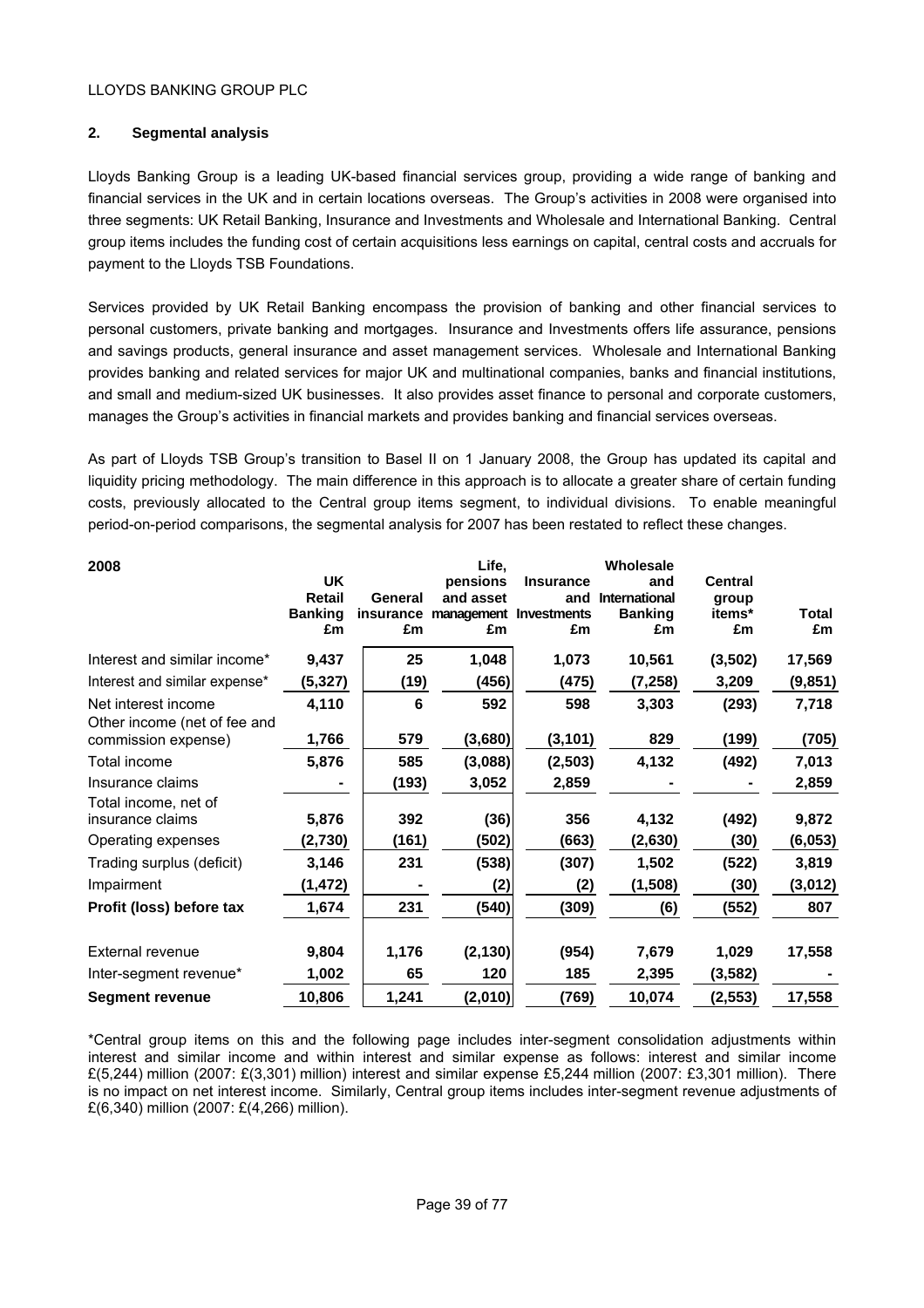# **2. Segmental analysis** (continued)

| 2007                          | <b>UK</b> |         | Life,<br>pensions    | Insurance   | Wholesale<br>and | Central  |           |
|-------------------------------|-----------|---------|----------------------|-------------|------------------|----------|-----------|
|                               | Retail    | General | and asset            | and         | International    | group    |           |
|                               | Banking   |         | Insurance management | Investments | Banking          | items*   | Total     |
|                               | £m        | £m      | £m                   | £m          | £m               | £m       | £m        |
| Interest and similar income*  | 7,964     | 23      | 1,040                | 1,063       | 9,762            | (1, 915) | 16,874    |
| Interest and similar expense* | (4,269)   | (18)    | (682)                | (700)       | (7, 353)         | 1,547    | (10, 775) |
| Net interest income           | 3,695     | 5       | 358                  | 363         | 2,409            | (368)    | 6,099     |
| Other income (net of fee and  |           |         |                      |             |                  |          |           |
| commission expense)           | 1,797     | 554     | 7,643                | 8,197       | 1,773            | 362      | 12,129    |
| Total income                  | 5,492     | 559     | 8,001                | 8,560       | 4,182            | (6)      | 18,228    |
| Insurance claims              |           | (302)   | (7, 220)             | (7, 522)    |                  |          | (7, 522)  |
| Total income, net of          |           |         |                      |             |                  |          |           |
| insurance claims              | 5,492     | 257     | 781                  | 1,038       | 4,182            | (6)      | 10,706    |
| Operating expenses            | (2,624)   | (154)   | (501)                | (655)       | (2, 282)         | (6)      | (5, 567)  |
| Trading surplus               | 2,868     | 103     | 280                  | 383         | 1,900            | (12)     | 5,139     |
| Impairment                    | (1,224)   |         |                      |             | (572)            |          | (1,796)   |
| Profit on sale of businesses  |           |         | 272                  | 272         | 385              |          | 657       |
| <b>Profit before tax</b>      | 1,644     | 103     | 552                  | 655         | 1,713            | (12)     | 4,000     |
|                               |           |         |                      |             |                  |          |           |
| <b>External revenue</b>       | 9,132     | 1,235   | 8,854                | 10,089      | 10,082           | 300      | 29,603    |
| Inter-segment revenue*        | 958       | 49      | 181                  | 230         | 1,487            | (2,675)  |           |
| <b>Segment revenue</b>        | 10,090    | 1,284   | 9,035                | 10,319      | 11,569           | (2,375)  | 29,603    |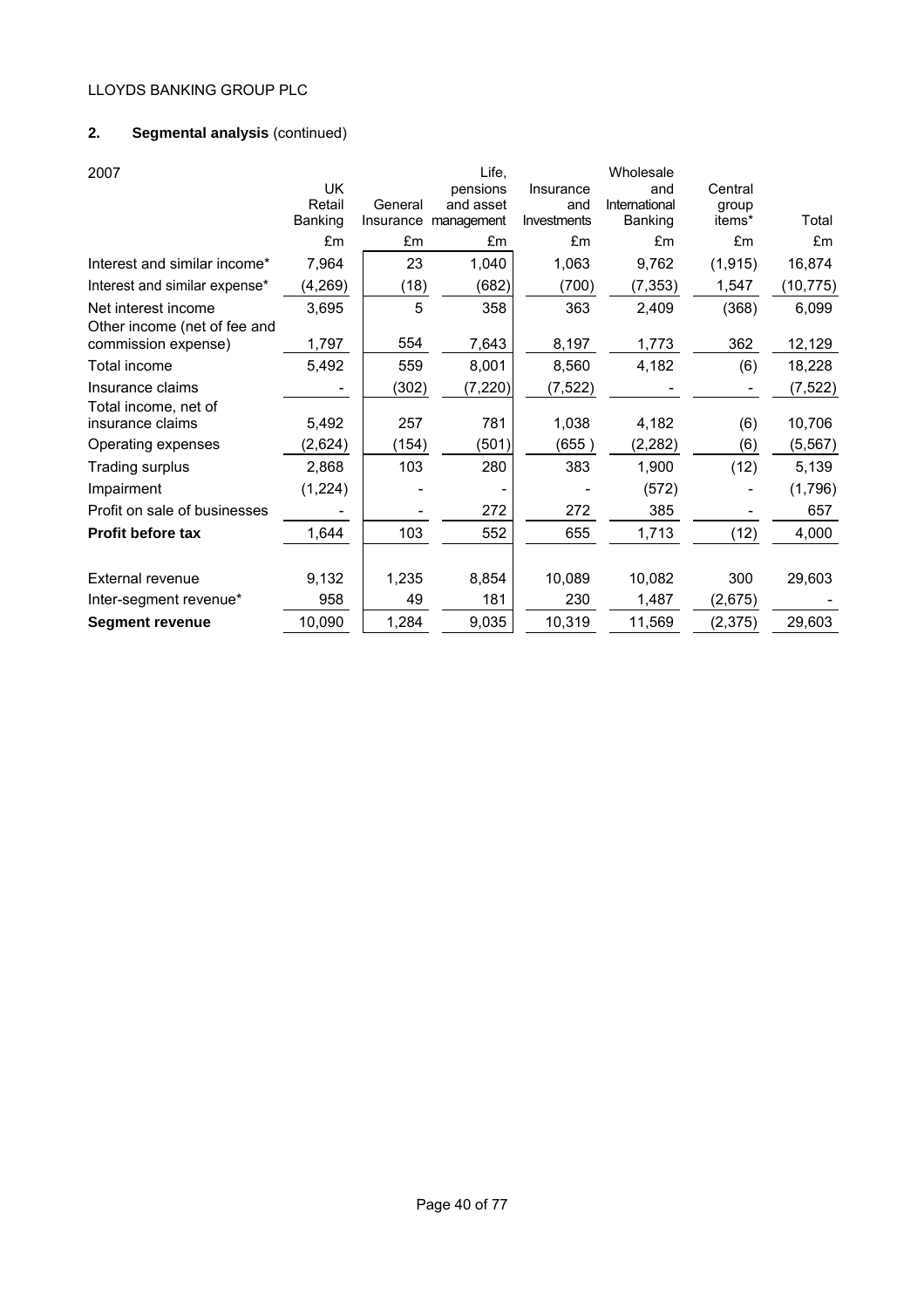| Lease financing                                                                                                            | 4,620                  | 4,686           |
|----------------------------------------------------------------------------------------------------------------------------|------------------------|-----------------|
| Hire purchase                                                                                                              | 5,295                  | 5,423           |
|                                                                                                                            | 246,304                | 212,222         |
| Allowance for impairment losses on loans and advances                                                                      | (3, 569)               | (2,408)         |
| Total loans and advances to customers                                                                                      | 242,735                | 209,814         |
| international<br>customers<br>Total<br>advances<br>in.<br>loans<br>to<br>our<br>and<br>(31 December 2007: £6,291 million). | totalled<br>businesses | £10,909 million |

## **3. Balance sheet information**

|                                                       | 31 December<br>2008<br>£m | 31 December<br>2007<br>£m |
|-------------------------------------------------------|---------------------------|---------------------------|
| Deposits – customer accounts                          |                           |                           |
| Sterling:                                             |                           |                           |
| Non-interest bearing current accounts                 | 3,250                     | 3,155                     |
| Interest bearing current accounts                     | 43,787                    | 42,858                    |
| Savings and investment accounts                       | 73,782                    | 70,003                    |
| Other customer deposits                               | 25,154                    | 24,671                    |
| Total sterling                                        | 145,973                   | 140,687                   |
| Currency                                              | 24,965                    | 15,868                    |
| Total deposits – customer accounts                    | 170,938                   | 156,555                   |
| Loans and advances to customers                       |                           |                           |
| Agriculture, forestry and fishing                     | 3,969                     | 3,226                     |
| Energy and water supply                               | 2,598                     | 2,102                     |
| Manufacturing                                         | 12,057                    | 8,385                     |
| Construction                                          | 3,016                     | 2,871                     |
| Transport, distribution and hotels                    | 14,664                    | 11,573                    |
| Postal and communications                             | 1,060                     | 946                       |
| Property companies                                    | 23,318                    | 17,576                    |
| Financial, business and other services                | 35,746                    | 29,707                    |
| Personal : mortgages                                  | 114,643                   | 102,739                   |
| : other                                               | 25,318                    | 22,988                    |
| Lease financing                                       | 4,620                     | 4,686                     |
| Hire purchase                                         | 5,295                     | 5,423                     |
|                                                       | 246,304                   | 212,222                   |
| Allowance for impairment losses on loans and advances | (3, 569)                  | (2, 408)                  |
| Total loans and advances to customers                 | 242.735                   | 209.814                   |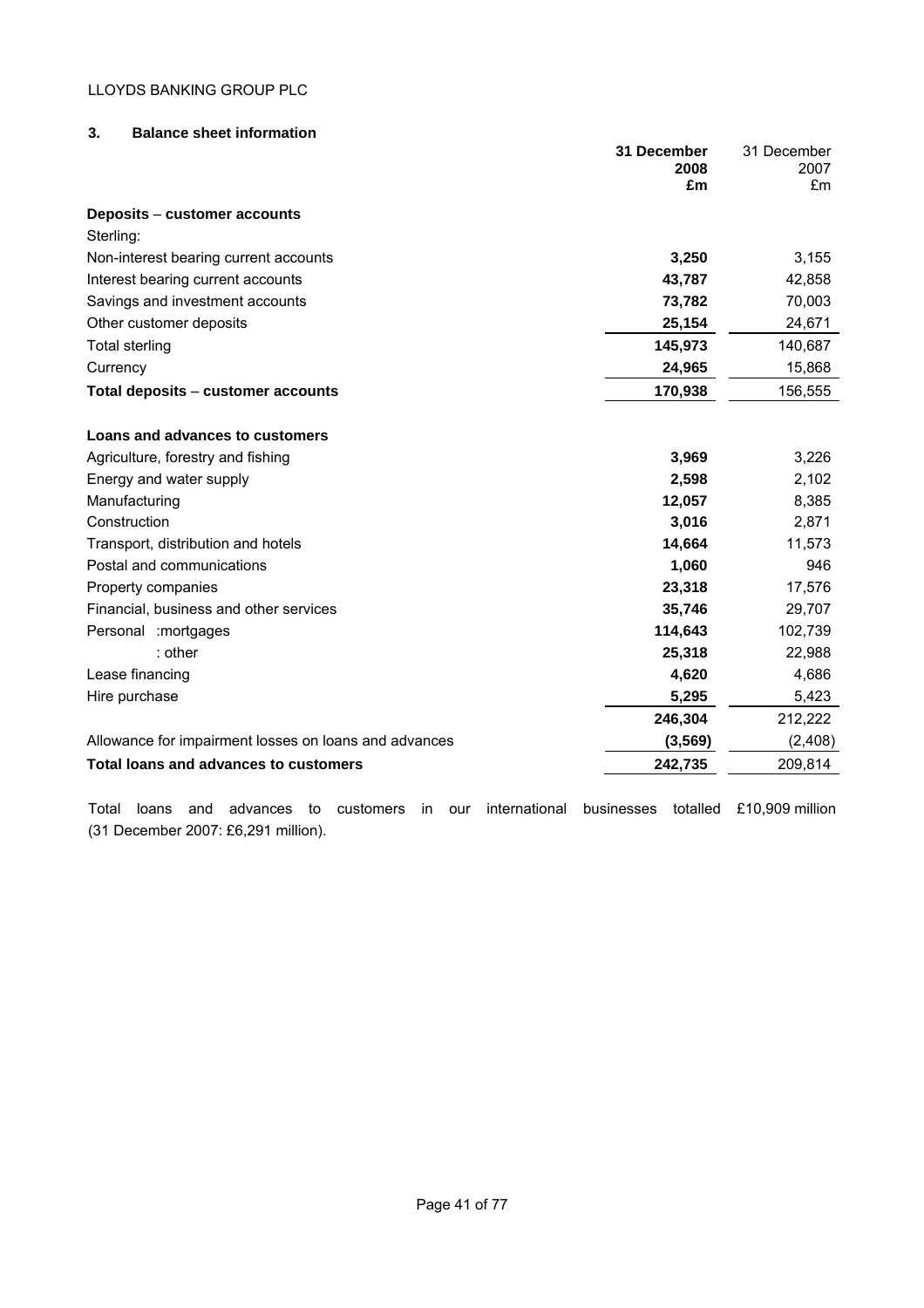## **4. Credit market positions in Corporate Markets**

The Group's high quality business model means that it has relatively limited exposure to assets affected by current capital markets uncertainties. The following table shows credit market positions in Corporate Markets, on both a gross and net basis.

| <b>Credit market positions</b>                                  |            | 31 December 2008 | 2008   | 31 December 2007 |          |  |
|-----------------------------------------------------------------|------------|------------------|--------|------------------|----------|--|
|                                                                 | <b>Net</b> | <b>Gross</b>     | P&L    | <b>Net</b>       | Gross    |  |
|                                                                 | exposure   | <b>Exposure</b>  | impact | exposure         | exposure |  |
|                                                                 | £m         | £m               | £m     | £m               | £m       |  |
| Available-for-sale assets                                       |            |                  |        |                  |          |  |
| - ABS CDO                                                       | 60         | 60               | 92     | 130              | 130      |  |
| <b>Loans and advances</b>                                       |            |                  |        |                  |          |  |
| - ABS*                                                          | 318        | 318              | 103    |                  |          |  |
| - ABS CDO**                                                     | 128        | 128              | ٠      |                  |          |  |
| - secondary loan trading*                                       | 310        | 310              | 15     |                  |          |  |
| - SIV capital notes                                             |            |                  | 84     | 78               | 78       |  |
| - SIV liquidity backup facilities                               | 22         | 22               | 11     | 370              | 370      |  |
| - investment grade bank bonds*                                  | 2,566      | 2,566            | 9      |                  |          |  |
| Financial instruments held at fair value through profit or loss |            |                  |        |                  |          |  |
| - ABS                                                           |            |                  |        |                  |          |  |
| - trading book*                                                 |            |                  | 97     | 474              | 474      |  |
| - monoline hedged**                                             |            |                  | 275    |                  | 470      |  |
| - major global bank cash<br>collateralised                      |            | 1,867            | ۰      |                  | 1,861    |  |
| - secondary loan trading*                                       |            |                  | 40     | 665              | 863      |  |
| - other***                                                      | 1,279      | 1,533            | 544    | 3,895            | 3,895    |  |

#### **Market dislocation** 1,270

\*items reclassified from trading to loans and advances on 1 July 2008 in accordance with amendment to IAS 39.

\*\*restructured ABS CDO removing monoline wrap and recorded within loans & advances

\*\*\*£2,265 million exposure was reclassified to loans and advances on 1 July 2008 in accordance with amendment to IAS 39.

| Available-for-sale assets<br><b>Cancara</b><br>- US sub-prime - nil                                                    | 31 December<br>2008<br>£m<br>6,273 | 31 December<br>2007<br>£m<br>8,268 | <b>Reserves</b><br><b>Adjustment</b><br>2008<br>£m<br>(1,013) |
|------------------------------------------------------------------------------------------------------------------------|------------------------------------|------------------------------------|---------------------------------------------------------------|
| - CMBS - £1,068 million (100% AAA/90%Aaa)                                                                              |                                    |                                    |                                                               |
| <b>Student Loan ABS</b><br>- US Government guaranteed                                                                  | 2,917                              | 2,643                              | (757)                                                         |
| <b>Treasury assets</b><br>- Government bonds and short-dated bank commercial paper<br>- Treasury bills and other bills | 11,747<br>29,142                   | 3,075<br>1,588                     | (49)<br>5                                                     |
| Other assets<br>- Predominantly major bank senior paper and high quality ABS                                           | 5,285                              | 4,088                              | (219)                                                         |
| <b>Total – Corporate Markets</b><br>Other businesses                                                                   | 55,364<br>343                      | 19,662<br>534                      | (2,033)<br>10                                                 |
| Total – Group                                                                                                          | 55,707                             | 20,196                             | (2,023)                                                       |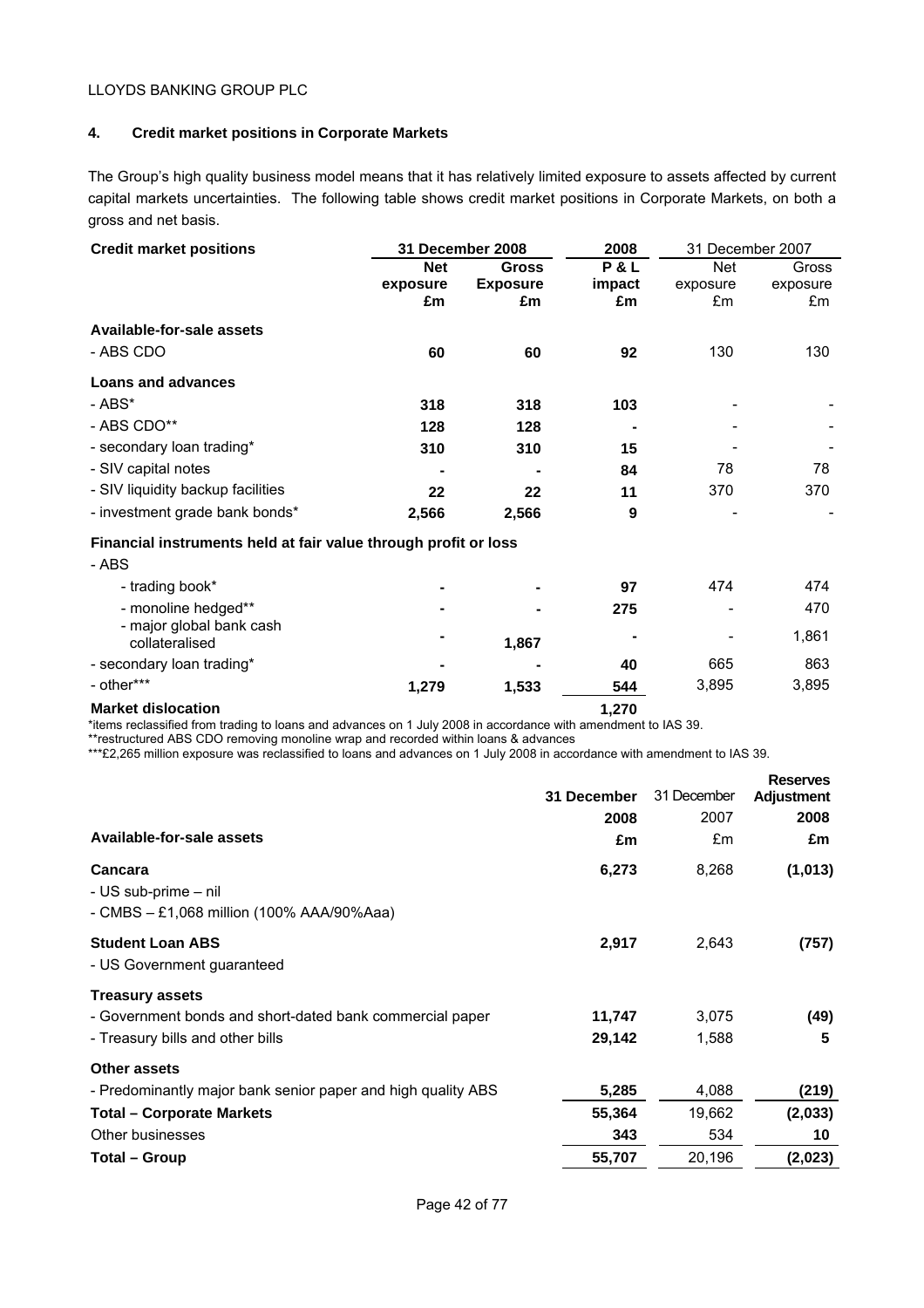## **4. Credit market positions in Corporate Markets** (continued)

## **Valuation of financial instruments**

The fair values of financial instruments are determined by reference to unadjusted quoted prices in active markets where these are available. Where market prices are not available or are unreliable because of poor liquidity, fair values are determined using valuation techniques which, to the extent possible, use market observable inputs. Valuation techniques used include discounted cash flow analysis and pricing models and, where appropriate, comparison to similar instruments.

The fair values of certain financial instruments such as asset backed securities are determined predominantly from lead manager quotes and, where they are not available, by alternative techniques including reference to credit spreads on similar assets with the same obligor, market standard consensus pricing services, broker quotes and other research data. For interest rate and foreign exchange option products and more complex option products, some or all of the inputs into the Group's valuation models may not be observable in the market and are derived from market prices or rates or are estimated based on assumptions. The process of calculating the fair value of these instruments may necessitate the estimation of certain pricing parameters, assumptions or model characteristics. Management judgement and estimation are usually required when determining such matters as the expected cash flows on the financial instruments being valued, the probability of counterparty default, prepayment assumptions, and selection of appropriate discount rates.

At 31 December 2008, the fair values of £956 million (31 December 2007: £1,570 million) of Corporate Markets' trading and other financial assets classified as fair value through profit or loss were valued using unobservable inputs. These assets largely represent the Group's venture capital investments in Corporate Markets and the values are determined using valuation techniques which follow British Venture Capital Association (BVCA) guidelines. In respect of these assets a credit of £111 million (2007: £51 million) was recognised in the income statement relating to the change in their fair values.

At 31 December 2008 the fair values of £578 million of Corporate Markets derivative financial instruments were valued using unobservable inputs. In respect of these instruments a charge of £512 million (2007: £14 million) was recognised in the income statement relating to the change in their fair values.

## **Reclassification of financial assets**

In accordance with the amendment to IAS 39, the Group reviewed the categorisation of its assets classified as held for trading and available-for-sale financial assets. On the basis that there was no longer an active market for some of those assets, which are therefore more appropriately managed as loans, the Group reclassified £2,993 million of assets classified as held for trading (measured at fair value through profit or loss immediately prior to reclassification) to loans and advances with effect from 1 July 2008 and £437 million of assets classified as available-for-sale financial assets (measured at fair value through equity) to loans and advances with effect from 1 November 2008. If the reclassifications had not been made, the Group's income statement for 2008 would have included unrealised fair value losses on the reclassified trading assets of £347 million and an additional impairment charge of £209 million.

After reclassification the assets reclassified from trading assets were impaired by £158 million, the charge taken in market dislocation, and an impairment charge of £23 million was made to the assets reclassified from availablefor-sale.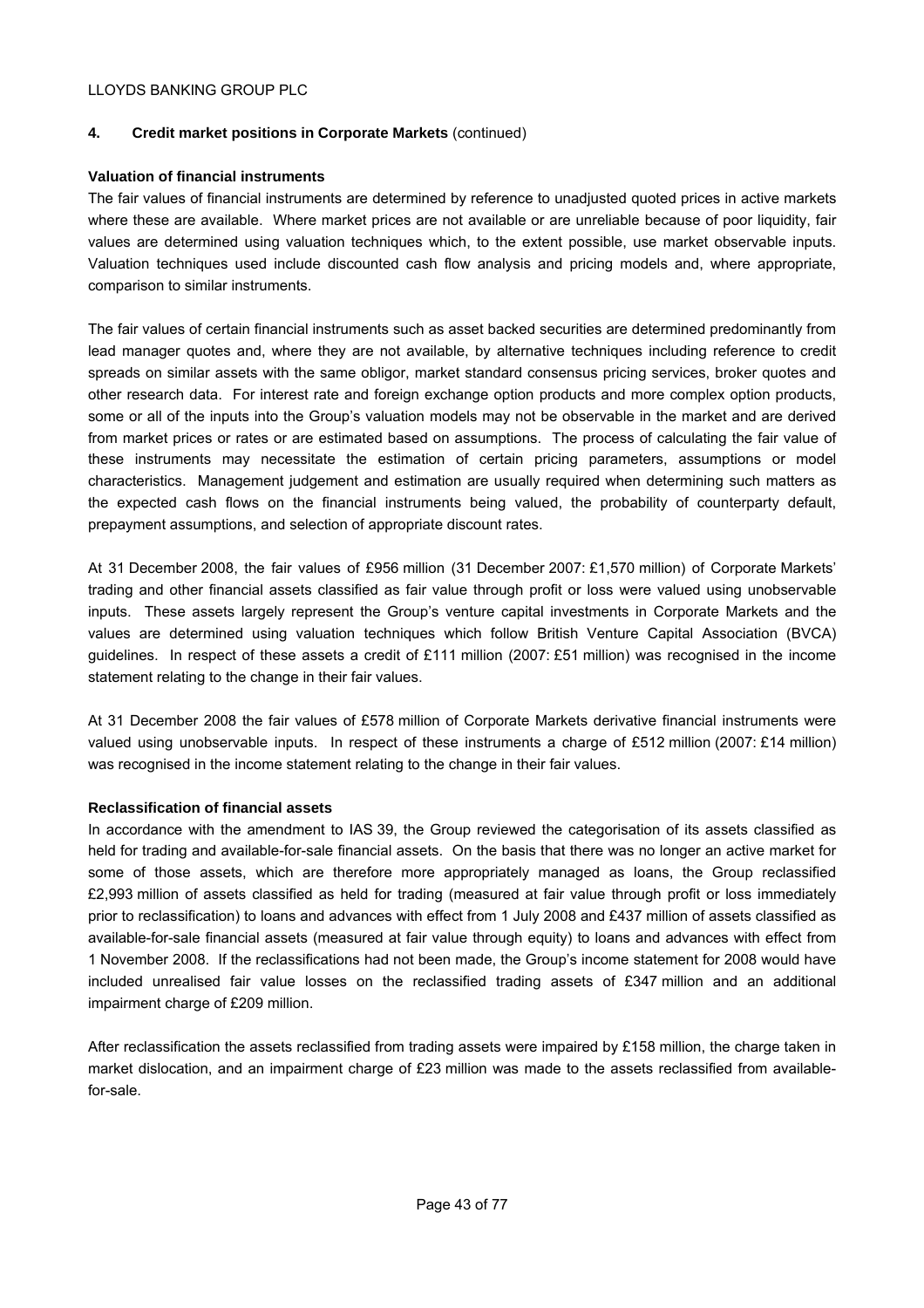## **4. Credit market positions in Corporate Markets** (continued)

## **Asset Backed Security CDOs (ABS CDOs) and monoline Credit Default Swap (CDS) exposure**

Corporate Markets has no direct exposure to US sub-prime ABS and limited indirect exposure through ABS CDOs. During 2008, the market value of our holdings in ABS CDOs reduced and, as a result, Corporate Markets has taken an income statement charge of £92 million. Corporate Markets has no exposure to mezzanine ABS CDOs. In addition, Corporate Markets have £1,867 million (31 December 2007: £1,861 million) of ABS CDOs which remain fully cash collateralised by major global financial institutions.

At 31 December 2008, Corporate Markets had fair value exposure to one monoline financial guarantor in the form of credit default swap (CDS) protection bought against a £256 million CLO. The exposure on this CDS was £10 million, following a £28 million adverse credit valuation adjustment. A restructuring of the Group's other monoline hedged ABS CDO has eliminated any reliance on the financial guarantor and has resulted in a much improved risk profile (AA) on a reduced holding of £128 million included in loans and advances. Credit valuation adjustments and restructuring costs related to the cancelled CDS in the amount of £275 million were recognised in the income statement.

## **Structured Investment Vehicles (SIVs)**

During 2008 Corporate Markets wrote down the value of its SIV exposures by £95 million. Corporate Markets has no residual exposure to SIV Capital Notes. Additionally, at 31 December 2008 Corporate Markets had a commercial paper back up liquidity facility totalling £22 million (31 December 2007: £370 million).

## **Financial instruments held at fair value through profit or loss**

During 2008, Corporate Markets also saw a reduction in profit before tax of £653 million (excluding the £303 million described due to valuation and restructuring costs relating to CDS) as a result of the impact of markto-market adjustments in certain legacy trading portfolios, reflecting the marketwide repricing of liquidity and credit. At 31 December 2008 the trading portfolio contained £33 million of indirect exposure to US sub-prime mortgages and ABS CDOs. This super senior exposure remains protected by note subordination.

#### **Available-for-sale assets**

At 31 December 2008, the Group's portfolio of available-for-sale assets totalled £55,707 million (31 December 2007: £20,196 million) of which £55,364 million (31 December 2007: £19,662 million) were held in Corporate Markets. This increase largely reflects the Group's decision to substantially increase, for liquidity purposes, its holdings of treasury and Government guaranteed securities over the HBOS acquisition period.

The assets comprise £6,273 million ABS in Cancara, our hybrid Asset Backed Commercial Paper conduit, £2,917 million Student Loan ABS, predominantly guaranteed by the US Government, £11,747 million Government bonds and short-dated bank commercial paper, £29,142 million treasury bills and other eligible bills and £5,285 million major bank senior paper and high quality ABS. Temporary mark-to-market adjustments are required to be taken through reserves. During 2008, a net £2,023 million reserves adjustment, which has no impact on the Group's capital ratios, has been made to reflect a reduction in the value of available-for-sale assets.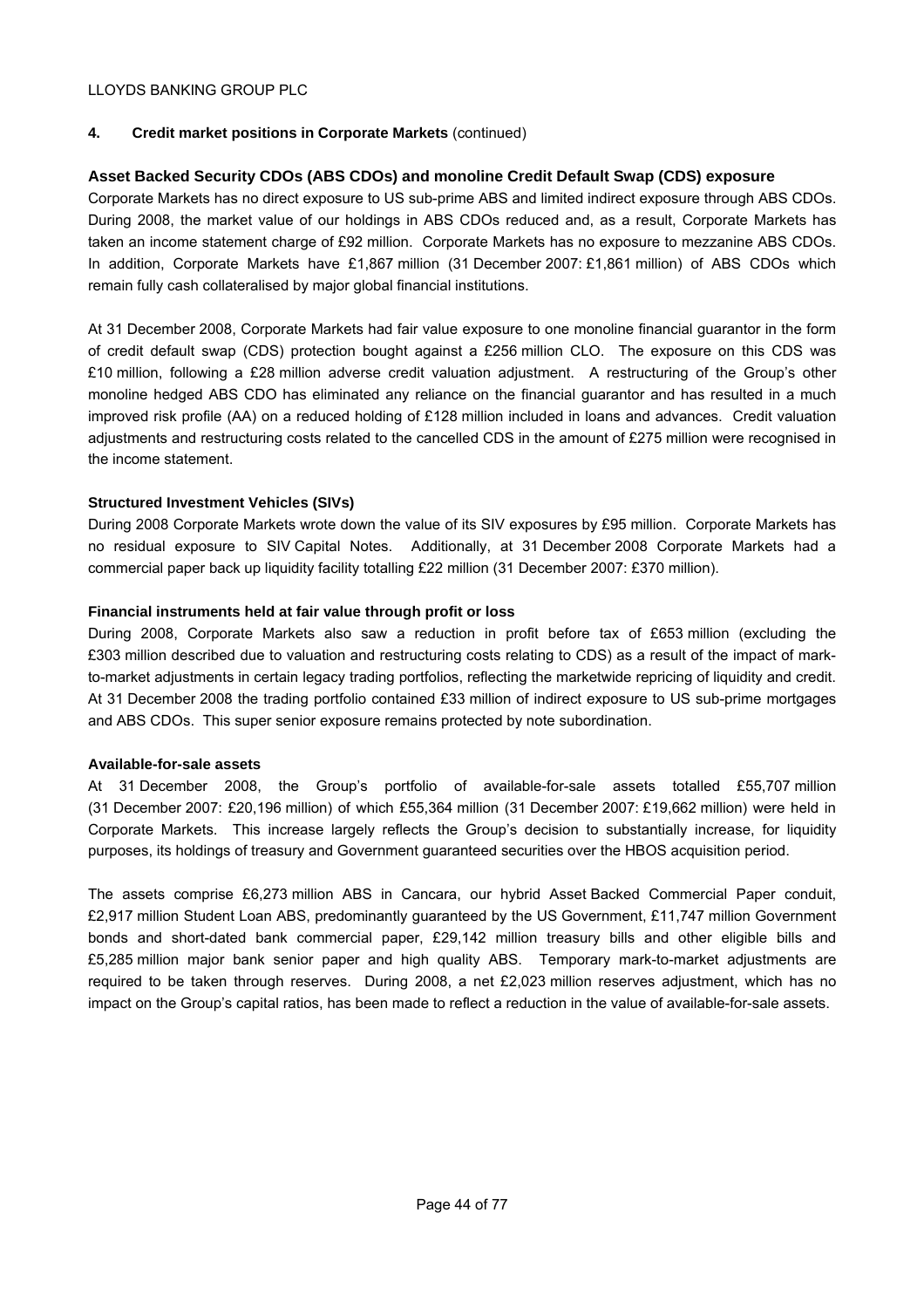## **4. Credit market positions in Corporate Markets** (continued)

## **Cancara**

Total exposures in Cancara were £12,615 million at 31 December 2008, comprising £6,273 million ABS in available for sale and £6,342 million in loans and advances to customers. Cancara, which is fully consolidated in the Group's accounts, remains managed in a very conservative manner, and this is demonstrated by the quality and ratings stability of its underlying asset portfolio. At 31 December 2008, the ABS in Cancara were 91.8 per cent and 94.2 per cent Aaa/AAA rated by Moody's and Standard & Poor's respectively, and there was no exposure either directly or indirectly to sub-prime US mortgages within the ABS portfolio. All non AAA rated ABS have been funded by the Group. At 31 December 2008 the client receivables portfolio included no US sub-prime mortgage exposure.

## **Leveraged finance – underwriting commitments**

At 31 December 2008, Corporate Markets' not yet syndicated leveraged loan underwriting commitments amounted to £931 million of which £438 million were originated before the market dislocation (31 December 2007: £756 million). All of the underlying assets are performing satisfactorily.

## **Impairment of available-for-sale financial assets**

Gross impairment losses in respect of available-for-sale financial assets transferred from reserves to the income statement during 2008 totalled £130 million (2007: £70 million) of which £100 million relate to Corporate Markets (2007: £70 million).

In determining whether an impairment loss has been incurred in respect of an available-for-sale financial asset, the Group performs an objective review of the current financial circumstances and future prospects of the issuer and, in the case of equity shares, considers whether there has been a significant or prolonged decline in the fair value of that asset below its cost. This consideration requires management judgement. Among factors considered by the Group is whether the decline in fair value is a result of a change in the quality of the asset or a downward movement in the market as a whole. An assessment is performed of the future cash flows expected to be realised from the asset, taking into account, where appropriate, the quality of underlying security and credit protection available.

For impaired debt instruments which are classified as available-for-sale financial assets, additional impairment losses are recognised when it is determined there has been a further negative impact on expected future cash flows. A reduction in fair value caused by general widening of credit spreads would not, of itself, result in additional impairment.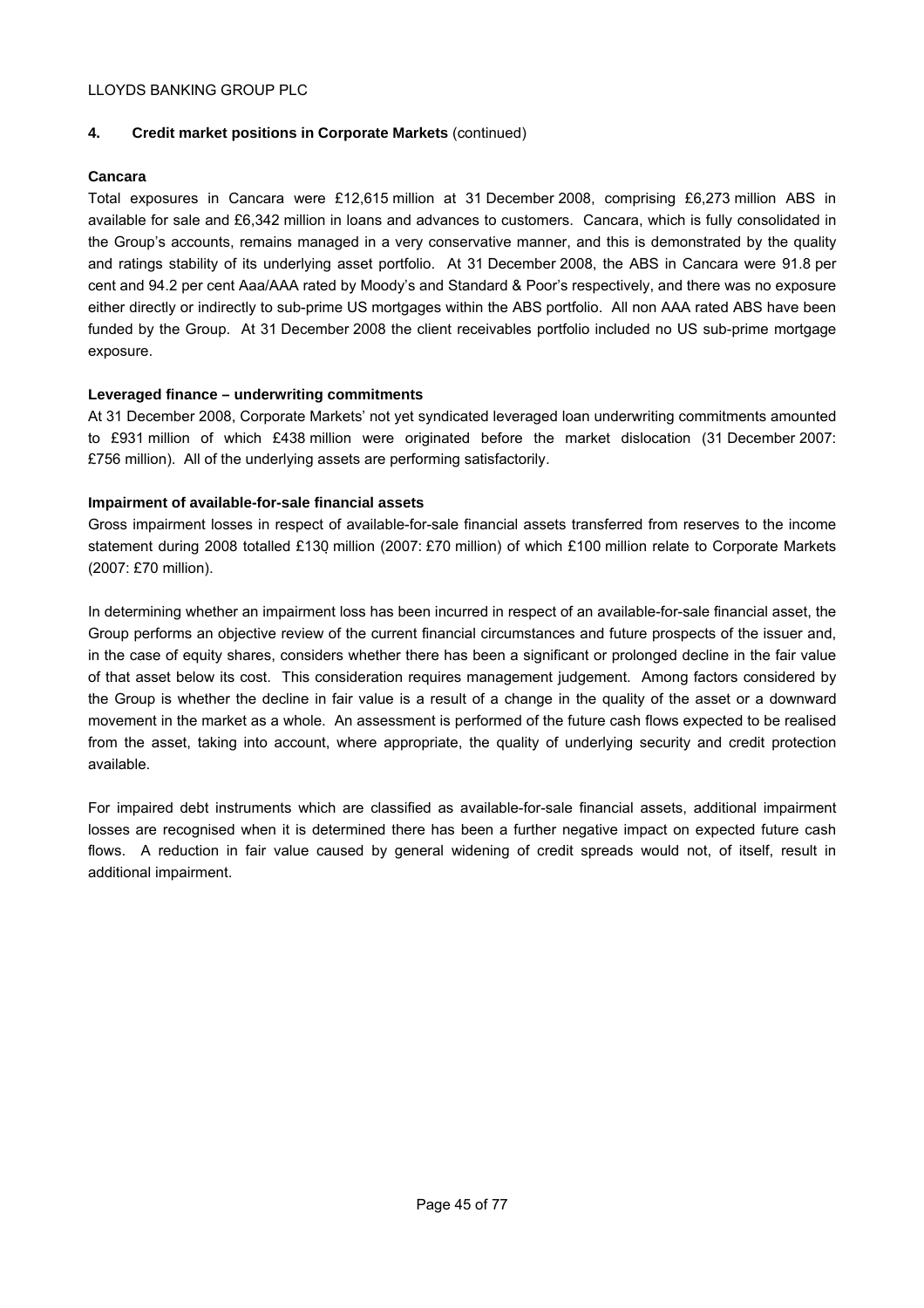## **5. Profit on sale of businesses**

During 2007, the Group disposed of Lloyds TSB Registrars, its share registration business; Abbey Life, the UK life operation which was closed to new business in 2000; and Dutton-Forshaw, its medium-size car dealership. In addition, provision was made for payments under an indemnity given in relation to a business sold in an earlier year. A breakdown is provided below:

|                       | 2008<br>£m               | 2007<br>£m |
|-----------------------|--------------------------|------------|
| Lloyds TSB Registrars | $\overline{\phantom{a}}$ | 407        |
| Abbey Life            | $\overline{\phantom{0}}$ | 272        |
| Other                 | -                        | (22)       |
|                       | $\overline{\phantom{0}}$ | 657        |

## **6. Legal and regulatory matters**

In the UK and elsewhere, there is continuing political and regulatory scrutiny of financial services. The Competition Commission launched an investigation into the supply of Payment Protection Insurance (PPI) services (except store card PPI) to non-business customers in the UK. Various members of the Group underwrite PPI, while other members of the Group distribute PPI, by offering it for sale with various of the credit products which they supply. On 5 June 2008, the Competition Commission issued its provisional findings, to the effect that there are market features which prevent, restrict or distort competition in the supply of PPI to non-business customers, with an adverse effect on competition and with resulting detriments to consumers. Following consultation, the Commission published its final report on 29 January 2009 setting out its remedies. The remedies include a prohibition on the sale of PPI within seven days of the distributor's sale of credit, although the customer may initiate this after 24 hours, and a prohibition on a single premium product, together with wide information and reporting requirements. The Commission expects that the measures will come into force during 2010 (information remedies in April 2010 and other measures by October 2010). The adoption of statutory orders implementing the remedies could have a significant adverse impact on the level of sales and thus the revenue generation and profitability of the payment protection insurance products which the Group offers its customers. The ultimate impact will be determined by a number of factors including the extent to which it is able to mitigate the potentially adverse effects of such statutory changes through restructuring the payment protection products it offers its customers and developing alternative products or revenue streams. On 12 December 2008, the Group announced its commercial decision to sell only regular monthly premium PPI to its personal loan customers from January 2009.

On 1 July 2008 the Financial Ombudsman Service referred concerns regarding the handling of PPI complaints to the Financial Services Authority (FSA) as an issue of wider implication. The Group and other industry members and trade associations have made submissions to the FSA regarding this referral. The matter was considered at the FSA Board meeting on 25 September 2008. The Group is awaiting further developments and is working with industry members and trade associations in preparing an industry response to address regulatory concerns regarding the handling of PPI complaints.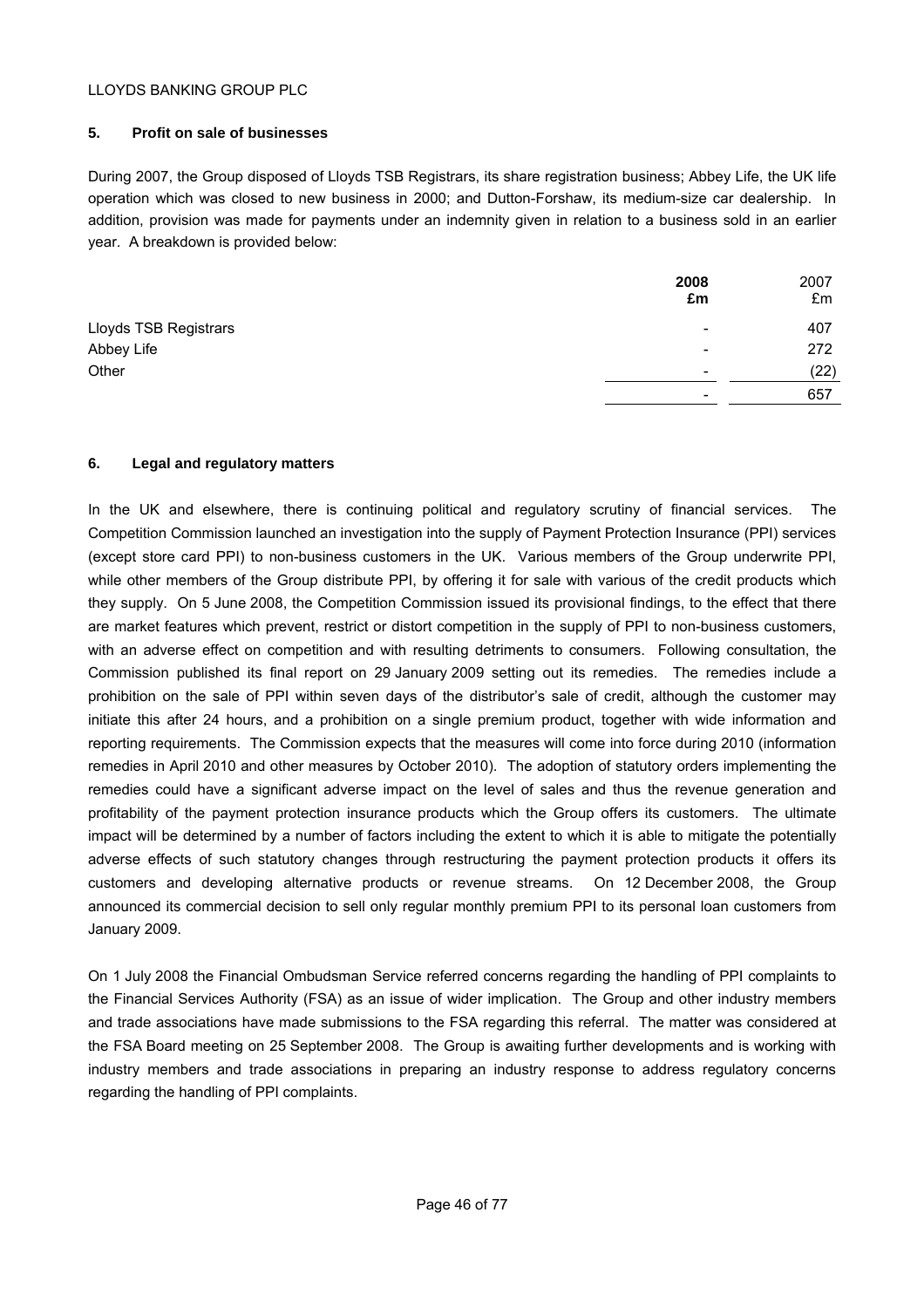## **6. Legal and regulatory matters** (continued)

On 30 September 2008 the FSA published a statement arising from its ongoing thematic review of PPI sales. In the statement, which was directed at the industry generally, the FSA highlighted certain concerns and indicated that it was escalating its regulatory intervention and considering appropriate action to deal with ongoing noncompliant sales practices and to remedy non-compliant past sales. The FSA plans to publish an update on the third phase of the thematic work in the first quarter of 2009.

The UK Office of Fair Trading OFT is carrying out an investigation into certain current account charges which are also subject to a legal test case (see below). In addition, on 16 July 2008 the OFT published a market study report on personal current accounts. This was followed by a period of consultation until 31 October 2008, and the OFT is expected to release a summary of the responses received, and is aiming to publish a further report in 2009 which will contain recommendations for the banking industry.

The OFT is continuing its investigation into interchange fees set by card networks and paid to card issuers. This investigation is in parallel with the European Commission's own investigation into Visa cross-border interchange fees, the European Commission having issued its decision ordering MasterCard to set its cross-border interchange rate to zero by June 2008. This decision is now being appealed to the European Court of First Instance. Lloyds TSB Bank plc along with a number of other UK and European banks will intervene in the appeal supporting the MasterCard position.

At the same time the FSA, The Bank of England and Her Majesty's Treasury (HMT) are considering UK financial stability and depositor protection proposals. The Banking Act (Act) 2009 came into force on 22 February 2009. The Act introduces a statutory objective of promoting financial stability for the Bank of England, working with HMT and the FSA. The Act also introduces a special resolution regime (SRR) in advance of a potential bank insolvency, which consists of three stabilisation tools; (i) private sector transfer; (ii) transfer to a "bridge bank" established by The Bank of England; and (iii) temporary public ownership (nationalisation). The FSA is also concluding its Retail Distribution Review.

It is not presently possible to assess the cost or income impact of the above inquiries or any connected matters on the Group until the outcome is known.

In May 2008 the UK implemented the EU Unfair Commercial Practices Directive through the Consumer Protection from Unfair Trading Regulations. In addition, a number of EU directives, including the Payment Services Directive and Consumer Credit Directive are currently being implemented in the UK. The EU is also considering regulatory proposals for, inter alia, Mortgage Credit, Deposit Guarantee Schemes, expanding the Single European Payments Area, conducting a Retail Financial Services Review, including Financial Inclusion issues and reviewing capital adequacy requirements for insurance companies (Solvency II).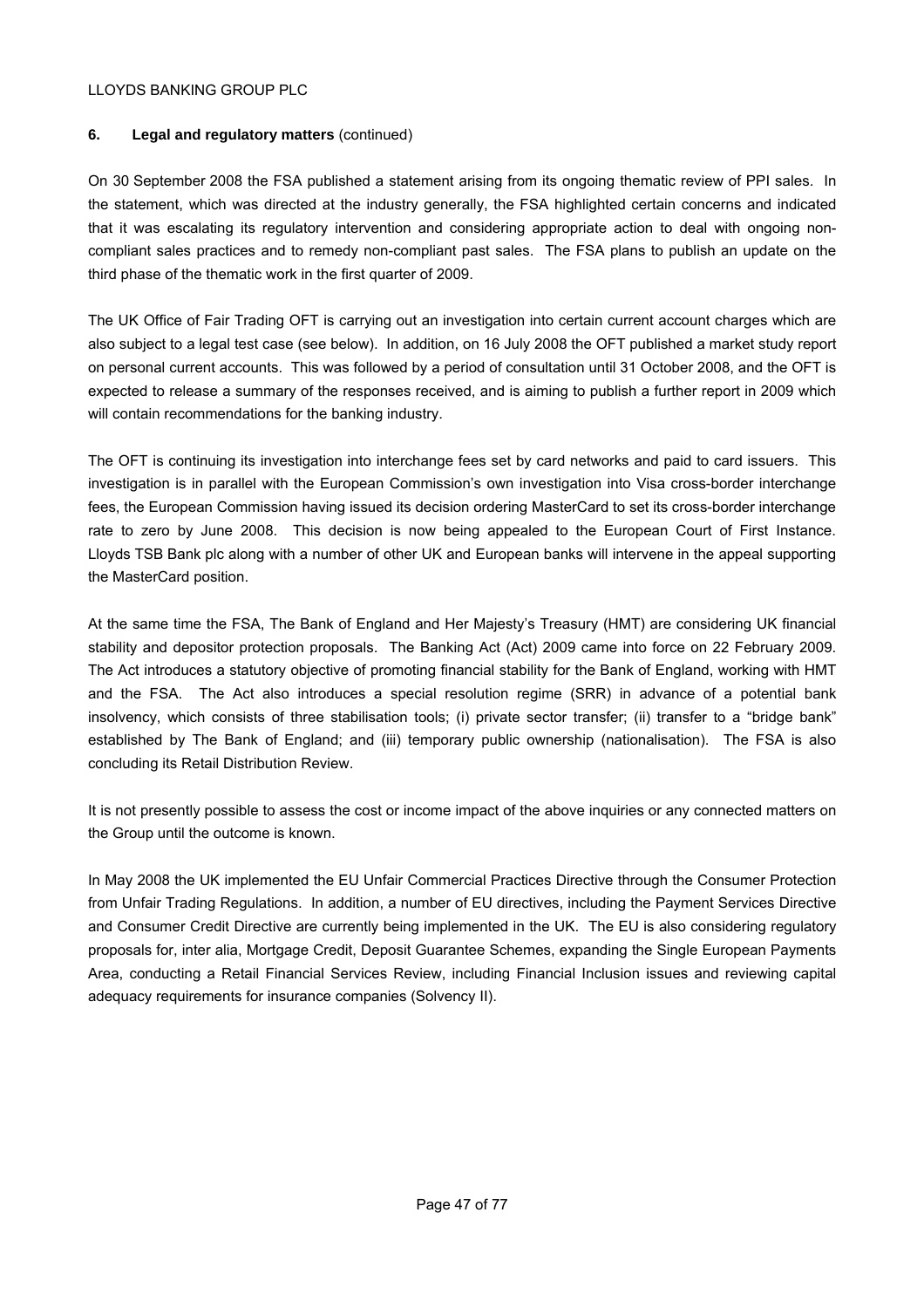## **6. Legal and regulatory matters** (continued)

On 27 July 2007, following agreement between the OFT and a number of UK financial institutions, the OFT issued High Court legal proceedings against eight institutions, including Lloyds TSB Bank plc, to determine the legal status and enforceability of certain of the charges applied to their personal customers in relation to requests for unplanned overdrafts. On 24 April 2008 the High Court determined, in relation to the current terms and conditions of those financial institutions (including Lloyds TSB Bank plc), that the relevant charges are not capable of amounting to penalties but that they are assessable for fairness under the Unfair Terms in Consumer Contracts Regulations 1999. On 23 May 2008 Lloyds TSB Bank plc, along with the other relevant financial institutions, was given permission to appeal the finding that the relevant charges are assessable for fairness. The appeal hearing commenced on 28 October 2008 and concluded on 5 November 2008. On 26 February 2009, the Court of Appeal dismissed the banks' appeal and held that the charges are assessable for fairness. The banks will now be applying to the House of Lords for permission to appeal this judgment.

A further hearing was held on 7 - 9 July 2008 to consider whether those financial institutions' historical terms and conditions are capable of being penalties but are assessable for fairness, and to consider whether their historical terms are assessable for fairness. On 21 January 2009, the Court confirmed that the relevant charges under Lloyds TSB Bank plc's historical terms and conditions are not capable of being penalties but are assessable for fairness, to the extent that the bank's contracts with customers included the applicable charging terms. The issue of whether the charges are actually fair will be determined at subsequent hearings. Subject to the outcome of any appeal in relation to whether the charges are assessable for fairness, it is expected that there will be substantive hearings to establish whether the charges are fair. If various appeals are pursued, the proceedings may take a number of years to conclude.

Cases before the Financial Ombudsman Service and the County Courts are currently stayed, pending the outcome of the legal proceedings initiated by the OFT. The Group intends to continue to defend its position strongly. Accordingly, no provision in relation to the outcome of this litigation has been made. Depending on the Court's determinations, a range of outcomes is possible, some of which could have a significant financial impact on the Group. The ultimate impact of the litigation on the Group can only be known at its conclusion.

As previously disclosed the Group has provided information relating to its review of historic US dollar payments involving countries, persons or entities subject to US economic sanctions administered by the Office of Foreign Assets Control (OFAC) to a number of authorities including OFAC, the US Department of Justice and the New York County District Attorney's Office which, along with other authorities, have been reported to be conducting a broader review of sanctions compliance by non-US financial institutions. At 31 December 2008, discussions with those authorities had advanced towards resolution of their investigations and the Group held an accrual of £180 million in respect of this matter. On 9 January 2009, the Group announced that it had reached a settlement with both the US Department of Justice and the New York County District Attorney's Office in relation to their investigations. The provision made by the Group in respect of this matter during 2008 was hedged into US dollars at the time and fully covers the settlement amount. The Group is continuing discussions with OFAC regarding the terms of the resolution of its investigation. OFAC has confirmed to the Group that the amount paid to the US Department of Justice and the New York County District Attorney's Office will be credited towards satisfying any penalty it imposes. The Group does not currently believe that any additional liability requiring provision will arise following the conclusion of the discussions with OFAC. The Group does not anticipate any further enforcement actions as to these issues.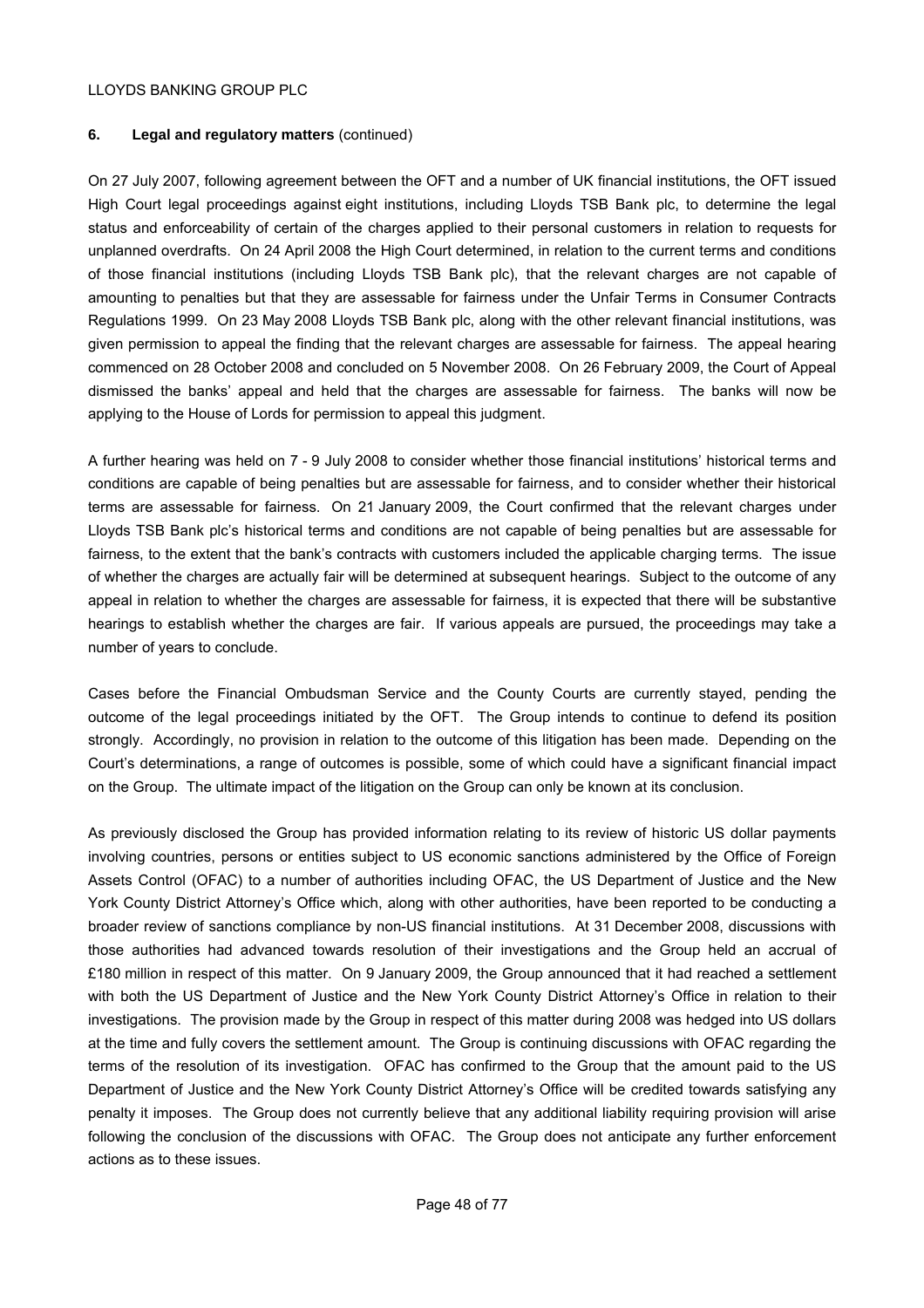## **6. Legal and regulatory matters** (continued)

In addition, during the ordinary course of business the Group is subject to threatened or actual legal proceedings. All such material cases are periodically reassessed, with the assistance of external professional advisers where appropriate, to determine the likelihood of the Group incurring a liability. In those instances where it is concluded that it is more likely than not that a payment will be made, a provision is established to management's best estimate of the amount required to settle the obligation at the relevant balance sheet date. In some cases it will not be possible to form a view, either because the facts are unclear or because further time is needed to properly assess the merits of the case. No provisions are held against such cases, however the Group does not currently expect the final outcome of these cases to have a material adverse effect on its financial position.

## **7. Taxation**

A reconciliation of the charge that would result from applying the standard UK corporation tax rate to profit before tax to the tax charge is given below:

|                                                                    | 2008<br>£m | 2007<br>£m |
|--------------------------------------------------------------------|------------|------------|
| Profit before tax                                                  | 807        | 4,000      |
| Tax charge thereon at UK corporation tax rate of 28.5% (2007: 30%) | (230)      | (1,200)    |
| Factors affecting charge:                                          |            |            |
| Goodwill impairment                                                | (28)       |            |
| Disallowed and non-taxable items                                   | 12         | (2)        |
| Overseas tax rate differences                                      | (39)       | 4          |
| Gains exempted or covered by capital losses                        | 25         | 274        |
| Policyholder interests                                             | 337        | 173        |
| Corporation tax rate change                                        |            | 110        |
| Other items                                                        | (39)       | (38)       |
| Tax credit (charge)                                                | 38         | (679)      |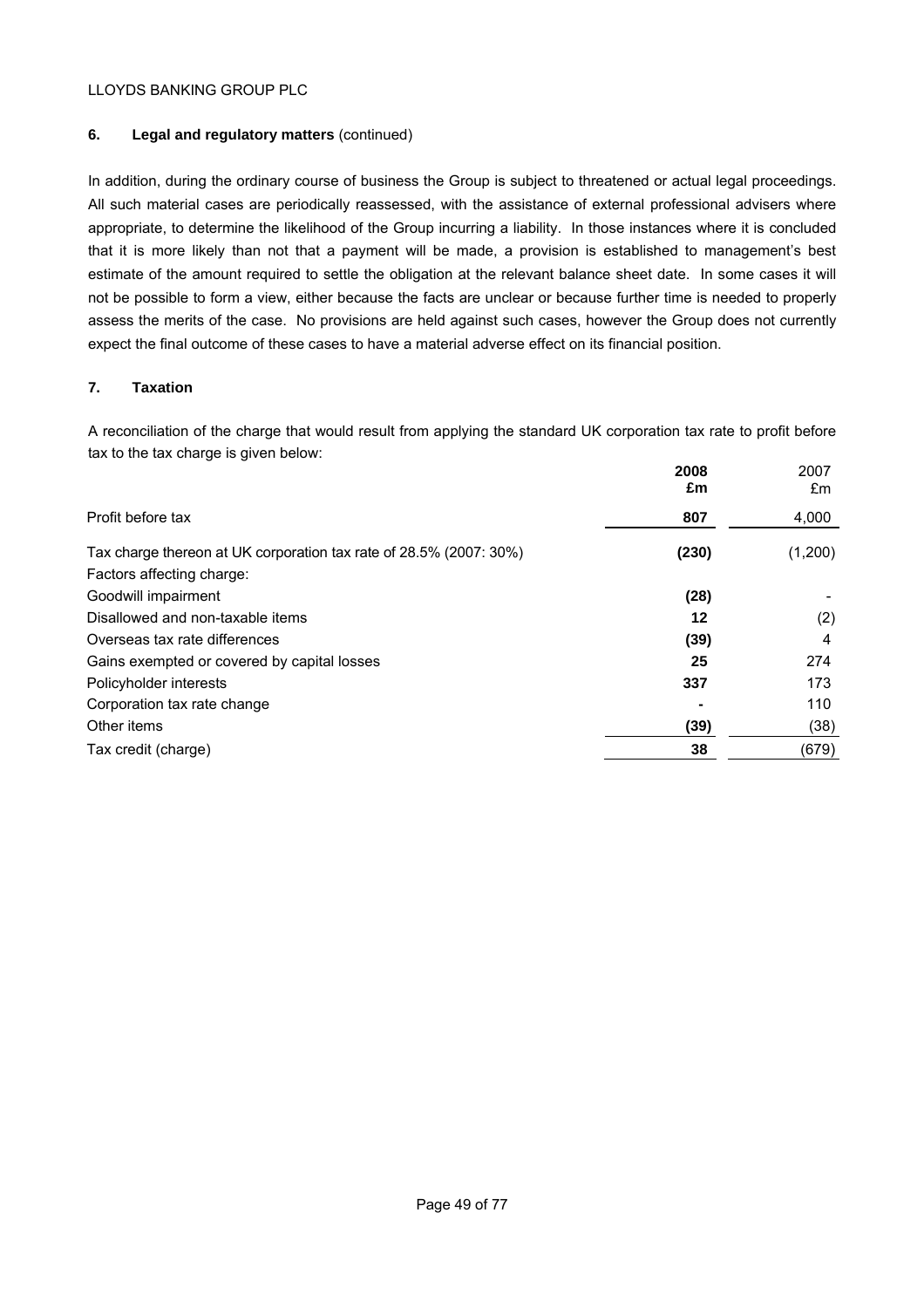## **8. Volatility**

## **Insurance volatility**

The Group's insurance businesses have liability products that are supported by substantial holdings of investments, including equities, property and fixed interest investments, all of which are subject to variations in their value. The value of the liabilities does not move exactly in line with changes in the value of the investments, yet IFRS requires that the changes in both the value of the liabilities and investments be reflected within the income statement. As these investments are substantial and movements in their value can have a significant impact on the profitability of the Insurance and Investments division, management believes that it is appropriate to disclose the division's results on the basis of an expected return in addition to the actual return. The difference between the actual return on these investments and the expected return based upon economic assumptions made at the beginning of the year is included within insurance volatility.

Changes in market variables also affect the realistic valuation of the guarantees and options embedded within products written in the Scottish Widows With Profits Fund, the value of the in-force business and the value of shareholders' funds. Fluctuations in these values caused by changes in market variables, including corporate bond spreads, are also included within insurance volatility.

The valuation of the Group's annuity business has been affected by the recent upheaval in the capital markets which has caused a significant widening in corporate bond spreads. Based on available market analysis, an element of this widening in corporate bond spreads has been assessed as arising from an increase in the illiquidity premium. Annuity contracts cannot be surrendered and have reasonably certain cashflows best matched by assets of equivalent maturity with similar liquidity characteristics. As a result, in 2008 the value of in-force business for the annuity business has been calculated after taking into account an estimate of 154 basis points for the market premium for illiquidity, which has been derived using a portfolio of investment grade bonds with similar cash flow characteristics as the annuity liabilities. The effect of this has been to increase the value of in-force business by £842 million as at 31 December 2008 with a similar increase in profit before tax. This amount is reported within volatility, and does not therefore impact profit before tax on a continuing businesses basis.

The expected investment returns used to determine the normalised profit of the business, which are based on prevailing market rates and published research into historical investment return differentials, are set out below:

|                                                                | 2009 | 2008 | 2007 |
|----------------------------------------------------------------|------|------|------|
|                                                                | $\%$ | $\%$ | %    |
| Gilt yields (gross)                                            | 3.74 | 4.55 | 4.62 |
| Equity returns (gross)                                         | 6.74 | 7.55 | 7.62 |
| Dividend yield                                                 | 3.00 | 3.00 | 3.00 |
| Property return (gross)                                        | 6.74 | 7.55 | 7.62 |
| Corporate bonds in unit linked and with-profit funds (gross)   | 4.34 | 5.15 | 5.22 |
| Fixed interest investments backing annuity liabilities (gross) | 5.87 | 5.56 | 5.09 |

During 2008, profit before tax included negative insurance volatility of £746 million, being a credit of £9 million to net interest income and a charge of £755 million to other income (2007: negative volatility of £277 million, being a credit of £7 million to net interest income and a charge of £284 million to other income).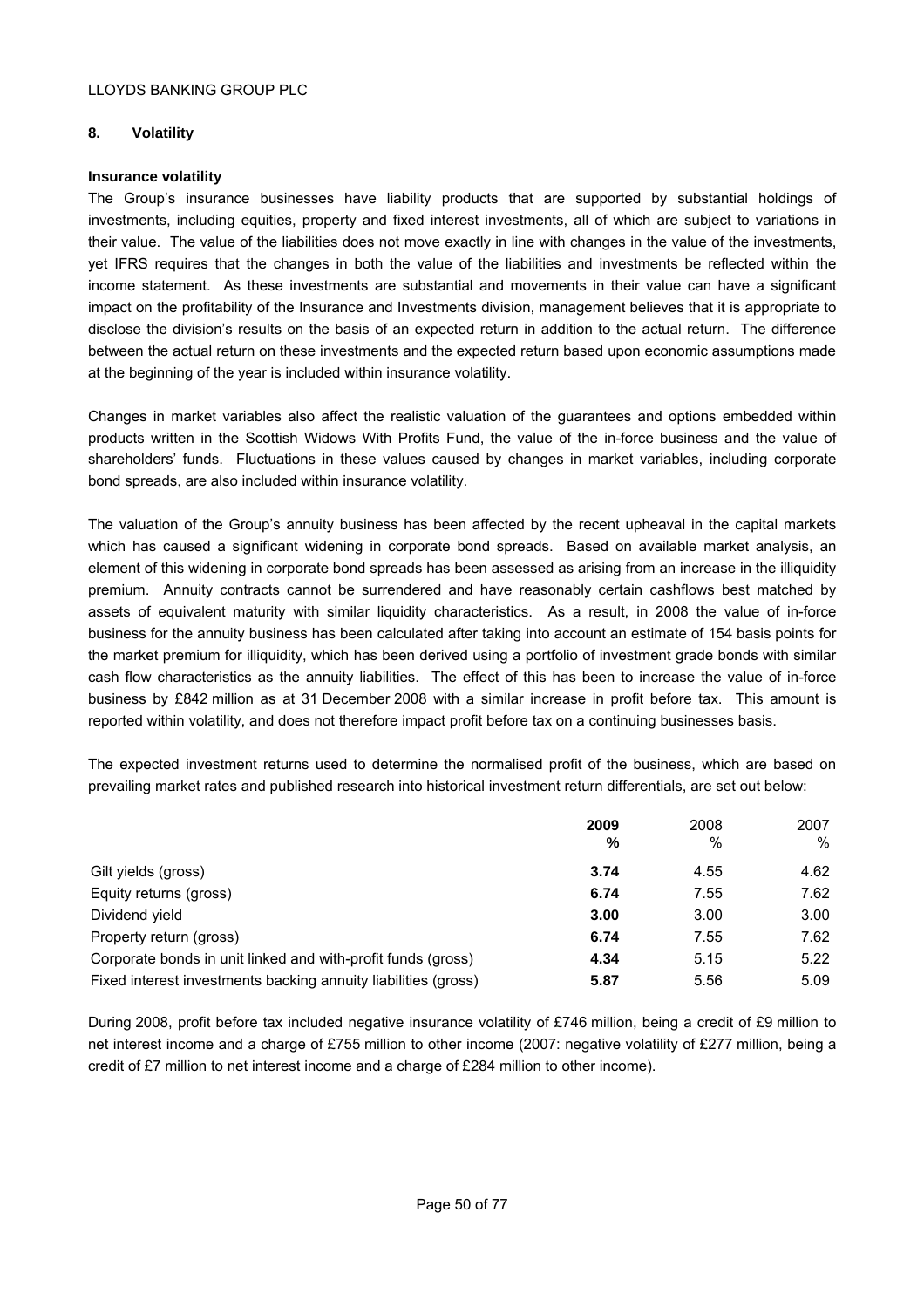## **8. Volatility** (continued)

This charge mainly reflects the significant falls in global equities markets during the year, which resulted in total returns some 33 percentage points lower than expected. These lower than expected returns reduced the value of in-force business held on the balance sheet. The impact of the widening corporate bond credit spreads more than offset the inclusion of an allowance for the illiquidity premium referred to above, and resulted in a net reduction in the value of the annuity portfolio. Lower equities and bond prices also affected the valuation of the Group's investments held within the funds attributable to the shareholder; there was no exposure to assets held at fair value through profit or loss valued using unobservable market inputs.

## **Policyholder interests volatility**

The application of accounting standards results in the introduction of other sources of significant volatility into the pre-tax profits of the life and pensions business. In order to provide a clearer representation of the performance of the business and consistent with the way in which it is managed, equalisation adjustments are made to remove this volatility from underlying profits. The effect of these adjustments is separately disclosed as policyholder interests volatility; there is no impact upon profit attributable to equity shareholders.

The most significant of these additional sources of volatility is policyholder tax. Accounting standards require that tax on policyholder investment returns should be included in the Group's tax charge rather than being offset against the related income. The impact is, therefore, to either increase or decrease profit before tax with a corresponding change in the tax charge. Other sources of volatility include the minorities' share of the profits earned by investment vehicles which are not wholly owned by the long-term assurance funds.

During 2008, profit before tax included negative policyholder interests volatility of £471 million, being a charge to other income (2007: negative volatility of £222 million, being a charge to other income). In 2008, substantial policyholder tax losses have been generated as a result of a fall in property, bond and equity values. These losses reduce future policyholder tax liabilities and have led to a policyholder tax credit during the year.

## **9. Mortgage lending**

|                                            | 2008     | 2007     |
|--------------------------------------------|----------|----------|
| Gross new mortgage lending                 | £27.8bn  | £29.4bn  |
| Market share of gross new mortgage lending | 10.8%    | 8.1%     |
| Redemptions                                | £16.9bn  | £22.7bn  |
| Market share of redemptions                | 7.8%     | 8.9%     |
| Net new mortgage lending                   | £10.9bn  | £6.7bn   |
| Market share of net new mortgage lending   | 27.5%    | 6.2%     |
| Mortgages outstanding (year end)*          | £112.9bn | £102.0bn |
| Market share of mortgages outstanding      | 9.1%     | 8.5%     |

**\***Excluding the effect of IFRS related adjustments in order to conform with industry statistics.

In Cheltenham & Gloucester, the average indexed loan-to-value ratio on the mortgage portfolio was 56 per cent (31 December 2007: 43 per cent), and the average loan-to-value ratio for new mortgages and further advances written during 2008 was 63 per cent (2007: 63 per cent). At 31 December 2008, 15 per cent of balances had an indexed loan-to-value ratio in excess of 100 per cent.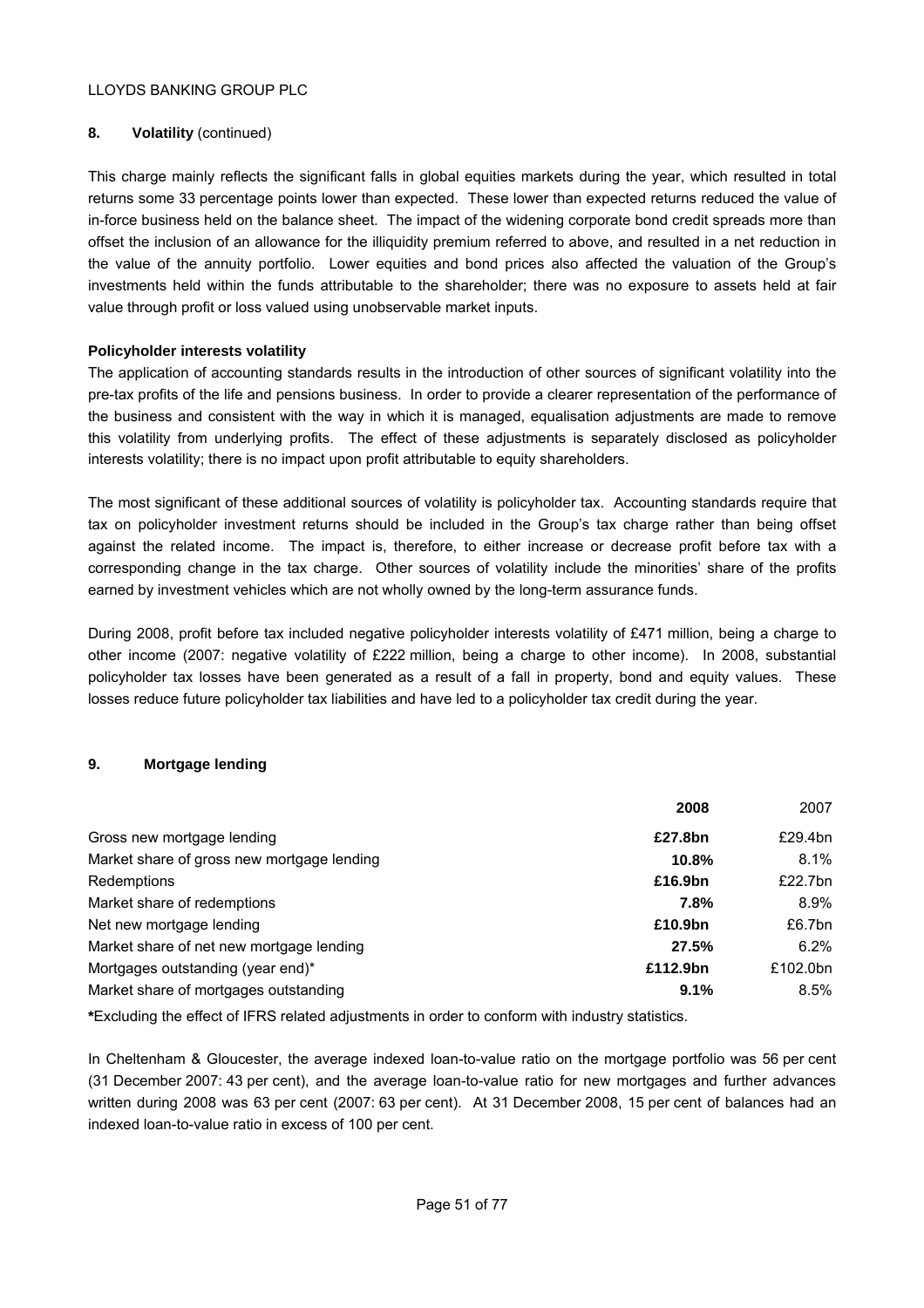## **10. Group net interest income**

|                                                          | 2008<br>£m | 2007<br>£m |
|----------------------------------------------------------|------------|------------|
| <b>Banking margin</b>                                    |            |            |
| Net interest income                                      | 5,781      | 5,148      |
| Average interest-earning assets, excluding reverse repos | 207,796    | 184,944    |
| Net interest margin                                      | 2.78%      | 2.78%      |
| <b>Statutory basis</b>                                   |            |            |
| Net interest income                                      | 7.718      | 6.099      |
| Average interest-earning assets, excluding reverse repos | 282,400    | 248,233    |
| Net interest margin                                      | 2.73%      | 2.46%      |

The Group's net interest income includes certain amounts attributable to policyholders, in addition to the interest earnings on shareholders' funds held in the Group's insurance businesses. In addition, the Group's net interest margin is significantly affected by the accounting treatment of a number of Products and Markets and other products, where either the funding costs or the related revenues are recognised within other income. In order to enhance comparability in the Group's banking net interest margin these items have been excluded in determining both net interest income and average interest-earning assets.

A reconciliation of banking net interest income to Group net interest income follows:

|                                              | 2008<br>£m     | 2007<br>£m |
|----------------------------------------------|----------------|------------|
| <b>Banking net interest income</b>           | 5,781          | 5,148      |
| Products and Markets, and other products     | 1.277          | 453        |
| Volatility and insurance grossing adjustment | 660            | 428        |
| Discontinued businesses                      | $\blacksquare$ | 70         |
| Group net interest income                    | 7,718          | 6,099      |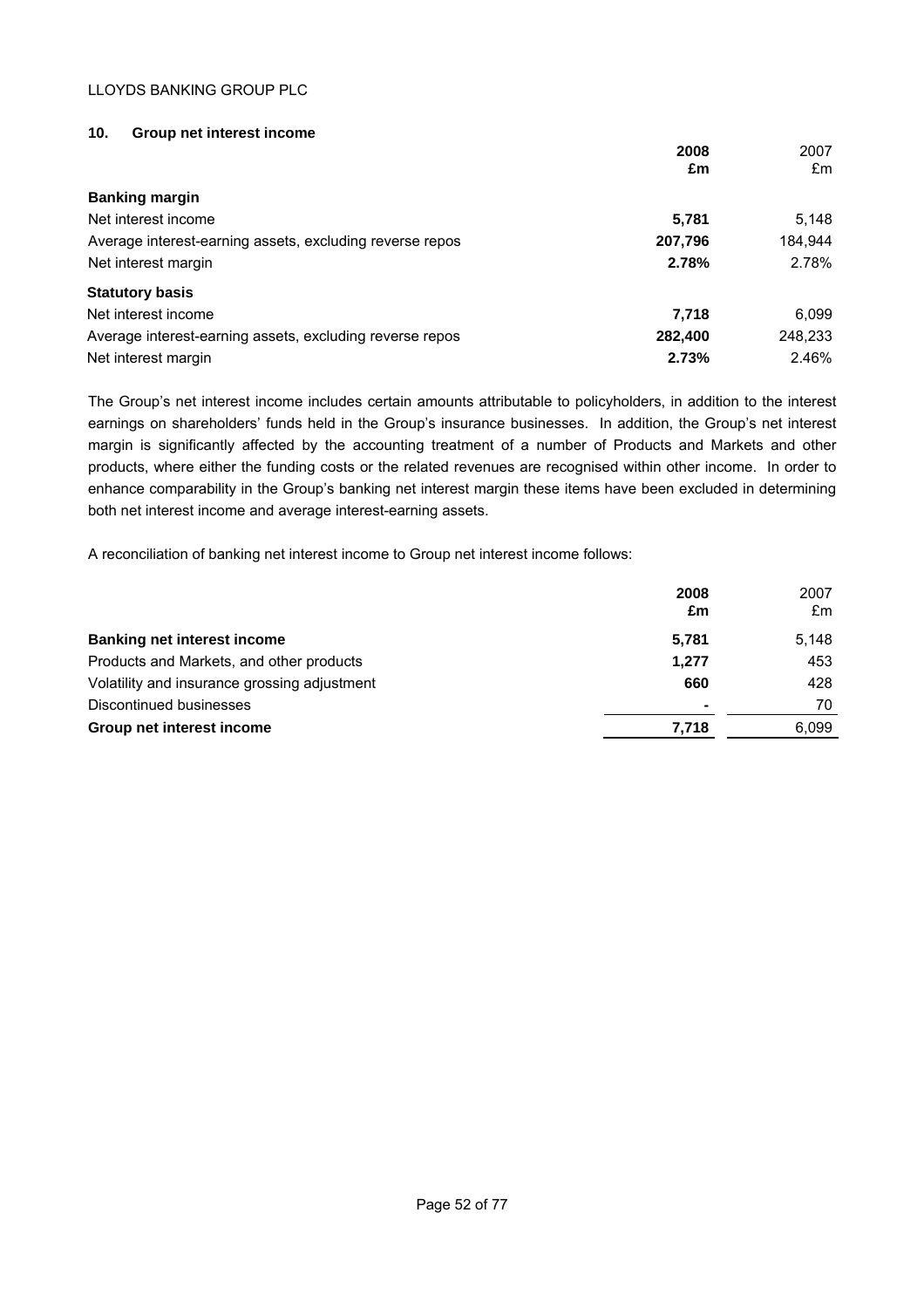## **11. Other income**

|                                              | 2008    | 2007     |
|----------------------------------------------|---------|----------|
|                                              | £m      | £m       |
| Fee and commission income:                   |         |          |
| UK current account fees                      | 707     | 693      |
| Other UK fees and commissions                | 1,241   | 1,094    |
| Insurance broking                            | 549     | 648      |
| Card services                                | 581     | 536      |
| International fees and commissions           | 153     | 132      |
|                                              | 3,231   | 3,103    |
| Fee and commission expense                   | (694)   | (585)    |
| Net fee and commission income                | 2,537   | 2,518    |
| Net trading income                           | (8,539) | 3,084    |
| Insurance premium income                     | 5,412   | 5,198    |
| Other operating income                       | 1,111   | 977      |
| Total other income*                          | 521     | 11,777   |
| Insurance claims                             | 2,859   | (6, 917) |
| Total other income, net of insurance claims* | 3,380   | 4,860    |
| Volatility                                   |         |          |
| - Insurance                                  | (755)   | (284)    |
| - Policyholder interests                     | (471)   | (222)    |
| Discontinued businesses                      |         | 253      |
| Total other income, net of insurance claims  | 2,154   | 4,607    |

\*Excluding volatility and discontinued businesses. For statutory reporting purposes, volatility totalling £(1,226) million in 2008 (2007: £(506) million) is included in total other income; comprising net trading income of £(647) million (2007: £(446) million) and other operating income of £(579) million (2007: £(60) million).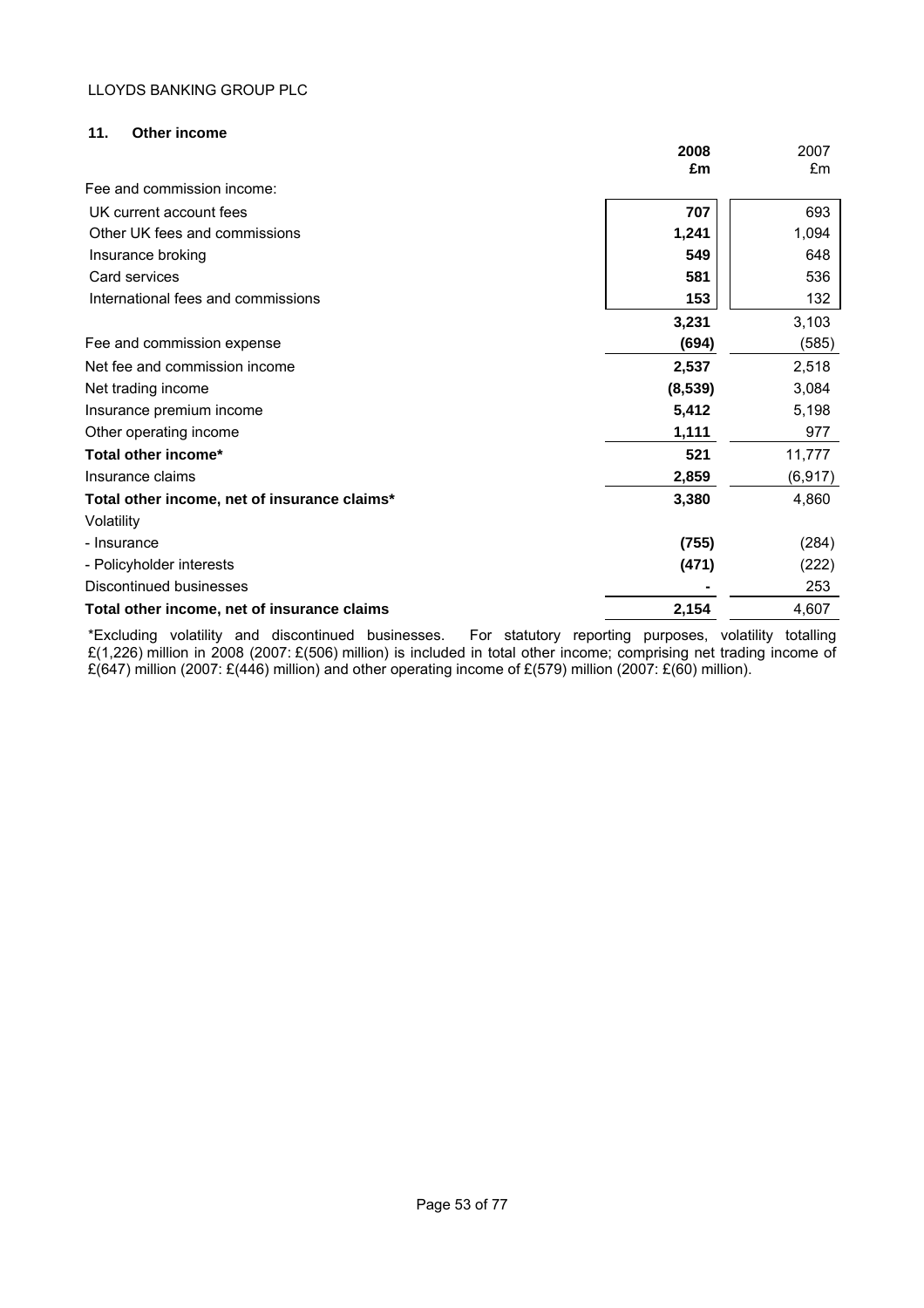## **12. Operating expenses**

|                                                                                                                    | 2008<br>£m     | 2007<br>£m     |
|--------------------------------------------------------------------------------------------------------------------|----------------|----------------|
| <b>Administrative expenses</b>                                                                                     |                |                |
| Staff:                                                                                                             |                |                |
| Salaries                                                                                                           | 2,183          | 2,072          |
| National insurance                                                                                                 | 176            | 162            |
| Pensions                                                                                                           | 235            | 234            |
| Other staff costs                                                                                                  | 337            | 354            |
|                                                                                                                    | 2,931          | 2,822          |
| Premises and equipment:                                                                                            |                |                |
| Rent and rates                                                                                                     | 318            | 301            |
| Hire of equipment                                                                                                  | 16             | 16             |
| Repairs and maintenance                                                                                            | 151            | 152            |
| Other                                                                                                              | 165            | 136            |
|                                                                                                                    | 650            | 605            |
| Other expenses:                                                                                                    |                |                |
| Communications and external data processing                                                                        | 455            | 444            |
| Advertising and promotion                                                                                          | 194            | 190            |
| Professional fees                                                                                                  | 229            | 258            |
| Other                                                                                                              | 506            | 384            |
|                                                                                                                    | 1,384          | 1,276          |
| <b>Administrative expenses</b>                                                                                     | 4,965          | 4,703          |
| Depreciation and amortisation                                                                                      | 686            | 627            |
| Total operating expenses*                                                                                          | 5,651          | 5,330          |
| Settlement of overdraft claims                                                                                     |                | 76             |
| Provision in respect of certain historic US dollar payments                                                        | 180            |                |
| Provision for Financial Services Compensation Scheme levy                                                          | 122            |                |
| Goodwill impairment                                                                                                | 100            |                |
| <b>Discontinued businesses</b>                                                                                     |                | 161            |
| <b>Total operating expenses</b>                                                                                    | 6,053          | 5,567          |
| Cost: income ratio - statutory basis <sup>t</sup><br>Cost:income ratio - continuing businesses basis* <sup>†</sup> | 61.3%<br>47.0% | 52.0%<br>48.1% |

\* Continuing businesses, excluding volatility, the impact of market dislocation, a provision in respect of certain historic US dollar payments, goodwill impairment, profit on disposal of businesses and the settlement of overdraft claims.

<sup>†</sup> Total operating expenses divided by total income, net of insurance claims.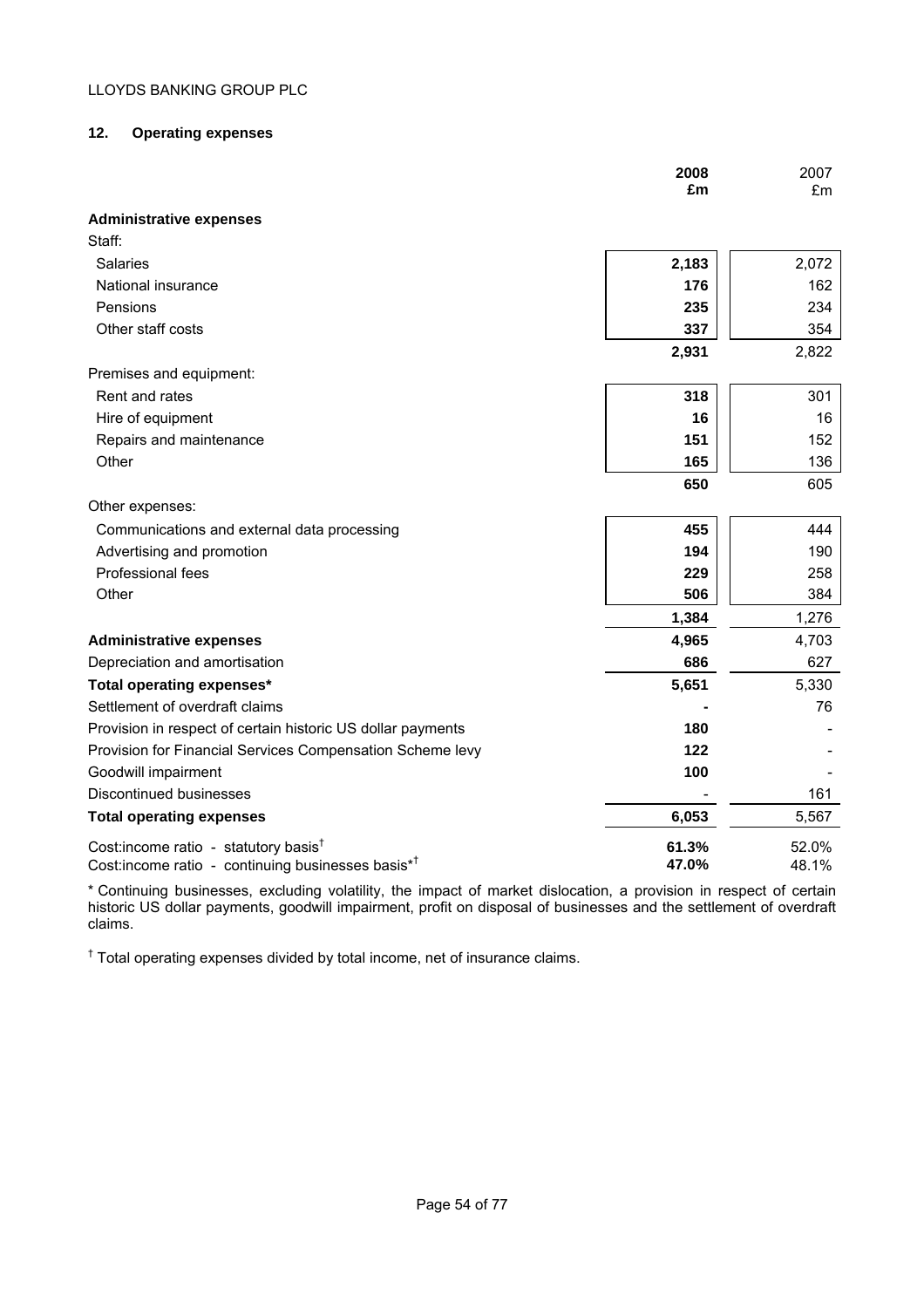## **13. Number of employees (full-time equivalent)**

| <br><b>Hamber of employees from mine equivalently</b> | 31 December<br>2008 | 31 December<br>2007 |
|-------------------------------------------------------|---------------------|---------------------|
| <b>Continuing businesses</b>                          |                     |                     |
| UK Retail Banking                                     | 29,756              | 29,942              |
| Insurance and Investments                             | 5,508               | 5,276               |
| Wholesale and International Banking                   | 16,140              | 15,750              |
| Other, largely IT and Operations                      | 10,400              | 10,359              |
|                                                       | 61,804              | 61,327              |
| Agency staff (full-time equivalent)                   | (3,048)             | (3,249)             |
| Total number of employees (full-time equivalent)      | 58,756              | 58,078              |

**2008** 2007

## **14. Impairment losses by division**

|                                                   | £m    | £m    |
|---------------------------------------------------|-------|-------|
| Impairment losses by division                     |       |       |
| UK Retail Banking                                 |       |       |
| Personal loans/overdrafts                         | 779   | 679   |
| Credit cards                                      | 526   | 527   |
| Mortgages                                         | 167   | 18    |
|                                                   | 1,472 | 1,224 |
| Insurance and Investments                         | 2     |       |
| Wholesale and International Banking               |       |       |
| Excluding market dislocation and 2007 Finance Act | 1,149 | 447   |
| Market dislocation                                | 253   | 22    |
| 2007 Finance Act                                  |       | 28    |
|                                                   | 1,402 | 497   |
| Impairment losses on loans and advances           | 2,876 | 1,721 |
| Other credit risk provisions                      | 6     | 5     |
| Impairment of available-for-sale financial assets | 130   | 70    |
| <b>Total impairment charge</b>                    | 3,012 | 1,796 |
|                                                   |       |       |

| Charge as % of average lending:      |      |      |
|--------------------------------------|------|------|
| Personal loans/overdrafts            | 5.73 | 5.32 |
| Credit cards                         | 8.12 | 7.96 |
| Mortgages                            | 0.17 | 0.02 |
| <b>UK Retail Banking</b>             | 1.22 | 1.10 |
| Insurance and Investments            | 0.03 |      |
| Wholesale and International Banking* | 1.09 | 0.51 |
| Total charge*                        | 1.13 | 0.82 |
|                                      |      |      |

\*Excluding impact of market dislocation and 2007 Finance Act.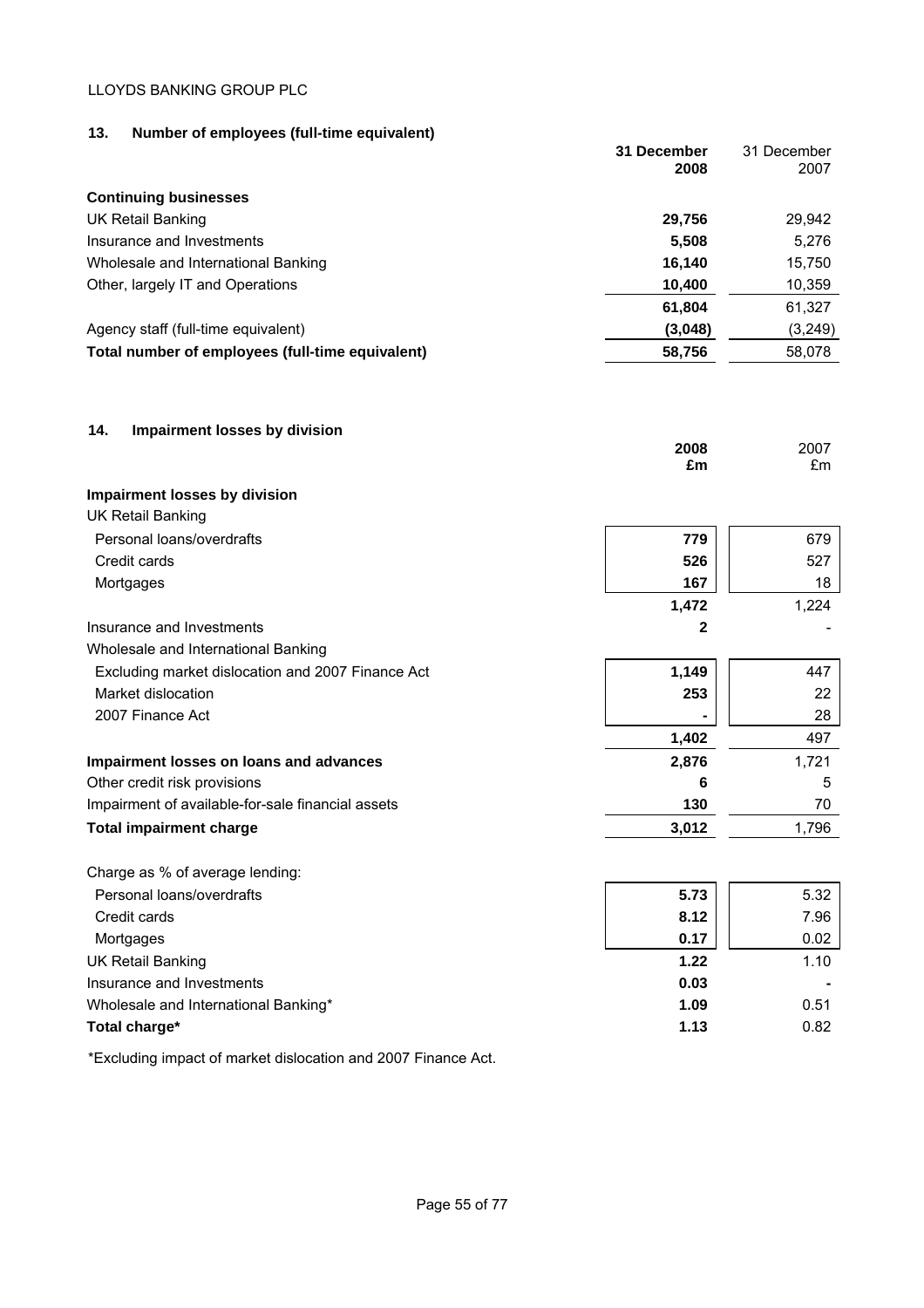## **15. Loans and advances to customers**

|                                  | Retail-          | Retail-  |           |          |
|----------------------------------|------------------|----------|-----------|----------|
|                                  | <b>Mortgages</b> | Other    | Wholesale | Total    |
| 31 December 2008                 | £m               | £m       | £m        | £m       |
| Neither past due nor impaired    | 110,148          | 33,571   | 89,208    | 232,927  |
| Past due but not impaired        | 3,134            | 1,146    | 555       | 4,835    |
| Impaired – no provision required | 479              | 150      | 1,253     | 1,882    |
| - provision held                 | 882              | 4,327    | 1,451     | 6,660    |
| Gross                            | 114,643          | 39,194   | 92,467    | 246,304  |
| Allowance for impairment losses  | (186)            | (2, 345) | (1,038)   | (3, 569) |
| Net                              | 114,457          | 36,849   | 91,429    | 242,735  |
| 31 December 2007                 |                  |          |           |          |
| Neither past due nor impaired    | 99,828           | 29,850   | 73,475    | 203,153  |
| Past due but not impaired        | 2,153            | 966      | 639       | 3,758    |
| Impaired - no provision required | 415              | 100      | 293       | 808      |
| - provision held                 | 343              | 3,600    | 560       | 4,503    |
| Gross                            | 102,739          | 34,516   | 74,967    | 212,222  |
| Allowance for impairment losses  | (37)             | (2,029)  | (342)     | (2, 408) |
| <b>Net</b>                       | 102,702          | 32,487   | 74,625    | 209,814  |

The analysis of lending between retail and wholesale has been prepared based upon the type of exposure and not the business segment in which the exposure is recorded. Included within retail are exposures to personal customers and small businesses, whilst included within wholesale are exposures to corporate customers and other large institutions.

## **Loans and advances to customers which are neither past due nor impaired**

|                                  | Retail-          | Retail- |           |              |
|----------------------------------|------------------|---------|-----------|--------------|
|                                  | <b>Mortgages</b> | Other   | Wholesale | <b>Total</b> |
|                                  | £m               | £m      | £m        | £m           |
| 31 December 2008                 |                  |         |           |              |
| Good quality                     | 109,437          | 21,251  | 50,718    |              |
| Satisfactory quality             | 643              | 9,305   | 34,559    |              |
| Lower quality                    |                  | 900     | 3,444     |              |
| Below standard, but not impaired | 68               | 2,115   | 487       |              |
| Total                            | 110,148          | 33,571  | 89,208    | 232,927      |
| 31 December 2007                 |                  |         |           |              |
| Good quality                     | 99,407           | 18,157  | 46,240    |              |
| Satisfactory quality             | 378              | 8,964   | 25,013    |              |
| Lower quality                    | 1                | 665     | 2,034     |              |
| Below standard, but not impaired | 42               | 2,064   | 188       |              |
| Total                            | 99,828           | 29,850  | 73,475    | 203,153      |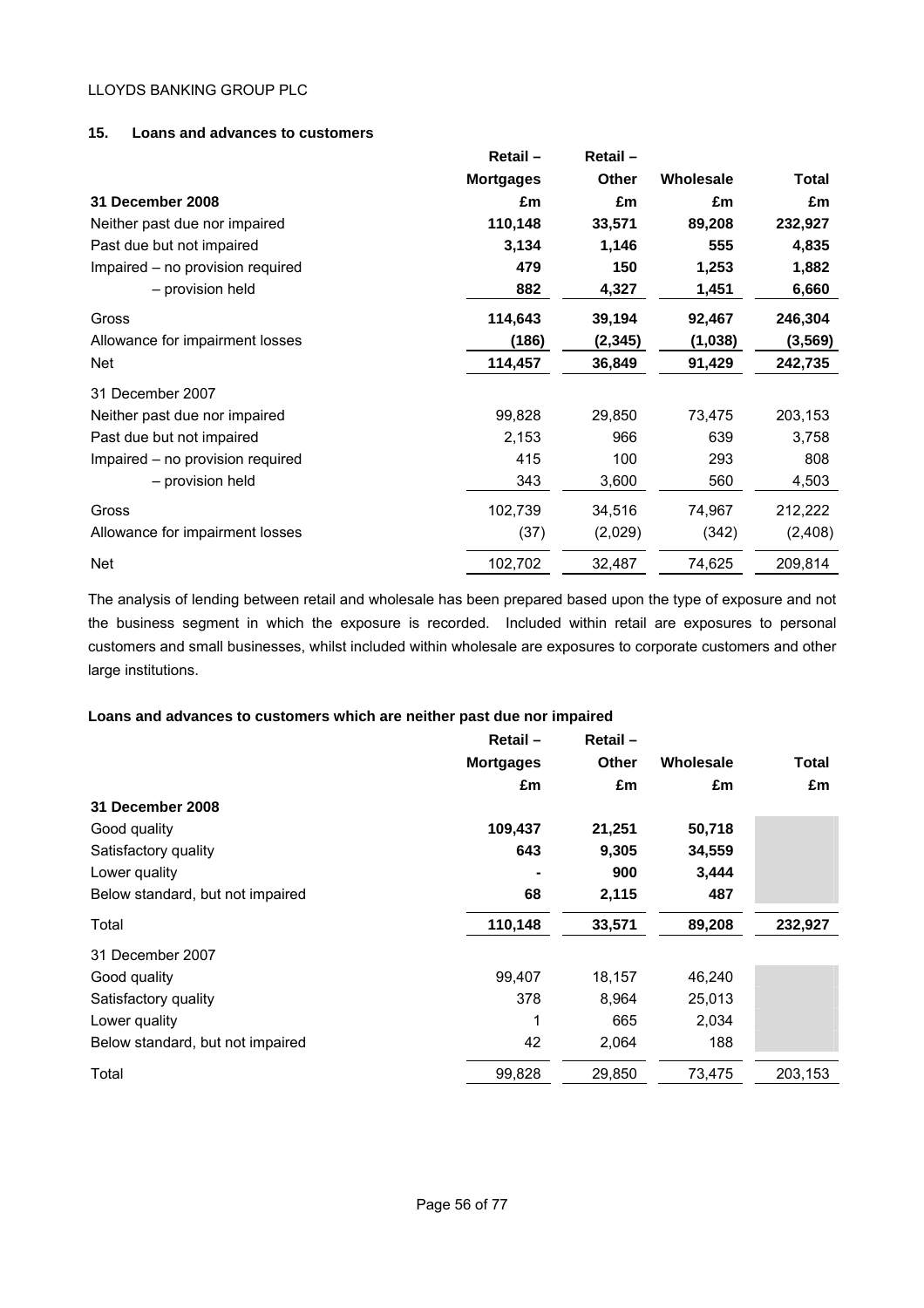## **15. Loans and advances to customers** (continued)

The definitions of good quality, satisfactory quality, lower quality and below standard but not impaired applying to retail and wholesale are not the same, reflecting the different characteristics of these exposures and the way they are managed internally, and consequently totals are not provided. Wholesale lending has been classified using internal probability of default rating models mapped so that they are comparable to external credit ratings. Good quality lending comprises the lower assessed default probabilities, with other classifications reflecting progressively higher default risk. Classifications of retail lending incorporate expected recovery levels for mortgages, as well as probabilities of default assessed using internal rating models. Good quality lending includes the lower assessed default probabilities and all loans with low expected losses in the event of default, with other categories reflecting progressively higher risks and lower expected recoveries.

The table below provides details of the Group's impaired customer lending assets and associated impairment provisions.

| Impaired asset ratios                                       | Retail<br><b>Mortgages</b> | Retail<br>Other | Wholesale | Group     |
|-------------------------------------------------------------|----------------------------|-----------------|-----------|-----------|
| 31 December 2008<br>Loans and advances to customers (gross) | £114.643m                  | £39.194m        | £92.467m  | £246.304m |
| Impaired assets                                             | £1,361m                    | £4.477m         | £2.704m   | £8,542m   |
| Impaired assets as % of closing balances                    | 1.2%                       | 11.4%           | 2.9%      | 3.5%      |
| Impairment provisions                                       | £186m                      | £2.345m         | £1,038m   | £3,569m   |
| Impairment provisions as % of impaired assets               | 13.7%                      | 52.4%           | 38.4%     | 41.8%     |
| Impairment provisions as % of impaired assets (2007)        | 4.9%                       | 54.8%           | 40.1%     | 45.3%     |

## **16. Retirement benefit obligations**

|                                               | 2008     | 2007     |
|-----------------------------------------------|----------|----------|
|                                               | £m       | £m       |
| Defined benefit pension schemes               |          |          |
| Present value of scheme liabilities           | 15,617   | 16.795   |
| Fair value of scheme assets                   | (13,693) | (16,112) |
| Net defined benefit scheme deficit            | 1,924    | 683      |
| Unrecognised actuarial (losses)/gains         | (267)    | 1,350    |
| Net recognised defined benefit scheme deficit | 1,657    | 2,033    |
| Other post-retirement benefit schemes         | 114      | 111      |
| Net recognised liability                      | 1,771    | 2,144    |
| Deferred tax                                  | (496)    | (600)    |
| Recognised liability after tax                | 1.275    | 1.544    |

The Group's defined benefit pension schemes' gross deficit at 31 December 2008 increased by £1,241 million to £1,924 million, comprising net recognised liabilities of £1,657 million together with unrecognised actuarial losses of £267 million.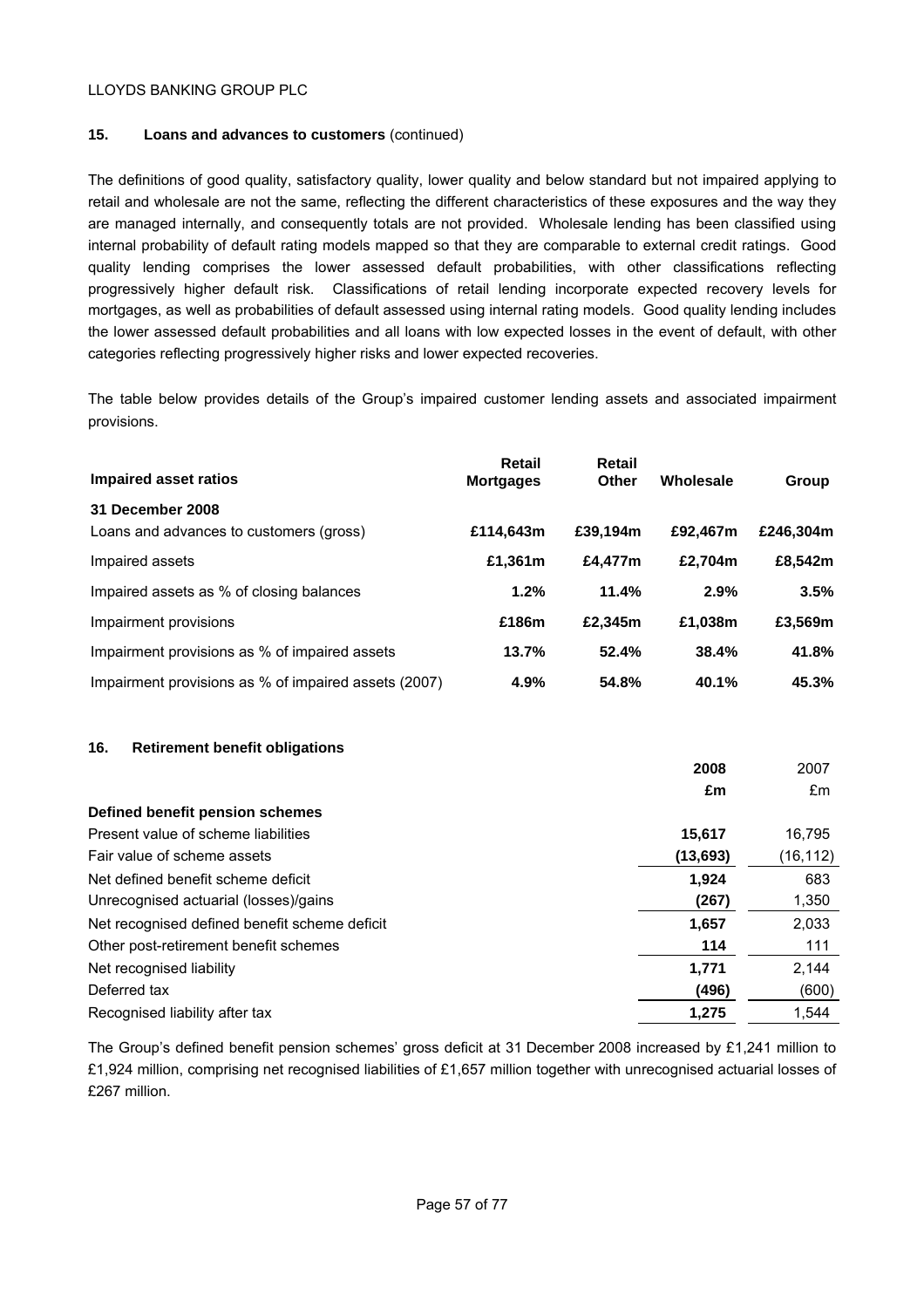## **17. Capital ratios (Basel II)**

|                                                                      | 31 December | 31 December     |
|----------------------------------------------------------------------|-------------|-----------------|
|                                                                      | 2008<br>£m  | 2007<br>£m      |
|                                                                      |             |                 |
| Tier 1                                                               |             |                 |
| Share capital and reserves                                           | 9,573       | 12,663          |
| Regulatory post-retirement benefit adjustments                       | 435         | 704             |
| Other items                                                          | (108)       |                 |
| Available-for-sale revaluation reserve and cash flow hedging reserve | 2,997       | 402             |
| Goodwill                                                             | (2, 256)    | (2,358)         |
| Other deductions                                                     | (1,099)     | (929)           |
| Core tier 1 capital                                                  | 9,542       | 10,482          |
| Preference share capital                                             | 1,966       | 1,589           |
| Innovative tier 1 capital instruments                                | 3,169       | 1,474           |
| Less: restriction in amount eligible                                 | (976)       |                 |
| Total tier 1 capital                                                 | 13,701      | 13,545          |
|                                                                      |             |                 |
| Tier <sub>2</sub>                                                    |             |                 |
| Undated loan capital                                                 | 5,189       | 4,457           |
| Dated loan capital                                                   | 5,091       | 3,441           |
| Innovative capital restricted from tier 1                            | 976         |                 |
| Collectively assessed provisions                                     | 21          | 12              |
| Available-for-sale revaluation reserve in respect of equities        | 8           | 12 <sup>2</sup> |
| Other deductions                                                     | (1,099)     | (928)           |
| Total tier 2 capital                                                 | 10,186      | 6,994           |
|                                                                      | 23,887      | 20,539          |
| <b>Supervisory deductions</b>                                        |             |                 |
| Life and pensions businesses                                         | (4, 208)    | (4, 373)        |
| Other deductions                                                     | (550)       | (491)           |
| Total supervisory deductions                                         | (4, 758)    | (4,864)         |
| <b>Total capital</b>                                                 | 19,129      | 15,675          |
|                                                                      |             |                 |
| <b>Risk-weighted assets</b>                                          | £bn         | £bn             |
| Credit risk                                                          | 149.7       | 127.2           |
| Market and counterparty risk                                         | 8.5         | 5.3             |
| Operational risk                                                     | 12.3        | 10.1            |
| <b>Total risk-weighted assets</b>                                    | 170.5       | 142.6           |
|                                                                      |             |                 |
| <b>Risk asset ratios</b>                                             |             |                 |
| Core tier 1                                                          | 5.6%        | 7.4%            |
| Tier 1                                                               | 8.0%        | 9.5%            |
| Total capital                                                        | 11.2%       | 11.0%           |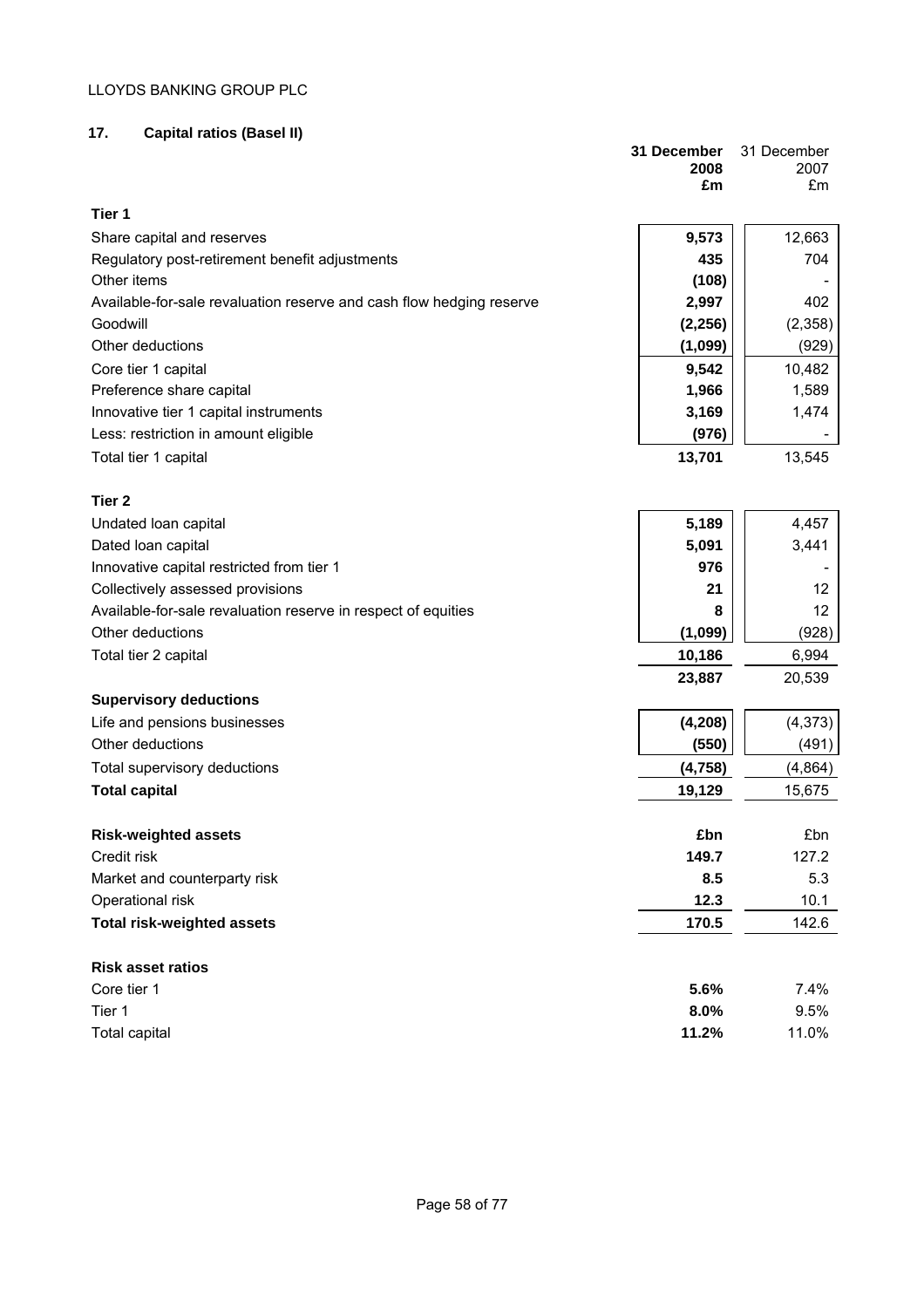#### **18. Total assets by division**

|                                     | 31 December<br>2008<br>£m | 31 December<br>2007<br>£m |
|-------------------------------------|---------------------------|---------------------------|
| <b>UK Retail Banking</b>            | 127.502                   | 115,012                   |
| Insurance and Investments           | 66.549                    | 73,377                    |
| Wholesale and International Banking | 238,832                   | 163,294                   |
| Central group items                 | 3,150                     | 1,663                     |
| <b>Total assets</b>                 | 436,033                   | 353,346                   |

## **19. Discontinued businesses**

Whilst not meeting the definition of a discontinued operation contained in International Financial Reporting Standard 5 'Non-Current Assets Held for Sale and Discontinued Operations', to improve comparability of figures, the trading results of the businesses sold during 2007 have been excluded from the comparative results in the commentaries provided in this document. The impact of these businesses on the segmental analysis is set out below.

|                                         |                    | Wholesale     |       |
|-----------------------------------------|--------------------|---------------|-------|
|                                         | Insurance          | and           |       |
|                                         | and<br>Investments | International | Total |
|                                         |                    | Banking       |       |
|                                         | £m                 | £m            | £m    |
| 2007                                    |                    |               |       |
| Net interest income                     | 41                 | 29            | 70    |
| Other income                            | 730                | 129           | 859   |
| Total income                            | 771                | 158           | 929   |
| Insurance claims                        | (605)              |               | (605) |
| Total income, net of insurance claims   | 166                | 158           | 324   |
| Operating expenses                      | (31)               | (130)         | (161) |
| Profit before tax, excluding volatility | 135                | 28            | 163   |
| Volatility<br>- insurance               | 10                 |               | 10    |
| - policyholder interests                | (11)               |               | (11)  |
| Profit before tax                       | 134                | 28            | 162   |
|                                         |                    |               |       |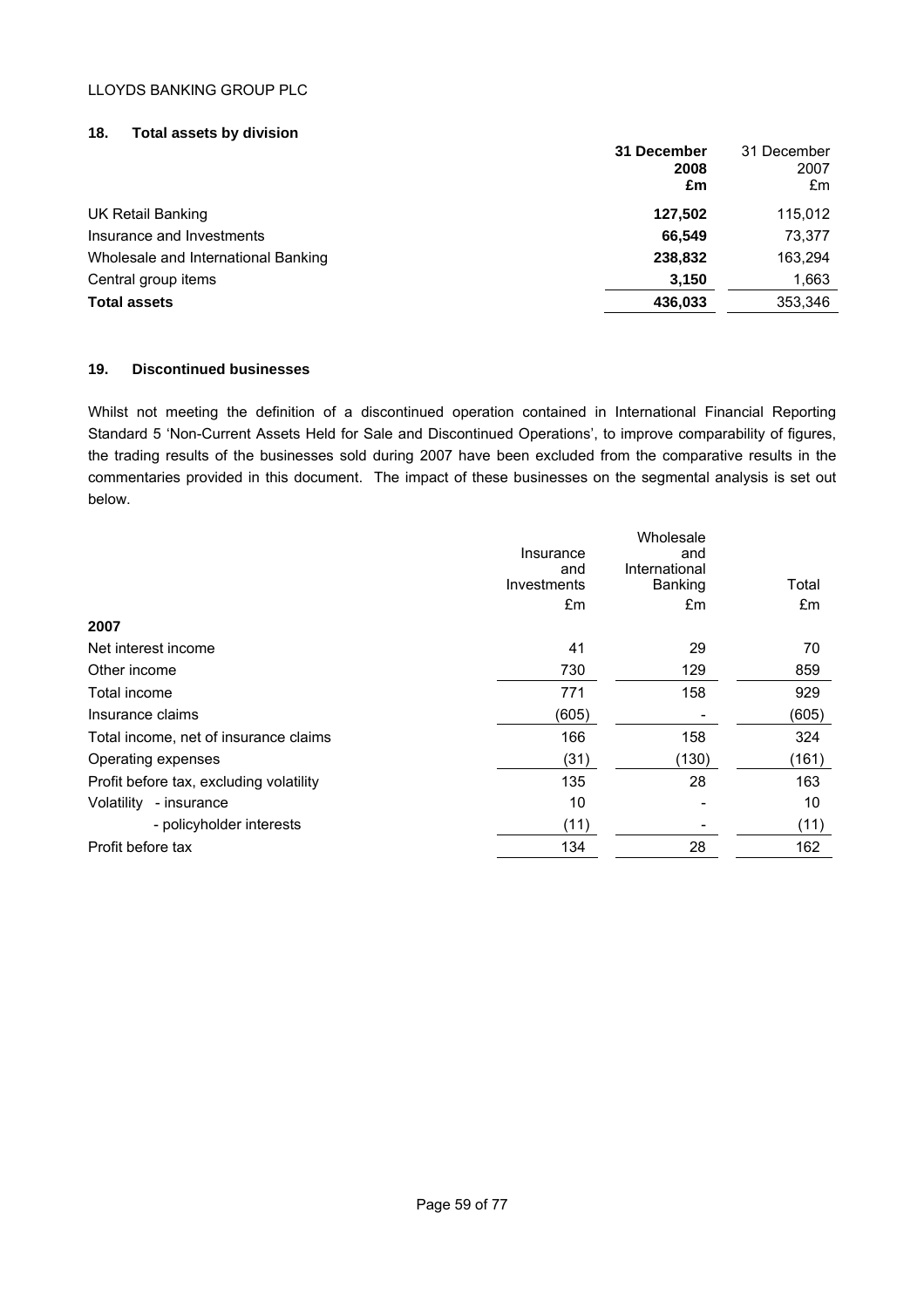## **20. Economic profit**

|                                            | 2008<br>£m | 2007<br>£m |
|--------------------------------------------|------------|------------|
| <b>Statutory basis</b>                     |            |            |
| Average shareholders' equity               | 11,016     | 11,681     |
| Profit attributable to equity shareholders | 819        | 3,289      |
| Less: notional charge                      | (991)      | (1,051)    |
| <b>Economic profit</b>                     | (172)      | 2,238      |
| <b>Continuing businesses</b>               |            |            |
| Average shareholders' equity               | 10,821     | 11,271     |
| Profit attributable to equity shareholders | 1,705      | 2,739      |
| Less: notional charge                      | (974)      | (1,014)    |
| <b>Economic profit</b>                     | 731        | 1,725      |

Economic profit represents the difference between the earnings on the equity invested in a business and the cost of the equity. The notional charge has been calculated by multiplying average shareholders' equity by the cost of equity used by the Group of 9 per cent (2007: 9 per cent).

| 21.<br><b>Earnings per share</b>                    | 2008    | 2007    |
|-----------------------------------------------------|---------|---------|
| <b>Statutory basis</b>                              |         |         |
| <b>Basic</b>                                        |         |         |
| Profit attributable to equity shareholders          | £819m   | £3,289m |
| Weighted average number of ordinary shares in issue | 5,742m  | 5,637m  |
| Earnings per share                                  | 14.3p   | 58.3p   |
| <b>Fully diluted</b>                                |         |         |
| Profit attributable to equity shareholders          | £819m   | £3,289m |
| Weighted average number of ordinary shares in issue | 5,781m  | 5,683m  |
| Earnings per share                                  | 14.2p   | 57.9p   |
| <b>Continuing businesses</b>                        |         |         |
| Profit attributable to equity shareholders          | £1,705m | £2,739m |
| Weighted average number of ordinary shares in issue | 5,742m  | 5,637m  |
| Earnings per share                                  | 29.7p   | 48.6p   |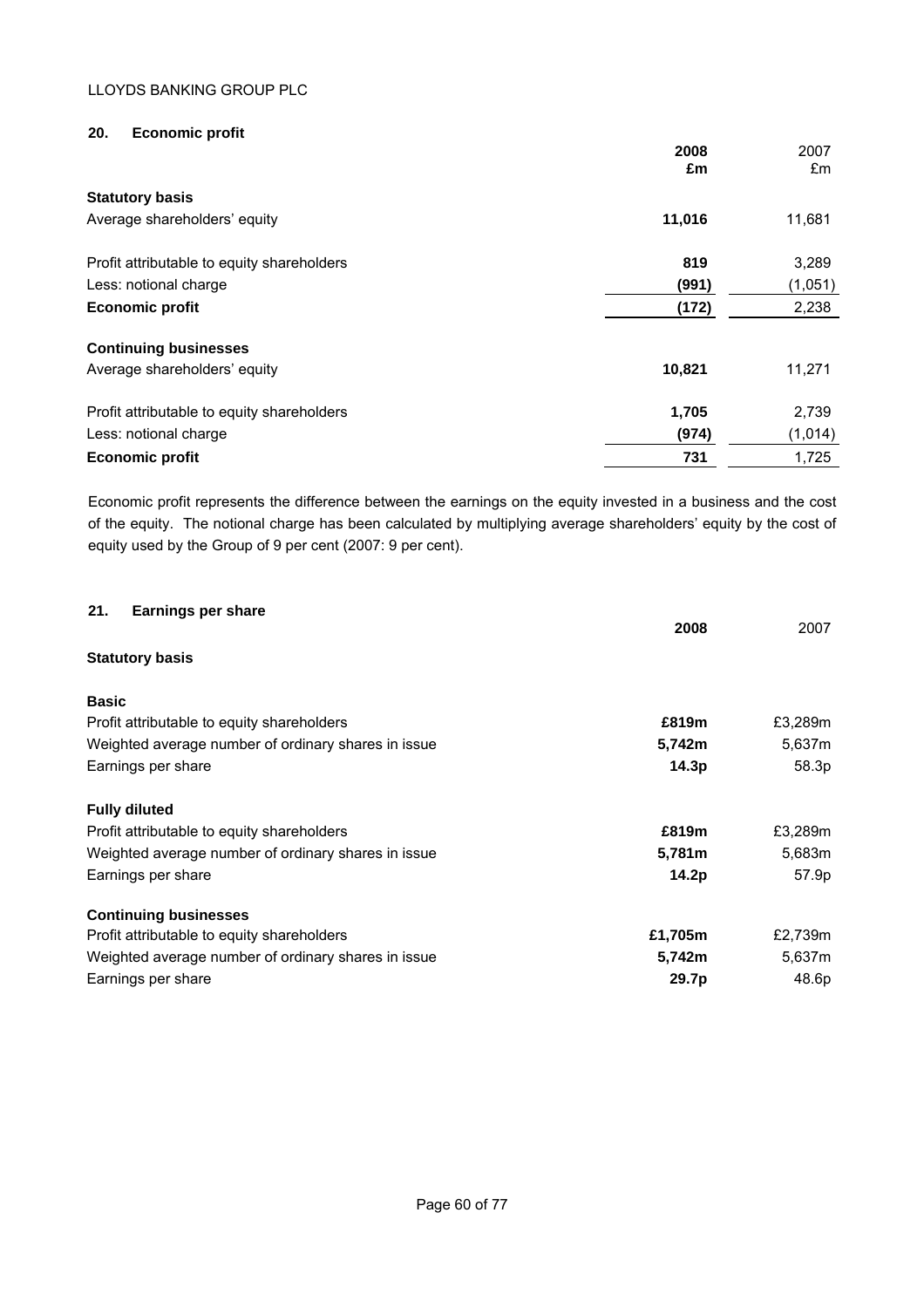## **22. Scottish Widows** – **realistic balance sheet information**

Financial Services Authority (FSA) returns for large with-profits companies include realistic balance sheet information. The information included in FSA returns concentrates on the position of the With Profit Fund. However, under the Scottish Widows demutualisation structure, which was Court approved, the fund is underpinned by certain assets outside the With Profit Fund and it is more appropriate to consider the long-term fund position as a whole to measure the realistic capital position of Scottish Widows. The estimated position at 31 December 2008, allowing for the proposed transfer of £110 million from the long term fund to the shareholder fund is shown below, together with the actual position at 31 December 2007.

| 2008 (estimated)                                       | <b>With Profit</b><br><b>Fund</b><br>£bn | <b>Long Term</b><br><b>Fund</b><br>£bn |
|--------------------------------------------------------|------------------------------------------|----------------------------------------|
| Available assets, including support arrangement assets | 13.5                                     | 16.7                                   |
| Realistic value of liabilities                         | (13.3)                                   | (13.1)                                 |
| Working capital for fund                               | 0.2                                      | 3.6                                    |
| Working capital ratio                                  | 1.8%                                     | 21.6%                                  |
| 2007                                                   | <b>With Profit</b><br>Fund<br>£bn        | Long Term<br>Fund<br>£bn               |
| Available assets, including support arrangement assets | 17.8                                     | 21.0                                   |
| Realistic value of liabilities                         | (16.9)                                   | (17.0)                                 |
| Working capital for fund                               | 0.9                                      | 4.0                                    |
| Working capital ratio                                  | 5.3%                                     | 19.2%                                  |

The Risk Capital Margin (RCM) is the capital buffer that the FSA requires to be held to cover prescribed adverse shocks. At 31 December 2008, the RCM was estimated to be £241 million for the With Profit Fund and £256 million for the Long Term Fund. At 31 December 2007, the RCM was £76 million for the With Profit Fund and £101 million for the Long Term Fund. The increase in the RCM largely reflects market falls during 2008 and an increased cost of financial options at the end of 2008.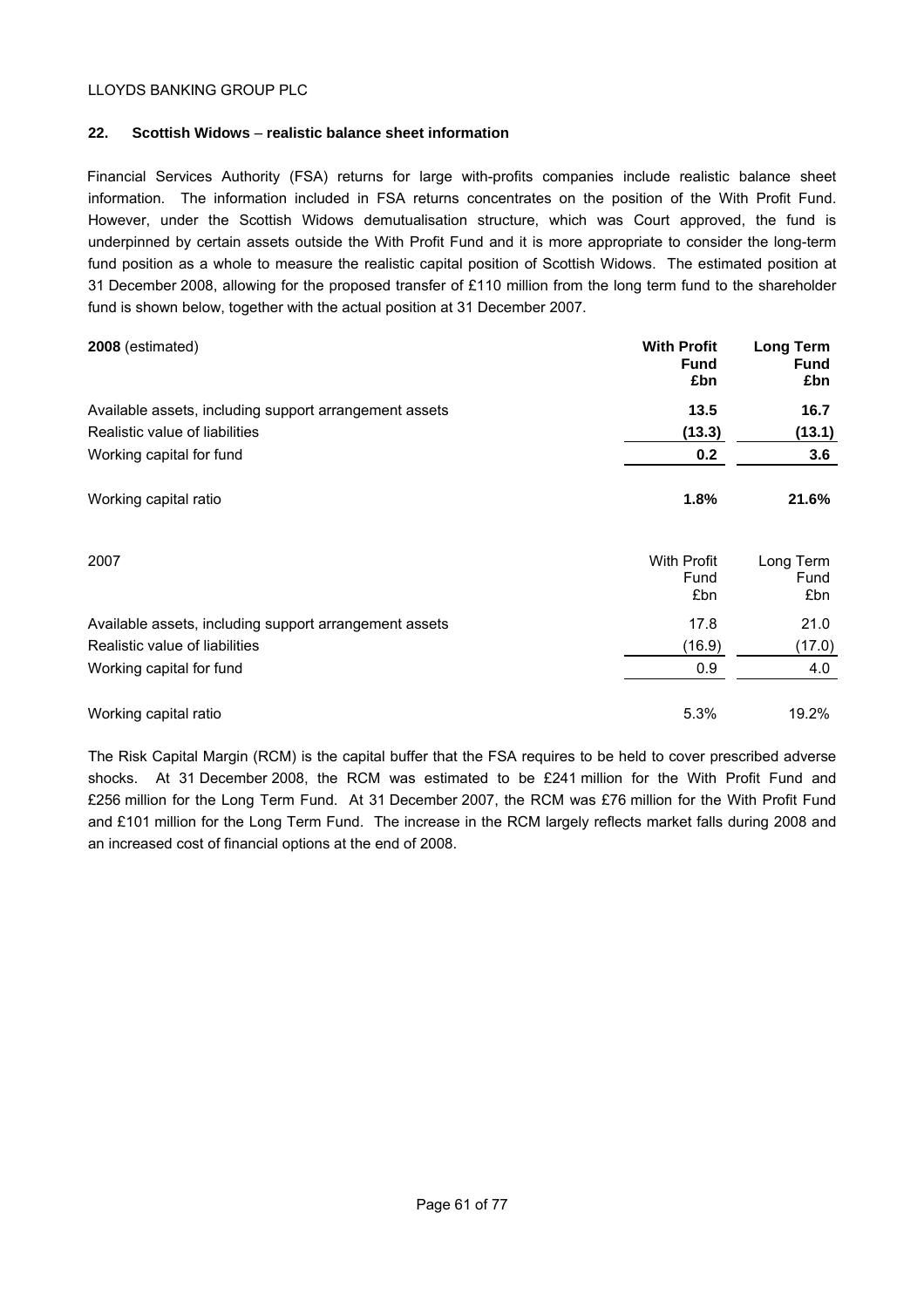## **23. European Embedded Value reporting** – **results for year ended 31 December 2008**

This section provides further details of the Scottish Widows EEV financial information.

## **Composition of EEV balance sheet**

|                                                   | 31 December<br>2008 | 31 December<br>2007 |
|---------------------------------------------------|---------------------|---------------------|
|                                                   | £m                  | £m                  |
| Value of in-force business (certainty equivalent) | 2,360               | 2,779               |
| Value of financial options and guarantees         | (90)                | (53)                |
| Cost of capital                                   | (90)                | (178)               |
| Non-market risk                                   | (57)                | (61)                |
| Total value of in-force business                  | 2,123               | 2,487               |
| Shareholders' net assets                          | 2,809               | 2,878               |
| <b>Total EEV of covered business</b>              | 4,932               | 5,365               |

| Reconciliation of opening EEV balance sheet to closing EEV balance sheet on covered business |                       |
|----------------------------------------------------------------------------------------------|-----------------------|
|                                                                                              | $\mathbf{V}$ -Less -f |

|                                                | Shareholders'<br>net assets<br>£m | Value of<br>in-force<br><b>business</b><br>£m | <b>Total</b><br>£m |
|------------------------------------------------|-----------------------------------|-----------------------------------------------|--------------------|
| As at 1 January 2007                           | 3,572                             | 2,841                                         | 6,413              |
| Total profit after tax - Continuing businesses | 580                               | 102                                           | 682                |
| - Discontinued businesses                      | 81                                | 5                                             | 86                 |
| Profit on disposal of Abbey Life (EEV basis)   |                                   |                                               |                    |
| Sale proceeds                                  | 985                               |                                               | 985                |
| Assets disposed                                | (474)                             | (461)                                         | (935)              |
|                                                | 511                               | (461)                                         | 50                 |
| <b>Dividends</b>                               | (1,866)                           |                                               | (1,866)            |
| As at 31 December 2007                         | 2,878                             | 2,487                                         | 5,365              |
| Total profit (loss) after tax                  | 151                               | (364)                                         | (213)              |
| <b>Dividends</b>                               | (220)                             |                                               | (220)              |
| As at 31 December 2008                         | 2,809                             | 2,123                                         | 4,932              |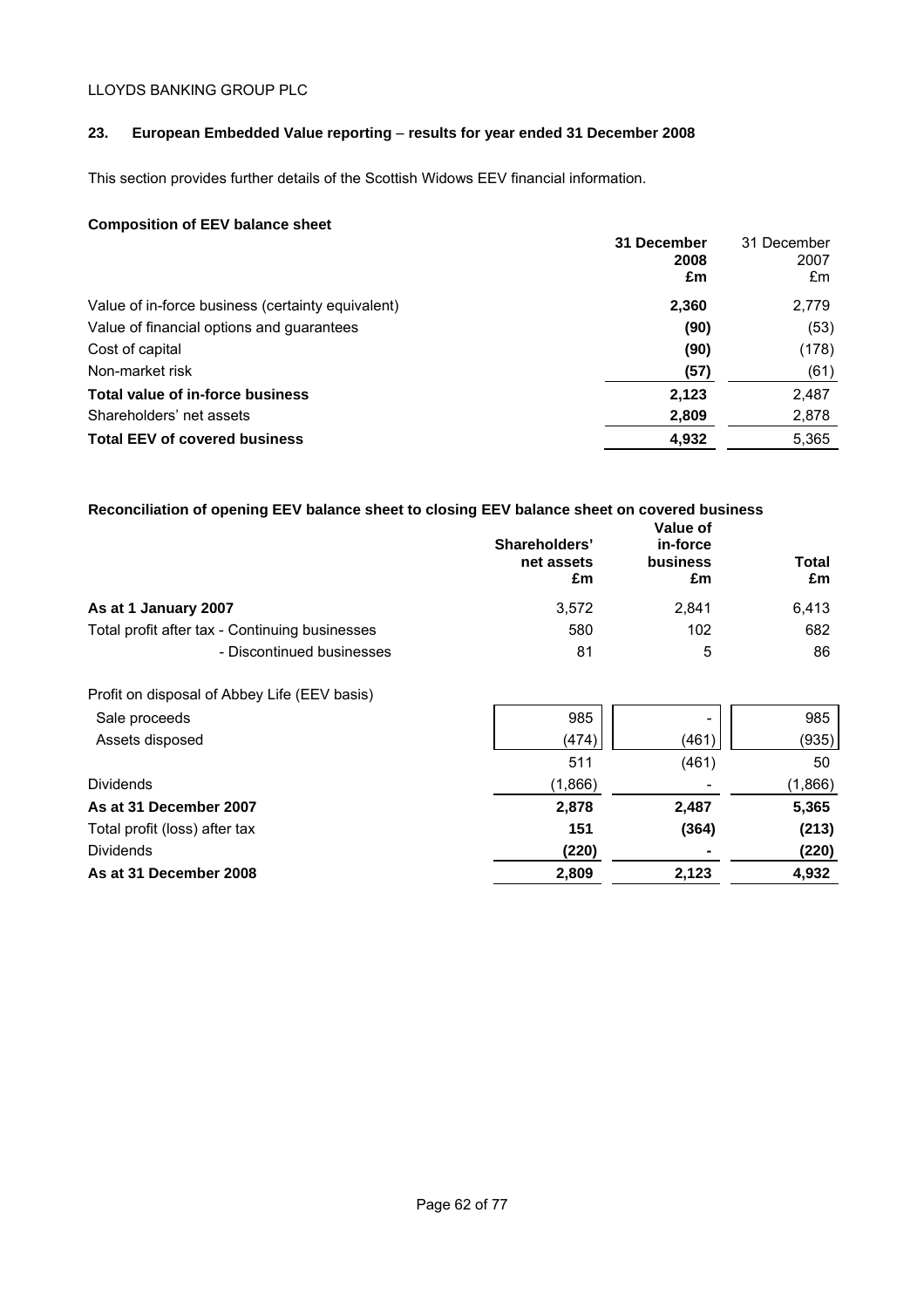## **23. European Embedded Value reporting** – **results for year ended 31 December 2008** (continued)

## **Analysis of shareholders' net assets on an EEV basis on covered business**

|                                                       | <b>Required</b><br>capital<br>£m | <b>Free</b><br>surplus<br>£m | Shareholders'<br>net assets<br>£m |
|-------------------------------------------------------|----------------------------------|------------------------------|-----------------------------------|
| As at 1 January 2007                                  | 2,207                            | 1.365                        | 3,572                             |
| Total profit (loss) after tax - Continuing businesses | (214)                            | 794                          | 580                               |
| - Discontinued businesses                             | (24)                             | 105                          | 81                                |
| <b>Dividends</b>                                      |                                  | (1,866)                      | (1,866)                           |
| Disposal of Abbey Life (EEV basis)                    | (232)                            | 743                          | 511                               |
| As at 31 December 2007                                | 1,737                            | 1,141                        | 2,878                             |
| Total (loss) profit after tax                         | (823)                            | 974                          | 151                               |
| <b>Dividends</b>                                      |                                  | (220)                        | (220)                             |
| As at 31 December 2008                                | 914                              | 1,895                        | 2,809                             |

## **Summary income statement on an EEV basis – Continuing businesses**

|                                                          | 2008<br>£m | 2007<br>£m |
|----------------------------------------------------------|------------|------------|
| New business profit                                      | 295        | 326        |
| Existing business profit                                 |            |            |
| - Expected return                                        | 321        | 296        |
| - Experience variances                                   | 52         | 41         |
| - Assumption changes                                     | 4          | (32)       |
|                                                          | 377        | 305        |
| Expected return on shareholders' net assets              | 146        | 187        |
| Profit before tax, excluding volatility and other items* | 818        | 818        |
| Volatility                                               | (1, 176)   | (287)      |
| Other items*                                             | 60         | 58         |
| Total (loss) profit before tax                           | (298)      | 589        |
| Taxation                                                 | 85         | (29)       |
| Impact of Corporation tax rate change                    |            | 122        |
| Total (loss) profit after tax – continuing businesses    | (213)      | 682        |

\*Other items represent amounts not considered attributable to the underlying performance of the business.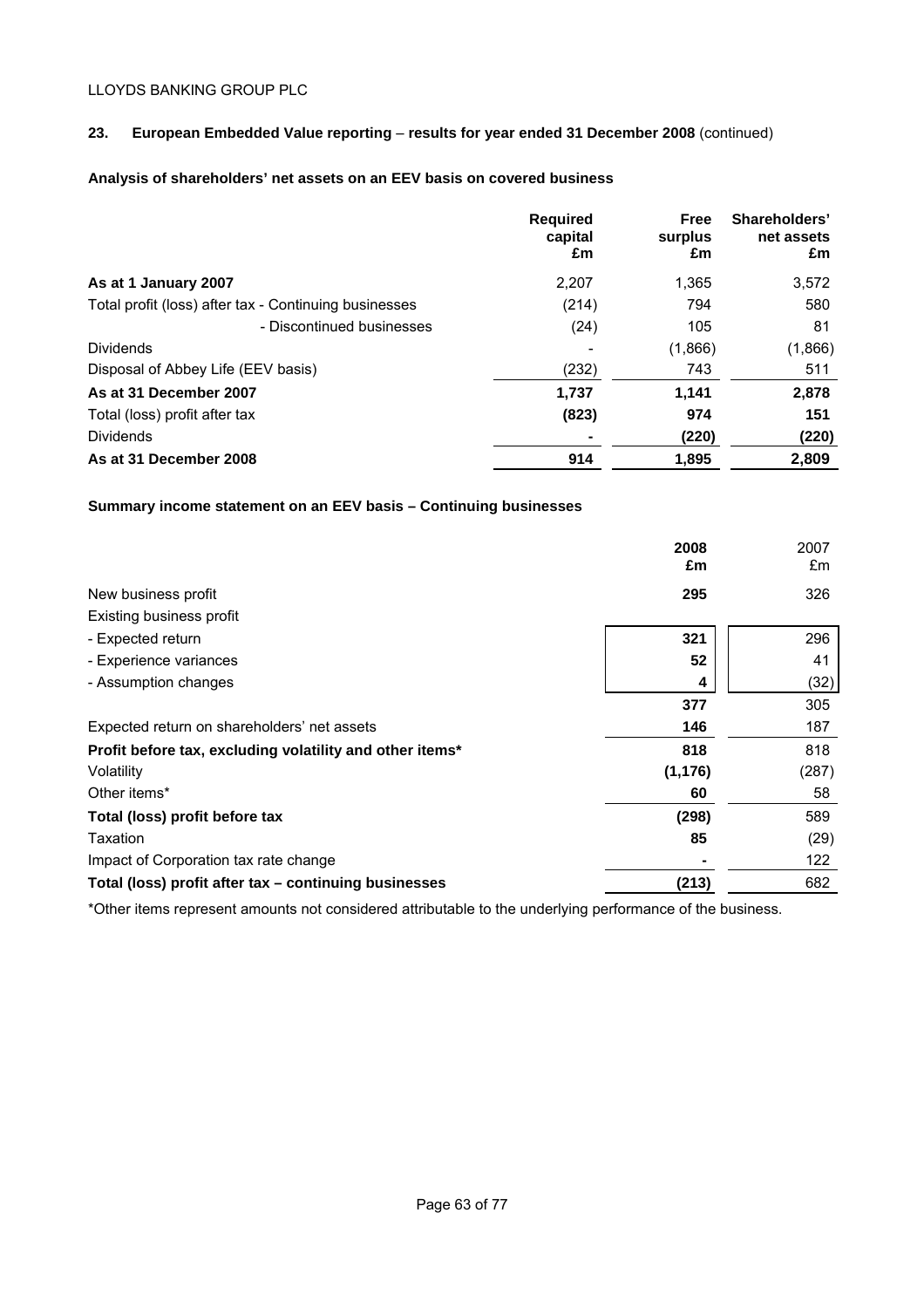## **23. European Embedded Value reporting** – **results for year ended 31 December 2008** (continued)

# **Breakdown of income statement between life and pensions, and OEICs – Continuing businesses**

|                                                       | Life and<br>pensions | <b>OEICS</b> | <b>Total</b> |
|-------------------------------------------------------|----------------------|--------------|--------------|
|                                                       | £m                   | £m           | £m           |
| 2008                                                  |                      |              |              |
| New business profit                                   | 258                  | 37           | 295          |
| <b>Existing business</b>                              |                      |              |              |
| - Expected return                                     | 254                  | 67           | 321          |
| - Experience variances                                | 40                   | 12           | 52           |
| - Assumption changes                                  | (48)                 | 52           | 4            |
|                                                       | 246                  | 131          | 377          |
| Expected return on shareholders' net assets           | 138                  | 8            | 146          |
| Profit before tax*                                    | 642                  | 176          | 818          |
| New business margin (PVNBP)                           | 3.6%                 | 1.3%         | 2.9%         |
| Post-tax return on embedded value*                    |                      |              | 11.4%        |
| 2007                                                  |                      |              |              |
| New business profit                                   | 270                  | 56           | 326          |
| <b>Existing business</b>                              |                      |              |              |
| - Expected return                                     | 245                  | 51           | 296          |
| - Experience variances                                | (2)                  | 43           | 41           |
| - Assumption changes                                  | (92)                 | 60           | (32)         |
|                                                       | 151                  | 154          | 305          |
| Expected return on shareholders' net assets           | 179                  | 8            | 187          |
| Profit before tax*                                    | 600                  | 218          | 818          |
| New business margin (PVNBP)                           | 3.5%                 | 2.0%         | 3.1%         |
| Post-tax return on embedded value*                    |                      |              | 10.7%        |
| *External the actual addition and additional the pro- |                      |              |              |

\*Excluding volatility and other items.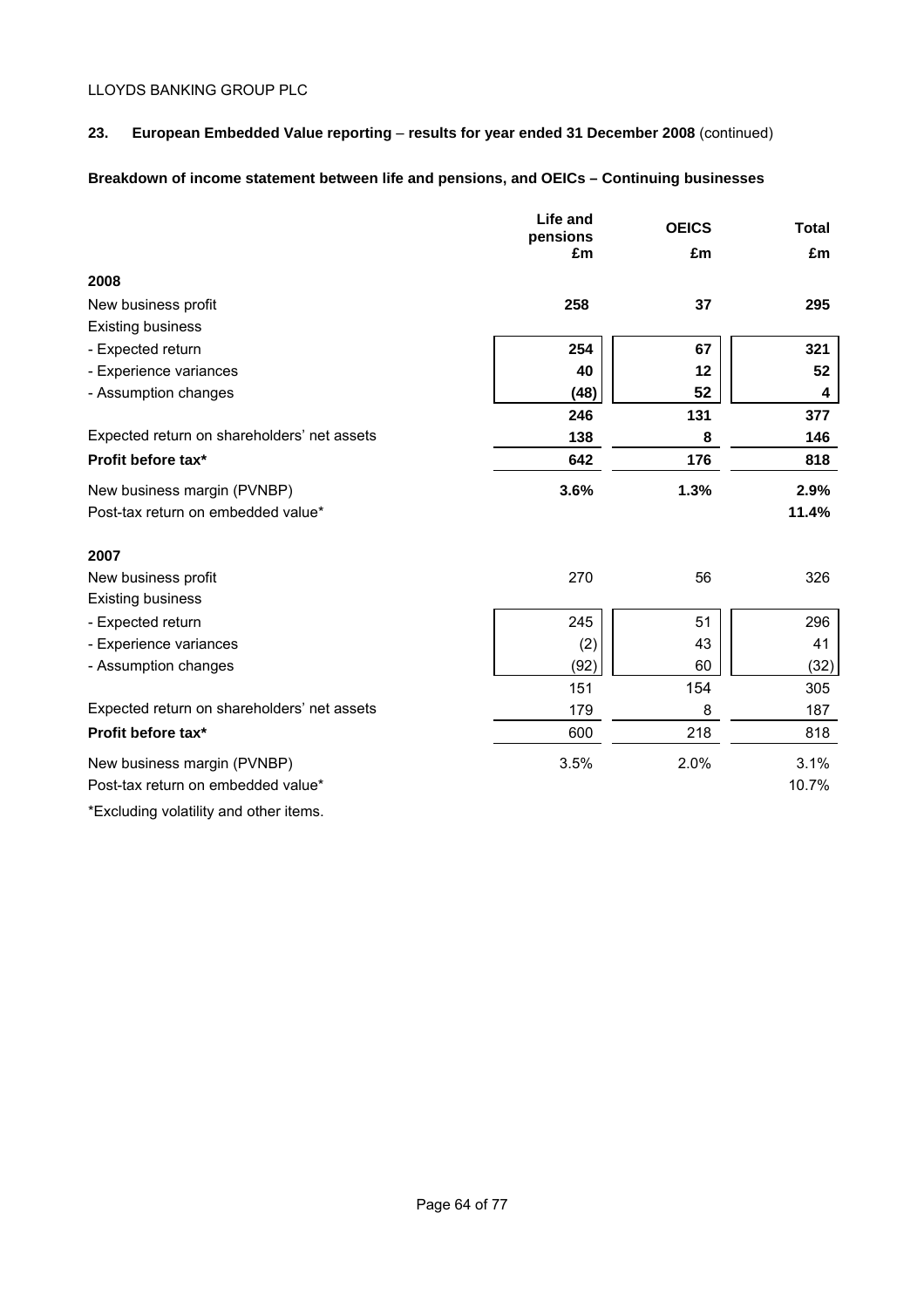## **23. European Embedded Value reporting** – **results for year ended 31 December 2008** (continued)

#### **Economic assumptions**

A bottom up approach is used to determine the economic assumptions for valuing the business in order to determine a market consistent valuation.

The valuation of the Group's annuity business has been affected by the recent upheaval in the capital markets which has caused a significant widening in corporate bond spreads. Based on available market analysis, an element of this widening in corporate bond spreads has been assessed as arising from an increase in the illiquidity premium. As a result, in 2008 the value of the in-force business asset for annuity business has been calculated after taking into account an estimate of the market premium for illiquidity derived using a portfolio of investment grade bonds with similar cash flow characteristics as the annuity liabilities.

For 2008, the risk-free rate assumed in valuing the non-annuity in-force business is the 15 year UK gilt yield. The risk free rate assumed in valuing the in-force asset for the annuity business is presented as a single risk free rate to allow easier comparison to the rate used for other business. That single risk free-free rate has been derived to give the equivalent value to the annuity book, had that book been valued using the UK gilt yield curve increased to reflect the illiquidity premium described above. The risk free rate used in valuing financial options and guarantees is defined as the spot yield derived from the UK gilt yield curve, in line with Scottish Widows' FSA realistic balance sheet assumptions. The table below shows the range of resulting yields and other key assumptions.

|                                                         | 31 December<br>2008<br>% | 31 Dec<br>2007<br>$\%$ |
|---------------------------------------------------------|--------------------------|------------------------|
| Risk-free rate (value of in-force non-annuity business) | 3.74                     | 4.65                   |
| Risk-free rate (value of in-force annuity business)     | 5.22                     | 4.65                   |
| Risk-free rate (financial options and guarantees)       | 1.11 to 4.24             | 4.28 to 4.81           |
| Retail price inflation                                  | 2.75                     | 3.28                   |
| Expense inflation                                       | 3.50                     | 4.18                   |

## **Non-economic assumptions**

Future mortality, morbidity, lapse and paid-up rate assumptions are reviewed each year and are based on an analysis of past experience and on management's view of future experience. These assumptions are intended to represent a best estimate of future experience.

For OEIC business, recent lapse assumption experience has been collected over a period that has predominantly coincided with favourable investment conditions. Management have used a best estimate of the long-term lapse assumption which is higher than indicated by this experience. In management's view, the approach and lapse assumption are both reasonable.

#### **Non-market risk**

An allowance for non-market risk is made through the choice of best estimate assumptions based upon experience, which generally will give the mean expected financial outcome for shareholders and hence no further allowance for non-market risk is required. However, in the case of operational risk and the With Profit Fund these are asymmetric in the range of potential outcomes for which an explicit allowance is made.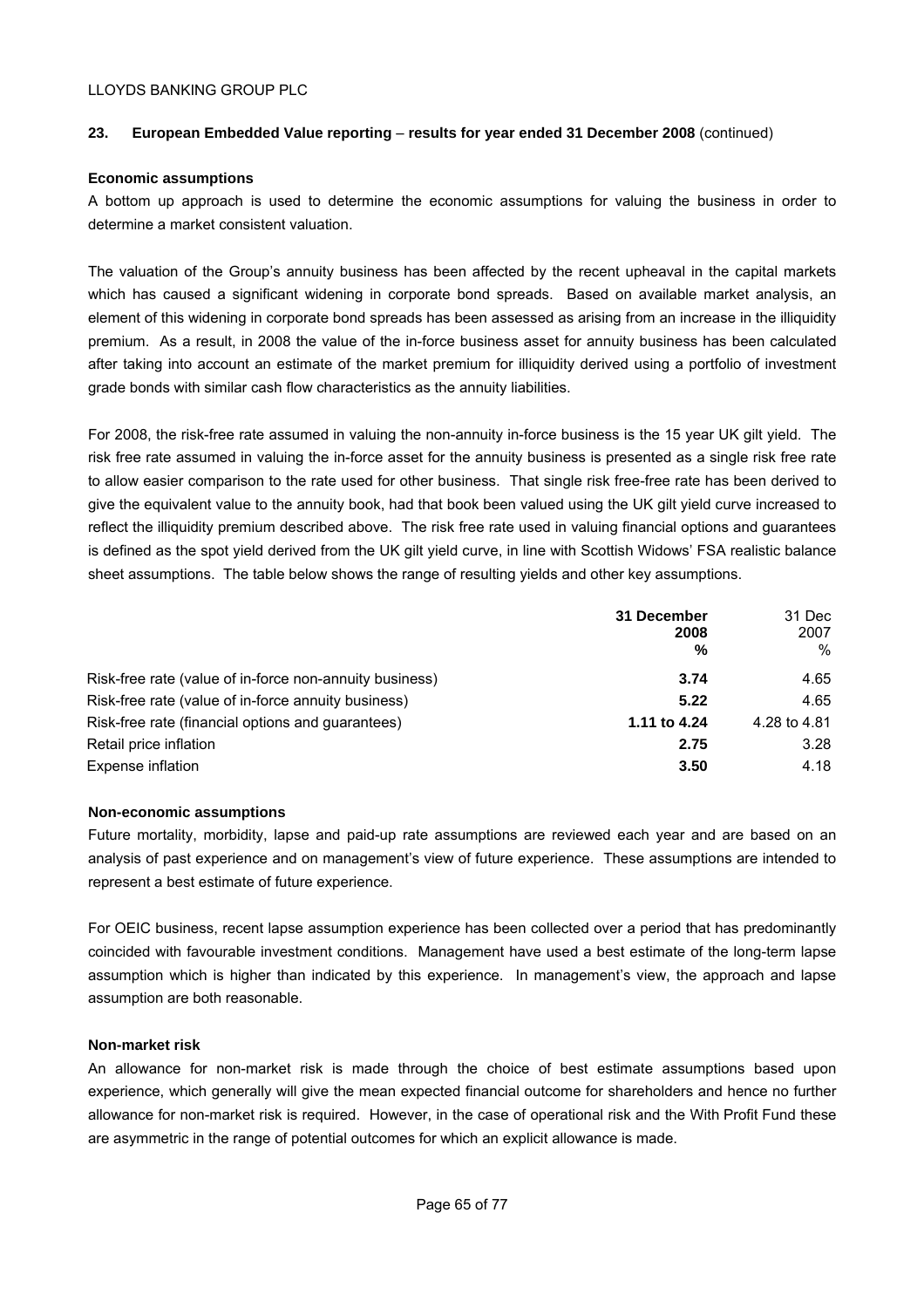## **23. European Embedded Value reporting** – **results for year ended 31 December 2008** (continued)

## **Sensitivity analysis**

The table below shows the sensitivity of the EEV and the new business profit before tax to movements in some of the key assumptions. The impact of a change in the assumption has only been shown in one direction as the impact can be assumed to be reasonably symmetrical.

|      |                                                                       |               | Impact on new   |
|------|-----------------------------------------------------------------------|---------------|-----------------|
|      |                                                                       | <b>Impact</b> | business profit |
|      |                                                                       | on EEV        | before tax      |
|      |                                                                       | £m            | £m              |
|      | 2008 EEV/new business profit before tax                               |               |                 |
| (1)  | 100 basis points reduction in risk-free rate                          | 186           | 6               |
| (2)  | 10 per cent reduction in market values of equity assets               | (170)         | n/a             |
| (3)  | 10 per cent reduction in market values of property assets             | (25)          | n/a             |
| (4)  | 10 per cent reduction in expenses                                     | 84            | 31              |
| (5)  | 10 per cent reduction in lapses                                       | 70            | 17              |
| (6)  | 5 per cent reduction in annuitant mortality                           | (56)          | (2)             |
| (7)  | 5 per cent reduction in mortality and morbidity (excluding annuitants | 23            | 4               |
| (8)  | 100 basis points increase in equity and property returns              | nil           | nil             |
| (9)  | 25 basis points increase in corporate bond spreads                    | (59)          | (4)             |
| (10) | 25 basis points decrease in illiquidity premium                       | (97)          | n/a             |

(1) In this sensitivity the impact takes into account the change in the value of in-force business, financial options and guarantee costs, statutory reserves and asset values.

- (2) The reduction in market values is assumed to have no corresponding impact on dividend yields.
- (3) The reduction in market values is assumed to have no corresponding impact on rental yields.
- (4) This sensitivity shows the impact of reducing new business, maintenance expenses and investment expenses to 90 per cent of the expected rate.
- (5) This sensitivity shows the impact of reducing lapse and surrender rates to 90 per cent of the expected rate.
- (6) This sensitivity shows the impact on our annuity and deferred annuity business of reducing mortality rates to 95 per cent of the expected rate.
- (7) This sensitivity shows the impact of reducing mortality rates on non-annuity business to 95 per cent of the expected rate.
- (8) Under a market consistent valuation, changes in assumed equity and property returns have no impact on the EEV.
- (9) This sensitivity shows the impact of a 25 basis point increase in corporate bond yields and the corresponding reduction in market values. Government bond yields, the risk-free rate and illiquidity premia are all assumed to be unchanged.
- (10 This sensitivity shows the impact of a 25 basis point reduction in the allowance for illiquidity premia. It
- ) assumes that the overall corporate bond spreads are unchanged and hence market values are unchanged. Government bond yields and the risk-free rate are both assumed to be unchanged.

In sensitivities (4) to (7) and (9) assumptions have been flexed on the basis used to calculate the value of in-force business and the realistic and the statutory reserving bases. A change in risk discount rates is not relevant as the risk discount rate is not an input to a market consistent valuation.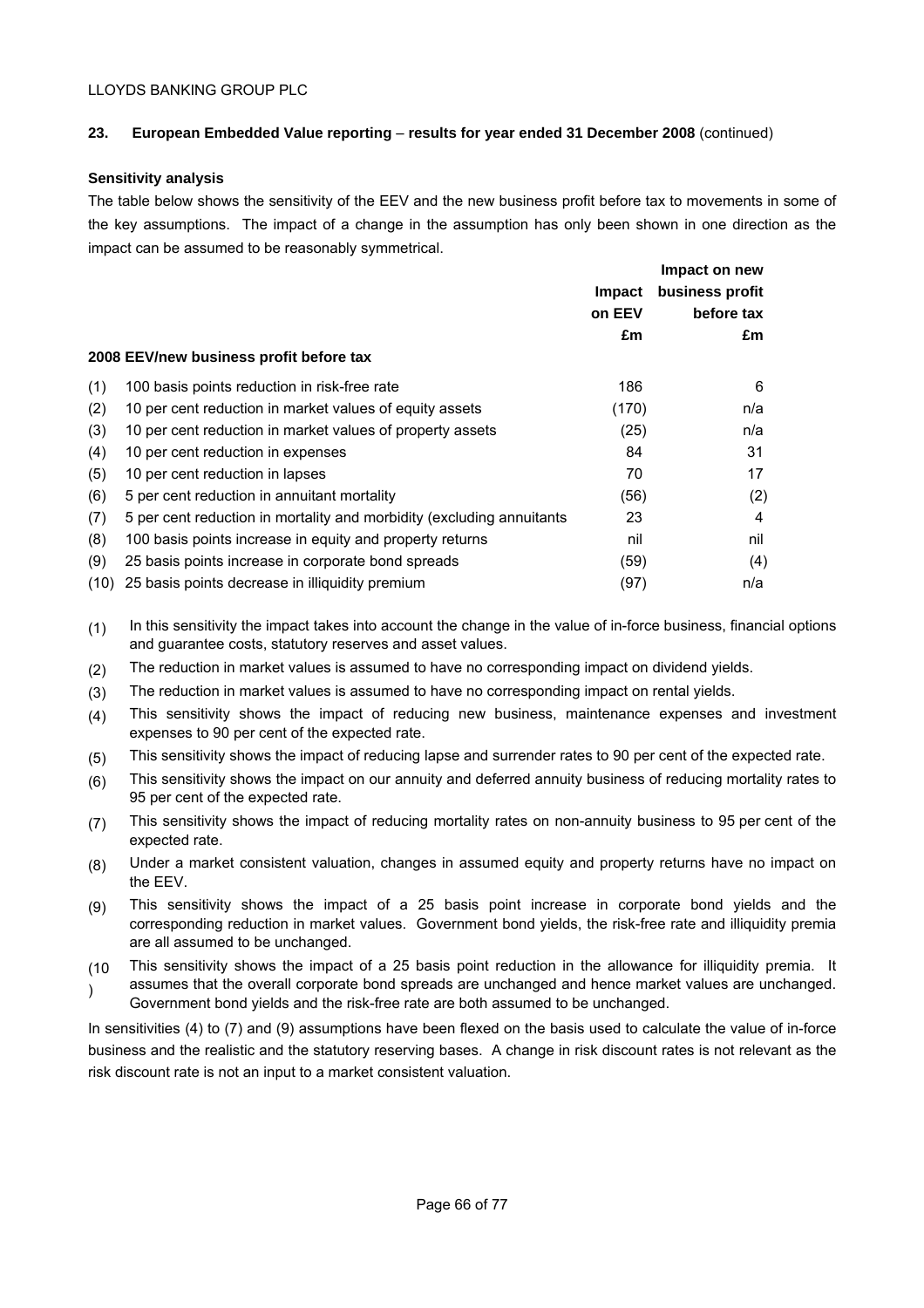#### **24. Scottish Widows** – **weighted sales (Annual Premium Equivalent)**

|                                        | 2008<br>£m | 2007<br>£m |
|----------------------------------------|------------|------------|
|                                        |            |            |
| Weighted sales (regular + 1/10 single) |            |            |
| Life and pensions:                     |            |            |
| Protection                             | 124        | 117        |
| Savings and investments                | 43         | 89         |
| Individual pensions                    | 283        | 273        |
| Corporate and other pensions           | 441        | 352        |
| Retirement income                      | 90         | 101        |
| Managed fund business                  | 21         | 47         |
| Life and pensions                      | 1,002      | 979        |
| <b>OEICS</b>                           | 305        | 297        |
| Life, pensions and OEICs               | 1,307      | 1,276      |
| <b>Bancassurance</b>                   | 480        | 458        |
| Independent financial advisers         | 762        | 733        |
| Direct                                 | 65         | 85         |
| Life, pensions and OEICs               | 1,307      | 1,276      |

#### **25. Dividend**

On 7 May 2008, a final dividend for 2007 of 24.7p per share was paid to shareholders. This dividend totalled £1,394 million. An interim dividend for 2008 of 11.4p per share was paid on 1 October 2008. The total amount of this dividend was £648 million. No final dividend for 2008 has been declared.

#### **26. Capitalisation issue**

The Group has announced a capitalisation issue of 1 for 40 ordinary shares held. The record date for the capitalisation issue is 8 May 2009 and the ex-capitalisation issue date is 11 May 2009.

## **27. Other information**

The financial information included in this news release does not constitute statutory accounts within the meaning of section 240 of the Companies Act 1985. Statutory accounts for the year ended 31 December 2008 were approved by the directors on 26 February 2009 and will be delivered to the Registrar of Companies following publication on 28 March 2009. The auditors' report on these accounts was unqualified and did not include a statement under sections 237(2) (accounting records or returns inadequate or accounts not agreeing with records and returns) or 237(3) (failure to obtain necessary information and explanations) of the Companies Act 1985.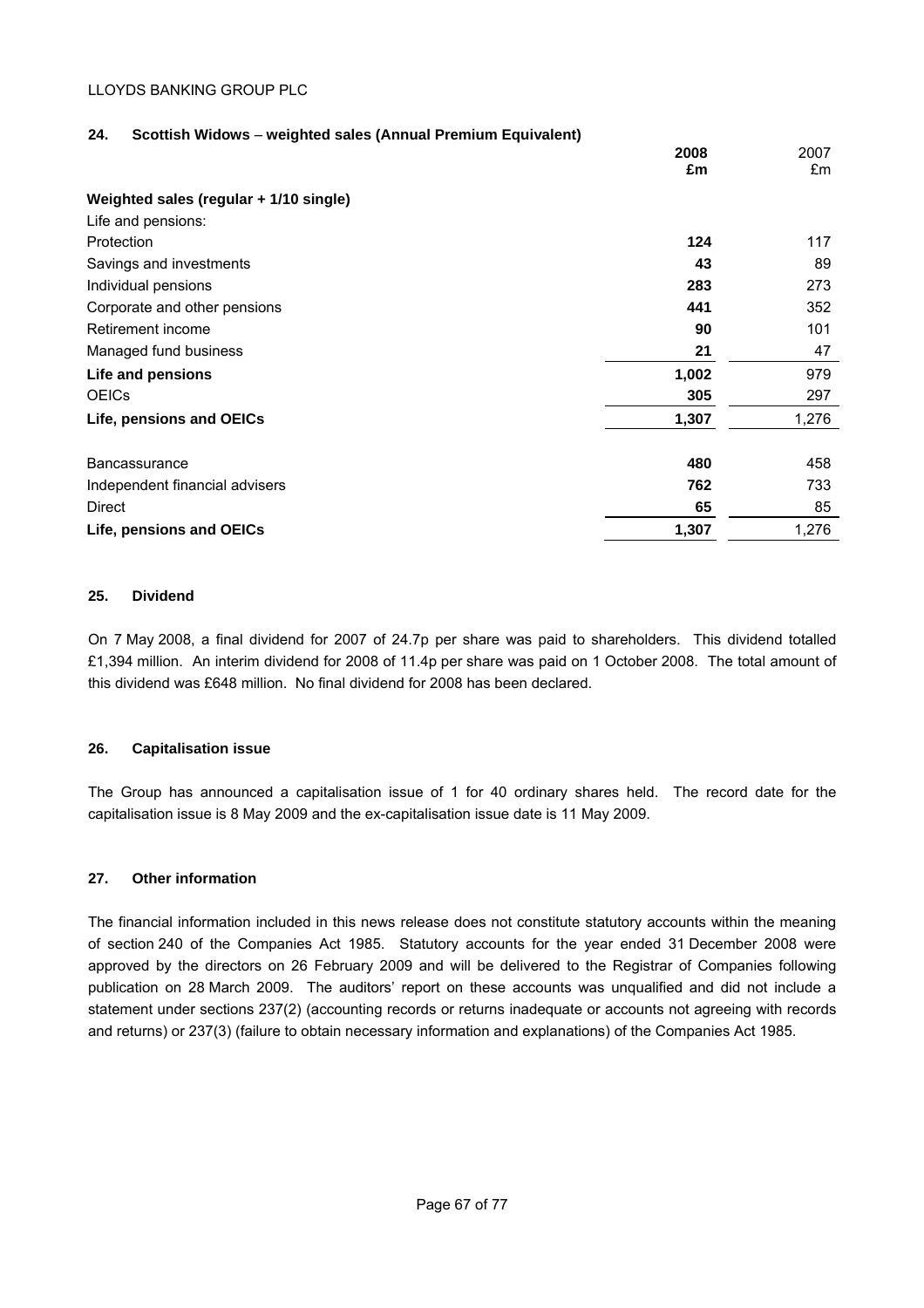## **PROFORMA DISCLOSURES**

Following the acquisition of HBOS plc on 16 January 2009, pages 69 to 76 contain selected unaudited proforma disclosures relating to the enlarged Group. These assume that the acquisition and capital raisings were completed on 31 December 2008.

The exercise to fair value the assets and liabilities of HBOS is still in progress and is not expected to be completed for some time. The fair value adjustments set out within these proforma disclosures represent initial estimates based upon work performed since completion of the acquisition. This has focused upon those areas likely to have a significant impact upon the enlarged Group's regulatory capital position. Further adjustments will be required, for example to reflect the value of the intangible assets acquired, and the figures disclosed are subject to change.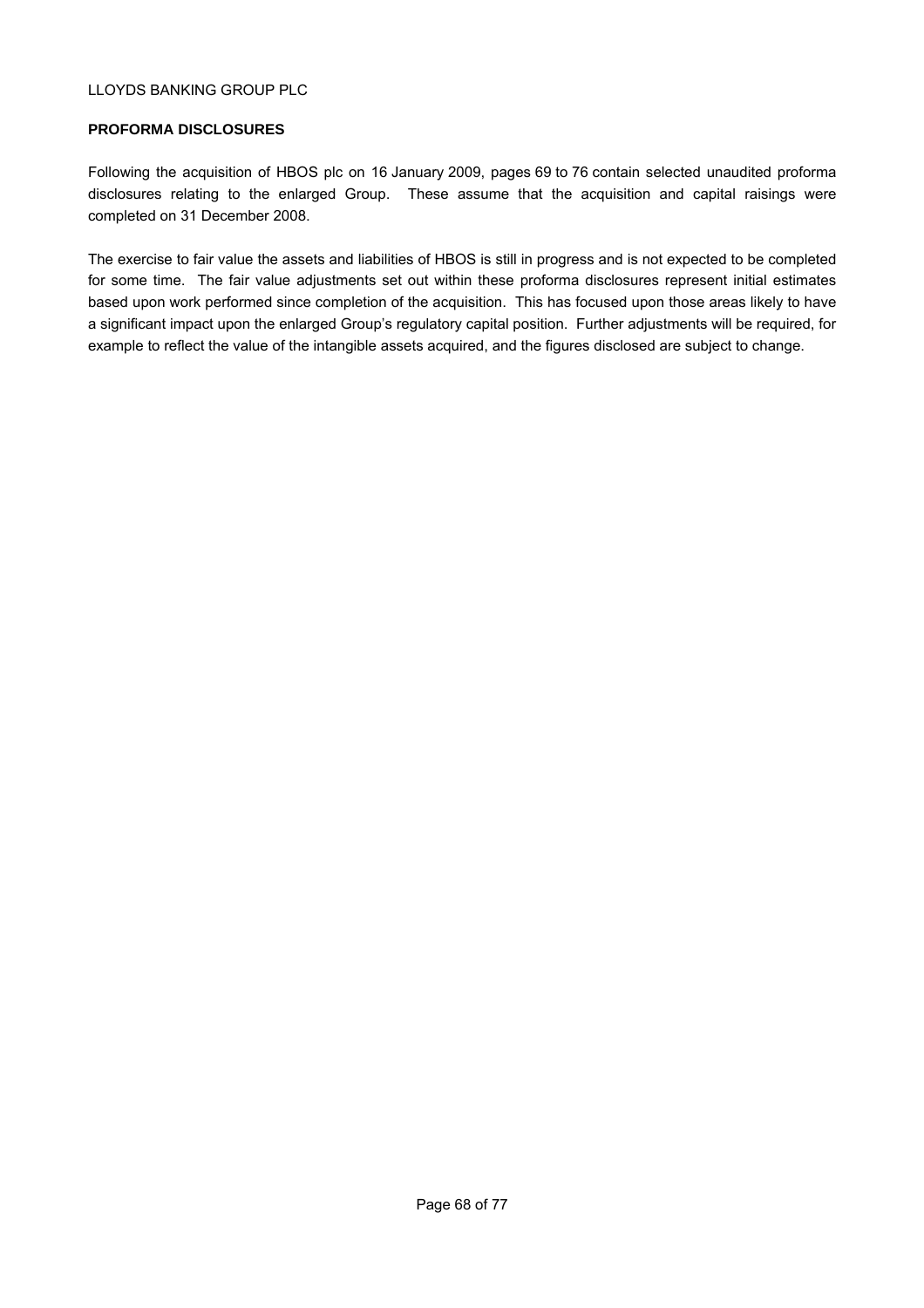## **PROFORMA CONSOLIDATED BALANCE SHEET**

| 31 December 2008                                            | Lloyds<br>TSB<br>£m | <b>HBOS</b><br>£m | Lloyds<br><b>TSB</b><br>share<br>issue<br>£m | <b>HBOS</b><br>share<br>issue<br>£m | <b>HBOS</b><br>considera-<br>£m | <b>Estimated</b><br>fair value<br>tion adjustments adjustments<br>£m | Consolida-<br>tion<br>£m | Pro<br>forma<br>£m |
|-------------------------------------------------------------|---------------------|-------------------|----------------------------------------------|-------------------------------------|---------------------------------|----------------------------------------------------------------------|--------------------------|--------------------|
| <b>Assets</b>                                               |                     |                   |                                              |                                     |                                 |                                                                      |                          |                    |
| Cash and balances at                                        |                     |                   |                                              |                                     |                                 |                                                                      |                          |                    |
| central banks                                               | 5,008               | 2,502             |                                              |                                     |                                 |                                                                      |                          | 7,510              |
| Items in course of collection                               |                     |                   |                                              |                                     |                                 |                                                                      |                          |                    |
| from banks                                                  | 946                 | 445               |                                              |                                     |                                 |                                                                      |                          | 1,391              |
| Trading and other financial<br>assets at fair value through |                     |                   |                                              |                                     |                                 |                                                                      |                          |                    |
| profit or loss                                              | 45,064              | 88,616            |                                              |                                     |                                 | 100                                                                  | (616)                    | 133,164            |
| Derivative financial                                        |                     |                   |                                              |                                     |                                 |                                                                      |                          |                    |
| instruments                                                 | 28,884              | 51,810            |                                              |                                     |                                 |                                                                      | (496)                    | 80,198             |
| Loans and advances to                                       |                     |                   |                                              |                                     |                                 |                                                                      |                          |                    |
| banks                                                       | 40,758              | 18,019            | 5,405                                        | 11,337                              |                                 | (50)                                                                 | (8,823)                  | 66,646             |
| Loans and advances to<br>customers                          | 242,735             | 473,966           |                                              |                                     |                                 | (13,750)                                                             | (7)                      | 702,944            |
| Available-for-sale financial                                |                     |                   |                                              |                                     |                                 |                                                                      |                          |                    |
| assets                                                      | 55,707              | 28,210            |                                              |                                     |                                 |                                                                      | (7,614)                  | 76,303             |
| Investment property                                         | 2,631               | 3,045             |                                              |                                     |                                 |                                                                      |                          | 5,676              |
| Goodwill                                                    | 2,256               | 1,556             |                                              |                                     |                                 |                                                                      | (1,556)                  | 2,256              |
| Value of in-force business                                  | 1,893               | 2,992             |                                              |                                     |                                 | 1,400                                                                |                          | 6,285              |
| Other intangible assets                                     | 197                 | 819               |                                              |                                     |                                 |                                                                      |                          | 1,016              |
| Tangible fixed assets                                       | 2,965               | 5,400             |                                              |                                     |                                 | (50)                                                                 |                          | 8,315              |
| Current tax recoverable<br>Deferred tax assets              | 300<br>833          | 925<br>2,329      |                                              |                                     |                                 | (200)                                                                |                          | 1,225<br>2,962     |
| Other assets                                                | 5,856               | 8,369             |                                              |                                     | $\overline{\phantom{0}}$        | (500)                                                                | (113)                    | 13,612             |
|                                                             |                     |                   |                                              |                                     |                                 |                                                                      |                          |                    |
| <b>Total assets</b>                                         | 436,033             | 689,003           | 5,405                                        | 11,337                              | $\blacksquare$                  | (13,050)                                                             | (19, 225)                | 1,109,503          |
| Liabilities                                                 |                     |                   |                                              |                                     |                                 |                                                                      |                          |                    |
| Deposits from banks                                         | 66,514              | 97,150            |                                              |                                     |                                 | 100                                                                  | (8,699)                  | 155,065            |
| Customer accounts                                           | 170,938             | 222,251           |                                              |                                     |                                 | 850                                                                  | (60)                     | 393,979            |
| Items in course of                                          |                     |                   |                                              |                                     |                                 |                                                                      |                          |                    |
| transmission to banks                                       | 508                 | 521               |                                              |                                     |                                 |                                                                      |                          | 1,029              |
| Trading and other financial                                 |                     |                   |                                              |                                     |                                 |                                                                      |                          |                    |
| liabilities at fair value                                   |                     |                   |                                              |                                     |                                 |                                                                      |                          |                    |
| through profit of loss                                      | 6,754               | 18,851            |                                              |                                     |                                 |                                                                      | (134)                    | 25,471             |
| Derivative financial<br>instruments                         | 26,892              | 38.905            |                                              |                                     |                                 |                                                                      | (503)                    | 65,294             |
| Debt securities in issue                                    | 75,710              | 188,448           |                                              |                                     |                                 | (6, 200)                                                             | (8, 246)                 | 249,712            |
| Liabilities arising from                                    |                     |                   |                                              |                                     |                                 |                                                                      |                          |                    |
| insurance contracts and                                     |                     |                   |                                              |                                     |                                 |                                                                      |                          |                    |
| participating investment                                    |                     |                   |                                              |                                     |                                 |                                                                      |                          |                    |
| contracts                                                   | 33,792              | 36,873            |                                              |                                     |                                 |                                                                      |                          | 70,665             |
| Liabilities arising from non                                |                     |                   |                                              |                                     |                                 |                                                                      |                          |                    |
| participating investment<br>contracts                       | 14,243              | 33,321            |                                              |                                     |                                 | 50                                                                   |                          |                    |
| Unallocated surplus within                                  |                     |                   |                                              |                                     |                                 |                                                                      |                          | 47,614             |
| insurance businesses                                        | 270                 | 551               |                                              |                                     |                                 |                                                                      |                          | 821                |
| Other liabilities                                           | 11,456              | 8,644             |                                              |                                     |                                 | 600                                                                  | (27)                     | 20,673             |
| Retirement benefit                                          |                     |                   |                                              |                                     |                                 |                                                                      |                          |                    |
| obligations                                                 | 1,771               | (477)             |                                              |                                     |                                 | 800                                                                  |                          | 2,094              |
| Other provisions                                            | 230                 | 347               |                                              |                                     |                                 | 350                                                                  |                          | 927                |
| Subordinated liabilities                                    | 17,256              | 30,119            | 997                                          | 2,997                               |                                 | (9,800)                                                              |                          | 41,569             |
| <b>Total liabilities</b>                                    | 426,334             | 675,504           | 997                                          | 2,997                               | $\overline{\phantom{a}}$        | (13, 250)                                                            | (17, 669)                | 1,074,913          |
| <b>Net assets</b>                                           | 9,699               | 13,499            | 4,408                                        | 8,340                               | 7,651                           | 200                                                                  | (9,207)                  | 34,590             |
| Number of shares in issue                                   |                     |                   |                                              |                                     |                                 |                                                                      |                          | 16,419m            |

Proforma net tangible asset value **£29,461m** Proforma net tangible asset value per share **179p**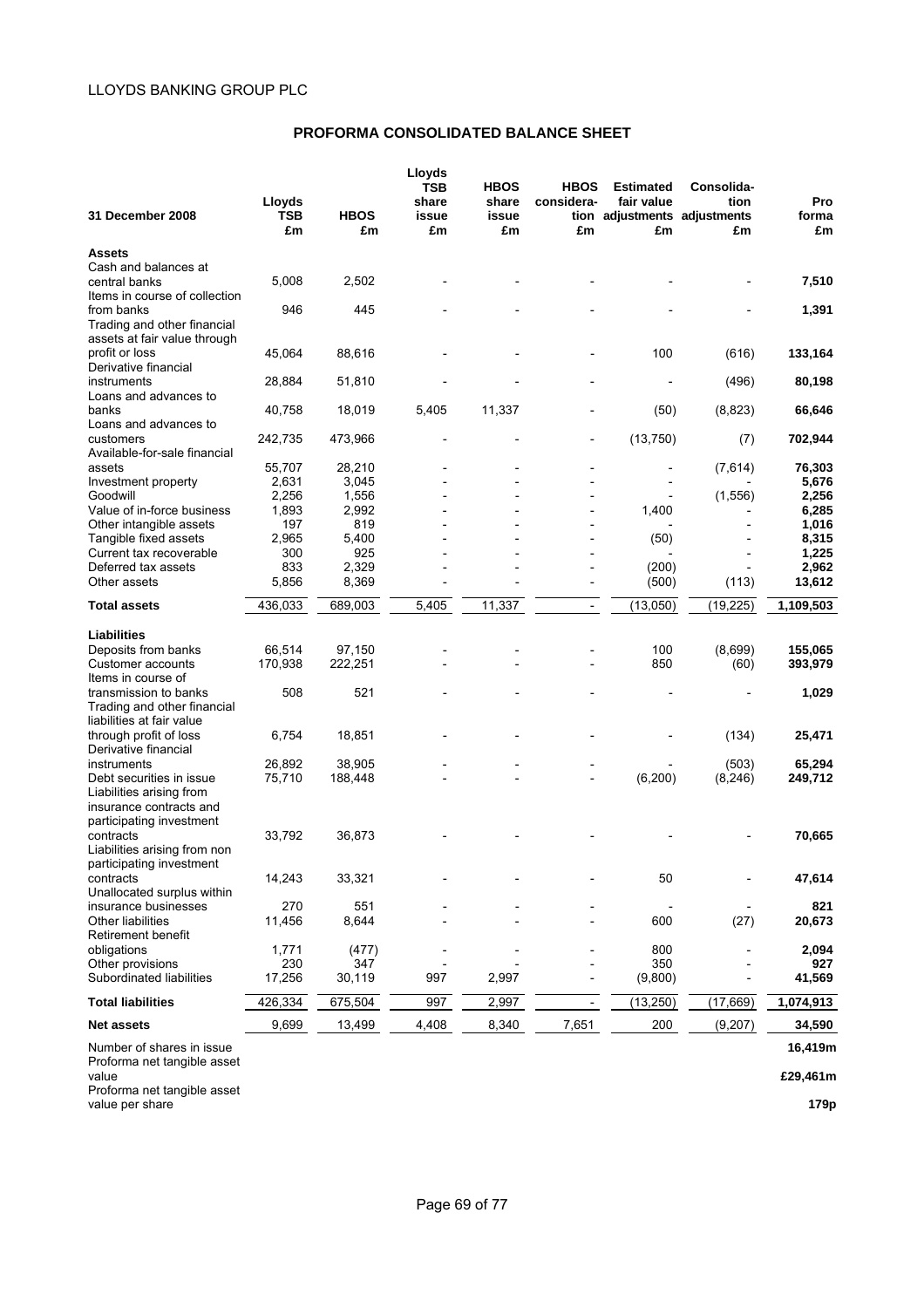# **PROFORMA NET TANGIBLE ASSETS ACQUIRED**

The following table shows a reconciliation of the net assets of HBOS at 31 December 2008 to the proforma net tangible assets of HBOS acquired.

|                                               | 31 December 2008<br>£m |
|-----------------------------------------------|------------------------|
| Net assets of HBOS at 31 December 2008        | 13,499                 |
| HBOS share issue                              | 8,340                  |
|                                               | 21,839                 |
| Adjust for:                                   |                        |
| Minority interests and preference shares      | (2, 567)               |
| Goodwill in the HBOS balance sheet            | (1, 556)               |
| Estimated fair value adjustments              | 200                    |
| Proforma net tangible assets of HBOS acquired | 17,916                 |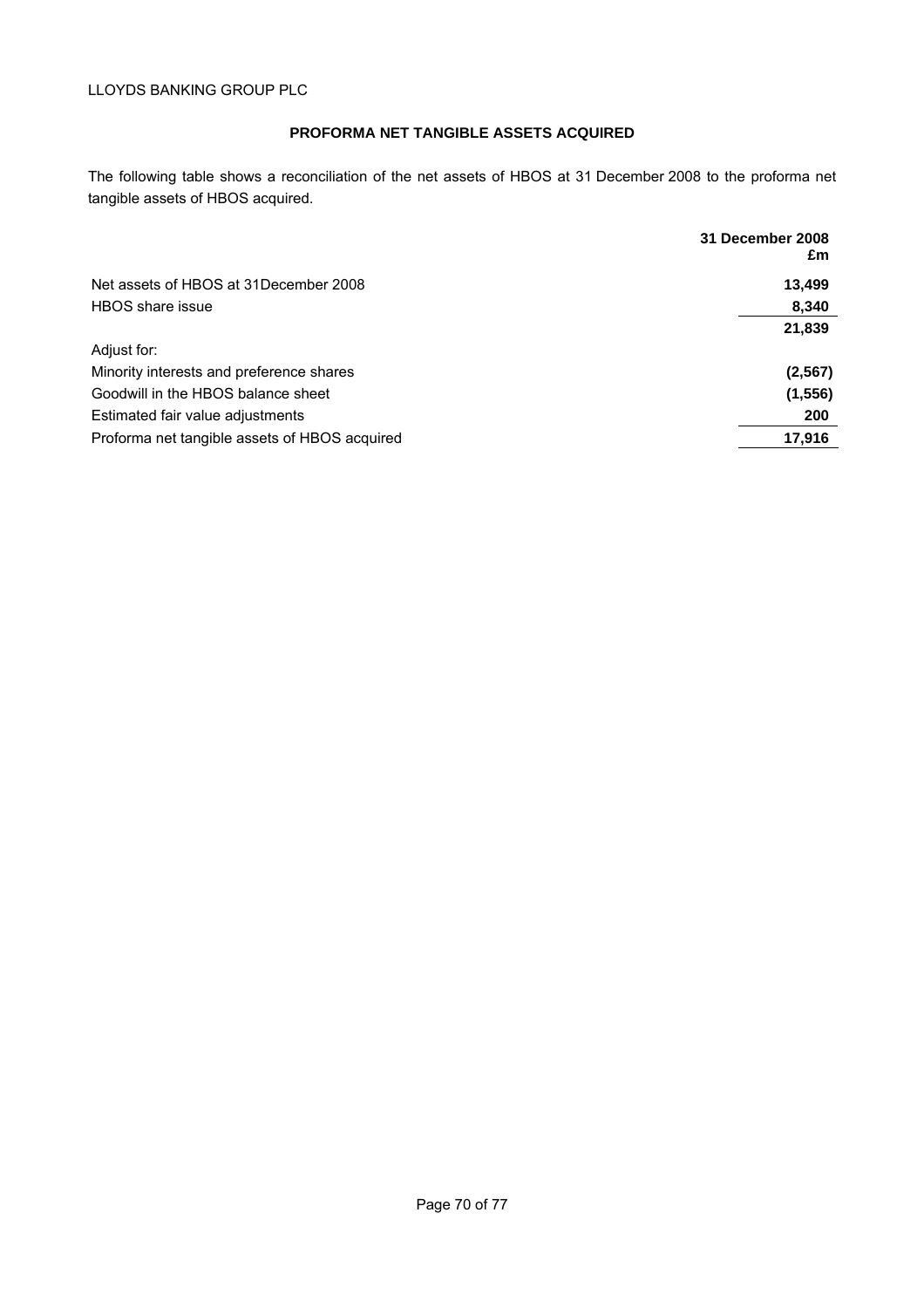# **PROFORMA CAPITAL RATIOS**

|                                                                                | 31 December 2008<br>£m |  |
|--------------------------------------------------------------------------------|------------------------|--|
| Tier 1                                                                         |                        |  |
|                                                                                |                        |  |
| Eligible share capital and reserves, including, minority interests<br>Goodwill | 35,081<br>(2, 256)     |  |
| Other deductions                                                               | (741)                  |  |
| Core tier 1 capital                                                            | 32,084                 |  |
| Preference share capital                                                       | 9,761                  |  |
| Innovative tier 1 capital instruments                                          | 6,927                  |  |
| Total tier 1 capital                                                           | 48,772                 |  |
| Tier <sub>2</sub>                                                              |                        |  |
| Undated loan capital                                                           | 7,349                  |  |
| Dated loan capital                                                             | 15,018                 |  |
| Eligible surplus provisions                                                    | 1,740                  |  |
| Available-for-sale revaluation reserve in respect of equities                  | 8                      |  |
| Other deductions                                                               | (466)                  |  |
| Total tier 2 capital                                                           | 23,649                 |  |
|                                                                                | 72,421                 |  |
|                                                                                |                        |  |
| <b>Supervisory deductions</b>                                                  |                        |  |
| Life and pensions businesses                                                   | (9,270)                |  |
| Other deductions                                                               | (1,032)                |  |
| Total supervisory deductions                                                   | (10, 302)              |  |
| <b>Total capital</b>                                                           | 62,119                 |  |
| <b>Risk-weighted assets</b>                                                    | £bn                    |  |
| Credit risk                                                                    | 448.4                  |  |
| Market and counterparty risk                                                   | 23.1                   |  |
| Operational risk                                                               | 27.0                   |  |
| <b>Total risk-weighted assets</b>                                              | 498.5                  |  |
| Risk asset ratios, after net negative capital adjustments *                    |                        |  |
| Core tier 1                                                                    | 6.4%                   |  |
| Tier 1                                                                         | 9.8%                   |  |
| Total capital                                                                  | 12.5%                  |  |
|                                                                                |                        |  |

\*Net negative capital adjustments having an impact on Core tier 1 capital total £3.7 billion and comprise estimated fair value adjustments affecting regulatory capital of £0.8 billion and a reduction in excess expected losses of £1.5 billion, offset by the write-off of the HBOS available-for-sale and cash flow hedging reserves and other adjustments, of £6.0 billion.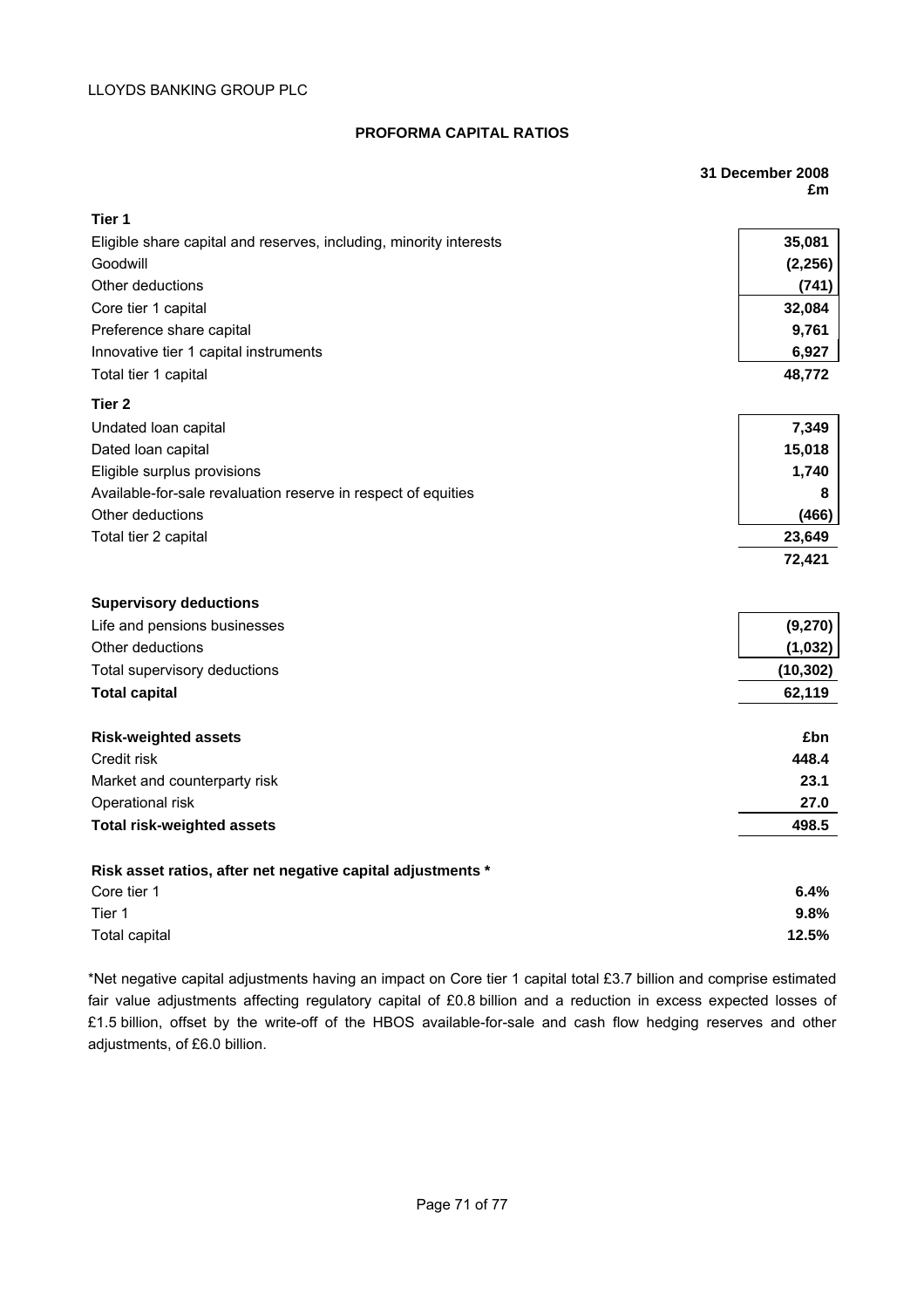# **PROFORMA ANALYSIS OF LOANS AND ADVANCES TO CUSTOMERS**

|                                                                      | 31 December | 31 December  |
|----------------------------------------------------------------------|-------------|--------------|
|                                                                      | 2008<br>£m  | 2008<br>$\%$ |
|                                                                      |             |              |
| Loans and advances to customers                                      |             |              |
| Agriculture, forestry and fishing                                    | 4,826       | 0.7          |
| Energy and water supply                                              | 6,127       | 0.8          |
| Manufacturing                                                        | 20,106      | 2.7          |
| Construction                                                         | 12,573      | $1.7$        |
| Transport, distribution and hotels                                   | 39,910      | 5.5          |
| Postal and communications                                            | 13,051      | 1.8          |
| Property companies                                                   | 89,030      | 12.2         |
| Financial, business and other services                               | 111,604     | 15.3         |
| Personal: mortgages                                                  | 372,375     | 50.9         |
| $:$ other                                                            | 51,439      | 7.0          |
| Lease financing and hire purchase                                    | 9,915       | 1.4          |
|                                                                      | 730,956     | 100.0        |
| Allowance for impairment losses on loans and advances                | (14, 262)   |              |
| Total loans and advances to customers, before fair value adjustments | 716,694     |              |
| Estimated fair value adjustments                                     | (13,750)    |              |
| Total loans and advances to customers, after fair value adjustments  | 702,944     |              |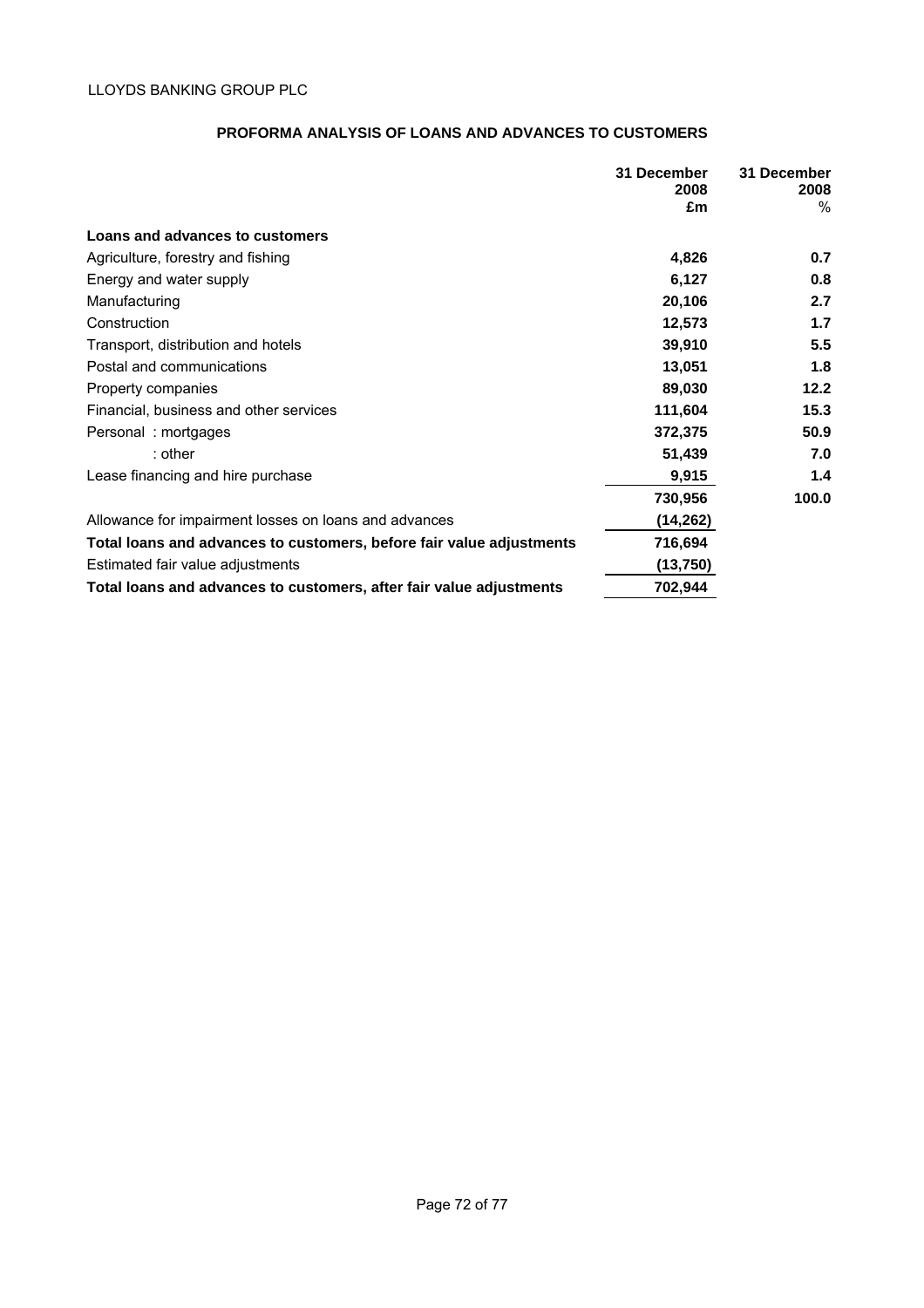### **PROFORMA CREDIT MARKET POSITIONS**

Lloyds Banking Group's exposure to assets affected by current capital markets uncertainties. Set out below, on a proforma basis, are details for the credit market positions in the Corporate Markets and Treasury businesses.

| Asset class                                 | <b>Loans and</b><br><b>Receivables</b><br>£bn | Available-<br>for-Sale<br>£bn | <b>Fair value</b><br>through P/L<br>£bn | 31 December<br>2008<br>£bn |
|---------------------------------------------|-----------------------------------------------|-------------------------------|-----------------------------------------|----------------------------|
| <b>Asset Backed Securities:</b>             |                                               |                               |                                         |                            |
| Direct                                      | 20.9                                          | 7.7                           | 3.6                                     | 32.2                       |
| Conduits                                    | 17.2                                          | 6.3                           |                                         | 23.5                       |
|                                             | 38.1                                          | 14.0                          | 3.6                                     | 55.7                       |
| Covered bonds                               |                                               | 4.1                           |                                         | 4.1                        |
| <b>Bank/Financial Institutions Floating</b> |                                               |                               |                                         |                            |
| Rate Notes (FRNs)                           | 2.6                                           | 16.0                          | 2.2                                     | 20.8                       |
| Bank Certificates of Deposit (CDs)          | ۰                                             | 12.3                          | 3.1                                     | 15.4                       |
| Treasury bills and other bills              | ۰                                             | 29.1                          |                                         | 29.1                       |
| Lloyds TSB venture capital instruments      | ۰                                             |                               | 0.7                                     | 0.7                        |
| Other                                       |                                               | 4.6                           | 8.1                                     | 12.7                       |
| <b>Total Treasury Assets</b>                | 40.7                                          | 80.1                          | 17.7                                    | 138.5                      |
| Landale                                     |                                               | 0.7                           |                                         | 0.7                        |
| Total                                       | 40.7                                          | 80.8                          | 17.7                                    | 139.2                      |

|                                        | <b>Net Exposure</b> | <b>Book price</b> |
|----------------------------------------|---------------------|-------------------|
|                                        | as at               | as at             |
|                                        | 31 December         | 31 December       |
| <b>Asset class</b>                     | 2008                | 2008              |
|                                        | £bn                 | %                 |
| <b>Mortgage Backed Securities</b>      |                     |                   |
| US RMBS <sup>*</sup>                   | 7.4                 | 64                |
| Non-US RMBS                            | 12.5                | 89                |
| CMBS <sup>*</sup>                      | 4.6                 | 88                |
|                                        | 24.5                | 79                |
| <b>Collateralised Debt Obligations</b> |                     |                   |
| CBO <sup>*</sup>                       | 2.3                 | 50                |
| CLO <sup>*</sup>                       | 5.8                 | 88                |
|                                        | 8.1                 | 73                |
| <b>Personal Sector</b>                 |                     |                   |
| Auto Loans                             | 2.4                 | 97                |
| <b>Credit Cards</b>                    | 4.6                 | 94                |
| Personal Loans                         | 1.1                 | 95                |
|                                        | 8.1                 | 95                |
| FFELP Student Loans                    | 10.0                | 88                |
| <b>Other ABS</b>                       | 1.7                 | 80                |
| <b>Total Uncovered ABS</b>             | 52.4                | 82                |
| Negative Basis"                        | 3.3                 | 61                |
| <b>Total ABS</b>                       | 55.7                | 80                |

\* RMBS means Residential Mortgage Backed Securities, CMBS means Commercial Mortgage Back Securities: CBO means Collateralised Bond Obligations: CLO means Collaterised Loan Obligations: FFELP means Federal Family Education Loan Programme.

\*\* Negative basis means bonds held with separate matching credit default swap (CDS) protection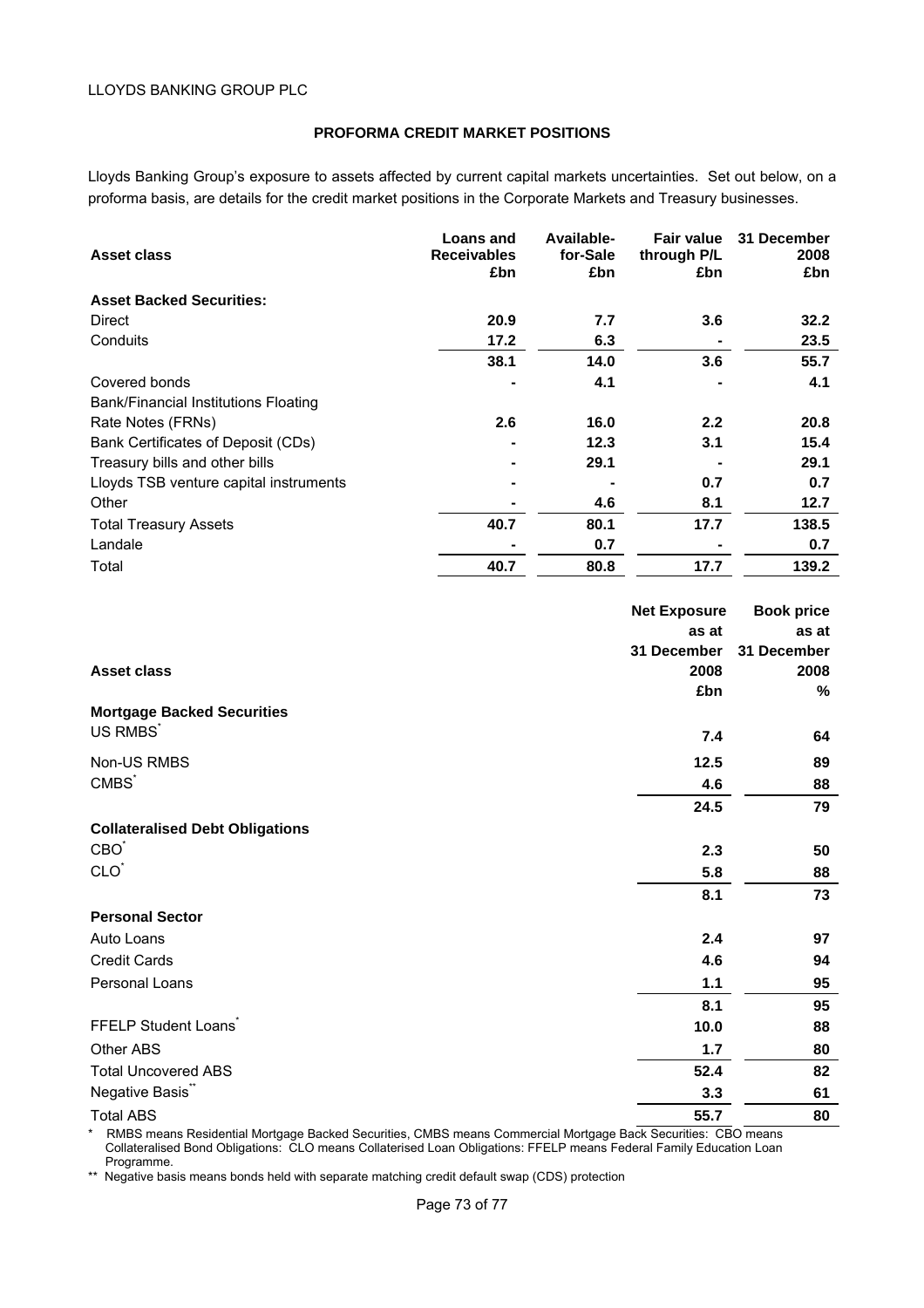#### LLOYDS BANKING GROUP PLC

| <b>Exposure to US RMBS</b>                                | Net exposure<br>as at     | <b>Book price</b><br>as at |
|-----------------------------------------------------------|---------------------------|----------------------------|
| <b>Asset Class</b>                                        | 31 December<br>2008<br>£m | 31 December<br>2008<br>℅   |
| Prime                                                     | 1,895                     | 82                         |
| Alt-A                                                     | 5,404                     | 59                         |
| Sub-prime                                                 | 77                        | 70                         |
| Total                                                     | 7,376                     | 64                         |
|                                                           |                           |                            |
| <b>Exposure to Collateralised Bond Obligations (CBOs)</b> | <b>Net Exposure</b>       | <b>Book price</b>          |
|                                                           | as at                     | as at                      |
| <b>Asset Class</b>                                        | 31 December<br>2008       | 31 December<br>2008        |
|                                                           | £m                        | ℅                          |
| ABS CDO                                                   | 251                       | 41                         |
| High Yield Corporate CBO                                  | 76                        | 64                         |
| Investment grade CBO                                      | 1,335                     | 48                         |
| <b>Commercial Real Estate CBO</b>                         | 636                       | 61                         |
| Other CBOs                                                | 2,047                     | 52                         |
| <b>Total CBOs</b>                                         | 2,298                     | 50                         |

### **Exposure to Monolines**

The Group has credit exposure to monolines both through negative basis trades with purchased CDS protections and wrapped bonds. As at 31 December 2008, nominal exposures were £3.7bn of negative basis CDS and £3.4 billion of wrapped bonds. The calculated exposure to monolines using our internal methodology at 31 December 2008 is £1.6 billion and can be broken down as follows.

| <b>Monoline</b>      | <b>Negative basis</b>  | <b>Wrapped bonds</b>                 |                        |                                      |  |
|----------------------|------------------------|--------------------------------------|------------------------|--------------------------------------|--|
|                      | <b>Notional</b><br>£bn | <b>Net</b><br><b>Exposure</b><br>£bn | <b>Notional</b><br>£bn | <b>Net</b><br><b>Exposure</b><br>£bn |  |
| Investment grade     | 3.2                    | 0.6                                  | 2.9                    | 1.0                                  |  |
| Sub-investment grade | 0.5                    | ٠                                    | 0.5                    | ۰                                    |  |
|                      | 3.7                    | 0.6                                  | 3.4                    | 1.0                                  |  |

\* The exposure to monolines arising from negative basis trades is calculated as the mark to market of the CDS protection purchased from the monoline, after NFVA.

\*\* The exposure to monolines arising from wrapped bonds is our assessment of the difference between the value of the unwrapped bond and the value of the wrapped bond including the monolines cover.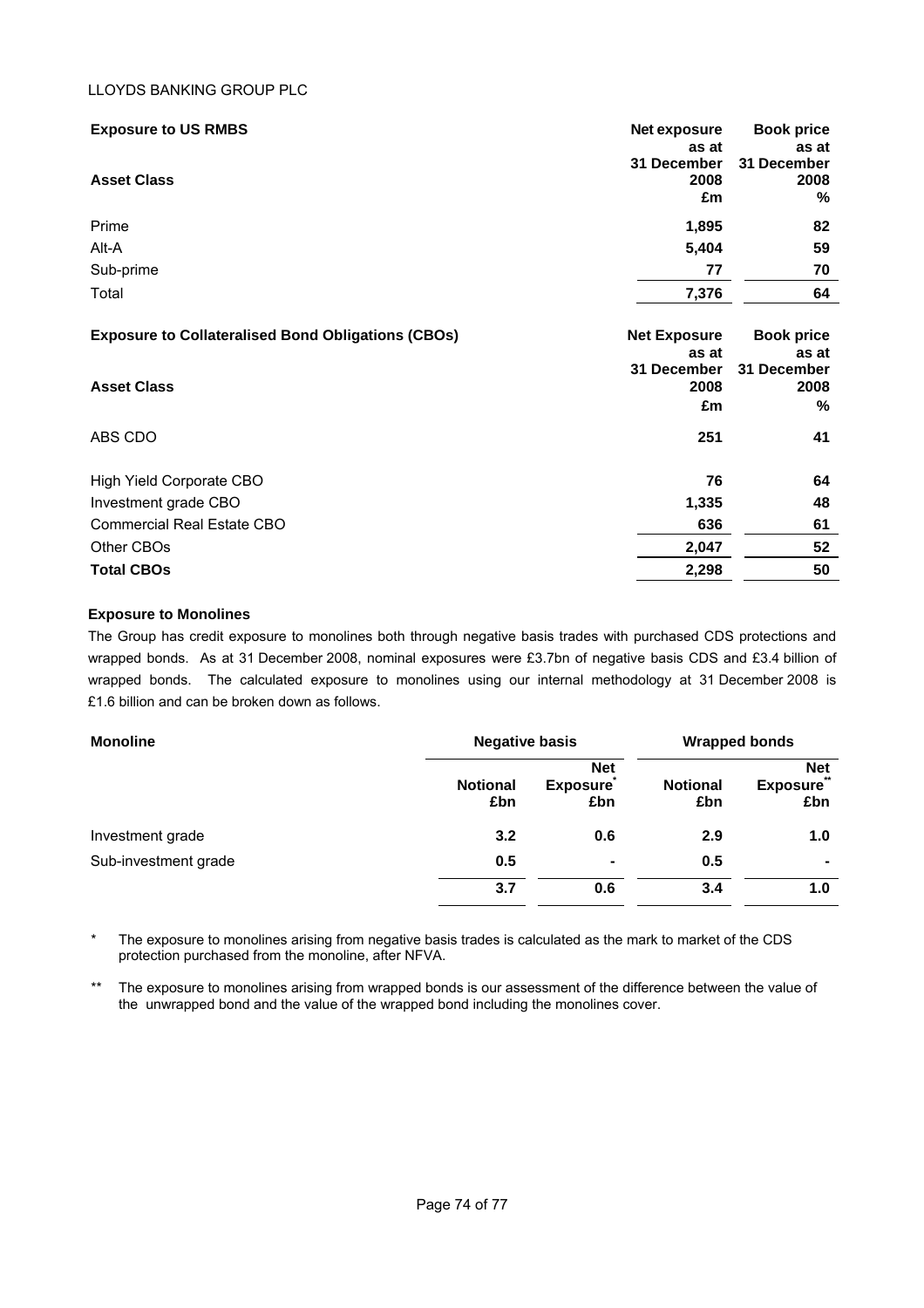# **Credit Rating**

An analysis of external credit ratings as at 31 December 2008 of our ABS portfolio by asset class is provided below. These ratings are based on the lowest of Moody's, Standard and Poor's and Fitch.

| Asset<br><b>Class</b>                            | <b>Net</b><br><b>Exposure</b> | <b>AAA</b> | ΑА                       | Α                        | <b>BBB</b>                   | BB                           | В                            | <b>CCC</b>                   | cc                           | <b>Not</b><br>Rated      | <b>Total</b><br>$\%$ |
|--------------------------------------------------|-------------------------------|------------|--------------------------|--------------------------|------------------------------|------------------------------|------------------------------|------------------------------|------------------------------|--------------------------|----------------------|
|                                                  | £bn                           | %          | %                        | $\%$                     | %                            | %                            | %                            | $\%$                         | %                            | $\%$                     |                      |
| Mortgage backed                                  |                               |            |                          |                          |                              |                              |                              |                              |                              |                          |                      |
| <b>Securities</b>                                |                               |            |                          |                          |                              |                              |                              |                              |                              |                          |                      |
| <b>US RMBS</b>                                   |                               |            |                          |                          |                              |                              |                              |                              |                              |                          |                      |
| Prime                                            | 1.9                           | 58.5       | 19.9                     | 8.1                      | 11.0                         | $\qquad \qquad \blacksquare$ | 0.9                          | 1.6                          |                              | -                        | 100.0                |
| Alt-A                                            | 5.4                           | 67.9       | 11.7                     | 1.6                      | 9.6                          | 5.9                          | 0.7                          | 2.6                          |                              | -                        | 100.0                |
| Sub Prime                                        | 0.1                           | 73.0       | 14.4                     | 0.1                      | 12.5                         | $\overline{\phantom{a}}$     | $\blacksquare$               | $\overline{\phantom{a}}$     | $\qquad \qquad \blacksquare$ | -                        | 100.0                |
|                                                  | 7.4                           | 65.4       | 13.9                     | 3.3                      | 10.0                         | 4.3                          | 0.8                          | 2.3                          | $\overline{\phantom{a}}$     | -                        | 100.0                |
| Non-US RMBS                                      | 12.5                          | 96.8       | 2.1                      | 0.4                      | 0.7                          | $\blacksquare$               | $\overline{\phantom{a}}$     | $\blacksquare$               | $\blacksquare$               | $\blacksquare$           | 100.0                |
| <b>CMBS</b>                                      | 4.6                           | 90.1       | 3.4                      | $1.1$                    | 0.4                          | $\qquad \qquad \blacksquare$ | $\blacksquare$               | $\blacksquare$               | $\blacksquare$               | 5.0                      | 100.0                |
|                                                  | 24.5                          | 86.1       | 5.9                      | 1.4                      | 3.5                          | $1.3$                        | 0.2                          | 0.7                          | $\blacksquare$               | 0.9                      | 100.0                |
| <b>Collateralised Debt</b><br><b>Obligations</b> |                               |            |                          |                          |                              |                              |                              |                              |                              |                          |                      |
| ABS CDO                                          | 0.3                           | 3.0        | 61.7                     | 8.8                      | 21.5                         | $\qquad \qquad \blacksquare$ | 2.5                          | 2.5                          |                              | -                        | 100.0                |
| <b>High Yield</b><br>Corporate CBO               | 0.1                           | 47.3       | 32.7                     | $\overline{\phantom{a}}$ | 20.0                         | $\overline{\phantom{a}}$     | $\overline{\phantom{a}}$     | $\blacksquare$               | $\overline{\phantom{a}}$     | $\overline{a}$           | 100.0                |
| Investment<br>grade corporate<br>CBO             | 1.3                           | 63.9       | 27.4                     | 4.3                      | 3.5                          | 0.9                          | $\blacksquare$               | $\blacksquare$               |                              | $\overline{\phantom{0}}$ | 100.0                |
| Commercial real<br>estate CBO                    | 0.6                           | 83.6       | 10.9                     | 5.5                      | $\qquad \qquad \blacksquare$ | $\blacksquare$               | ٠                            | $\blacksquare$               | ٠                            | -                        | 100.0                |
|                                                  | 2.3                           | 60.4       | 27.8                     | 5.0                      | 5.7                          | 0.5                          | 0.3                          | 0.3                          | $\blacksquare$               | $\overline{\phantom{a}}$ | 100.0                |
| <b>CLO</b>                                       | 5.8                           | 92.6       | 0.9                      | 2.1                      | 0.8                          | $\blacksquare$               | $\overline{\phantom{a}}$     | 0.4                          | $\blacksquare$               | 3.2                      | 100.0                |
|                                                  | 8.1                           | 83.5       | 8.5                      | 2.9                      | 2.2                          | 0.1                          | 0.1                          | 0.4                          | $\blacksquare$               | 2.3                      | 100.0                |
| <b>Personal Sector</b>                           |                               |            |                          |                          |                              |                              |                              |                              |                              |                          |                      |
| Auto Loans                                       | 2.4                           | 73.3       | 3.0                      | 16.9                     | 3.6                          | $\qquad \qquad \blacksquare$ | 1.5                          | $\qquad \qquad \blacksquare$ | $\blacksquare$               | 1.7                      | 100.0                |
| <b>Credit Cards</b>                              | 4.6                           | 100.0      | $\overline{\phantom{a}}$ | $\blacksquare$           | $\qquad \qquad \blacksquare$ | $\blacksquare$               | $\blacksquare$               | $\blacksquare$               | $\blacksquare$               | $\overline{\phantom{a}}$ | 100.0                |
| Personal Loans                                   | 1.1                           | 92.2       | 2.0                      | 5.8                      | $\blacksquare$               | $\blacksquare$               | $\blacksquare$               | $\blacksquare$               | $\blacksquare$               | $\blacksquare$           | 100.0                |
|                                                  | 8.1                           | 90.9       | $1.2$                    | 5.8                      | 1.1                          | $\blacksquare$               | 0.5                          |                              |                              | 0.5                      | 100.0                |
| FFELP Student<br>Loans                           | 10.0                          | 99.4       | $0.6\,$                  |                          |                              |                              |                              |                              |                              | -                        | 100.0                |
| Other ABS                                        | $1.7$                         | 51.8       | $0.6\,$                  | 21.6                     | 23.4                         |                              |                              |                              |                              | 2.6                      | 100.0                |
| Negative basis                                   |                               |            |                          |                          |                              |                              |                              |                              |                              |                          |                      |
| Monolines                                        | 2.7                           | 85.7       | $6.0\,$                  |                          |                              |                              | $\qquad \qquad \blacksquare$ | 2.9                          | $1.7$                        | 3.7                      | 100.0                |
| <b>Banks</b>                                     | $0.6\,$                       | 12.1       | 4.6                      |                          |                              |                              | $\overline{\phantom{a}}$     | 16.7                         | $\overline{\phantom{a}}$     | 66.6                     | 100.0                |
|                                                  | 3.3                           | 72.3       | $5.7\,$                  |                          |                              |                              | $\qquad \qquad \blacksquare$ | 5.4                          | $1.4$                        | 15.2                     | 100.0                |
| Total as at<br>31 December                       | 55.7                          | 86.9       | 4.5                      | $2.5\,$                  | 2.7                          | $0.6\,$                      | $0.2\,$                      | $0.7\,$                      | 0.1                          | 1.8                      | 100.0                |

**2008**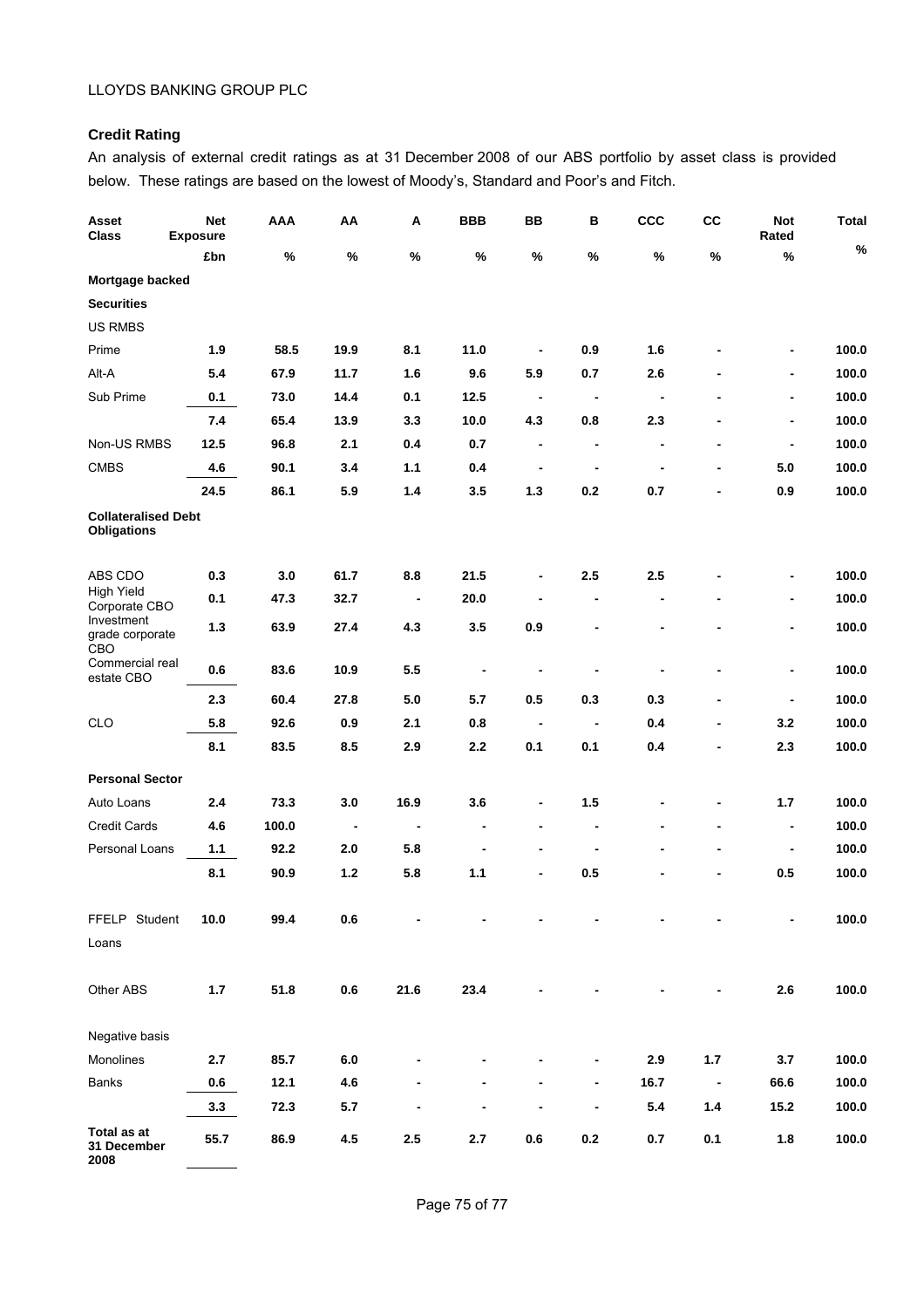|                            | As at       | As at       |
|----------------------------|-------------|-------------|
|                            | 31 December | 31 December |
|                            | 2008        | 2008        |
|                            | £bn         | %           |
| <b>Bank Deposits</b>       | 41.6        | 5.7         |
| Customer deposits          | 72.7        | 10.0        |
| Certificates of deposit    | 72.4        | 10.0        |
| Medium term notes          | 61.5        | 8.5         |
| Covered bonds              | 29.1        | 4.0         |
| Commercial paper           | 28.8        | 4.0         |
| Securitisation             | 45.6        | 6.3         |
| Subordinated debt          | 38.1        | 5.3         |
| Other                      | 52.8        | 7.3         |
| <b>Total Wholesale</b>     | 442.6       | 61.1        |
| Retail                     | 281.3       | 38.9        |
| <b>Total Group Funding</b> | 723.9       | 100.0       |

### **PROFORMA ANALYSIS OF THE GROUP'S FUNDING POSITION**

Wholesale funding is analysed by residual maturity as follows:

|                                | As at       | As at       |
|--------------------------------|-------------|-------------|
|                                | 31 December | 31 December |
|                                | 2008        | 2008        |
|                                | £bn         | %           |
| Less than one year             | 285.9       | 64.6        |
| One to two years               | 30.9        | 7.0         |
| Two to five years              | 62.2        | 14.0        |
| More than five years           | 63.6        | 14.4        |
| <b>Total Wholesale Funding</b> | 442.6       | 100.0       |
|                                |             |             |